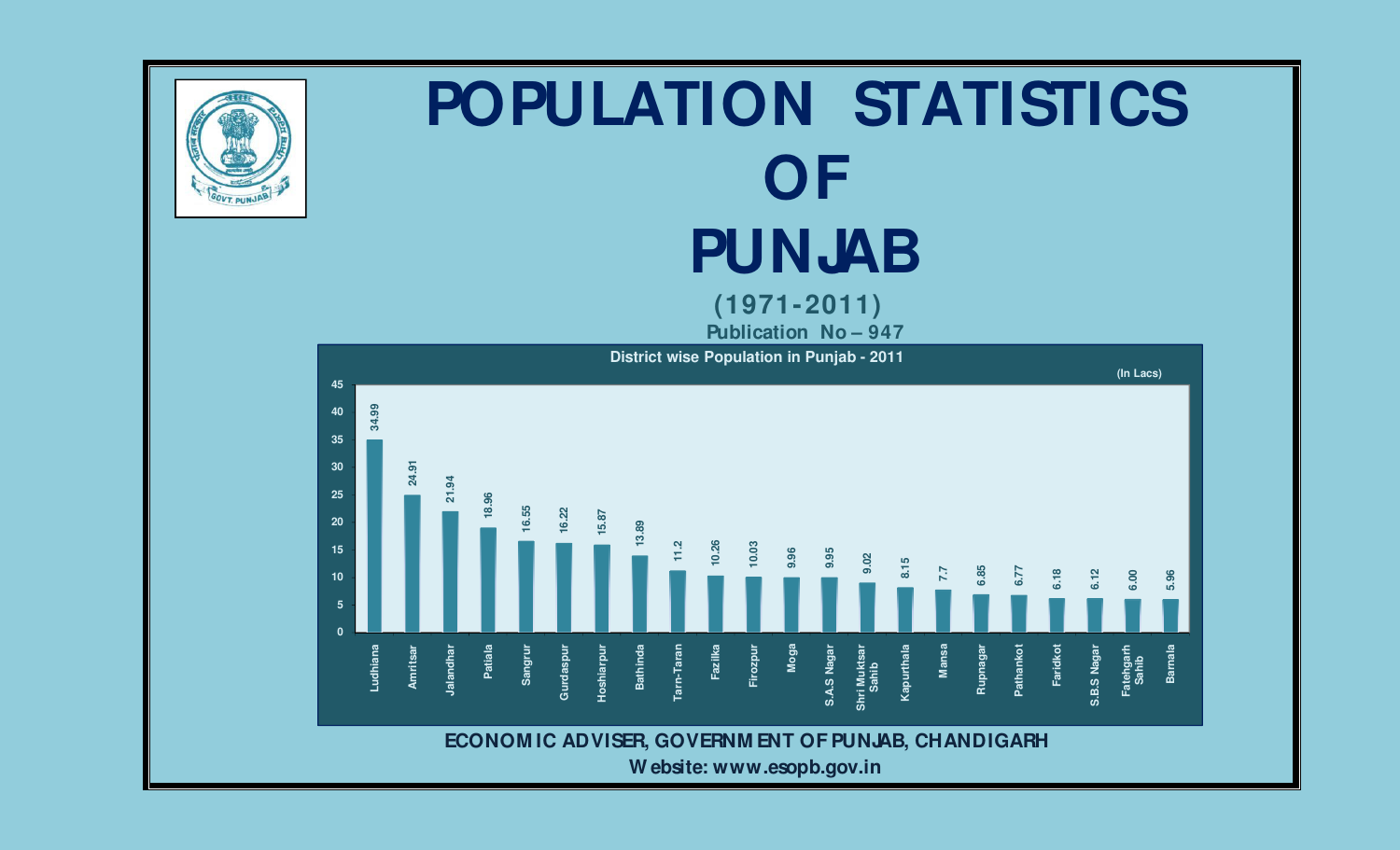# PREFACE

 Economic & Statistical Organisation, Punjab has been compiling & disseminating statistical data on various socio-economic indicators of the state's economy which is of immense use for policy makers, Government & Non-government agencies and all those engaged in research and socio-economic analysis.

 "The population statistics of Punjab" presents the entire spectrum of demographic, ethnic, social and economic characteristics of the population in the form of Tables and Charts to analyse the decadal changes. This publication brings in to focus composition of rural urban population totals, schedule caste population and details of some demographic characteristics namely sex ratio, including age group 0 - 6 years child population, literacy rate, density of population, work status etc. up to district level since 1971 to 2011 census.

 Since inception of Punjab in 1966, new districts have been created from time to time. Now there are 22 districts. Wherever data for new districts was not available, it has been tried to make available data for new districts as well. For example, census department provided data according to 20 districts, that has been converted into 22 districts.

 I appreciate the efforts made by the entire team of compilation section of the department under the supervision of Smt. Meena Rani, Research Officer who was guided by Sh. Harvinder Singh, Joint Director and Smt. Kuldeep Kaur, Joint Director.

Comments and suggestions for the improvement of this publication are welcome.

CHANDIGARH

Dated (M L Sharma) Economic Adviser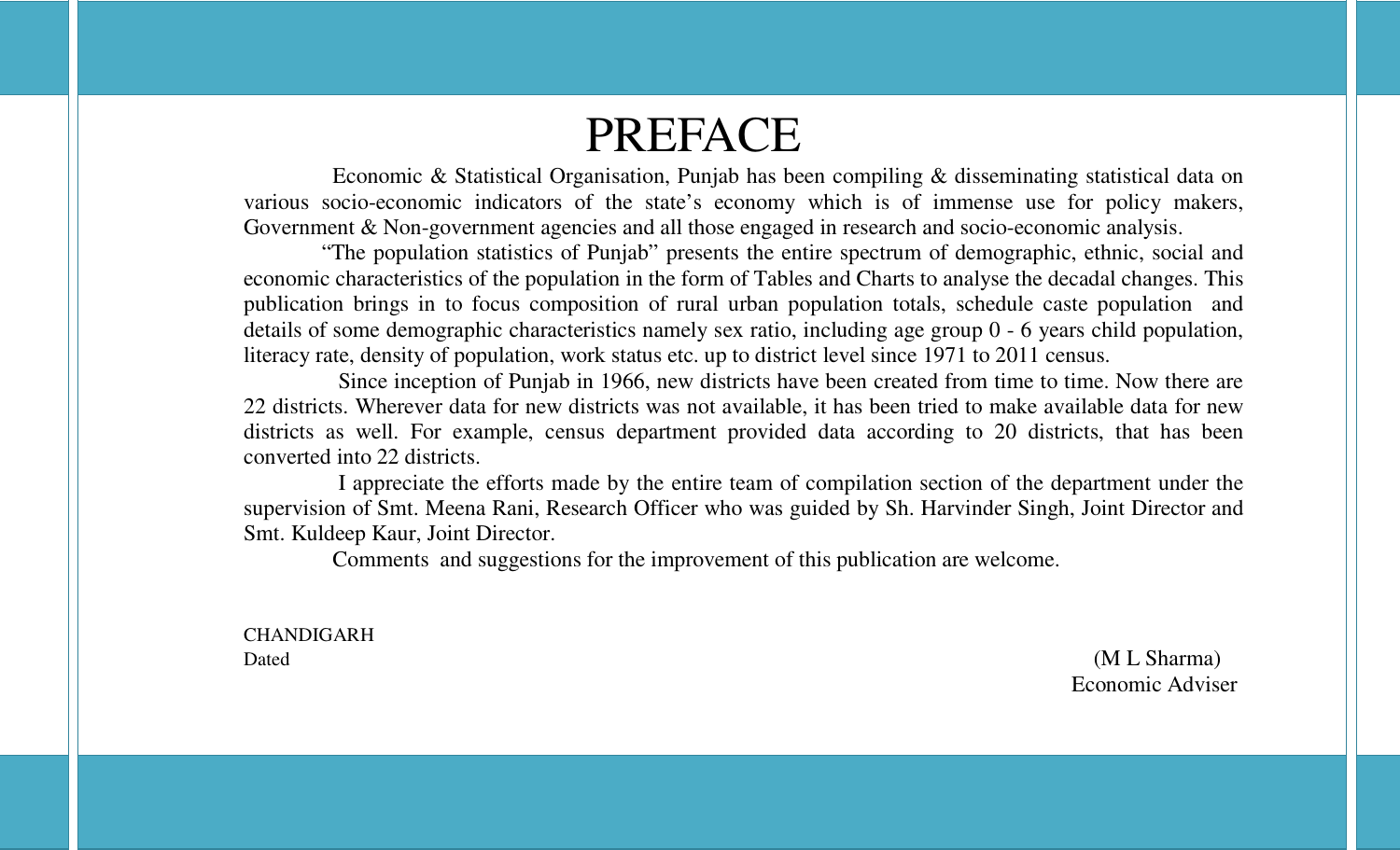# **LIST OF NEWLY CREATED AND CORRESPONDING OLD DISTRICTS**

| Sr. No. | <b>Newly created Districts</b> | <b>Year of creation</b> | <b>Old Districts</b>           |
|---------|--------------------------------|-------------------------|--------------------------------|
|         | <b>Mansa</b>                   | 13-4-1992               | <b>Bathinda</b>                |
| 2       | <b>Fatehgarh Sahib</b>         | 13-4-1992               | Rupnagar, Patiala and Ludhiana |
| 3       | S.B.S.Nagar                    | 5-11-1995               | Jalandhar and Hoshiarpur       |
| 4       | <b>Shri Mukatsar Sahib</b>     | $5 - 11 - 1995$         | Faridkot                       |
| 5       | Moga                           | 23-11-1995              | Faridkot                       |
| 6       | S.A.S.Nagar                    | 5-4-2006                | <b>Rupnagar and Patiala</b>    |
| 7       | <b>Tarn Taran</b>              | 8-6-2006                | Amritsar                       |
| 8       | <b>Barnala</b>                 | 8-11-2006               | Sangrur                        |
| 9       | Fazilka                        | 27-7-2011               | Firozpur                       |
| 10      | Pathankot                      | 27-7-2011               | Gurdaspur                      |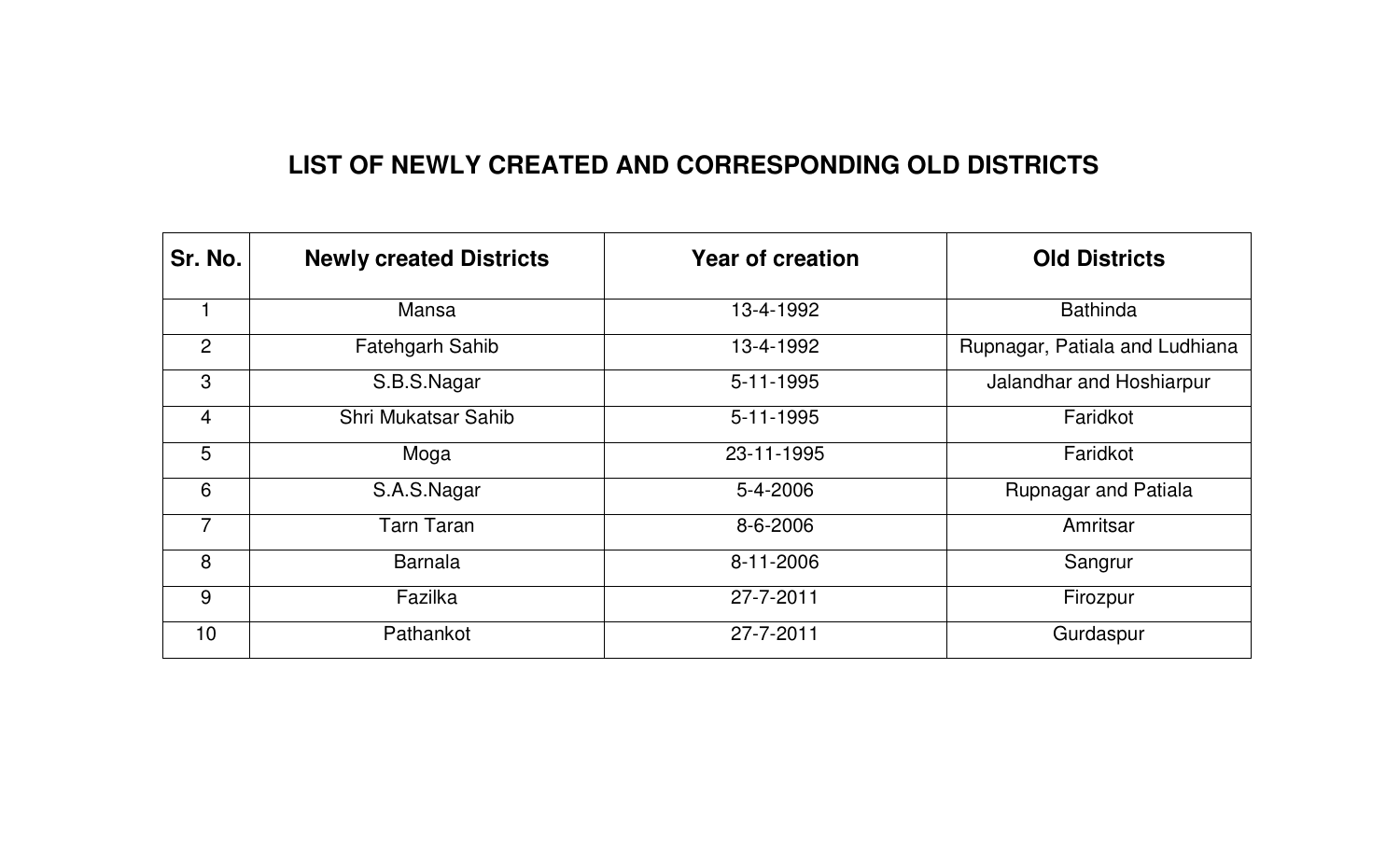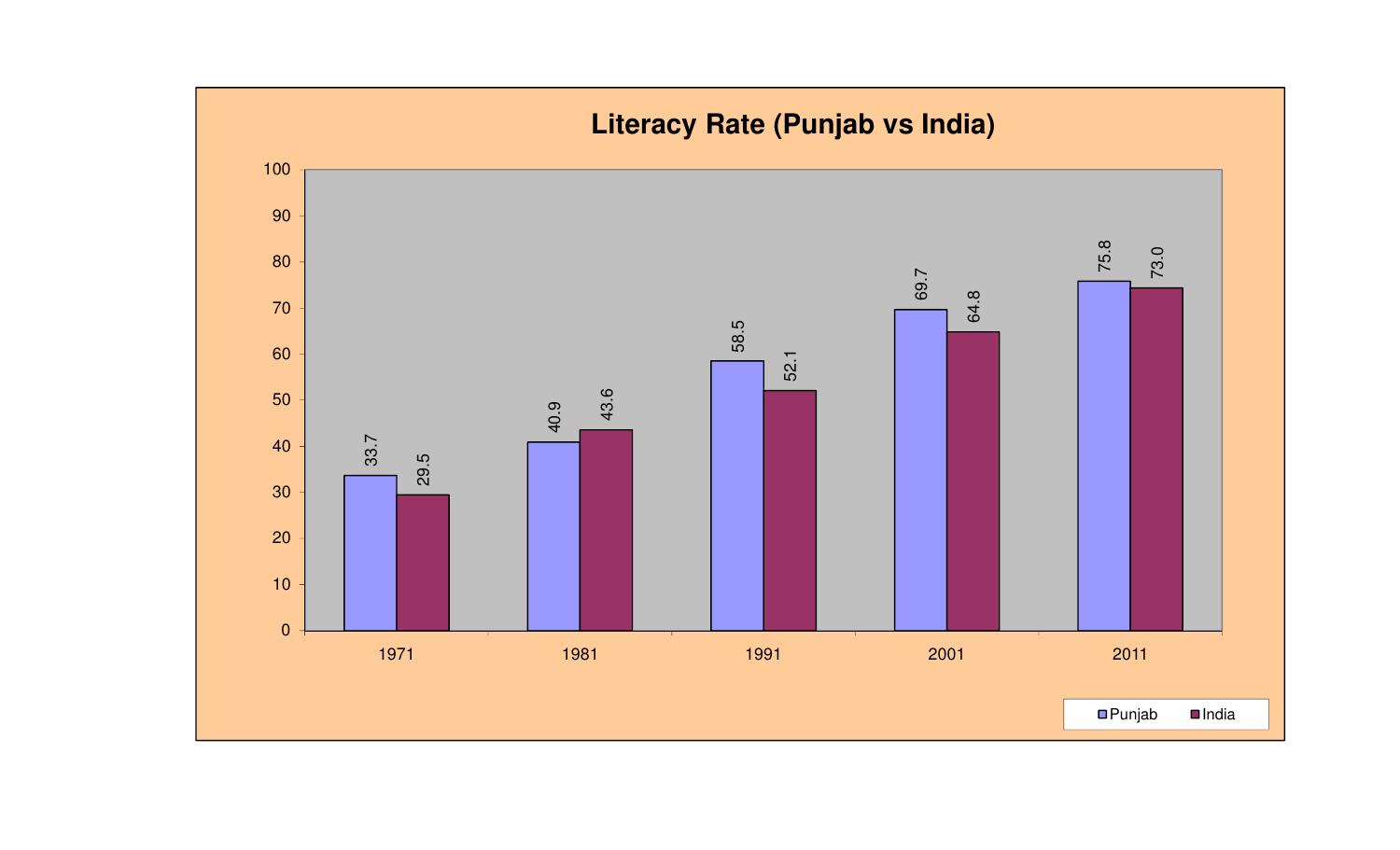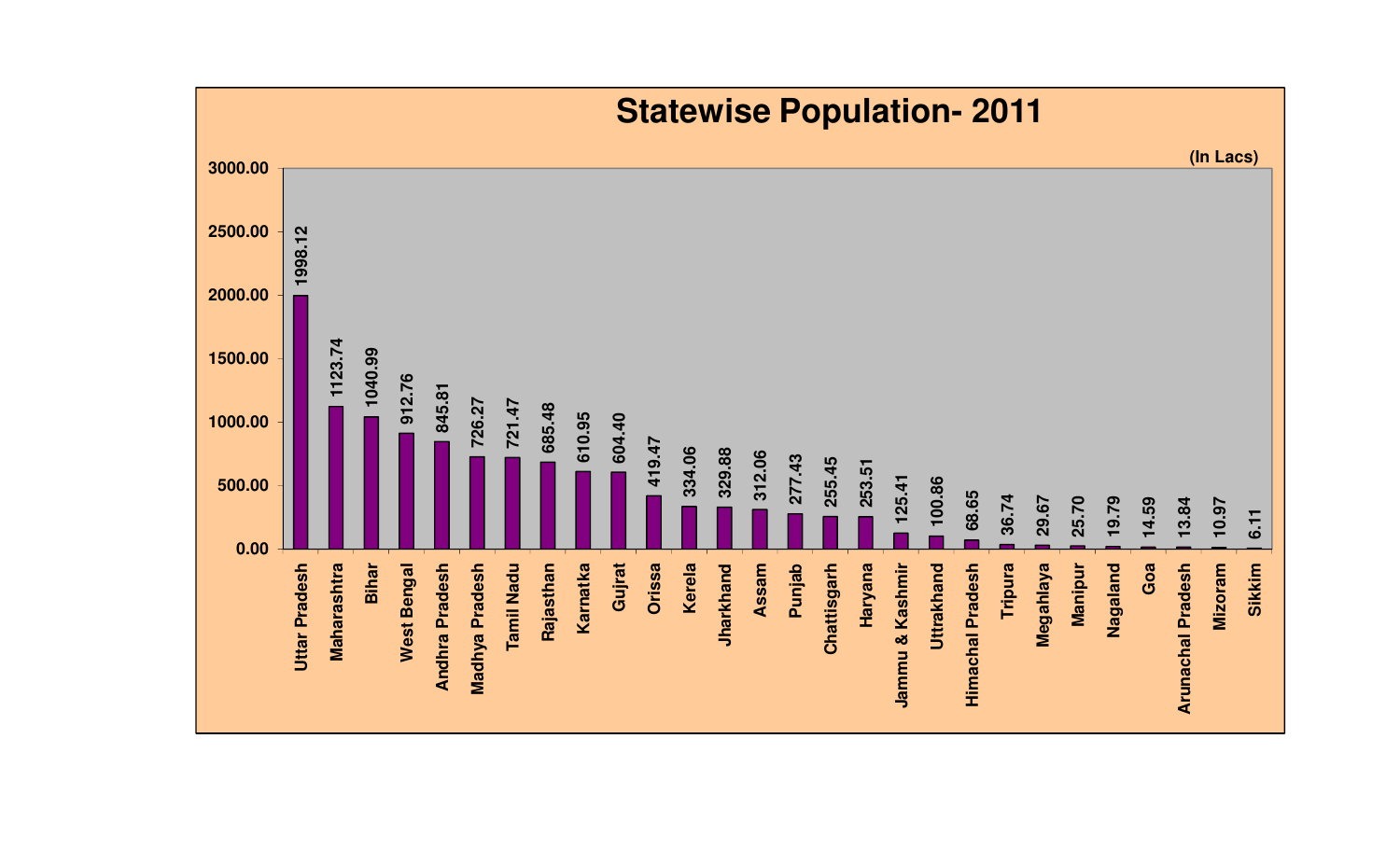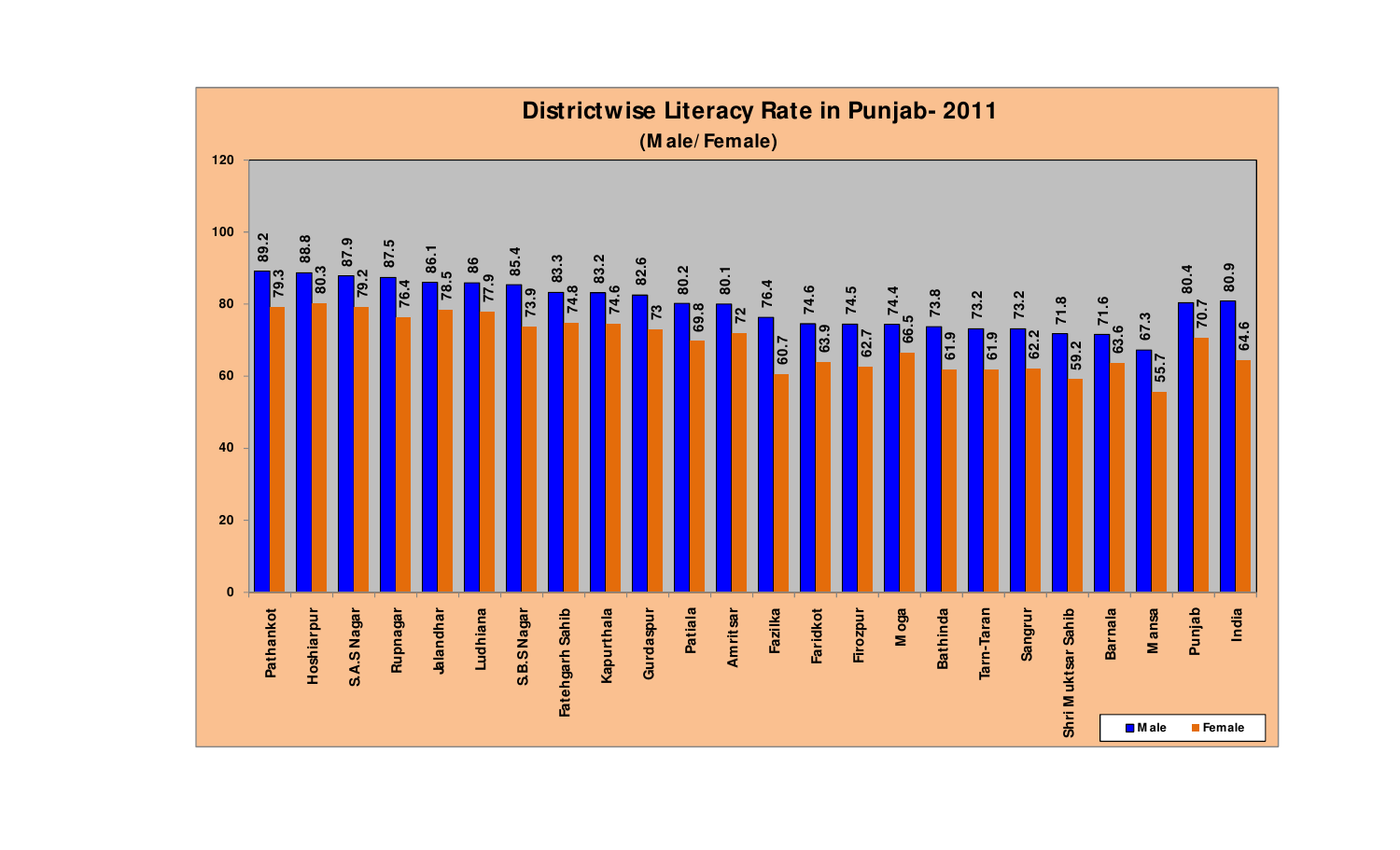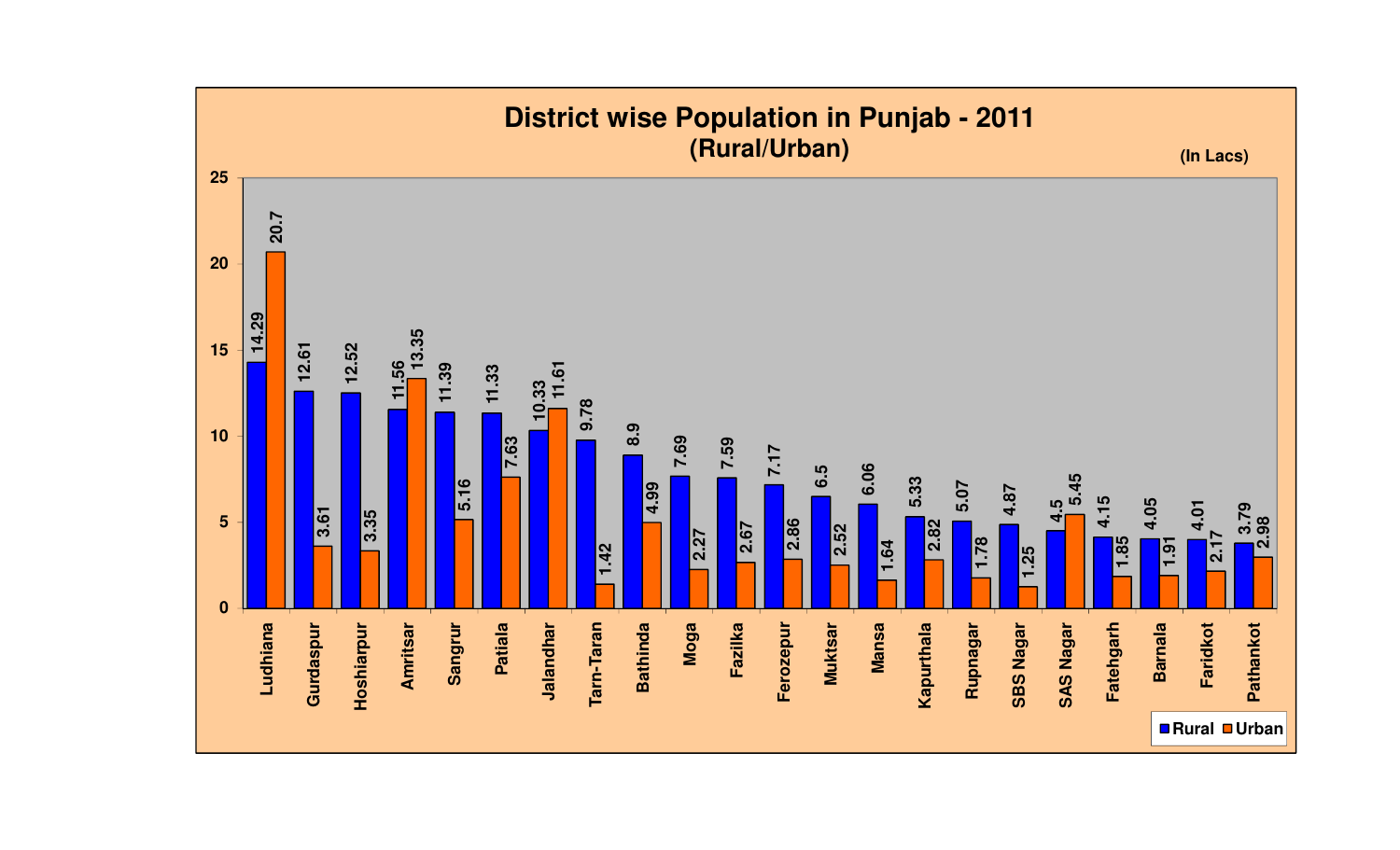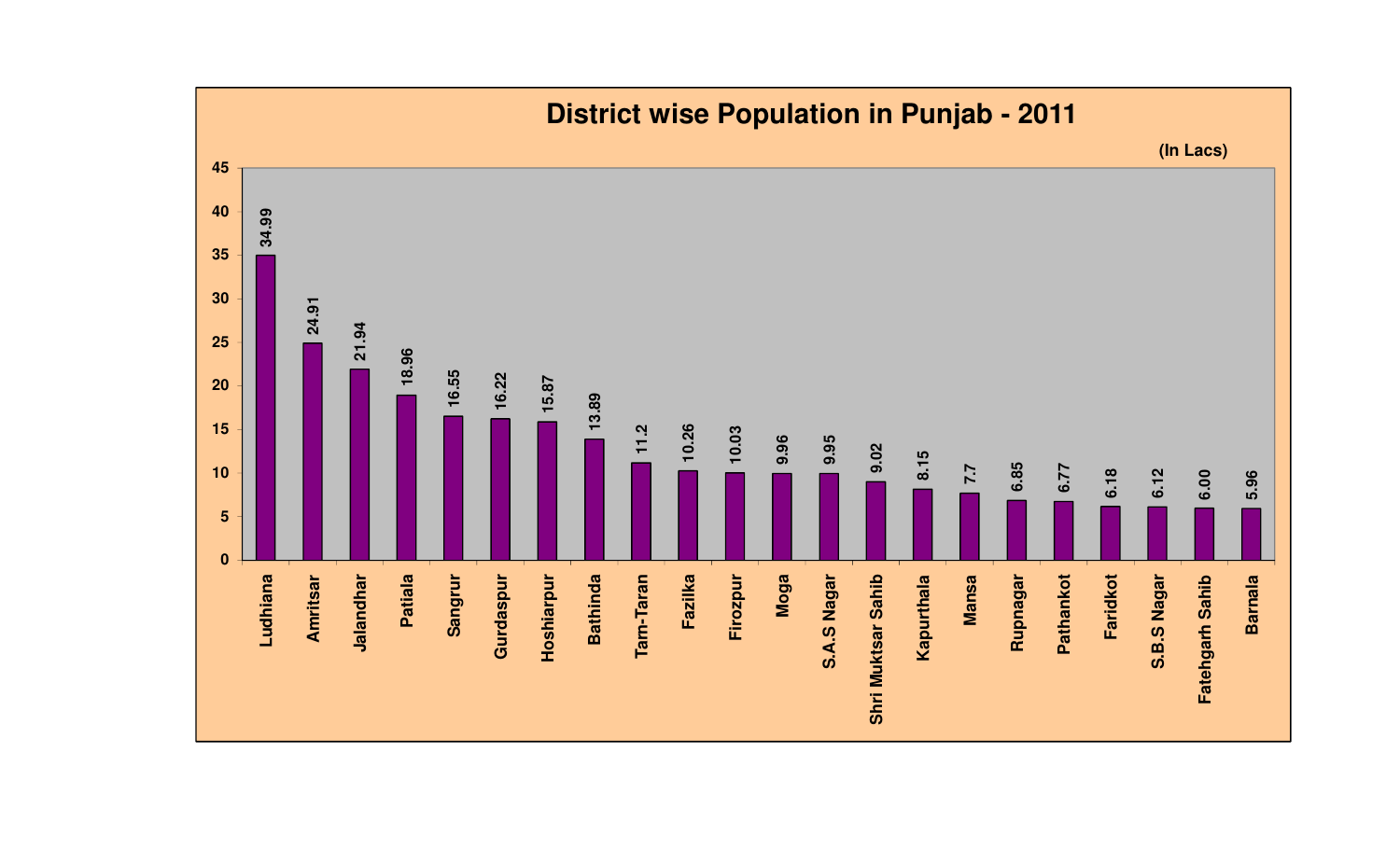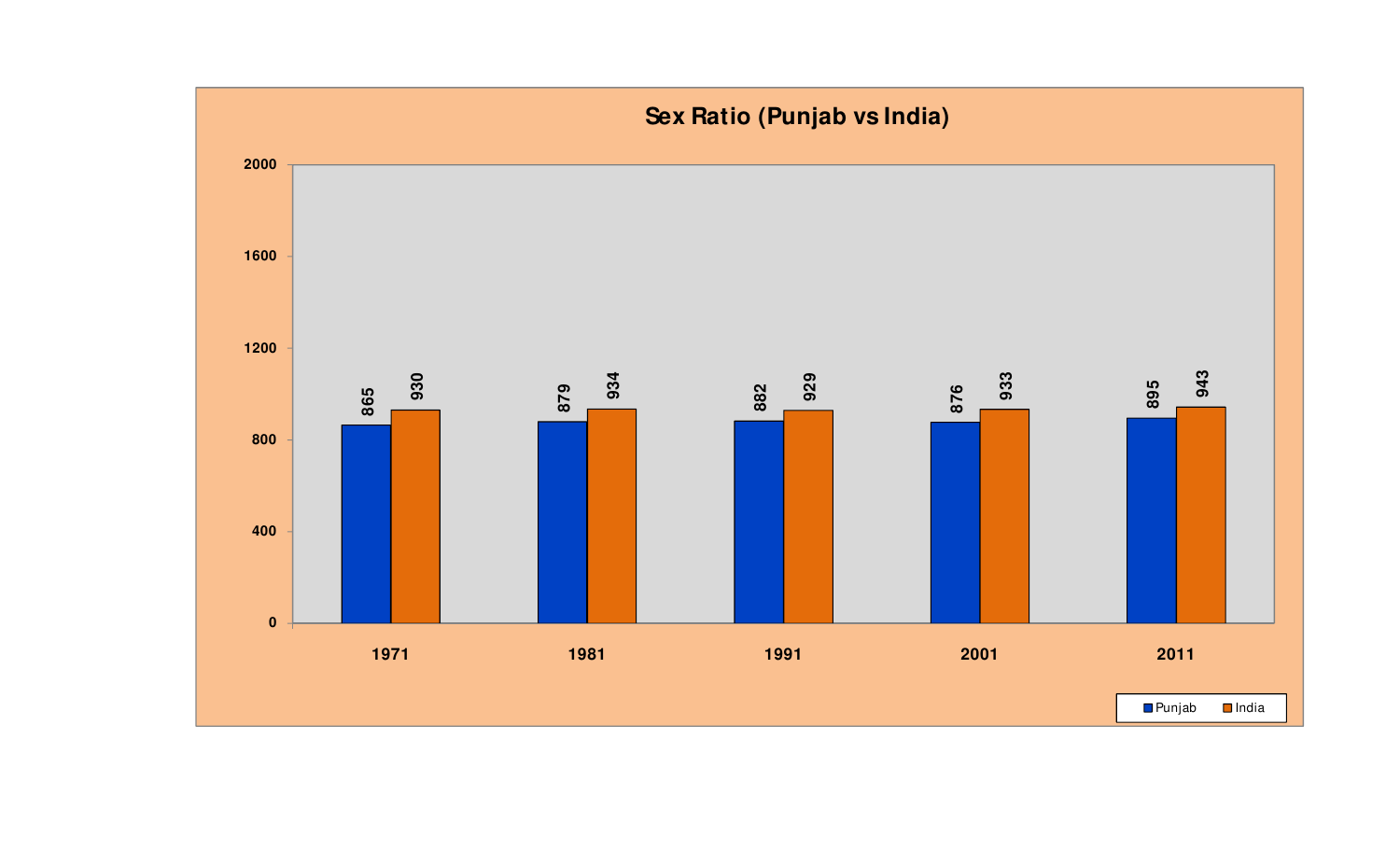# **CONTENTS**

| Sr. No.        | Table No. |                                                                  | Page No.  |
|----------------|-----------|------------------------------------------------------------------|-----------|
|                |           | <b>PUNJAB</b>                                                    |           |
| $\mathbf{1}$   | 1.1       | District-wise Decadal Population and Sex Ratio: 1971 - 2011      | $1 - 2$   |
| $\overline{2}$ | 1.2       | District-wise Decadal Schedule Caste Population: 1971 - 2011     | $3-4$     |
| 3              | 1.3       | District-wise Decadal Sex Ratio and Child Sex Ratio: 1971 - 2011 | $5-6$     |
| $\overline{4}$ | 1.4       | District-wise Decadal Population of Literates: 1971 - 2011       | $7 - 8$   |
| 5              | 1.5       | District-wise Decadal Literacy Rate: 1971 - 2011                 | $9 - 10$  |
| $\,6\,$        | 1.6       | District-wise Decadal Schedule Caste Literacy Rate: 1971 - 2011  | $11 - 12$ |
| $\overline{7}$ | 1.7       | District-wise Decadal Population of Total Workers: 1971 - 2011   | $13 - 14$ |
| 8              | 1.8       | District-wise Decadal Main Workers Population: 1971 - 2011       | $15 - 16$ |
| 9              | 1.9       | District-wise Decadal Marginal Workers Population: 1971 - 2011   | $17-18$   |
| 10             | 1.10      | District-wise Decadal Cultivators : 1971 - 2011                  | 19-20     |
| 11             | 1.11      | District-wise Decadal Other workers: 1971 - 2011                 | $21 - 22$ |
| 12             | 1.12      | District-wise Area and Density of Population: 1971 - 2011        | 23        |
| 13             | 1.13      | Tehsil-wise Population in Punjab 1971-2011                       | $24 - 45$ |
| 14             | 1.14      | District-wise Sanitation and Drinking Water Facility 2001-2011   | 46        |
| 15             | 1.15      | District-wise Projected Population 2011-2021                     | 47        |
| 16             | 1.16      | District-wise Projected (Mid-year) Population 2011-2021          | 48        |
|                |           | <b>INDIA</b>                                                     |           |
| 17             | 2.1       | State-wise decadal Population 2001 & 2011                        | 49-51     |
| 18             | 2.2       | State-wise decadal Schedule Caste Population 2001 & 2011         | 52-54     |
| 19             | 2.3       | State-wise Comparison of Sex Ratio 2001 & 2011                   | 55-58     |
| 20             | 2.4       | State-wise decadal Literacy Rate 2001 & 2011                     | 59-62     |
| 21             | 2.5       | State-wise decadal Density of Population 2001 & 2011             | 63-64     |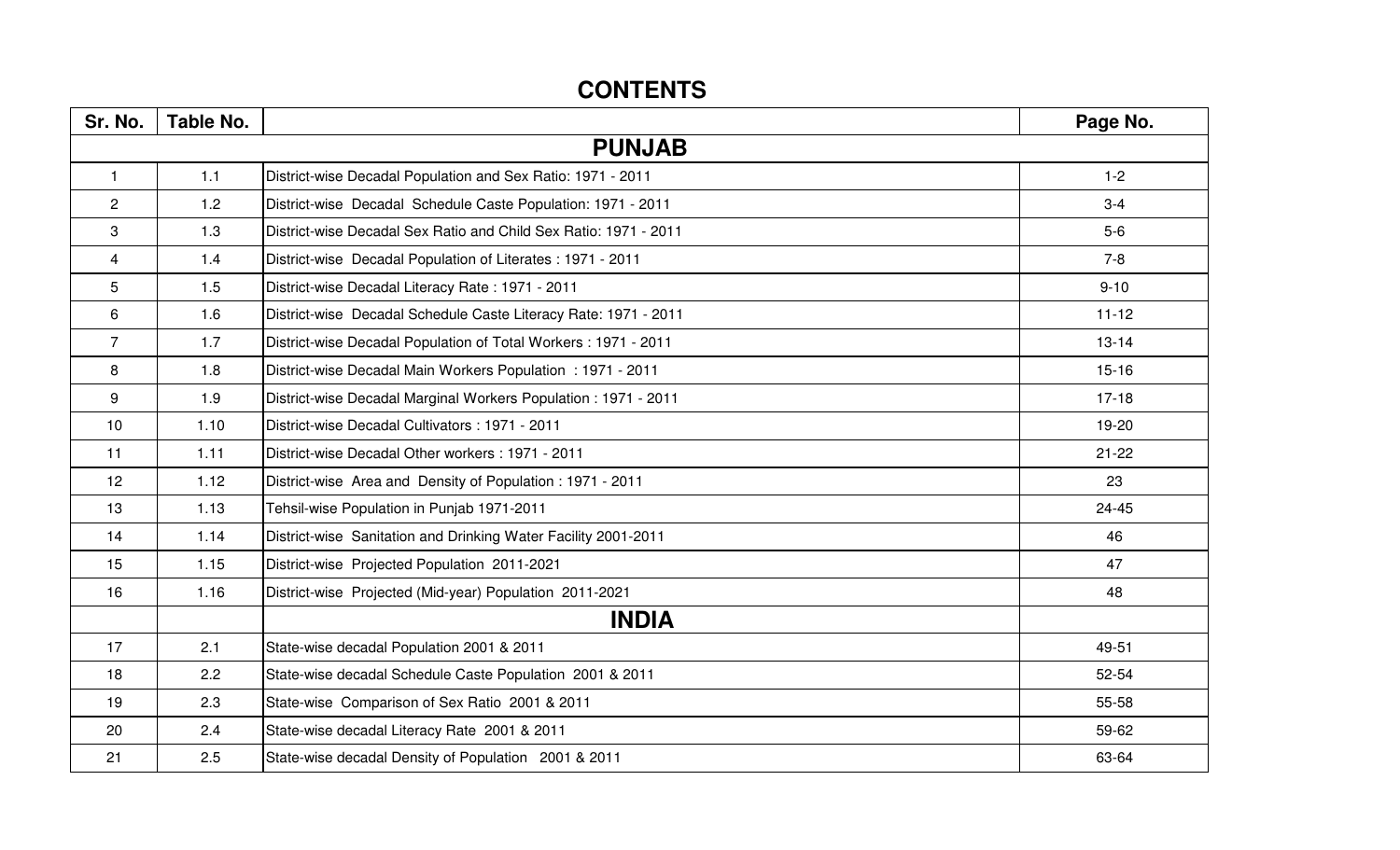**Table no 1.1 District-wise Decadal Population and Sex Ratio: 1971 - 2011**

|                 |                   |               |                     | 1971                   |                        |                        |                        | 1981                   |                        |                 |                        | 1991                   |                     |                 |                    | 2001              |                   |            |                   | 2011              |                   |            |
|-----------------|-------------------|---------------|---------------------|------------------------|------------------------|------------------------|------------------------|------------------------|------------------------|-----------------|------------------------|------------------------|---------------------|-----------------|--------------------|-------------------|-------------------|------------|-------------------|-------------------|-------------------|------------|
| SN              | <b>District</b>   |               |                     |                        |                        | <b>Sex</b>             |                        |                        |                        | <b>Sex</b>      |                        |                        |                     | <b>Sex</b>      |                    |                   |                   | <b>Sex</b> |                   |                   |                   | <b>Sex</b> |
|                 |                   |               | <b>Total</b>        | Male                   | Female                 | <b>Ratio</b>           | <b>Total</b>           | Male                   | Female                 | Ratio           | Total                  | <b>Male</b>            | Female              | Ratio           | <b>Total</b>       | Male              | Female            | Ratio      | Total             | Male              | Female            | Ratio      |
|                 |                   | R             | 980165              | 517827                 | 462338                 | 893                    | 1185167                | 621035                 | 564132                 | 908             | 1371396                | 720046                 | 651350              | 905             | 1568788            | 826787            | 742001            | 897        | 1260572           | 658025            | 602547            | 916        |
|                 | <b>Gurdaspur</b>  | $\mathbf{U}$  | 249084              | 132455                 | 116629                 | 881                    | 328268                 | 172449                 | 155819                 | 904             | 386412                 | 203866                 | 182546              | 895             | 535223             | 286290            | 248933            | 870        | 361153            | 192590            | 168563            | 875        |
|                 |                   | Т             | 1229249             | 650282                 | 578967                 | 890                    | 1513435                | 793484                 | 719951                 | 907             | 1757808                | 923912                 | 833896              | 903             | 2104011            | 1113077           | 990934            | 890        | 1621725           | 850615            | 771110            | 907        |
|                 |                   | $\bf R$       | NA                  | <b>NA</b>              | NA                     | NA                     | NA                     | <b>NA</b>              | <b>NA</b>              | <b>NA</b>       | NA                     | NA                     | NA                  | NA              | NA                 | NA                | NA                | <b>NA</b>  | 378432            | 197759            | 180673            | 914        |
| $\overline{2}$  | Pathankot         | U             | <b>NA</b>           | <b>NA</b>              | <b>NA</b>              | NA                     | <b>NA</b>              | <b>NA</b>              | <b>NA</b>              | <b>NA</b>       | <b>NA</b>              | <b>NA</b>              | <b>NA</b>           | NA              | <b>NA</b>          | <b>NA</b>         | <b>NA</b>         | <b>NA</b>  | 298166            | 164243            | 133923            | 815        |
|                 |                   | T             | <b>NA</b>           | <b>NA</b>              | <b>NA</b>              | <b>NA</b>              | <b>NA</b>              | <b>NA</b>              | <b>NA</b>              | <b>NA</b>       | <b>NA</b>              | <b>NA</b>              | <b>NA</b>           | <b>NA</b>       | <b>NA</b>          | <b>NA</b>         | <b>NA</b>         | <b>NA</b>  | 676598            | 362002            | 314596            | 869        |
|                 |                   | $\bf{R}$      | 1300030             | 696544                 | 603486                 | 866                    | 146686                 | 781994                 | 684867                 | 876             | 1651203                | 882580                 | 768623              | 871             | 1046209            | 555613            | 490596            | 883        | 1156045           | 607266            | 548779            | 904        |
| 3               | Amritsar          | U             | 535470              | 292379                 | 243091                 | 831                    | 721629                 | 387894                 | 333735                 | 860             | 853831                 | 455175                 | 398656              | 876             | 1110811            | 597208            | 513603            | 860        | 1334611           | 711142            | 623469            | 877        |
|                 |                   | T             | 1835500             | 988923                 | 846577                 | 856                    | 2188490                | 1169888                | 1018602                | 871             | 2505034                | 1337755                | 1167279             | 873             | 2157020            | 1152821           | 1004199           | 871        | 2490656           | 1318408           | 1172248           | 889        |
|                 |                   | R             | <b>NA</b>           | <b>NA</b>              | NA                     | <b>NA</b>              | <b>NA</b>              | NA                     | <b>NA</b>              | <b>NA</b>       | NA                     | NA                     | NA                  | NA              | 826593             | 438018            | 388575            | 887        | 977832            | 514322            | 463510            | 901        |
| 4               | <b>Tarn Taran</b> | U             | <b>NA</b>           | <b>NA</b>              | NA                     | <b>NA</b>              | <b>NA</b>              | <b>NA</b>              | <b>NA</b>              | <b>NA</b>       | <b>NA</b>              | NA                     | <b>NA</b>           | NA              | 112464             | 59750             | 52714             | 882        | 141795            | 75047             | 66748             | 889        |
|                 |                   | T             | <b>NA</b>           | <b>NA</b>              | <b>NA</b>              | <b>NA</b>              | <b>NA</b>              | <b>NA</b>              | <b>NA</b>              | <b>NA</b>       | <b>NA</b>              | <b>NA</b>              | <b>NA</b>           | <b>NA</b>       | 939057             | 497768            | 441289            | 887        | 1119627           | 589369            | 530258            | 900        |
|                 |                   | $\bf R$       | 329844              | 173164                 | 156680                 | 905                    | 381831                 | 198947                 | 182884                 | 919             | 480042                 | 251299                 | 228743              | 910             | 507994             | 265973            | 242021            | 910        | 532706            | 275932            | 256774            | 931        |
|                 | 5 Kapurthala      | U             | 99670               | 54167                  | 45503                  | 840                    | 163418                 | 88339                  | 75079                  | 850             | 166605                 | 89731                  | 76874               | 857             | 246527             | 133650            | 112877            | 845        | 282462            | 150379            | 132083            | 878        |
|                 |                   | T             | 429514              | 227331                 | 202183                 | 889                    | 545249                 | 287286                 | 257963                 | 898             | 646647                 | 341030                 | 305617              | 896             | 754521             | 399623            | 354898            | 887        | 815168            | 426311            | 388857            | 912        |
|                 |                   | $\bf{R}$      | 1017337             | 539686                 | 477651                 | 885                    | 1121983                | 589035                 | 532948                 | 905             | 978850                 | 513245                 | 465605              | 907             | 1030717            | 539021            | 491696            | 912        | 1032419           | 528790            | 503629            | 952        |
| 6               | <b>Jalandhar</b>  | $\mathbf{U}$  | 437164              | 232730                 | 204434                 | 878                    | 612591                 | 327344                 | 285247                 | 971             | 670355                 | 356034                 | 314321              | 883             | 931983             | 501156            | 430827            | 860        | 1161171           | 616421            | 544750            | 884        |
|                 |                   | T             | 1454501             | 772416                 | 682085                 | 883                    | 1734574                | 916379                 | 818195                 | 890             | 1649205                | 869279                 | 779926              | 897             | 1962700            | 1040177           | 922523            | 887        | 2193590           | 1145211           | 1048379           | 915        |
|                 |                   | R             | <b>NA</b>           | <b>NA</b>              | <b>NA</b>              | <b>NA</b>              | <b>NA</b>              | NA                     | <b>NA</b>              | <b>NA</b>       | 472806                 | 249119                 | 223687              | 898             | 506402             | 264515            | 241887            | 915        | 486894            | 248118            | 238776            | 962        |
| $7\overline{ }$ | <b>SBS</b> Nagar  | U             | <b>NA</b>           | <b>NA</b>              | <b>NA</b>              | <b>NA</b>              | <b>NA</b>              | <b>NA</b>              | <b>NA</b>              | <b>NA</b>       | 58447                  | 30539                  | 27908               | 914             | 81066              | 42387             | 38679             | 913        | 125416            | 65173             | 60243             | 924        |
|                 |                   | T             | NA                  | <b>NA</b>              | NA                     | <b>NA</b>              | <b>NA</b>              | <b>NA</b>              | <b>NA</b>              | <b>NA</b>       | 531253                 | 279658                 | 251595              | 900             | 587468             | 306902            | 280566            | 914        | 612310            | 313291            | 299019            | 954        |
|                 |                   | $\bf R$       | 924930              | 485853                 | 439077                 | 904                    | 106418                 | 553558                 | 510629                 | 922             | 107604                 | 557056                 | 518991              | 932             | 1188662            | 610675            | 577987            | 947        | 1251656           | 634470            | 617186            | 973        |
|                 | 8 Hoshiarpur      | U             | 127223              | 68093                  | 59130                  | 868                    | 179620                 | 96007                  | 83613                  | 871             | 222138                 | 117559                 | 104579              | 890             | 292074             | 154457            | 137617            | 891        | 334969            | 174587            | 160382            | 919        |
|                 |                   | Т             | 1052153             | 553946                 | 498207                 | 899                    | 124380                 | 649565                 | 594242                 | 915             | 1298185                | 674615                 | 623570              | 924             | 1480736            | 765132            | 715604            | 935        | 1586625           | 809057            | 777568            | 961        |
|                 |                   | R             | 466507              | 251541                 | 214966                 | 855                    | 562024                 | 301230                 | 260794                 | 866             | 669947                 | 358332                 | 311615              | 870             | 487633             | 257900            | 229733            | 891        | 506820            | 264089            | 242731            | 919        |
| 9               | Rupnagar          | U             | 82595               | 44693                  | 37902                  | 848                    | 154638                 | 83857                  | 70781                  | 844             | 232317                 | 124226                 | 108091              | 870             | 141213             | 75049             | 66164             | 882        | 177807            | 93396             | 84411             | 904        |
|                 |                   | T             | 549102              | 296234                 | 252868                 | 854                    | 716662                 | 385087                 | 331575                 | 862             | 902264                 | 482558                 | 419706              | 870             | 628846             | 332949            | 295897            | 889        | 684627            | 357485            | 327142            | 915        |
|                 |                   | $\bf{R}$      | <b>NA</b>           | <b>NA</b>              | NA                     | <b>NA</b>              | <b>NA</b>              | NA                     | <b>NA</b>              | <b>NA</b>       | NA                     | <b>NA</b>              | NA                  | NA              | 427044             | 233440            | 193604            | 829        | 450017            | 240984            | 209033            | 867        |
|                 | 10 SAS Nagar      | U             | <b>NA</b>           | <b>NA</b><br><b>NA</b> | <b>NA</b><br><b>NA</b> | <b>NA</b><br><b>NA</b> | <b>NA</b><br><b>NA</b> | <b>NA</b><br><b>NA</b> | <b>NA</b><br><b>NA</b> | NA<br><b>NA</b> | <b>NA</b><br><b>NA</b> | <b>NA</b><br><b>NA</b> | <b>NA</b>           | NA<br><b>NA</b> | 271273             | 146093            | 125180            | 857<br>840 | 544611<br>994628  | 288269<br>529253  | 256342            | 889<br>879 |
|                 |                   | T<br>$\bf R$  | <b>NA</b><br>925359 | 497760                 | 427599                 |                        | 1054772                | 561230                 | 493542                 | 879             | 1183562                | 629655                 | <b>NA</b><br>553897 | 880             | 698317             | 379533<br>712593  | 318784            | 879        | 1429031           | 753444            | 465375            | 897        |
|                 | 11 Ludhiana       |               | 494062              | 270993                 | 223069                 | 859<br>823             | 764140                 | 417046                 | 347094                 | 832             | 1242781                | 685983                 | 556798              | 812             | 1339178<br>1693653 | 950123            | 626585<br>743530  | 783        | 2069708           | 1114372           | 675587<br>955336  | 857        |
|                 |                   | U             |                     |                        |                        |                        |                        |                        |                        |                 |                        |                        |                     |                 |                    |                   |                   |            |                   |                   |                   |            |
|                 |                   | T             | 1419421<br>813386   | 768753<br>433515       | 650668<br>379871       | 846<br>876             | 1818912<br>1009733     | 978276<br>535609       | 840636<br>474124       | 860<br>885      | 2426343<br>1220337     | 1315638<br>643448      | 1110695<br>576889   | 844<br>897      | 3032831<br>1295382 | 1662716<br>683870 | 1370115<br>611512 | 824<br>894 | 3498739<br>717407 | 1867816<br>376313 | 1630923<br>341094 | 873<br>906 |
|                 |                   | $\bf{R}$<br>U | 231550              |                        | 107799                 | 871                    | 29807                  | 158671                 | 139400                 | 879             | 384400                 | 203669                 |                     | 887             | 450725             | 242354            | 208371            | 860        | 285467            | 153433            | 132034            | 861        |
|                 | 12 Firozpur       | T             | 1044936             | 123751<br>557266       | 487670                 | 875                    | 1307804                | 694280                 | 613524                 | 884             | 1604737                | 847117                 | 180731<br>757620    | 894             | 1746107            | 926224            | 819883            | 885        | 1002874           | 529746            |                   | 893        |
|                 |                   |               |                     |                        |                        |                        |                        |                        |                        |                 |                        |                        |                     |                 |                    |                   |                   |            |                   |                   | 473128            |            |
|                 | 13 Fazilka        | R             | NA                  | NA                     | NA                     | <b>NA</b>              | <b>NA</b>              | NA                     | NA                     | NA              | NA                     | NA                     | NA                  | <b>NA</b>       | NA                 | NA                | NA                | <b>NA</b>  | 759111            | 399895            | 359216            | 898        |
|                 |                   | U             | <b>NA</b>           | <b>NA</b>              | <b>NA</b>              | NA                     | NA                     | <b>NA</b>              | NA                     | <b>NA</b>       | <b>NA</b>              | <b>NA</b>              | NA                  | NA              | NA                 | <b>NA</b>         | <b>NA</b>         | <b>NA</b>  | 267089            | 141996            | 125093            | 881        |
|                 |                   | T             | <b>NA</b>           | <b>NA</b>              | <b>NA</b>              | <b>NA</b>              | NA                     | <b>NA</b>              | <b>NA</b>              | <b>NA</b>       | NA                     | <b>NA</b>              | <b>NA</b>           | <b>NA</b>       | <b>NA</b>          | <b>NA</b>         | <b>NA</b>         | <b>NA</b>  | 1026200           | 541891            | 484309            | 894        |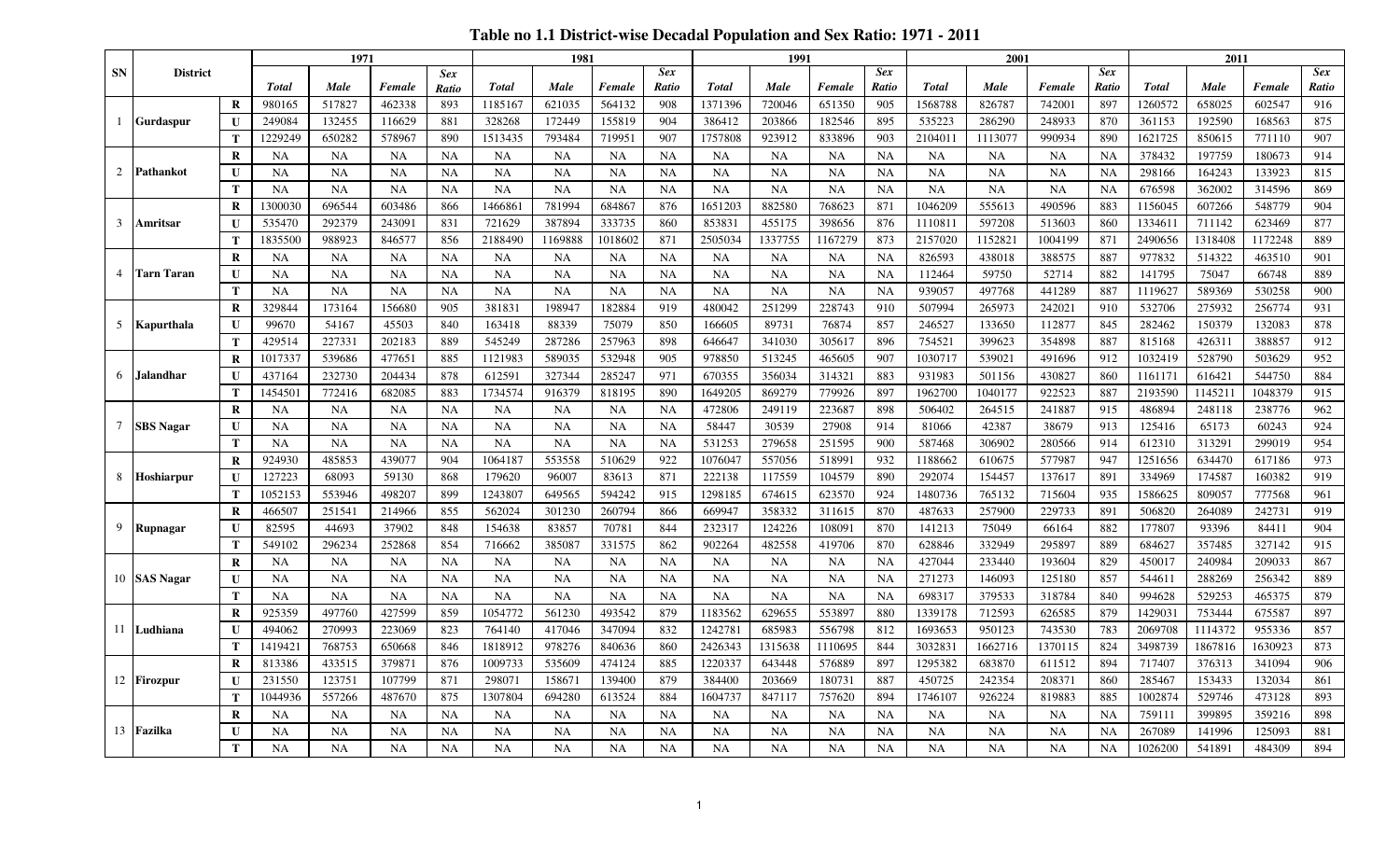**Table no 1.1 District-wise Decadal Population and Sex Ratio: 1971 - 2011**

|           |                     |          |              | 1971      |           |                            |              | 1981      |           |                     |              | 1991      |           |                     |              | 2001     |          |                     |              | 2011     |          |                     |
|-----------|---------------------|----------|--------------|-----------|-----------|----------------------------|--------------|-----------|-----------|---------------------|--------------|-----------|-----------|---------------------|--------------|----------|----------|---------------------|--------------|----------|----------|---------------------|
| <b>SN</b> | <b>District</b>     |          | <b>Total</b> | Male      | Female    | <b>Sex</b><br><b>Ratio</b> | <b>Total</b> | Male      | Female    | <b>Sex</b><br>Ratio | <b>Total</b> | Male      | Female    | <b>Sex</b><br>Ratio | <b>Total</b> | Male     | Female   | <b>Sex</b><br>Ratio | <b>Total</b> | Male     | Female   | <b>Sex</b><br>Ratio |
|           |                     | R        | 925878       | 497685    | 428193    | 860                        | 1092659      | 581825    | 510834    | 878                 | 301501       | 160223    | 141278    | 882                 | 35732        | 188943   | 168378   | 891                 | 400457       | 210782   | 189675   | 900                 |
|           | 14 Faridkot         |          | 227882       | 121095    | 106787    | 885                        | 343569       | 181351    | 162218    | 894                 | 149905       | 79577     | 70328     | 884                 | 19357        | 103653   | 89918    | 868                 | 217051       | 115889   | 101162   | 873                 |
|           |                     | T        | 1153760      | 618780    | 534980    | 865                        | 1436228      | 763176    | 673052    | 871                 | 451406       | 239800    | 211606    | 882                 | 550892       | 292596   | 258296   | 883                 | 617508       | 326671   | 290837   | 890                 |
|           |                     | R        | <b>NA</b>    | <b>NA</b> | <b>NA</b> | <b>NA</b>                  | <b>NA</b>    | <b>NA</b> | <b>NA</b> | <b>NA</b>           | 501317       | 267066    | 234251    | 877                 | 578929       | 306070   | 272859   | 892                 | 649705       | 342202   | 307503   | 899                 |
| 15        | <b>Shri Muktsar</b> | U        | <b>NA</b>    | <b>NA</b> | <b>NA</b> | <b>NA</b>                  | <b>NA</b>    | <b>NA</b> | <b>NA</b> | <b>NA</b>           | 153117       | 81080     | 72037     | 889                 | 198564       | 105147   | 93417    | 888                 | 252191       | 133420   | 118771   | 890                 |
|           | <b>Sahib</b>        | T        | <b>NA</b>    | <b>NA</b> | <b>NA</b> | <b>NA</b>                  | <b>NA</b>    | <b>NA</b> | <b>NA</b> | NA                  | 654434       | 348146    | 306288    | 880                 | 777493       | 411217   | 366276   | 891                 | 901896       | 475622   | 426274   | 896                 |
|           |                     | $\bf{R}$ | <b>NA</b>    | <b>NA</b> | <b>NA</b> | <b>NA</b>                  | <b>NA</b>    | <b>NA</b> | <b>NA</b> | <b>NA</b>           | 489574       | 260008    | 229566    | 883                 | 716214       | 379322   | 336892   | 888                 | 768500       | 405704   | 362796   | 894                 |
|           | 16 Moga             | U        | <b>NA</b>    | <b>NA</b> | <b>NA</b> | <b>NA</b>                  | <b>NA</b>    | <b>NA</b> | <b>NA</b> | NA                  | 136817       | 72451     | 64366     | 888                 | 178640       | 94817    | 83823    | 884                 | 227246       | 120216   | 107030   | 890                 |
|           |                     | Т        | <b>NA</b>    | <b>NA</b> | <b>NA</b> | <b>NA</b>                  | <b>NA</b>    | <b>NA</b> | <b>NA</b> | <b>NA</b>           | 626391       | 332459    | 293932    | 884                 | 894854       | 474139   | 420715   | 887                 | 995746       | 525920   | 469826   | 893                 |
|           |                     | R        | 842997       | 455904    | 387093    | 849                        | 1008729      | 540334    | 468395    | 867                 | 71951        | 381081    | 338430    | 888                 | 83154        | 444118   | 387423   | 872                 | 889308       | 474484   | 414824   | 874                 |
|           | 17 Bathinda         |          | 182274       | 97894     | 84380     | 862                        | 295877       | 159481    | 136396    | 855                 | 265790       | 141880    | 123910    | 873                 | 351754       | 188691   | 163063   | 864                 | 499217       | 268713   | 230504   | 858                 |
|           |                     | T        | 102527       | 553798    | 471473    | 851                        | 1304606      | 699815    | 604791    | 864                 | 985301       | 522961    | 462340    | 884                 | 1183295      | 632809   | 550486   | 870                 | 1388525      | 743197   | 645328   | 868                 |
|           |                     | R        | <b>NA</b>    | <b>NA</b> | <b>NA</b> | <b>NA</b>                  | <b>NA</b>    | <b>NA</b> | <b>NA</b> | NA                  | 489319       | 261509    | 227810    | 871                 | 546329       | 290763   | 255566   | 879                 | 606147       | 322184   | 283963   | 881                 |
|           | 18 Mansa            | U        | NA           | <b>NA</b> | NA        | <b>NA</b>                  | <b>NA</b>    | NA        | <b>NA</b> | <b>NA</b>           | 85343        | 45379     | 39964     | 881                 | 142429       | 75683    | 66746    | 882                 | 163604       | 86548    | 77056    | 890                 |
|           |                     | Т        | <b>NA</b>    | <b>NA</b> | <b>NA</b> | <b>NA</b>                  | <b>NA</b>    | <b>NA</b> | <b>NA</b> | <b>NA</b>           | 574662       | 306888    | 267774    | 873                 | 688758       | 366446   | 322312   | 879                 | 769751       | 408732   | 361019   | 883                 |
|           |                     | $\bf{R}$ | 913754       | 498830    | 414924    | 832                        | 1088609      | 587170    | 501439    | 854                 | 1267455      | 679071    | 588384    | 867                 | 1048990      | 561666   | 487324   | 868                 | 1139204      | 604653   | 534551   | 884                 |
|           | 19 Sangrur          |          | 232896       | 124260    | 108636    | 874                        | 32164        | 170888    | 150753    | 882                 | 417994       | 222199    | 195795    | 881                 | 424252       | 226129   | 198123   | 876                 | 515965       | 273376   | 242589   | 887                 |
|           |                     | T        | 1146650      | 623090    | 523560    | 840                        | 1410250      | 758058    | 652192    | 860                 | 1685449      | 901270    | 784179    | 870                 | 1473242      | 787795   | 685447   | 870                 | 1655169      | 878029   | 777140   | 885                 |
|           |                     | R        | <b>NA</b>    | <b>NA</b> | <b>NA</b> | <b>NA</b>                  | <b>NA</b>    | <b>NA</b> | <b>NA</b> | <b>NA</b>           | <b>NA</b>    | <b>NA</b> | <b>NA</b> | NA                  | 366364       | 194932   | 171432   | 879                 | 404842       | 215210   | 189632   | 881                 |
|           | 20 Barnala          | U        | <b>NA</b>    | <b>NA</b> | <b>NA</b> | <b>NA</b>                  | <b>NA</b>    | <b>NA</b> | NA        | <b>NA</b>           | NA           | <b>NA</b> | NA        | NA                  | 160567       | 86562    | 74005    | 855                 | 190685       | 102312   | 88373    | 864                 |
|           |                     | T        | <b>NA</b>    | <b>NA</b> | <b>NA</b> | <b>NA</b>                  | <b>NA</b>    | NA        | <b>NA</b> | <b>NA</b>           | <b>NA</b>    | NA        | NA        | NA                  | 52693        | 281494   | 245437   | 907                 | 595527       | 317522   | 278005   | 876                 |
|           |                     | $\bf{R}$ | 894694       | 485166    | 409528    | 844                        | 110460       | 592497    | 512106    | 864                 | 1055230      | 562858    | 492372    | 875                 | 1039248      | 554440   | 484808   | 874                 | 1132406      | 598800   | 533606   | 891                 |
|           | 21 Patiala          | U        | 316309       | 170530    | 145779    | 855                        | 464295       | 249419    | 214876    | 862                 | 466100       | 245408    | 220692    | 899                 | 59463        | 317050   | 277581   | 876                 | 763280       | 403722   | 359558   | 891                 |
|           |                     |          | 1211003      | 655696    | 555307    | 847                        | 1568898      | 841916    | 726982    | 863                 | 1521330      | 808266    | 713064    | 882                 | 1633879      | 871490   | 762389   | 875                 | 1895686      | 1002522  | 893164   | 891                 |
|           | Fatehgarh           | R        | NA           | <b>NA</b> | <b>NA</b> | <b>NA</b>                  | <b>NA</b>    | NA        | <b>NA</b> | <b>NA</b>           | 360647       | 192817    | 167830    | 870                 | 386950       | 207937   | 179013   | 861                 | 414681       | 220050   | 194631   | 884                 |
| 22        | <b>Sahib</b>        | U        | <b>NA</b>    | NA        | <b>NA</b> | <b>NA</b>                  | <b>NA</b>    | <b>NA</b> | NA        | <b>NA</b>           | 100873       | 53855     | 47018     | 873                 | 151091       | 82200    | 68891    | 838                 | 185482       | 100745   | 84737    | 841                 |
|           |                     | T        | <b>NA</b>    | <b>NA</b> | <b>NA</b> | <b>NA</b>                  | <b>NA</b>    | <b>NA</b> | <b>NA</b> | <b>NA</b>           | 461520       | 246672    | 214848    | 871                 | 538041       | 290137   | 247904   | 854                 | 600163       | 320795   | 279368   | 871                 |
|           |                     | R        | 10334885     | 5533475   | 4801406   | 868                        | 12141158     | 6444464   | 5696694   | 884                 | 14288744     | 7569423   | 6719321   | 888                 | 16096488     | 8516596  | 7579892  | 890                 | 17344192     | 9093476  | 8250716  | 907                 |
|           | Punjab              |          | 3216175      | 1733040   | 1483139   | 856                        | 4647757      | 2492746   | 2155011   | 865                 | 5993225      | 320861    | 2784614   | 868                 | 8262511      | 4468499  | 3794062  | 849                 | 10399146     | 5545989  | 4853157  | 875                 |
|           |                     | T        | 13551060     | 7266515   | 6284545   | 865                        | 16788915     | 8937210   | 7851705   | 879                 | 20281969     | 10778034  | 9503935   | 882                 | 24358999     | 12985045 | 11373954 | 876                 | 27743338     | 14639465 | 13103873 | 895                 |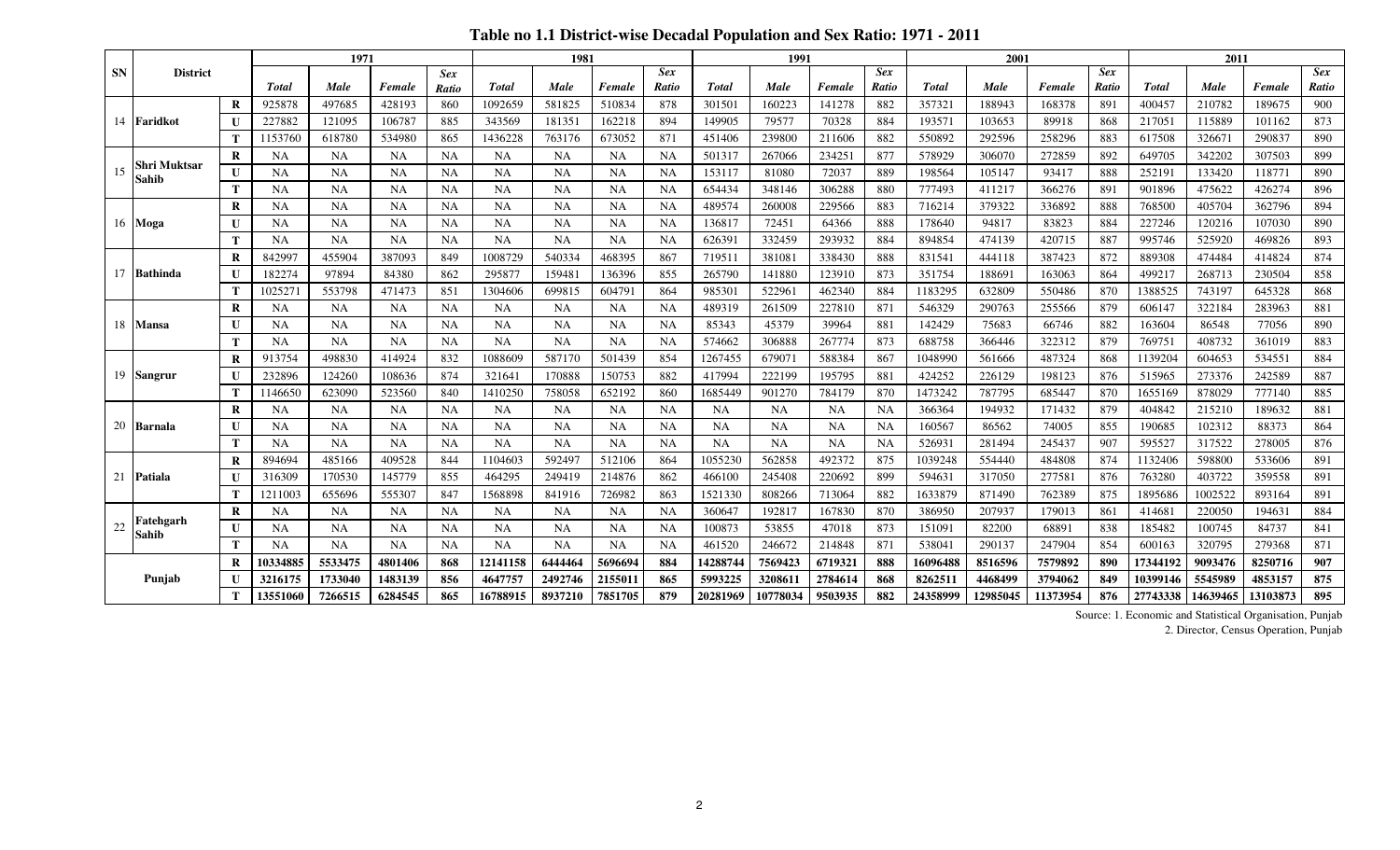**Table no 1.2 District-wise Decadal Schedule Caste Population: 1971 - 2011**

|                |                   |              |              | 1971        |           |              | 1981      |           |              | 1991        |           |               | 2001        |           |               | 2011   |        |
|----------------|-------------------|--------------|--------------|-------------|-----------|--------------|-----------|-----------|--------------|-------------|-----------|---------------|-------------|-----------|---------------|--------|--------|
| <b>SN</b>      | <b>District</b>   |              | <b>Total</b> | <b>Male</b> | Female    | <b>Total</b> | Male      | Female    | <b>Total</b> | <b>Male</b> | Female    | <b>T</b> otal | <b>Male</b> | Female    | <b>T</b> otal | Male   | Female |
|                |                   | <b>Total</b> | 267110       | 141423      | 125687    | 358540       | 189834    | 168706    | 434306       | 230068      | 204238    | 520691        | 273440      | 247251    | 373544        | 196122 | 177430 |
| -1             | <b>Gurdaspur</b>  | Rural        | NA           | <b>NA</b>   | <b>NA</b> | <b>NA</b>    | <b>NA</b> | NA        | 347822       | 184166      | 163656    | 410167        | 215273      | 194894    | 293418        | 153948 | 139478 |
|                |                   | Urban        | NA           | <b>NA</b>   | <b>NA</b> | <b>NA</b>    | <b>NA</b> | NA        | 86484        | 45902       | 40582     | 110524        | 58167       | 52357     | 80126         | 42174  | 37952  |
|                |                   | <b>Total</b> | <b>NA</b>    | NA          | <b>NA</b> | <b>NA</b>    | <b>NA</b> | <b>NA</b> | <b>NA</b>    | <b>NA</b>   | <b>NA</b> | <b>NA</b>     | <b>NA</b>   | <b>NA</b> | 207032        | 108780 | 98252  |
| 2              | Pathankot         | Rural        | <b>NA</b>    | <b>NA</b>   | NA        | <b>NA</b>    | NA        | NA        | <b>NA</b>    | <b>NA</b>   | NA        | NA            | <b>NA</b>   | <b>NA</b> | 142512        | 74601  | 67911  |
|                |                   | Urban        | NA           | <b>NA</b>   | NA        | <b>NA</b>    | NA        | NA        | <b>NA</b>    | NA          | NA        | NA            | <b>NA</b>   | NA        | 64520         | 34179  | 30341  |
|                |                   | <b>Total</b> | 418746       | 224787      | 193959    | 573394       | 308353    | 265041    | 701582       | 376069      | 325513    | 589819        | 351163      | 232656    | 770864        | 405977 | 364887 |
| 3              | Amritsar          | Rural        | NA           | <b>NA</b>   | NA        | <b>NA</b>    | <b>NA</b> | NA        | 539609       | 289325      | 250284    | 357163        | 183158      | 123650    | 464984        | 244254 | 220730 |
|                |                   | Urban        | NA           | NA          | NA        | <b>NA</b>    | NA        | NA        | 161973       | 86744       | 75229     | 232656        | 168005      | 109006    | 305880        | 161723 | 144157 |
|                |                   | <b>Total</b> | NA           | <b>NA</b>   | <b>NA</b> | <b>NA</b>    | NA        | <b>NA</b> | <b>NA</b>    | <b>NA</b>   | <b>NA</b> | 301345        | 159276      | 142069    | 377468        | 198715 | 178753 |
| $\overline{4}$ | <b>Tarn Taran</b> | Rural        | NA           | <b>NA</b>   | NA        | <b>NA</b>    | NA        | NA        | <b>NA</b>    | NA          | NA        | 275999        | 145885      | 130114    | 339558        | 178817 | 160741 |
|                |                   | Urban        | NA           | <b>NA</b>   | NA        | NA           | NA        | NA        | <b>NA</b>    | NA          | NA        | 25346         | 13391       | 11955     | 37910         | 19898  | 18012  |
|                |                   | <b>Total</b> | 106201       | 56693       | 49508     | 147151       | 77898     | 69253     | 190484       | 100931      | 89553     | 225787        | 119163      | 106624    | 276707        | 143901 | 132806 |
| 5              | Kapurthala        | Rural        | NA           | NA          | NA        | <b>NA</b>    | <b>NA</b> | <b>NA</b> | 152213       | 80531       | 71682     | 173297        | 91245       | 82052     | 212013        | 110167 | 101846 |
|                |                   | Urban        | <b>NA</b>    | <b>NA</b>   | NA        | <b>NA</b>    | NA        | NA        | 38271        | 20400       | 17871     | 52490         | 27918       | 24572     | 64694         | 33734  | 30960  |
|                |                   | <b>Total</b> | 477853       | 256412      | 221441    | 629297       | 334612    | 294685    | 629198       | 333956      | 295242    | 739762        | 389067      | 350695    | 854444        | 442124 | 412320 |
| 6              | <b>Jalandhar</b>  | Rural        | NA           | NA          | <b>NA</b> | <b>NA</b>    | NA        | <b>NA</b> | 435801       | 230873      | 204928    | 471812        | 247471      | 224341    | 515342        | 264466 | 250876 |
|                |                   | Urban        | NA           | NA          | NA        | <b>NA</b>    | NA        | NA        | 193397       | 103083      | 90314     | 267950        | 141596      | 126354    | 339102        | 177658 | 161444 |
|                |                   | <b>Total</b> | <b>NA</b>    | <b>NA</b>   | <b>NA</b> | <b>NA</b>    | NA        | <b>NA</b> | 207082       | 110566      | 96516     | 237664        | 124839      | 112825    | 260284        | 133035 | 127249 |
| 7              | <b>SBS</b> Nagar  | Rural        | <b>NA</b>    | <b>NA</b>   | <b>NA</b> | <b>NA</b>    | <b>NA</b> | <b>NA</b> | 186835       | 99892       | 86943     | 210727        | 110697      | 100030    | 212889        | 108494 | 104395 |
|                |                   | Urban        | NA           | <b>NA</b>   | NA        | <b>NA</b>    | <b>NA</b> | NA        | 20247        | 10674       | 9573      | 26937         | 14142       | 12795     | 47395         | 24541  | 22854  |
|                |                   | Total        | 303521       | 161859      | 141662    | 383523       | 202618    | 180905    | 439407       | 231376      | 208031    | 507544        | 262640      | 244904    | 557504        | 284322 | 273182 |
| 8              | <b>Hoshiarpur</b> | Rural        | NA           | <b>NA</b>   | <b>NA</b> | <b>NA</b>    | <b>NA</b> | NA        | 383212       | 201607      | 181605    | 432702        | 223433      | 209269    | 465037        | 236295 | 228742 |
|                |                   | Urban        | <b>NA</b>    | <b>NA</b>   | NA        | <b>NA</b>    | NA        | NA        | 56195        | 29769       | 26426     | 74842         | 39207       | 35635     | 92467         | 48027  | 44440  |
|                |                   | <b>Total</b> | 126369       | 69486       | 56883     | 174729       | 94878     | 79851     | 219917       | 118449      | 101468    | 266672        | 141750      | 124922    | 180905        | 94334  | 86571  |
| 9              | Rupnagar          | Rural        | NA           | <b>NA</b>   | NA        | <b>NA</b>    | <b>NA</b> | <b>NA</b> | 180808       | 97528       | 83280     | 204594        | 108895      | 95699     | 138597        | 72349  | 66248  |
|                |                   | Urban        | NA           | NA          | NA        | <b>NA</b>    | NA        | NA        | 39109        | 20921       | 18188     | 62078         | 32855       | 29223     | 42308         | 21985  | 20323  |
|                |                   | <b>Total</b> | NA           | NA          | <b>NA</b> | <b>NA</b>    | NA        | <b>NA</b> | <b>NA</b>    | <b>NA</b>   | <b>NA</b> | 155519        | 83008       | 72511     | 216231        | 114383 | 101848 |
| 10             | <b>SAS Nagar</b>  | Rural        | <b>NA</b>    | <b>NA</b>   | NA        | <b>NA</b>    | NA        | <b>NA</b> | <b>NA</b>    | NA          | NA        | 116751        | 62347       | 54404     | 132713        | 70327  | 62386  |
|                |                   | Urban        | NA           | <b>NA</b>   | NA        | <b>NA</b>    | NA        | NA        | <b>NA</b>    | NA          | NA        | 38768         | 20661       | 18107     | 83518         | 44056  | 39462  |
|                |                   | <b>Total</b> | 337315       | 183433      | 153882    | 458012       | 246671    | 211341    | 594438       | 319803      | 274635    | 757962        | 403853      | 354109    | 923358        | 487839 | 435519 |
| 11             | Ludhiana          | Rural        | NA           | <b>NA</b>   | NA        | <b>NA</b>    | NA        | NA        | 417077       | 223832      | 193245    | 490502        | 259534      | 230968    | 559471        | 294159 | 265312 |
|                |                   | Urban        | <b>NA</b>    | <b>NA</b>   | NA        | NA           | <b>NA</b> | NA        | 177361       | 95971       | 81390     | 267460        | 144319      | 123141    | 363887        | 193680 | 170207 |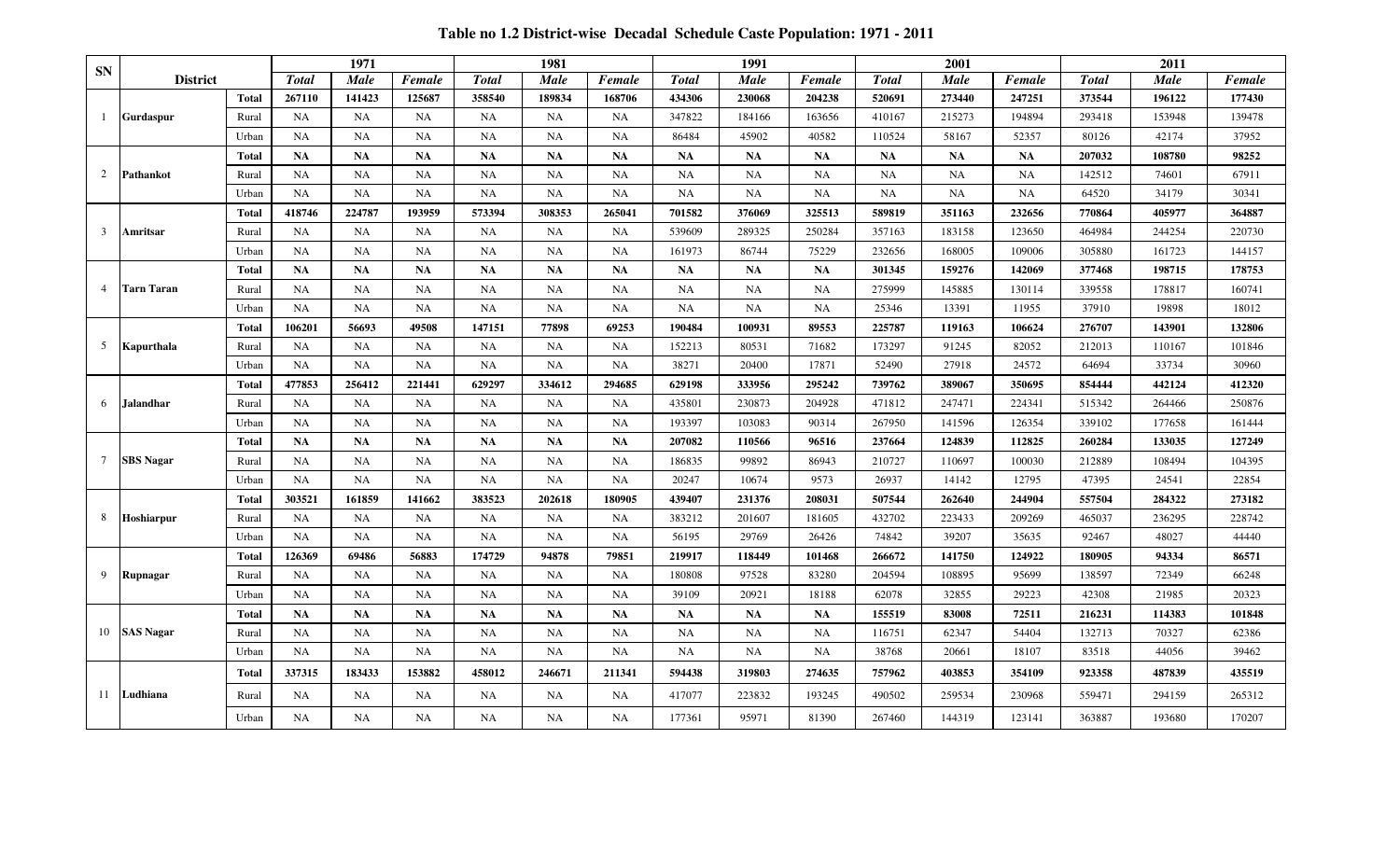**Table no 1.2 District-wise Decadal Schedule Caste Population: 1971 - 2011**

| <b>SN</b> |                           |              |              | 1971        |           |               | 1981        |           |              | 1991        |           |               | 2001        |           |              | 2011        |         |
|-----------|---------------------------|--------------|--------------|-------------|-----------|---------------|-------------|-----------|--------------|-------------|-----------|---------------|-------------|-----------|--------------|-------------|---------|
|           | <b>District</b>           |              | <b>Total</b> | <b>Male</b> | Female    | <b>T</b> otal | <b>Male</b> | Female    | <b>Total</b> | <b>Male</b> | Female    | <b>T</b> otal | <b>Male</b> | Female    | <b>Total</b> | <b>Male</b> | Female  |
|           |                           | <b>Total</b> | 189918       | 102488      | 87430     | 273328        | 146535      | 126793    | 349886       | 186665      | 163221    | 398409        | 210329      | 188080    | 421950       | 219206      | 202744  |
| 12        | <b>Firozpur</b>           | Rural        | NA           | NA          | NA        | <b>NA</b>     | NA          | <b>NA</b> | 277185       | 148237      | 128948    | 308665        | 163210      | 145455    | 347916       | 180348      | 167568  |
|           |                           | Urban        | NA           | <b>NA</b>   | <b>NA</b> | NA            | <b>NA</b>   |           | 72701        | 38428       | 34273     | 89744         | 47119       | 42625     | 74034        | 38858       | 35176   |
|           |                           | <b>Total</b> | <b>NA</b>    | <b>NA</b>   | <b>NA</b> | NA            | <b>NA</b>   | <b>NA</b> | <b>NA</b>    | <b>NA</b>   | <b>NA</b> | <b>NA</b>     | <b>NA</b>   | <b>NA</b> | 433776       | 226255      | 207521  |
| 13        | Fazilka                   | Rural        | <b>NA</b>    | <b>NA</b>   | <b>NA</b> | <b>NA</b>     | NA          | NA        | <b>NA</b>    | <b>NA</b>   | <b>NA</b> | <b>NA</b>     | NA          | <b>NA</b> | 362006       | 188688      | 173318  |
|           |                           | Urban        | NA           | <b>NA</b>   | <b>NA</b> | NA            | <b>NA</b>   | <b>NA</b> | <b>NA</b>    | NA          | NA        | NA            | <b>NA</b>   | <b>NA</b> | 71770        | 37567       | 34203   |
|           |                           | <b>Total</b> | 334807       | 180515      | 154292    | 454879        | 244192      | 210687    | 158233       | 84195       | 74038     | 199257        | 104984      | 94273     | 240328       | 126567      | 113761  |
| 14        | Faridkot                  | Rural        | <b>NA</b>    | <b>NA</b>   | <b>NA</b> | <b>NA</b>     | <b>NA</b>   | <b>NA</b> | 115134       | 61355       | 53779     | 142552        | 75368       | 67184     | 171199       | 90303       | 80896   |
|           |                           | Urban        | <b>NA</b>    | NA          | <b>NA</b> | <b>NA</b>     | NA          | <b>NA</b> | 43099        | 22840       | 20259     | 56705         | 29616       | 27089     | 69129        | 36264       | 32865   |
|           |                           | <b>Total</b> | <b>NA</b>    | NA          | <b>NA</b> | <b>NA</b>     | <b>NA</b>   | <b>NA</b> | 238444       | 127885      | 110019    | 293539        | 155317      | 138222    | 381554       | 200473      | 181081  |
| 15        | <b>Shri Muktsar Sahib</b> | Rural        | <b>NA</b>    | NA          | NA        | NA            | NA          | NA        | 198076       | 106447      | 91629     | 237790        | 125934      | 111856    | 295179       | 155136      | 140043  |
|           |                           | Urban        | ΝA           | NA          | <b>NA</b> | NA            | NA          | NA        | 40368        | 21438       | 18390     | 55749         | 29383       | 26366     | 86375        | 45337       | 41038   |
|           |                           | <b>Total</b> | <b>NA</b>    | NA          | <b>NA</b> | NA            | <b>NA</b>   | <b>NA</b> | 193651       | 103822      | 89829     | 284939        | 151647      | 133292    | 363417       | 192418      | 170999  |
| 16        | Moga                      | Rural        | NA           | NA          | <b>NA</b> | NA            | <b>NA</b>   | <b>NA</b> | 167088       | 89480       | 77608     | 246789        | 131642      | 115147    | 307098       | 162624      | 144474  |
|           |                           | Urban        | NA           | NA          | NA        | NA            | <b>NA</b>   | <b>NA</b> | 26563        | 14342       | 12221     | 38150         | 20005       | 18145     | 56319        | 29794       | 26525   |
|           |                           | Total        | 264251       | 142979      | 121272    | 352489        | 189659      | 162830    | 290371       | 154952      | 135419    | 354652        | 187539      | 167113    | 450473       | 236936      | 213537  |
| 17        | <b>Bathinda</b>           | Rural        | <b>NA</b>    | <b>NA</b>   | <b>NA</b> | <b>NA</b>     | <b>NA</b>   | NA        | 229631       | 122651      | 106980    | 271891        | 143756      | 128135    | 321533       | 169244      | 152289  |
|           |                           | Urban        | NA           | NA          | <b>NA</b> | <b>NA</b>     | NA          | <b>NA</b> | 60740        | 32301       | 28439     | 82761         | 43783       | 38978     | 128940       | 67692       | 61248   |
|           |                           | <b>Total</b> | <b>NA</b>    | <b>NA</b>   | <b>NA</b> | NA            | <b>NA</b>   | <b>NA</b> | 166225       | 88813       | 77412     | 208889        | 110296      | 98593     | 258878       | 136311      | 122567  |
| 18        | Mansa                     | Rural        | <b>NA</b>    | <b>NA</b>   | <b>NA</b> | NA            | <b>NA</b>   | <b>NA</b> | 148835       | 79400       | 69435     | 174830        | 92337       | 82493     | 217553       | 114644      | 102909  |
|           |                           | Urban        | NA           | NA          | NA        | NA            | NA          | NA        | 17390        | 9413        | 7977      | 34059         | 17959       | 16100     | 41325        | 21667       | 19658   |
|           |                           | <b>Total</b> | 271322       | 147635      | 123687    | 359259        | 194034      | 165225    | 450903       | 242104      | 208799    | 551476        | 293515      | 257961    | 461609       | 244231      | 217378  |
| 19        | Sangrur                   | Rural        | NA           | <b>NA</b>   | <b>NA</b> | NA            | NA          | <b>NA</b> | 372328       | 200278      | 172050    | 432966        | 230783      | 202183    | 361376       | 191723      | 169653  |
|           |                           | Urban        | NA           | <b>NA</b>   | <b>NA</b> | NA            | <b>NA</b>   | <b>NA</b> | 78575        | 41826       | 36749     | 118510        | 62732       | 55778     | 100233       | 52508       | 47725   |
|           |                           | <b>Total</b> | <b>NA</b>    | <b>NA</b>   | <b>NA</b> | NA            | <b>NA</b>   | <b>NA</b> | <b>NA</b>    | <b>NA</b>   | <b>NA</b> | 158493        | 84259       | 74234     | 192001       | 101569      | 90432   |
| 20        | Barnala                   | Rural        | NA           | NA          | <b>NA</b> | NA            | <b>NA</b>   | <b>NA</b> | <b>NA</b>    | <b>NA</b>   | NA        | 113389        | 60274       | 53115     | 133435       | 70636       | 62799   |
|           |                           | Urban        | <b>NA</b>    | NA          | <b>NA</b> | NA            | NA          | <b>NA</b> | <b>NA</b>    | NA          | <b>NA</b> | 45104         | 23985       | 21119     | 58566        | 30933       | 27633   |
|           |                           | Total        | 250804       | 135848      | 114956    | 347102        | 186619      | 160483    | 339403       | 181490      | 157916    | 425280        | 225800      | 199480    | 465359       | 244503      | 220856  |
| 21        | <b>Patiala</b>            | Rural        | NA           | NA          | <b>NA</b> | NA            | NA          | <b>NA</b> | 288912       | 154893      | 134019    | 340374        | 180978      | 159396    | 348587       | 183424      | 165163  |
|           |                           | Urban        | NΑ           | <b>NA</b>   | <b>NA</b> | <b>NA</b>     | <b>NA</b>   | <b>NA</b> | 50491        | 26597       | 23897     | 84906         | 44822       | 40084     | 116772       | 61079       | 55693   |
|           |                           | <b>Total</b> | <b>NA</b>    | <b>NA</b>   | NA        | <b>NA</b>     | <b>NA</b>   | <b>NA</b> | 138998       | 74527       | 64471     | 165036        | 88087       | 76949     | 192493       | 101882      | 90611   |
| 22        | <b>Fatehgarh Sahib</b>    | Rural        | NA           | NA          | <b>NA</b> | NA            | NA          | <b>NA</b> | 121876       | 65300       | 56576     | 135434        | 72277       | 63157     | 154570       | 81690       | 72880   |
|           |                           | Urban        | NA           | NA          | NA        | <b>NA</b>     | NA          | <b>NA</b> | 17122        | 9227        | 7895      | 29602         | 15810       | 13792     | 37923        | 20192       | 17731   |
|           | Punjab                    | Total        | 3348217      | 1803558     | 1544659   | 4511703       | 2415903     | 2095800   | 5742528      | 3065671     | 2676320   | 7028723       | 3714350     | 3314373   | 8860179      | 4639875     | 4220304 |
|           |                           | Rural        | <b>NA</b>    | <b>NA</b>   | NA        | <b>NA</b>     | <b>NA</b>   | NA        | 4562442      | 2435795     | 2126647   | 5318254       | 2807876     | 2510378   | 6496986      | 3396329     | 3100657 |
|           |                           | Urban        | <b>NA</b>    | <b>NA</b>   | <b>NA</b> | NA            | <b>NA</b>   | <b>NA</b> | 1180086      | 629876      | 549673    | 1710469       | 906474      | 803995    | 2363193      | 1243546     | 1119647 |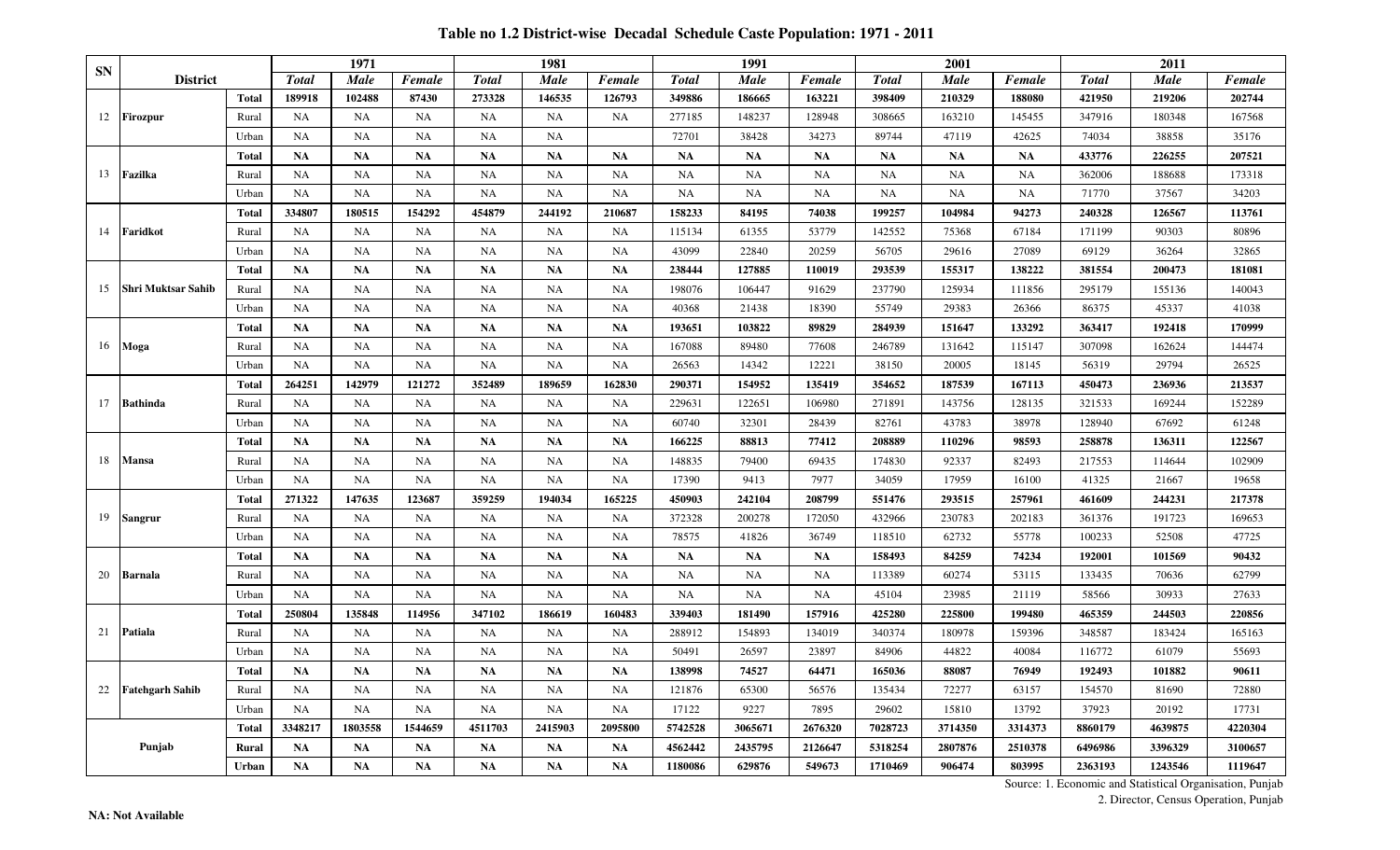|                |                   |              |                  | 1971             |                  | 1981                  |                  | 1991             |                  | 2001                  |                  | 2011                  |
|----------------|-------------------|--------------|------------------|------------------|------------------|-----------------------|------------------|------------------|------------------|-----------------------|------------------|-----------------------|
| <b>SN</b>      | <b>District</b>   |              |                  | <b>Sex Ratio</b> |                  | <b>Sex Ratio</b>      |                  | <b>Sex Ratio</b> |                  | <b>Sex Ratio</b>      |                  | <b>Sex Ratio</b>      |
|                |                   |              | <b>Sex Ratio</b> | $(0-6$ Years)    | <b>Sex Ratio</b> | $(0-6 \text{ Years})$ | <b>Sex Ratio</b> | $(0-6$ Years)    | <b>Sex Ratio</b> | $(0-6 \text{ Years})$ | <b>Sex Ratio</b> | $(0-6 \text{ Years})$ |
|                |                   | <b>Total</b> | 890              | NA               | 907              | NA                    | 903              | 878              | 890              | 789                   | 907              | 864                   |
|                | <b>Gurdaspur</b>  | Rural        | 893              | <b>NA</b>        | 908              | <b>NA</b>             | 905              | NA               | 897              | 797                   | 916              | 845                   |
|                |                   | Urban        | 881              | $\overline{NA}$  | 904              | NA                    | 895              | <b>NA</b>        | 870              | 762                   | 875              | 842                   |
|                |                   | <b>Total</b> | <b>NA</b>        | NA               | NA               | <b>NA</b>             | NA               | NA               | NA               | NA                    | 869              | $\overline{822}$      |
| $\overline{2}$ | Pathankot         | Rural        | NA               | NA               | NA               | NA                    | $\overline{NA}$  | $\overline{NA}$  | $N_A$            | $\overline{NA}$       | 914              | 831                   |
|                |                   | Urban        | NA               | NA               | NA               | NA                    | $\overline{NA}$  | $\overline{NA}$  | <b>NA</b>        | NA                    | 815              | 810                   |
|                |                   | <b>Total</b> | 856              | NA               | 871              | NA                    | 873              | 861              | 871              | 792                   | 889              | 826                   |
| 3              | Amritsar          | Rural        | 866              | NA               | 876              | <b>NA</b>             | 871              | NA               | 883              | 799                   | 904              | 826                   |
|                |                   | Urban        | 831              | $\overline{NA}$  | 860              | $\overline{NA}$       | 876              | $\overline{NA}$  | 860              | 784                   | 877              | 826                   |
|                |                   | <b>Total</b> | <b>NA</b>        | $\overline{NA}$  | NA               | NA                    | NA               | NA               | 887              | 784                   | 900              | 820                   |
| $\overline{4}$ | <b>Tarn Taran</b> | Rural        | <b>NA</b>        | <b>NA</b>        | <b>NA</b>        | <b>NA</b>             | <b>NA</b>        | NA               | 887              | 784                   | 901              | 835                   |
|                |                   | Urban        | <b>NA</b>        | $\overline{NA}$  | NA               | NA                    | NA               | $\overline{NA}$  | 882              | 785                   | 889              | 818                   |
|                |                   | <b>Total</b> | 889              | NA               | 898              | $\overline{NA}$       | 896              | 879              | 887              | 785                   | 912              | 871                   |
| 5              | Kapurthala        | Rural        | 905              | NA               | 919              | NA                    | 910              | NA               | 910              | 782                   | 931              | 859                   |
|                |                   | Urban        | 840              | <b>NA</b>        | 850              | NA                    | 857              | $\overline{NA}$  | 845              | 792                   | 878              | 896                   |
|                |                   | <b>Total</b> | 883              | NA               | 890              | NA                    | 897              | 886              | 887              | 806                   | 915              | 874                   |
| 6              |                   | Rural        | 885              | <b>NA</b>        | 905              | <b>NA</b>             | 907              | <b>NA</b>        | 912              | 817                   | 952              | 885                   |
|                | <b>Jalandhar</b>  | Urban        | 878              | <b>NA</b>        | 971              | <b>NA</b>             | 883              | NA               | 860              | 793                   | 884              | 865                   |
|                |                   | <b>Total</b> | NA               | <b>NA</b>        | NA               | NA                    | 900              | 900              | 914              | 808                   | 954              | 885                   |
| 7              | <b>SBS Nagar</b>  | Rural        | <b>NA</b>        | <b>NA</b>        | <b>NA</b>        | NA                    | 898              | <b>NA</b>        | 915              | 809                   | 962              | 884                   |
|                |                   | Urban        | <b>NA</b>        | <b>NA</b>        | <b>NA</b>        | NA                    | 914              | <b>NA</b>        | 913              | 804                   | 924              | 889                   |
|                |                   | <b>Total</b> | 899              | NA               | 915              | NA                    | $\overline{924}$ | 884              | 935              | 812                   | 961              | 865                   |
| 8              | Hoshiarpur        | Rural        | 904              | <b>NA</b>        | 922              | NA                    | 932              | NA               | 947              | 815                   | 973              | 865                   |
|                |                   | Urban        | 868              | $\overline{NA}$  | 871              | NA                    | 890              | $\overline{NA}$  | 891              | 800                   | $\overline{919}$ | 863                   |
|                |                   | <b>Total</b> | 854              | NA               | 862              | NA                    | 870              | 884              | 889              | 799                   | 915              | 863                   |
| 9              | Rupnagar          | Rural        | 855              | NA               | 866              | <b>NA</b>             | 870              | <b>NA</b>        | 891              | 797                   | 919              | 859                   |
|                |                   | Urban        | 848              | <b>NA</b>        | 844              | <b>NA</b>             | 870              | NA               | 882              | 811                   | 904              | 874                   |
|                |                   | <b>Total</b> | NA               | $\overline{NA}$  | $\overline{NA}$  | $\overline{NA}$       | NA               | $\overline{NA}$  | 840              | 785                   | 879              | 841                   |
| 10             | <b>SAS Nagar</b>  | Rural        | NA               | NA               | <b>NA</b>        | <b>NA</b>             | $\overline{NA}$  | $\overline{NA}$  | 829              | 777                   | 867              | 821                   |
|                |                   | Urban        | NA               | <b>NA</b>        | <b>NA</b>        | <b>NA</b>             | NA               | <b>NA</b>        | 857              | 800                   | 889              | 859                   |
|                |                   | <b>Total</b> | 846              | $\overline{NA}$  | 860              | $\overline{NA}$       | 844              | 877              | 824              | 717                   | 873              | 860                   |
| 11             | Ludhiana          | Rural        | 859              | <b>NA</b>        | 879              | <b>NA</b>             | 880              | <b>NA</b>        | 879              | 815                   | 897              | 859                   |
|                |                   | Urban        | 823              | <b>NA</b>        | 832              | <b>NA</b>             | 812              | <b>NA</b>        | 783              | 819                   | 857              | 860                   |
|                |                   | <b>Total</b> | 875              | $\overline{NA}$  | 884              | $\overline{NA}$       | 894              | 887              | 885              | 822                   | 893              | 843                   |
| 12             | Firozpur          | Rural        | 876              | <b>NA</b>        | 885              | <b>NA</b>             | 897              | <b>NA</b>        | 894              | 825                   | 906              | 845                   |
|                |                   | Urban        | 871              | <b>NA</b>        | 879              | <b>NA</b>             | 887              | <b>NA</b>        | 860              | 813                   | 861              | 844                   |
|                |                   | <b>Total</b> | <b>NA</b>        | $\overline{NA}$  | $\overline{NA}$  | $\overline{NA}$       | <b>NA</b>        | <b>NA</b>        | <b>NA</b>        | $\overline{NA}$       | 894              | 851                   |
| 13             | Fazilka           | Rural        | <b>NA</b>        | NA               | <b>NA</b>        | <b>NA</b>             | NA               | NA               | <b>NA</b>        | <b>NA</b>             | 898              | 850                   |
|                |                   | Urban        | NA               | <b>NA</b>        | NA               | <b>NA</b>             | NA               | NA               | <b>NA</b>        | <b>NA</b>             | 881              | 853                   |

# **Table no 1.3 District-wise Decadal Sex Ratio** *(Number of Females per 1000 Males)* **and Child Sex Ratio: 1971 - 2011**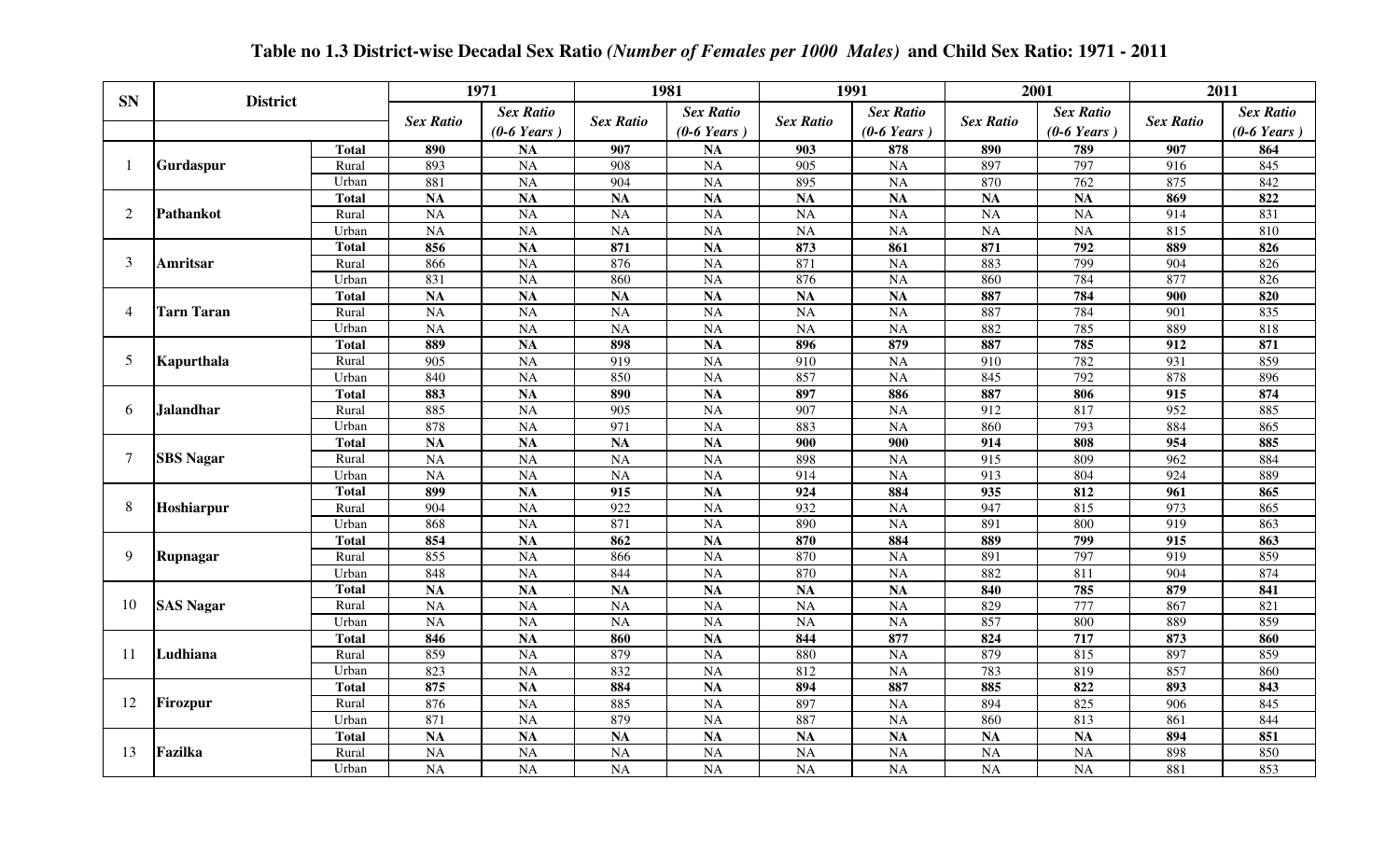| <b>SN</b> | <b>District</b>           |              |                  | 1971                                      |                  | 1981                                      |                  | 1991                                      |                  | 2001                                      |                  | 2011                              |
|-----------|---------------------------|--------------|------------------|-------------------------------------------|------------------|-------------------------------------------|------------------|-------------------------------------------|------------------|-------------------------------------------|------------------|-----------------------------------|
|           |                           |              | <b>Sex Ratio</b> | <b>Sex Ratio</b><br>$(0-6 \text{ Years})$ | <b>Sex Ratio</b> | <b>Sex Ratio</b><br>$(0-6 \text{ Years})$ | <b>Sex Ratio</b> | <b>Sex Ratio</b><br>$(0-6 \text{ Years})$ | <b>Sex Ratio</b> | <b>Sex Ratio</b><br>$(0-6 \text{ Years})$ | <b>Sex Ratio</b> | <b>Sex Ratio</b><br>$(0-6$ Years) |
|           |                           | <b>Total</b> | 865              | NA                                        | 871              | <b>NA</b>                                 | 882              | 865                                       | 883              | 812                                       | 890              | 851                               |
| 14        | Faridkot                  | Rural        | 860              | <b>NA</b>                                 | 878              | <b>NA</b>                                 | 882              | <b>NA</b>                                 | 891              | 820                                       | 900              | 854                               |
|           |                           | Urban        | 885              | <b>NA</b>                                 | 894              | <b>NA</b>                                 | 884              | <b>NA</b>                                 | 868              | 797                                       | 873              | 844                               |
|           |                           | <b>Total</b> | <b>NA</b>        | <b>NA</b>                                 | <b>NA</b>        | <b>NA</b>                                 | 880              | 857                                       | 891              | 811                                       | 896              | 831                               |
| 15        | <b>Shri Muktsar Sahib</b> | Rural        | <b>NA</b>        | <b>NA</b>                                 | <b>NA</b>        | <b>NA</b>                                 | 877              | <b>NA</b>                                 | 892              | 814                                       | 899              | 832                               |
|           |                           | Urban        | <b>NA</b>        | <b>NA</b>                                 | <b>NA</b>        | <b>NA</b>                                 | 889              | NA                                        | 888              | 804                                       | 890              | 828                               |
|           |                           | <b>Total</b> | <b>NA</b>        | <b>NA</b>                                 | <b>NA</b>        | <b>NA</b>                                 | 884              | 867                                       | 887              | 818                                       | 893              | 860                               |
| 16        | Moga                      | Rural        | <b>NA</b>        | <b>NA</b>                                 | <b>NA</b>        | <b>NA</b>                                 | 883              | <b>NA</b>                                 | 888              | 822                                       | 894              | 863                               |
|           |                           | Urban        | <b>NA</b>        | <b>NA</b>                                 | <b>NA</b>        | <b>NA</b>                                 | 888              | <b>NA</b>                                 | 884              | 802                                       | 890              | 853                               |
|           |                           | <b>Total</b> | 851              | NA                                        | 864              | <b>NA</b>                                 | 884              | 860                                       | 870              | 785                                       | 868              | 854                               |
| 17        | <b>Bathinda</b>           | Rural        | 849              | <b>NA</b>                                 | 867              | <b>NA</b>                                 | 888              | NA                                        | 872              | 795                                       | 874              | 852                               |
|           |                           | <b>Urban</b> | 862              | <b>NA</b>                                 | 855              | <b>NA</b>                                 | 873              | NA                                        | 864              | 762                                       | 858              | 857                               |
|           |                           | <b>Total</b> | <b>NA</b>        | <b>NA</b>                                 | <b>NA</b>        | <b>NA</b>                                 | 873              | 873                                       | 879              | 782                                       | 883              | 836                               |
| 18        | <b>Mansa</b>              | Rural        | <b>NA</b>        | <b>NA</b>                                 | <b>NA</b>        | <b>NA</b>                                 | 871              | <b>NA</b>                                 | 879              | 783                                       | 881              | 840                               |
|           |                           | Urban        | <b>NA</b>        | <b>NA</b>                                 | <b>NA</b>        | <b>NA</b>                                 | 881              | <b>NA</b>                                 | 882              | 778                                       | 890              | 820                               |
|           |                           | <b>Total</b> | 840              | <b>NA</b>                                 | 860              | <b>NA</b>                                 | 870              | 873                                       | 870              | 784                                       | 885              | 840                               |
| 19        | <b>Sangrur</b>            | Rural        | 832              | <b>NA</b>                                 | 854              | <b>NA</b>                                 | 867              | <b>NA</b>                                 | 868              | 776                                       | 884              | 827                               |
|           |                           | Urban        | 874              | <b>NA</b>                                 | 882              | <b>NA</b>                                 | 881              | <b>NA</b>                                 | 876              | 803                                       | 887              | 869                               |
|           |                           | <b>Total</b> | <b>NA</b>        | <b>NA</b>                                 | <b>NA</b>        | <b>NA</b>                                 | <b>NA</b>        | <b>NA</b>                                 | 907              | 792                                       | 876              | 843                               |
| 20        | <b>Barnala</b>            | Rural        | <b>NA</b>        | <b>NA</b>                                 | <b>NA</b>        | <b>NA</b>                                 | <b>NA</b>        | NA                                        | 879              | 787                                       | 881              | 847                               |
|           |                           | Urban        | <b>NA</b>        | <b>NA</b>                                 | <b>NA</b>        | <b>NA</b>                                 | <b>NA</b>        | <b>NA</b>                                 | 855              | 803                                       | 864              | 835                               |
|           |                           | <b>Total</b> | 847              | <b>NA</b>                                 | 863              | <b>NA</b>                                 | 882              | 871                                       | 875              | 776                                       | 891              | 837                               |
| 21        | Patiala                   | Rural        | 844              | <b>NA</b>                                 | 864              | <b>NA</b>                                 | 875              | <b>NA</b>                                 | 874              | 770                                       | 891              | 827                               |
|           |                           | Urban        | 855              | <b>NA</b>                                 | 862              | <b>NA</b>                                 | 899              | <b>NA</b>                                 | 876              | 790                                       | 891              | 852                               |
|           |                           | <b>Total</b> | <b>NA</b>        | <b>NA</b>                                 | <b>NA</b>        | <b>NA</b>                                 | 871              | 874                                       | 854              | 766                                       | 871              | 842                               |
| 22        | <b>Fatehgarh Sahib</b>    | Rural        | <b>NA</b>        | <b>NA</b>                                 | <b>NA</b>        | <b>NA</b>                                 | 870              | <b>NA</b>                                 | 861              | 757                                       | 884              | 835                               |
|           |                           | Urban        | <b>NA</b>        | NA                                        | <b>NA</b>        | <b>NA</b>                                 | 873              | <b>NA</b>                                 | 838              | 791                                       | 841              | 857                               |
|           |                           | <b>Total</b> | 865              | <b>NA</b>                                 | 879              | <b>NA</b>                                 | 882              | 875                                       | 876              | 798                                       | 895              | 846                               |
|           | Punjab                    | <b>Rural</b> | 868              | <b>NA</b>                                 | 884              | <b>NA</b>                                 | 888              | <b>NA</b>                                 | 890              | 799                                       | 907              | 843                               |
|           |                           | <b>Urban</b> | 856              | <b>NA</b>                                 | 865              | <b>NA</b>                                 | 868              | NA                                        | 849              | 796                                       | 875              | 851                               |

#### **Table no 1.3 District-wise Decadal Sex Ratio** *(Number of Females per 1000 Males)* **and Child Sex Ratio: 1971 - 2011**

Source: 1. Economic and Statistical Organisation, Punjab

2. Director, Census Operation, Punjab

**NA: Not Available**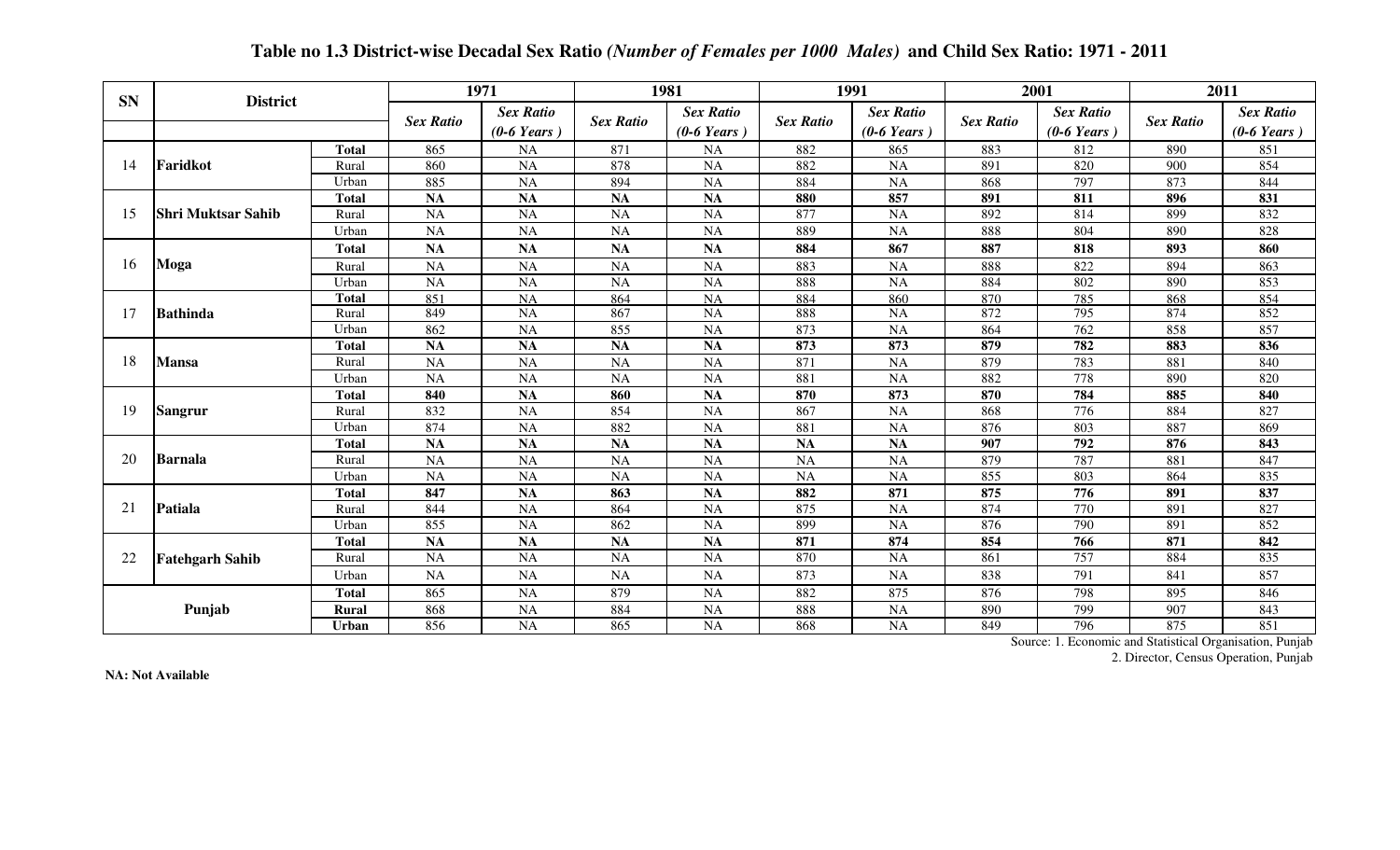**Table no 1.4 District-wise Decadal Population of Literates : 1971 - 2011**

|            |                   |              |              | 1971        |           |              | 1981      |           |              | 1991        |           |               | 2001      |               |              | 2011        |         |
|------------|-------------------|--------------|--------------|-------------|-----------|--------------|-----------|-----------|--------------|-------------|-----------|---------------|-----------|---------------|--------------|-------------|---------|
| ${\bf SN}$ | <b>District</b>   |              | <b>Total</b> | <b>Male</b> | Female    | <b>Total</b> | Male      | Female    | <b>Total</b> | <b>Male</b> | Female    | <b>T</b> otal | Male      | <b>Female</b> | <b>Total</b> | <b>Male</b> | Female  |
|            |                   | <b>Total</b> | 420737       | 269059      | 151678    | 658212       | 399066    | 259146    | 908161       | 529233      | 372628    | 1345447       | 763030    | 582417        | 1123434      | 620061      | 503373  |
|            | <b>Gurdaspur</b>  | Rural        | 293734       | 193262      | 100472    | 474260       | 292438    | 181822    | 667345       | 391806      | 269239    | 952302        | 543049    | 409253        | 842483       | 465204      | 377239  |
|            |                   | Urban        | 127003       | 75797       | 51206     | 183952       | 106628    | 77324     | 240816       | 137427      | 103389    | 393145        | 219981    | 173164        | 280951       | 154817      | 126134  |
|            |                   | <b>Total</b> | <b>NA</b>    | <b>NA</b>   | <b>NA</b> | <b>NA</b>    | <b>NA</b> | NA        | NA           | <b>NA</b>   | <b>NA</b> | <b>NA</b>     | <b>NA</b> | <b>NA</b>     | 511285       | 287599      | 223686  |
| 2          | <b>Pathankot</b>  | Rural        | <b>NA</b>    | NA          | <b>NA</b> | <b>NA</b>    | <b>NA</b> | NA        | NA           | NA          | <b>NA</b> | <b>NA</b>     | <b>NA</b> | <b>NA</b>     | 274054       | 151608      | 122446  |
|            |                   | Urban        | <b>NA</b>    | <b>NA</b>   | <b>NA</b> | NA           | <b>NA</b> | <b>NA</b> | NA           | <b>NA</b>   | <b>NA</b> | <b>NA</b>     | <b>NA</b> | <b>NA</b>     | 237231       | 135991      | 101240  |
|            |                   | <b>Total</b> | 648266       | 404936      | 243330    | 898308       | 547868    | 350440    | 1209915      | 722955      | 486960    | 1314899       | 744110    | 570789        | 1684770      | 932981      | 751789  |
| 3          | Amritsar          | Rural        | 349543       | 227660      | 121883    | 489722       | 311093    | 178629    | 678381       | 421088      | 257293    | 550093        | 317669    | 232424        | 689447       | 386035      | 303412  |
|            |                   | Urban        | 298723       | 177276      | 121447    | 408586       | 236775    | 171811    | 531534       | 301867      | 229667    | 764806        | 426441    | 338265        | 995323       | 546946      | 448377  |
|            |                   | <b>Total</b> | <b>NA</b>    | <b>NA</b>   | <b>NA</b> | <b>NA</b>    | <b>NA</b> | NA        | <b>NA</b>    | <b>NA</b>   | <b>NA</b> | 479100        | 280338    | 198762        | 666162       | 376427      | 289735  |
| 4          | <b>Tarn Taran</b> | Rural        | NA           | NA          | <b>NA</b> | <b>NA</b>    | <b>NA</b> | NA        | <b>NA</b>    | NA          | <b>NA</b> | 408121        | 240216    | 167905        | 570113       | 323165      | 246948  |
|            |                   | Urban        | <b>NA</b>    | <b>NA</b>   | <b>NA</b> | <b>NA</b>    | <b>NA</b> | <b>NA</b> | <b>NA</b>    | <b>NA</b>   | <b>NA</b> | 70979         | 40122     | 30857         | 96049        | 53262       | 42787   |
|            |                   | <b>Total</b> | 153334       | 96745       | 56589     | 244560       | 145848    | 98712     | 344009       | 200341      | 143668    | 487554        | 273723    | 213831        | 576567       | 316254      | 260313  |
| 5          | Kapurthala        | Rural        | 97828        | 63512       | 34316     | 153689       | 92985     | 60704     | 236897       | 138693      | 98204     | 307881        | 172293    | 135588        | 360776       | 196919      | 163857  |
|            |                   | Urban        | 55506        | 33233       | 22273     | 90871        | 52863     | 38008     | 107112       | 61648       | 45464     | 179673        | 101430    | 78243         | 215791       | 119335      | 96456   |
|            |                   | Total        | 600711       | 373007      | 227704    | 853015       | 505635    | 347380    | 965719       | 554111      | 411608    | 1352044       | 752915    | 599129        | 1622537      | 882581      | 739956  |
| 6          | <b>Jalandhar</b>  | Rural        | 357142       | 229570      | 127572    | 494758       | 298645    | 196113    | 529077       | 308467      | 220610    | 668228        | 373065    | 295163        | 728134       | 392867      | 335267  |
|            |                   | Urban        | 243569       | 143437      | 100132    | 358257       | 206990    | 151267    | 436642       | 245644      | 190998    | 683816        | 379850    | 303966        | 894403       | 489714      | 404689  |
|            |                   | <b>Total</b> | <b>NA</b>    | <b>NA</b>   | <b>NA</b> | <b>NA</b>    | <b>NA</b> | <b>NA</b> | NA           | <b>NA</b>   | <b>NA</b> | 394429        | 221584    | 172845        | 438459       | 239155      | 199304  |
| 7          | <b>SBS</b> Nagar  | Rural        | NA           | NA          | NA        | <b>NA</b>    | <b>NA</b> | NA        | <b>NA</b>    | <b>NA</b>   | <b>NA</b> | 335912        | 189526    | 146386        | 345595       | 188612      | 156983  |
|            |                   | Urban        | <b>NA</b>    | <b>NA</b>   | <b>NA</b> | NA           | <b>NA</b> | <b>NA</b> | <b>NA</b>    | <b>NA</b>   | NA        | 58517         | 32058     | 26459         | 92864        | 50543       | 42321   |
|            |                   | <b>Total</b> | 430135       | 278156      | 151979    | 623084       | 378317    | 244767    | 792034       | 456317      | 335720    | 1050378       | 573589    | 476789        | 1199699      | 637927      | 561772  |
| 8          | <b>Hoshiarpur</b> | Rural        | 355836       | 233665      | 122171    | 513923       | 313757    | 200166    | 642558       | 371908      | 270650    | 827653        | 451643    | 376010        | 935835       | 496632      | 439203  |
|            |                   | Urban        | 74299        | 44491       | 29808     | 109161       | 64560     | 44601     | 149476       | 84409       | 65070     | 222725        | 121946    | 100779        | 263864       | 141295      | 122569  |
|            |                   | <b>Total</b> | 204463       | 135959      | 68504     | 344540       | 215409    | 129131    | 515797       | 310099      | 205698    | 416529        | 238039    | 178490        | 502731       | 278534      | 224197  |
| 9          | Rupnagar          | Rural        | 157877       | 107634      | 50243     | 246078       | 157147    | 88931     | 356274       | 219081      | 137193    | 311879        | 179998    | 131881        | 364922       | 203376      | 161546  |
|            |                   | Urban        | 46586        | 28325       | 18261     | 98462        | 58262     | 40200     | 159523       | 91018       | 68505     | 104850        | 58241     | 46609         | 137809       | 75158       | 62651   |
|            |                   | <b>Total</b> | <b>NA</b>    | <b>NA</b>   | <b>NA</b> | <b>NA</b>    | <b>NA</b> | NA        | <b>NA</b>    | <b>NA</b>   | <b>NA</b> | 475651        | 274934    | 200717        | 736575       | 409944      | 326631  |
|            | 10 SAS Nagar      | Rural        | <b>NA</b>    | <b>NA</b>   | <b>NA</b> | <b>NA</b>    | <b>NA</b> | <b>NA</b> | <b>NA</b>    | NA          | <b>NA</b> | 270658        | 160021    | 110637        | 313569       | 178533      | 135036  |
|            |                   | Urban        | <b>NA</b>    | <b>NA</b>   | <b>NA</b> | <b>NA</b>    | <b>NA</b> | <b>NA</b> | NA           | <b>NA</b>   | <b>NA</b> | 204993        | 114913    | 90080         | 423006       | 231411      | 191595  |
|            |                   | Total        | 605063       | 374506      | 230557    | 920446       | 549336    | 371110    | 1377681      | 806340      | 571341    | 2036278       | 1170514   | 865764        | 2560225      | 1428348     | 1131877 |
|            | 11 Ludhiana       | Rural        | 326646       | 207824      | 118822    | 460863       | 279792    | 181071    | 627650       | 371463      | 256187    | 852383        | 483809    | 368574        | 1002069      | 557296      | 444773  |
|            |                   | Urban        | 278417       | 166682      | 111735    | 459583       | 269544    | 190039    | 750031       | 434877      | 315154    | 1183895       | 686705    | 497190        | 1558156      | 871052      | 687104  |
|            |                   | <b>Total</b> | 285887       | 191191      | 94696     | 422239       | 273961    | 148278    | 629901       | 393533      | 236368    | 903273        | 539345    | 363928        | 607018       | 345274      | 261744  |
|            | 12 Firozpur       | Rural        | 169568       | 120097      | 49471     | 266255       | 181178    | 85077     | 413490       | 268095      | 145395    | 603054        | 367021    | 236033        | 408079       | 233368      | 174711  |
|            |                   | Urban        | 116319       | 71094       | 45225     | 155984       | 92783     | 63201     | 216411       | 125438      | 90973     | 300219        | 172324    | 127895        | 198939       | 111906      | 87033   |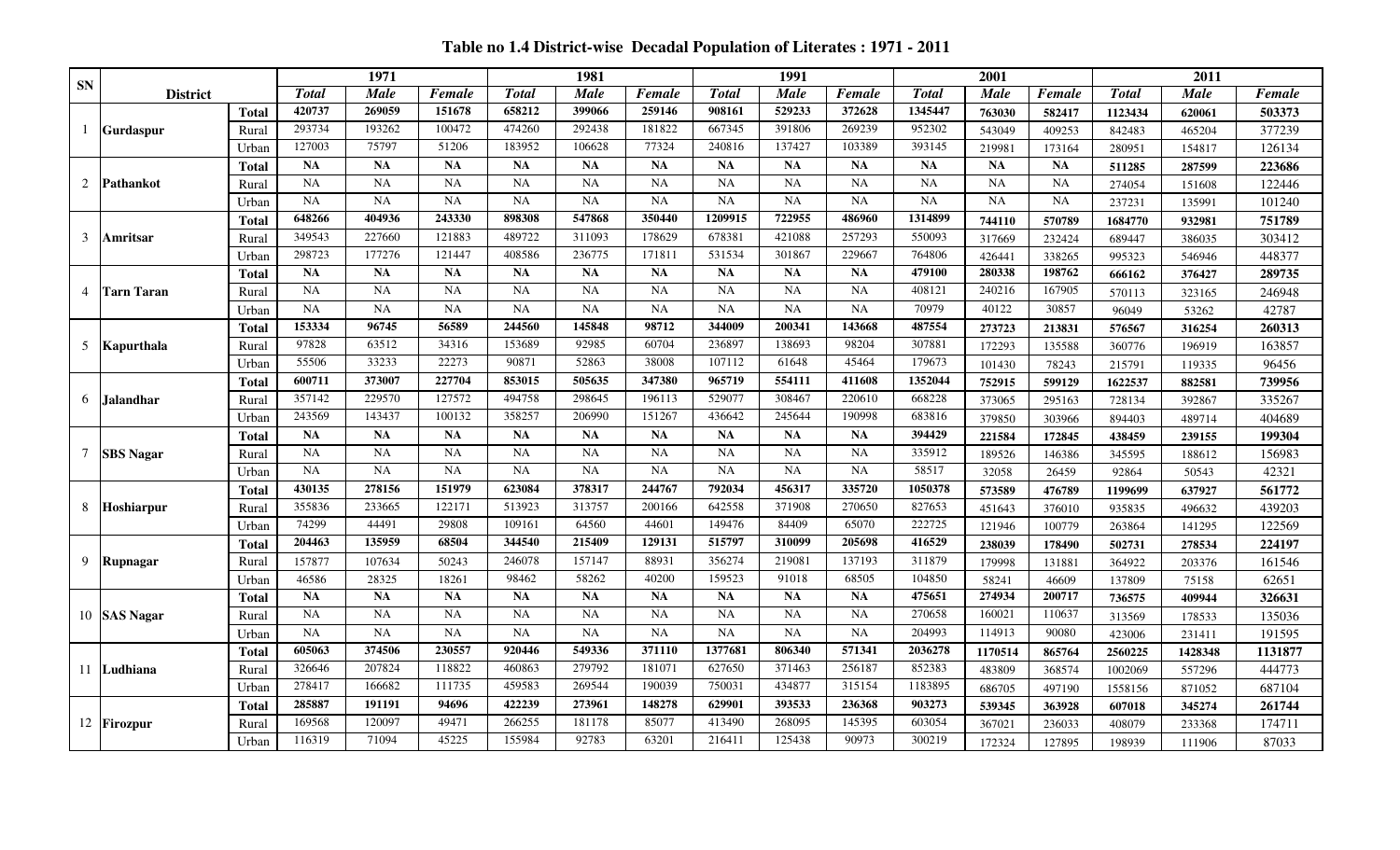**Table no 1.4 District-wise Decadal Population of Literates : 1971 - 2011**

|           |                           |              |              | 1971        |           |              | 1981        |           |                    | 1991      |           |              | 2001        |           |              | 2011        |         |
|-----------|---------------------------|--------------|--------------|-------------|-----------|--------------|-------------|-----------|--------------------|-----------|-----------|--------------|-------------|-----------|--------------|-------------|---------|
| <b>SN</b> | <b>District</b>           |              | <b>Total</b> | <b>Male</b> | Female    | <b>Total</b> | <b>Male</b> | Female    | <b>Total</b>       | Male      | Female    | <b>Total</b> | <b>Male</b> | Female    | <b>Total</b> | <b>Male</b> | Female  |
|           |                           | <b>Total</b> | <b>NA</b>    | <b>NA</b>   | NA        | <b>NA</b>    | <b>NA</b>   | <b>NA</b> | <b>NA</b>          | <b>NA</b> | <b>NA</b> | <b>NA</b>    | <b>NA</b>   | <b>NA</b> | 620493       | 361796      | 258697  |
| 13        | Fazilka                   | Rural        | <b>NA</b>    | <b>NA</b>   | <b>NA</b> | <b>NA</b>    | <b>NA</b>   | <b>NA</b> | <b>NA</b>          | <b>NA</b> | <b>NA</b> | <b>NA</b>    | NA          | <b>NA</b> | 432741       | 256094      | 176647  |
|           |                           | Urban        | <b>NA</b>    | <b>NA</b>   | <b>NA</b> | <b>NA</b>    | <b>NA</b>   | <b>NA</b> | <b>NA</b>          | <b>NA</b> | <b>NA</b> | <b>NA</b>    | NA          | <b>NA</b> | 187752       | 105702      | 82050   |
|           |                           | Total        | 325332       | 212837      | 112495    | 482258       | 301379      | 180879    | 188506             | 114287    | 74219     | 295618       | 171670      | 123948    | 381285       | 215767      | 165518  |
|           | 14 Faridkot               | <b>Rura</b>  | 220494       | 148097      | 72397     | 315135       | 202036      | 113099    | 106961             | 66485     | 40476     | 171699       | 100516      | 71183     | 229799       | 130300      | 99499   |
|           |                           | Urban        | 104838       | 64740       | 40098     | 167123       | 99343       | 67780     | $81\overline{545}$ | 47802     | 33743     | 123919       | 71154       | 52765     | 151486       | 85467       | 66019   |
|           |                           | Total        | NA           | <b>NA</b>   | NA        | <b>NA</b>    | <b>NA</b>   | <b>NA</b> | 254100             | 158739    | 95361     | 391658       | 231134      | 160524    | 524848       | 300401      | 224447  |
| 15        | <b>Shri Muktsar Sahib</b> | Rural        | NA           | <b>NA</b>   | <b>NA</b> | <b>NA</b>    | <b>NA</b>   | <b>NA</b> | 169840             | 109175    | 60665     | 267207       | 160057      | 107150    | 355161       | 204933      | 150228  |
|           |                           | Urban        | <b>NA</b>    | <b>NA</b>   | <b>NA</b> | <b>NA</b>    | <b>NA</b>   | NA        | 84260              | 49564     | 34696     | 124451       | 71077       | 53374     | 169687       | 95468       | 74219   |
|           |                           | <b>Total</b> | <b>NA</b>    | <b>NA</b>   | NA        | <b>NA</b>    | <b>NA</b>   | <b>NA</b> | 275587             | 161884    | 113703    | 494525       | 278962      | 215563    | 627889       | 348549      | 279340  |
|           | 16 Moga                   | Rural        | <b>NA</b>    | <b>NA</b>   | <b>NA</b> | <b>NA</b>    | <b>NA</b>   | <b>NA</b> | 197627             | 117747    | 79880     | 376706       | 213651      | 163055    | 468003       | 260725      | 207278  |
|           |                           | Urban        | <b>NA</b>    | <b>NA</b>   | <b>NA</b> | <b>NA</b>    | <b>NA</b>   | <b>NA</b> | 77960              | 44137     | 33823     | 117819       | 65311       | 52508     | 159886       | 87824       | 72062   |
|           |                           | Total        | 229421       | 160730      | 68691     | 361610       | 238912      | 122698    | 381877             | 234893    | 146984    | 632570       | 372228      | 260342    | 844868       | 488261      | 356607  |
| 17        | Bathinda                  | Rural        | 147308       | 109061      | 38247     | 221883       | 152926      | 68957     | 234354             | 148018    | 86336     | 399064       | 238279      | 160785    | 493192       | 287532      | 205660  |
|           |                           | Urban        | 82113        | 51669       | 30444     | 139727       | 85986       | 53741     | 147523             | 86875     | 60648     | 233506       | 133949      | 99557     | 351676       | 200729      | 150947  |
|           |                           | <b>Total</b> | <b>NA</b>    | <b>NA</b>   | <b>NA</b> | <b>NA</b>    | <b>NA</b>   | <b>NA</b> | 178558             | 114783    | 63775     | 310632       | 184064      | 126568    | 423560       | 244037      | 179523  |
| 18        | <b>Mansa</b>              | Rural        | <b>NA</b>    | <b>NA</b>   | <b>NA</b> | <b>NA</b>    | NA          | <b>NA</b> | 133525             | 88159     | 45366     | 223091       | 133847      | 89244     | 313244       | 182103      | 131141  |
|           |                           | Urbar        | <b>NA</b>    | <b>NA</b>   | NA        | <b>NA</b>    | <b>NA</b>   | <b>NA</b> | 45033              | 26624     | 18409     | 87541        | 50217       | 37324     | 110316       | 61934       | 48382   |
|           |                           | Total        | 277776       | 188723      | 89053     | 417473       | 269563      | 147910    | 253625             | 400448    | 246477    | 765869       | 447942      | 317927    | 1002077      | 570413      | 431664  |
|           | 19 Sangrur                | Rural        | 186250       | 131590      | 54660     | 280398       | 185805      | 94593     | 43683              | 276413    | 160570    | 506396       | 299472      | 76316     | 658857       | 377587      | 281270  |
|           |                           | Urban        | 91526        | 57133       | 34393     | 137075       | 83758       | 53317     | 209942             | 124035    | 85907     | 259473       | 148470      | 40630     | 343220       | 192826      | 150394  |
|           |                           | Total        | <b>NA</b>    | <b>NA</b>   | NA        | <b>NA</b>    | <b>NA</b>   | <b>NA</b> | <b>NA</b>          | <b>NA</b> | <b>NA</b> | 275441       | 158495      | 116946    | 359831       | 201999      | 157832  |
|           | 20 Barnala                | Rural        | <b>NA</b>    | <b>NA</b>   | NA        | <b>NA</b>    | <b>NA</b>   | <b>NA</b> | <b>NA</b>          | <b>NA</b> | <b>NA</b> | 179007       | 102691      | 76316     | 234406       | 131516      | 102890  |
|           |                           | Urban        | <b>NA</b>    | <b>NA</b>   | <b>NA</b> | <b>NA</b>    | <b>NA</b>   | <b>NA</b> | <b>NA</b>          | <b>NA</b> | NA        | 96434        | 55804       | 40630     | 125425       | 70483       | 54942   |
|           |                           | Total        | 380998       | 248432      | 132566    | 634604       | 389584      | 245020    | 728687             | 437633    | 145754    | 987711       | 567691      | 419720    | 1266791      | 711052      | 555739  |
| 21        | <b>Patiala</b>            | Rural        | 211677       | 147614      | 64063     | 357862       | 233121      | 124741    | 431886             | 270408    | 16178     | 555234       | 326669      | 228565    | 688838       | 393440      | 295398  |
|           |                           | Urbar        | 169321       | 100818      | 68503     | 276742       | 156463      | 120279    | 296801             | 167225    | 129576    | 432477       | 241332      | 191155    | 577953       | 317612      | 260341  |
|           |                           | <b>Total</b> | <b>NA</b>    | <b>NA</b>   | <b>NA</b> | <b>NA</b>    | <b>NA</b>   | <b>NA</b> | 244600             | 143598    | 101002    | 347364       | 197686      | 149678    | 426033       | 238696      | 187337  |
| 22        | <b>Fatehgarh Sahib</b>    | Rural        | <b>NA</b>    | <b>NA</b>   | <b>NA</b> | <b>NA</b>    | <b>NA</b>   | <b>NA</b> | 182658             | 108441    | 74217     | 242063       | 138085      | 103978    | 288340       | 160922      | 127418  |
|           |                           | Urban        | NA           | <b>NA</b>   | <b>NA</b> | <b>NA</b>    | <b>NA</b>   | <b>NA</b> | 61942              | 35157     | 26785     | 105301       | 59601       | 45700     | 137693       | 77774       | 59919   |
|           |                           | Total        | 4562123      | 2934281     | 1627842   | 6860349      | 4214878     | 2645471   | 9248757            | 5739194   | 3751266   | 14756970     | 8442293     | 6314677   | 18707137     | 10436056    | 8271081 |
|           | Punjab                    | Rural        | 2873903      | 1919586     | 954317    | 4274826      | 2700923     | 1573903   | 5652206            | 3675447   | 2218459   | 9008431      | 5191377     | 3817054   | 10997657     | 6158807     | 4838850 |
|           |                           | Urban        | 1688220      | 1014695     | 673525    | 2585523      | 1513955     | 1071568   | 3596551            | 2063747   | 1532807   | 5748539      | 3250916     | 2497623   | 7709480      | 4277249     | 3432231 |

2. Director, Census Operation, Punjab

**NA: Not Available**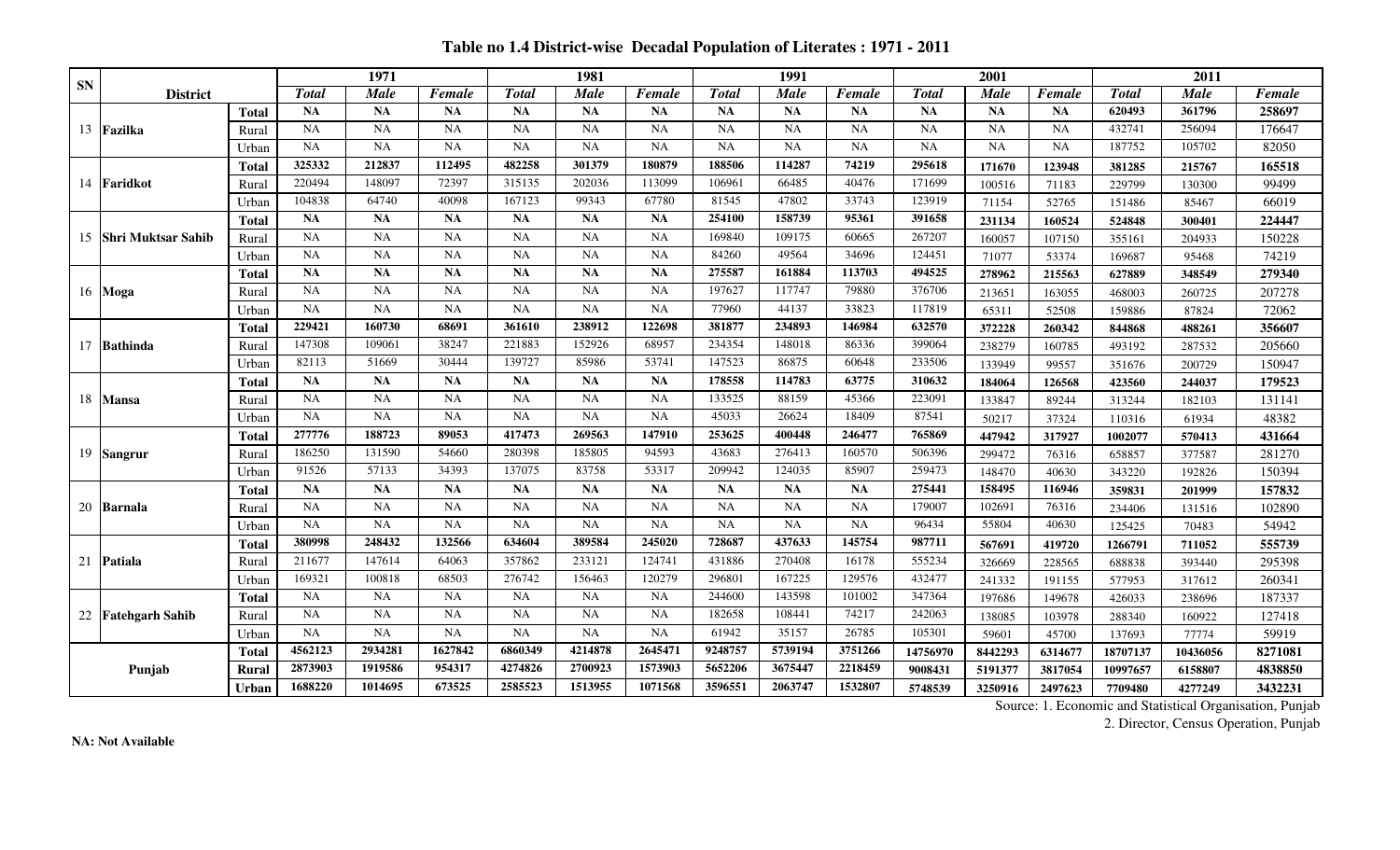#### **Table no 1.5 District- wise Decadal Literacy Rate : 1971 - 2011**

|           |                       |                       |                        | 1971                   |                        |                        | 1981                   |                        |                    | 1991                   |                        |                   | 2001              |              |                | 2011           |                |
|-----------|-----------------------|-----------------------|------------------------|------------------------|------------------------|------------------------|------------------------|------------------------|--------------------|------------------------|------------------------|-------------------|-------------------|--------------|----------------|----------------|----------------|
| <b>SN</b> | <b>District</b>       |                       | Total                  | Male                   | Female                 | Total                  | Male                   | Female                 | Total              | Male                   | Female                 | Total             | Male              | Female       | Total          | Male           | Female         |
|           |                       | Rural                 | 29.92                  | <b>NA</b>              | NA                     | 40.02                  | <b>NA</b>              | <b>NA</b>              | 58.44              | <b>NA</b>              | <b>NA</b>              | 70.5              | 70.0              | 63.4         | 81.59          | 78.52          | 70.25          |
| 1         | Gurdaspur             | Urban                 | 50.99                  | <b>NA</b>              | <b>NA</b>              | 56.04                  | <b>NA</b>              | <b>NA</b>              | 73.69              | <b>NA</b>              | <b>NA</b>              | 83.1              | 87.6              | 78.0         | 88.34          | 87.78          | 82.79          |
|           |                       | <b>Total</b>          | 34.23                  | 41.4                   | 26.2                   | 43.49                  | 50.29                  | 35.99                  | 61.84              | 69.55                  | 53.33                  | 73.8              | 79.8              | 67.1         | 78.00          | 82.57          | 73.02          |
|           |                       | Rural                 | <b>NA</b>              | <b>NA</b>              | NA                     | <b>NA</b>              | <b>NA</b>              | <b>NA</b>              | <b>NA</b>          | NA                     | <b>NA</b>              | <b>NA</b>         | <b>NA</b>         | <b>NA</b>    | 75.56          | 86.87          | 75.88          |
| 2         | Pathankot             | Urban                 | <b>NA</b>              | <b>NA</b>              | NA                     | <b>NA</b>              | <b>NA</b>              | <b>NA</b>              | <b>NA</b>          | <b>NA</b>              | <b>NA</b>              | <b>NA</b>         | <b>NA</b>         | <b>NA</b>    | 86.35          | 91.96          | 83.90          |
|           |                       | <b>Total</b>          | <b>NA</b>              | NA                     | <b>NA</b>              | <b>NA</b>              | <b>NA</b>              | <b>NA</b>              | <b>NA</b>          | <b>NA</b>              | <b>NA</b>              | <b>NA</b>         | <b>NA</b>         | <b>NA</b>    | 84.60          | 89.21          | 79.31          |
|           |                       | Rural                 | 26.89                  | <b>NA</b>              | <b>NA</b>              | 33.39                  | <b>NA</b>              | <b>NA</b>              | 49.73              | NA                     | <b>NA</b>              | 61.7              | 67.6              | 55.1         | 68.00          | 72.90          | 62.60          |
| 3         | Amritsar              | Urban                 | 55.79                  | <b>NA</b>              | <b>NA</b>              | 56.62                  | <b>NA</b>              | <b>NA</b>              | 73.94              | <b>NA</b>              | <b>NA</b>              | 78.4<br>70.4      | 81.8              | 74.5         | 83.30          | 86.20          | 80.00          |
|           |                       | <b>Total</b><br>Rural | 35.32<br>NA            | 40.9<br><b>NA</b>      | 28.7<br>NA             | 41.05<br><b>NA</b>     | 46.83<br><b>NA</b>     | 34.4<br><b>NA</b>      | 58.08<br>NA        | 65.07<br><b>NA</b>     | 50.1<br><b>NA</b>      | 58                | 75.1<br>65.1      | 65.2<br>50.2 | 76.30<br>66.50 | 80.10<br>72.20 | 72.00<br>60.40 |
| 4         | <b>Tarn Taran</b>     | Urban                 | <b>NA</b>              | <b>NA</b>              | NA                     | <b>NA</b>              | <b>NA</b>              | <b>NA</b>              | NA                 | <b>NA</b>              | <b>NA</b>              | 72.9              | 78.2              | 67           | 76.50          | 80.50          | 72.10          |
|           |                       | <b>Total</b>          | <b>NA</b>              | NA                     | NA                     | NA                     | <b>NA</b>              | <b>NA</b>              | NA                 | NA                     | <b>NA</b>              | 59.9              | 66.7              | 52.3         | 67.80          | 73.20          | 61.90          |
|           |                       | Rural                 | 29.66                  | <b>NA</b>              | <b>NA</b>              | 40.25                  | <b>NA</b>              | <b>NA</b>              | 58.9               | <b>NA</b>              | <b>NA</b>              | 69.7              | 75.3              | 63.7         | 75.90          | 80.30          | 71.20          |
| 5         | Kapurthala            | Urban                 | 55.69                  | <b>NA</b>              | <b>NA</b>              | 55.61                  | <b>NA</b>              | <b>NA</b>              | 75.84              | <b>NA</b>              | <b>NA</b>              | 82.5              | 86.2              | 78.1         | 85.00          | 88.20          | 81.40          |
|           |                       | <b>Total</b>          | 35.7                   | 42.6                   | 28.0                   | 44.85                  | 50.77                  | 38.27                  | 63.31              | 70.03                  | 55.83                  | 73.9              | 79.0              | 68.3         | 79.10          | 83.20          | 74.60          |
|           |                       | Rural                 | 35.11                  | <b>NA</b>              | <b>NA</b>              | 44.1                   | <b>NA</b>              | <b>NA</b>              | 61.48              | <b>NA</b>              | <b>NA</b>              | 73.9              | 79.5              | 67.9         | 78.50          | 83.10          | 73.80          |
| 6         | <b>Jalandhar</b>      | Urban                 | 55.72                  | <b>NA</b>              | <b>NA</b>              | 58.48                  | <b>NA</b>              | <b>NA</b>              | 76.54              | <b>NA</b>              | <b>NA</b>              | 82.6              | 85.7              | 79.1         | 86.00          | 88.80          | 82.00          |
|           |                       | <b>Total</b>          | 41.3                   | 48.3                   | 33.4                   | 49.18                  | 55.18                  | 42.46                  | 68.93              | 75.11                  | 62.05                  | 78.0              | 82.5              | 73.1         | 82.50          | 86.10          | 78.50          |
|           |                       | Rural                 | NA                     | <b>NA</b>              | <b>NA</b>              | NA                     | <b>NA</b>              | <b>NA</b>              | 63.18              | <b>NA</b>              | <b>NA</b>              | 75.6              | 82.3              | 68.4         | 79.00          | 85.00          | 72.80          |
| 7         | <b>SBS</b> Nagar      | Urban                 | <b>NA</b>              | <b>NA</b>              | NA                     | <b>NA</b>              | <b>NA</b>              | <b>NA</b>              | 74.44              | <b>NA</b>              | <b>NA</b>              | 81.6              | 86.2              | 76.7         | 82.90          | 87.00          | 78.40          |
|           |                       | <b>Total</b>          | <b>NA</b>              | NA                     | <b>NA</b>              | <b>NA</b>              | <b>NA</b>              | <b>NA</b>              | 64.42              | 73.3                   | 54.55                  | 76.4              | 82.9              | 69.5         | 79.80          | 85.40          | 73.90          |
|           |                       | Rural                 | 38.47                  | <b>NA</b>              | NA                     | 48.29                  | <b>NA</b>              | <b>NA</b>              | 70.61              | NA                     | <b>NA</b>              | 79.8              | 85.7              | 73.7         | 83.70          | 88.30          | 79.10          |
| 8         | Hoshiarpur            | Urban                 | 58.4                   | <b>NA</b>              | NA                     | 60.77                  | <b>NA</b>              | <b>NA</b>              | 79.16              | <b>NA</b>              | <b>NA</b>              | 85.8              | 89.4              | 81.8         | 87.80          | 90.50          | 84.80          |
|           |                       | <b>Total</b><br>Rural | 40.88<br>33.85         | 50.2<br><b>NA</b>      | 30.5<br>NA             | 50.09<br>43.78         | 58.24<br><b>NA</b>     | 41.19<br><b>NA</b>     | 72.08<br>63.59     | 80.22<br><b>NA</b>     | 63.34<br><b>NA</b>     | 81.0<br>73.7      | 86.5<br>81.1      | 75.3<br>65.6 | 84.60<br>80.80 | 88.80<br>86.70 | 80.30<br>74.30 |
| 9         | Rupnagar              | Urban                 | 56.4                   | <b>NA</b>              | <b>NA</b>              | 63.67                  | <b>NA</b>              | <b>NA</b>              | 81.15              | <b>NA</b>              | <b>NA</b>              | 84.2              | 88.4              | 79.4         | 86.20          | 89.60          | 82.30          |
|           |                       | <b>Total</b>          | 37.24                  | 45.9                   | 27.2                   | 48.08                  | 55.94                  | 38.94                  | 68.15              | 76.49                  | 58.52                  | 76.1              | 82.7              | 68.7         | 82.20          | 87.50          | 76.40          |
|           |                       | Rural                 | <b>NA</b>              | <b>NA</b>              | <b>NA</b>              | <b>NA</b>              | <b>NA</b>              | <b>NA</b>              | <b>NA</b>          | <b>NA</b>              | <b>NA</b>              | 73.5              | 79.9              | 65.9         | 79.00          | 84.30          | 72.90          |
|           | 10 SAS Nagar          | Urban                 | <b>NA</b>              | <b>NA</b>              | <b>NA</b>              | <b>NA</b>              | <b>NA</b>              | <b>NA</b>              | <b>NA</b>          | <b>NA</b>              | <b>NA</b>              | 86.1              | 90.0              | 81.5         | 87.80          | 90.90          | 84.30          |
|           |                       | <b>Total</b>          | <b>NA</b>              | <b>NA</b>              | <b>NA</b>              | <b>NA</b>              | <b>NA</b>              | <b>NA</b>              | <b>NA</b>          | <b>NA</b>              | <b>NA</b>              | 78.4              | 83.8              | 72.1         | 83.80          | 87.90          | 79.20          |
|           |                       | Rural                 | 35.3                   | <b>NA</b>              | <b>NA</b>              | 43.69                  | <b>NA</b>              | <b>NA</b>              | 62.28              | <b>NA</b>              | <b>NA</b>              | 72.6              | 77.9              | 66.7         | 78.80          | 82.80          | 73.30          |
|           | 11 Ludhiana           | Urban                 | 56.35                  | <b>NA</b>              | <b>NA</b>              | 60.14                  | <b>NA</b>              | <b>NA</b>              | 71.71              | <b>NA</b>              | <b>NA</b>              | 79.5              | 82.0              | 76.4         | 84.90          | 88.20          | 81.20          |
|           |                       | <b>Total</b>          | 42.63                  | 48.7                   | 35.4                   | 50.6                   | 56.15                  | 44.15                  | 67.34              | 72.45                  | 61.25                  | 76.5              | 80.3              | 71.9         | 82.20          | 86.00          | 77.90          |
|           |                       | Rural                 | 20.85                  | <b>NA</b>              | NA                     | 26.37                  | <b>NA</b>              | <b>NA</b>              | 41.62              | <b>NA</b>              | <b>NA</b>              | 55.0              | 63.9              | 45.3         | 65.06          | 71.27          | 58.28          |
|           | 12 Firozpur           | Urban                 | 50.23                  | <b>NA</b>              | NA                     | 52.33                  | <b>NA</b>              | <b>NA</b>              | 68.16              | <b>NA</b>              | <b>NA</b>              | 76.5              | 81.9              | 70.2         | 78.51          | 82.29          | 74.13          |
|           |                       | <b>Total</b>          | 27.36                  | 34.3                   | 19.4                   | 32.29                  | 39.46                  | 24.17                  | 48.03              | 56.89                  | 38.13                  | 60.7              | 68.7              | 51.7         | 68.93          | 74.50          | 62.74          |
|           |                       | Rural                 | NA                     | <b>NA</b>              | NA                     | <b>NA</b>              | NA                     | <b>NA</b>              | <b>NA</b>          | <b>NA</b>              | <b>NA</b>              | <b>NA</b>         | <b>NA</b>         | <b>NA</b>    | 65.21          | 73.54          | 56.02          |
|           | 13 Fazilka            | Urban                 | <b>NA</b>              | <b>NA</b>              | <b>NA</b>              | <b>NA</b>              | <b>NA</b>              | <b>NA</b>              | <b>NA</b>          | <b>NA</b>              | <b>NA</b>              | <b>NA</b>         | <b>NA</b>         | <b>NA</b>    | 79.30          | 84.14          | 73.84          |
|           |                       | <b>Total</b><br>Rural | <b>NA</b><br>23.81     | <b>NA</b><br><b>NA</b> | <b>NA</b><br><b>NA</b> | <b>NA</b><br>28.84     | <b>NA</b><br><b>NA</b> | <b>NA</b><br><b>NA</b> | <b>NA</b><br>42.33 | <b>NA</b><br><b>NA</b> | <b>NA</b><br><b>NA</b> | <b>NA</b><br>55.6 | <b>NA</b><br>62.0 | NA<br>48.6   | 68.92<br>64.60 | 76.35<br>69.80 | 60.66<br>58.90 |
|           | 14 Faridkot           | Urban                 | 46.01                  | <b>NA</b>              | <b>NA</b>              | 48.64                  | <b>NA</b>              | <b>NA</b>              | 65.45              | <b>NA</b>              | <b>NA</b>              | 73.6              | 79.3              | 67.0         | 78.70          | 83.30          | 73.40          |
|           |                       | <b>Total</b>          | 28.2                   | 34.4                   | 21.0                   | 33.58                  | 39.49                  | 26.87                  | 49.97              | 57.13                  | 41.88                  | 62.0              | 68.1              | 55.0         | 69.60          | 74.60          | 63.90          |
|           |                       | Rural                 | NA                     | <b>NA</b>              | <b>NA</b>              | NA                     | <b>NA</b>              | <b>NA</b>              | 40.24              | NA                     | <b>NA</b>              | 53.4              | 60.9              | 45.1         | 61.80          | 68.00          | 54.90          |
|           | 15 Shri Muktsar Sahib | Urban                 | <b>NA</b>              | <b>NA</b>              | <b>NA</b>              | <b>NA</b>              | <b>NA</b>              | <b>NA</b>              | 66.34              | <b>NA</b>              | <b>NA</b>              | 72.1              | 78.4              | 65.2         | 76.30          | 81.50          | 70.50          |
|           |                       | <b>Total</b>          | <b>NA</b>              | <b>NA</b>              | <b>NA</b>              | <b>NA</b>              | <b>NA</b>              | <b>NA</b>              | 46.18              | 54.25                  | 37.05                  | 58.2              | 65.4              | 50.3         | 65.80          | 71.80          | 59.20          |
|           |                       | Rural                 | NA                     | <b>NA</b>              | NA                     | <b>NA</b>              | <b>NA</b>              | <b>NA</b>              | 47.89              | NA                     | <b>NA</b>              | 60.6              | 65.2              | 55.4         | 68.20          | 72.20          | 63.90          |
|           | 16 Moga               | Urban                 | <b>NA</b>              | <b>NA</b>              | <b>NA</b>              | <b>NA</b>              | <b>NA</b>              | <b>NA</b>              | 67.86              | <b>NA</b>              | <b>NA</b>              | 75.1              | 79.0              | 70.9         | 78.90          | 82.20          | 75.30          |
|           |                       | <b>Total</b>          | NA                     | NA                     | NA                     | NA                     | <b>NA</b>              | <b>NA</b>              | 52.24              | 57.91                  | 45.84                  | 63.5              | 68.0              | 58.5         | 70.70          | 74.40          | 66.50          |
|           |                       | Rural                 | 17.47                  | <b>NA</b>              | <b>NA</b>              | 22                     | <b>NA</b>              | <b>NA</b>              | 38.97              | <b>NA</b>              | <b>NA</b>              | 55.1              | 62.0              | 47.3         | 62.00          | 67.90          | 55.40          |
|           | 17 Bathinda           | Urban                 | 45.05                  | <b>NA</b>              | NA                     | 47.22                  | NA                     | <b>NA</b>              | 66.62              | <b>NA</b>              | NA                     | 75.4              | 81.2              | 68.7         | 79.50          | 84.30          | 73.90          |
|           |                       | <b>Total</b>          | 22.38                  | 29                     | 14.6                   | 27.72                  | 34.14                  | 20.29                  | 46.48              | 53.98                  | 38.04                  | 61.2              | 67.8              | 53.7         | 68.30          | 73.80          | 61.90          |
|           | 18 Mansa              | Rural<br>Urban        | <b>NA</b><br><b>NA</b> | <b>NA</b><br><b>NA</b> | <b>NA</b><br><b>NA</b> | <b>NA</b><br><b>NA</b> | <b>NA</b><br><b>NA</b> | <b>NA</b><br><b>NA</b> | 32.67<br>63.52     | <b>NA</b><br><b>NA</b> | <b>NA</b><br><b>NA</b> | 47.5<br>71.0      | 54.1<br>77.3      | 40.2<br>63.9 | 58.10<br>75.70 | 63.70<br>80.80 | 51.70<br>70.20 |
|           |                       | <b>Total</b>          | <b>NA</b>              | NA                     | <b>NA</b>              | <b>NA</b>              | <b>NA</b>              | NA                     | 37.21              | 44.81                  | 28.5                   | 52.4              | 58.9              | 45.2         | 61.80          | 67.30          | 55.70          |
|           |                       | Rural                 | 20.38                  | <b>NA</b>              | NA                     | 25.76                  | <b>NA</b>              | <b>NA</b>              | 41.25              | <b>NA</b>              | <b>NA</b>              | 55.7              | 62.0              | 48.5         | 64.80          | 70.20          | 58.70          |
|           | 19 Sangrur            | Urban                 | 39.3                   | <b>NA</b>              | <b>NA</b>              | 42.62                  | <b>NA</b>              | <b>NA</b>              | 60.42              | <b>NA</b>              | <b>NA</b>              | 70.2              | 75.8              | 63.8         | 75.10          | 79.70          | 69.90          |
|           |                       | 1 otal                | 24.23                  | 30.3                   | 17.0                   | 29.6                   | 35.56                  | 22.68                  | 45.99              | 56.ZI                  | 37.67                  | 59.9              | 00.U              | 53.U         | <b>09.00</b>   | 73.ZU          | 62.ZU          |
|           |                       | Rural                 | NA                     | <b>NA</b>              | NA                     | <b>NA</b>              | <b>NA</b>              | <b>NA</b>              | <b>NA</b>          | <b>NA</b>              | <b>NA</b>              | 56.4              | 61.3              | 50.9         | 64.70          | 68.50          | 60.50          |
|           | 20 Barnala            | Urban                 | NA                     | <b>NA</b>              | NA                     | <b>NA</b>              | <b>NA</b>              | <b>NA</b>              | NA                 | NA                     | NA                     | 69.1              | 74.5              | 62.8         | 74.50          | 78.10          | 70.20          |
|           |                       | <b>Total</b>          | NA                     | <b>NA</b>              | <b>NA</b>              | <b>NA</b>              | <b>NA</b>              | <b>NA</b>              | <b>NA</b>          | <b>NA</b>              | <b>NA</b>              | 60.3              | 65.4              | 54.5         | 67.80          | 71.60          | 63.60          |
|           |                       | Rural                 | 23.66                  | <b>NA</b>              | NA                     | 32.4                   | NA                     | <b>NA</b>              | 49.5               | NA                     | NA                     | 61.9              | 69.0              | 54.1         | 69.00          | 74.90          | 62.50          |
|           | 21 Patiala            | Urban                 | 53.53                  | <b>NA</b>              | <b>NA</b>              | 59.6                   | <b>NA</b>              | <b>NA</b>              | 75.21              | <b>NA</b>              | <b>NA</b>              | 81.9              | 86.2              | 77.0         | 84.40          | 87.90          | 80.50          |
|           |                       | <b>Total</b>          | 31.46                  | 37.9                   | 23.8                   | 40.45                  | 46.27                  | 33.7                   | 57.27              | 64.64                  | 48.94                  | 69.3              | 75.4              | 62.6         | 75.30          | 80.20          | 69.80          |
|           |                       | Rural                 | <b>NA</b>              | <b>NA</b>              | <b>NA</b>              | <b>NA</b>              | <b>NA</b>              | <b>NA</b>              | 60.31              | <b>NA</b>              | <b>NA</b>              | 71.3              | 76.3              | 65.6         | 77.50          | 81.80          | 72.70          |
|           | 22 Fatehgarh Sahib    | Urban                 | NA                     | <b>NA</b>              | <b>NA</b>              | <b>NA</b>              | <b>NA</b>              | <b>NA</b>              | 73.85              | <b>NA</b>              | NA                     | 79.7              | 83.2              | 75.5         | 83.50          | 86.70          | 79.60          |
|           |                       | <b>Total</b>          | <b>NA</b>              | NA                     | <b>NA</b>              | <b>NA</b>              | <b>NA</b>              | <b>NA</b>              | 63.25              | 69.45                  | 56.13                  | 73.6              | 78.3              | 68.3         | 79.40<br>71.40 | 83.30<br>76.60 | 74.80          |
|           | Punjab                | Rural<br>Urban        | 27.81<br>52.49         | NA<br>NA               | <b>NA</b><br>NA        | 35.21<br>55.63         | NA<br>NA               | NA<br>NA               | 52.77<br>72.08     | NA<br>NA               | NA<br>NA               | 64.7<br>79.1      | 71.0<br>83.0      | 57.7<br>74.5 | 83.20          | 86.70          | 65.70<br>79.20 |
|           |                       | <b>Total</b>          | 33.67                  | 40.4                   | 25.9                   | 40.86                  | 47.16                  | 33.69                  | 58.51              | 65.66                  | 50.41                  | 69.7              | 75.2              | 63.4         | 75.80          | 80.40          | 70.70          |
|           |                       |                       |                        |                        |                        |                        |                        |                        |                    |                        |                        |                   |                   |              |                |                |                |

Source: 1. Economic and Statistical Organisation, Punjab 2. Director, Census Operation, Punjab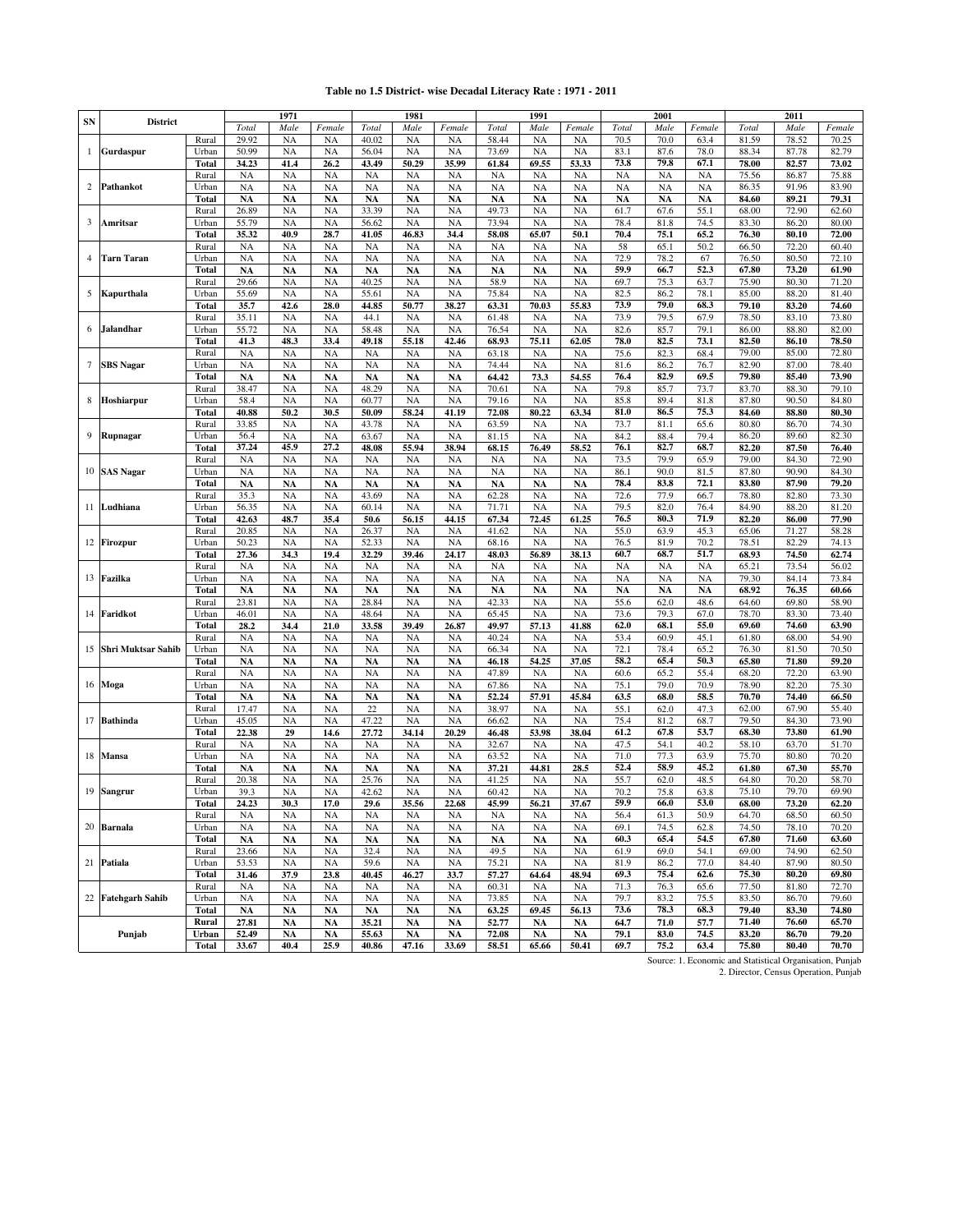**Table no 1.6 District-wise Decadal Schedule Caste Literacy Rate: 1971 - 2011**

|                |                   |              |               | 1971        |           |             | 1981      |               |           | 1991      |           |           | 2001      |           |       | 2011  |        |
|----------------|-------------------|--------------|---------------|-------------|-----------|-------------|-----------|---------------|-----------|-----------|-----------|-----------|-----------|-----------|-------|-------|--------|
| <b>SN</b>      | <b>District</b>   |              | Total         | Male        | Female    | Total       | Male      | Female        | Total     | Male      | Female    | Total     | Male      | Female    | Total | Male  | Female |
|                |                   | <b>Total</b> | 19.08         | <b>NA</b>   | <b>NA</b> | 29.51       | 37.71     | 20.28         | 47.60     | 56.89     | 37.10     | 64.03     | 71.67     | 55.67     | 72.89 | 78.86 | 66.34  |
|                | <b>Gurdaspur</b>  | Rural        | NA            | NA          | NA        | $_{\rm NA}$ | NA        | NA            | 46.32     | 55.98     | 35.39     | NA        | NA        | NA        | 71.19 | 77.40 | 64.38  |
|                |                   | Urban        | NA            | NA          | NA        | NA          | NA        | $\rm NA$      | 52.71     | 60.52     | 43.91     | NA        | NA        | NA        | 77.93 | 83.13 | 72.16  |
|                |                   | <b>Total</b> | $\mathbf{NA}$ | NA          | <b>NA</b> | <b>NA</b>   | NA        | $\mathbf{NA}$ | NA        | NA        | NA        | NA        | NA        | NA        | NA    | NA    | NA     |
| $\mathcal{D}$  | Pathankot         | Rural        | NA            | NA          | NA        | NA          | NA        | NA            | NA        | NA        | NA        | NA        | NA        | NA        | NA    | NA    | NA     |
|                |                   | Urban        | NA            | NA          | NA        | $_{\rm NA}$ | NA        | NA            | NA        | NA        | NA        | NA        | NA        | NA        | NA    | NA    | NA     |
|                |                   | <b>Total</b> | 12.11         | <b>NA</b>   | <b>NA</b> | 17.49       | 23.53     | 10.45         | 33.71     | 42.12     | 23.91     | 50.1      | 56.7      | 42.7      | 59.16 | 64.88 | 52.83  |
| 3              | Amritsar          | Rural        | NA            | <b>NA</b>   | <b>NA</b> | <b>NA</b>   | NA        | NA            | 31.01     | 39.74     | 20.83     | <b>NA</b> | <b>NA</b> | <b>NA</b> | 54.78 | 60.89 | 48.06  |
|                |                   | Urban        | NA            | <b>NA</b>   | <b>NA</b> | <b>NA</b>   | <b>NA</b> | NA            | 42.60     | 50.00     | 34.01     | <b>NA</b> | <b>NA</b> | <b>NA</b> | 65.64 | 70.75 | 59.93  |
|                |                   | <b>Total</b> | NA            | <b>NA</b>   | <b>NA</b> | <b>NA</b>   | NA        | <b>NA</b>     | NA        | NA        | NA        | 40.05     | 47.45     | 31.8      | 51.37 | 57.51 | 44.57  |
| $\overline{4}$ | <b>Tarn Taran</b> | Rural        | NA            | NA          | <b>NA</b> | <b>NA</b>   | <b>NA</b> | NA            | NA        | NA        | <b>NA</b> | NA        | NA        | <b>NA</b> | 51.14 | 57.34 | 44.28  |
|                |                   | Urban        | NA            | NA          | NA        | NA          | <b>NA</b> | <b>NA</b>     | NA        | NA        | NA        | NA        | NA        | NA        | 53.37 | 59.02 | 47.12  |
|                |                   | <b>Total</b> | 15.85         | NA          | <b>NA</b> | 28.56       | 36.14     | 20.04         | 47.82     | 56.84     | 37.63     | 63.96     | 71.02     | 56.16     | 71.29 | 76.84 | 65.30  |
| 5              | Kapurthala        | Rural        | NA            | NA          | NA        | $_{\rm NA}$ | NA        | NA            | 46.16     | 55.50     | 35.66     | NA        | NA        | NA        | 69.80 | 75.44 | 63.72  |
|                |                   | Urban        | NA            | NA          | <b>NA</b> | NA          | NA        | NA            | 54.42     | 62.14     | 45.53     | NA        | NA        | <b>NA</b> | 76.10 | 81.33 | 70.39  |
|                |                   | <b>Total</b> | 24.49         | NA          | <b>NA</b> | 35.69       | 44.36     | 25.84         | 56.61     | 65.52     | 46.50     | 70.48     | 77.28     | 62.99     | 76.68 | 82.03 | 70.97  |
| -6             | <b>Jalandhar</b>  | Rural        | $_{\rm NA}$   | $_{\rm NA}$ | NA        | $\rm NA$    | $\rm NA$  | $\rm NA$      | 56.26     | 65.91     | 45.37     | <b>NA</b> | NA        | NA        | 75.11 | 80.99 | 68.95  |
|                |                   | Urban        | NA            | NA          | NA        | NA          | <b>NA</b> | NA            | 57.55     | 64.48     | 49.61     | NA        | NA        | NA        | 79.05 | 83.56 | 74.11  |
|                |                   | <b>Total</b> | <b>NA</b>     | <b>NA</b>   | <b>NA</b> | <b>NA</b>   | <b>NA</b> | <b>NA</b>     | <b>NA</b> | <b>NA</b> | <b>NA</b> | 73.53     | 81.54     | 64.79     | 77.72 | 84.25 | 70.96  |
| 7              | <b>SBS Nagar</b>  | Rural        | NA            | NA          | <b>NA</b> | <b>NA</b>   | <b>NA</b> | <b>NA</b>     | <b>NA</b> | <b>NA</b> | <b>NA</b> | <b>NA</b> | <b>NA</b> | <b>NA</b> | 77.74 | 84.41 | 70.88  |
|                |                   | Urban        | NA            | NA          | <b>NA</b> | <b>NA</b>   | <b>NA</b> | <b>NA</b>     | <b>NA</b> | <b>NA</b> | <b>NA</b> | <b>NA</b> | NA        | <b>NA</b> | 77.63 | 83.53 | 71.33  |
|                |                   | <b>Total</b> | 29.16         | <b>NA</b>   | <b>NA</b> | 41.57       | 51.62     | 30.31         | 63.82     | 74.48     | 51.90     | 77.66     | 85.25     | 69.62     | 82.49 | 87.96 | 76.84  |
| -8             | Hoshiarpur        | Rural        | NA            | NA          | <b>NA</b> | <b>NA</b>   | <b>NA</b> | NA            | 63.82     | 74.74     | 51.60     | NA        | NA        | <b>NA</b> | 82.52 | 88.19 | 76.72  |
|                |                   | Urban        | NA            | NA          | NA        | $_{\rm NA}$ | NA        | NA            | 63.63     | 72.47     | 54.15     | NA        | NA        | NA        | 82.34 | 86.87 | 77.47  |
|                |                   | <b>Total</b> | 24.1          | NA          | <b>NA</b> | 35.23       | 44.77     | 23.89         | 57.38     | 68.09     | 44.86     | 69.42     | 77.92     | 60.00     | 78.40 | 84.86 | 71.37  |
| $\mathbf Q$    | Rupnagar          | Rural        | NA            | NA          | NA        | $_{\rm NA}$ | NA        | NA            | 56.21     | 67.62     | 42.86     | NA        | NA        | <b>NA</b> | 78.08 | 84.86 | 70.69  |
|                |                   | Urban        | NA            | NA          | NA        | NA          | <b>NA</b> | $\rm NA$      | 62.84     | 70.29     | 54.20     | NA        | NA        | <b>NA</b> | 79.45 | 84.88 | 73.59  |
|                |                   | <b>Total</b> | <b>NA</b>     | <b>NA</b>   | <b>NA</b> | <b>NA</b>   | NA        | NA            | NA        | <b>NA</b> | NA        | 68.73     | 76.54     | 60.00     | 76.10 | 81.96 | 69.52  |
| 10             | <b>SAS Nagar</b>  | Rural        | NA            | NA          | NA        | NA          | NA        | NA            | NA        | NA        | NA        | NA        | NA        | NA        | 74.80 | 81.05 | 67.76  |
|                |                   | Urban        | NA            | NA          | NA        | NA          | <b>NA</b> | NA            | NA        | NA        | NA        | NA        | NA        | NA        | 78.15 | 83.42 | 72.28  |
|                |                   | <b>Total</b> | 20.81         | <b>NA</b>   | <b>NA</b> | 30.98       | 39.14     | 21.46         | 50.48     | 59.52     | 39.83     | 65.07     | 72.25     | 56.91     | 72.65 | 78.61 | 65.99  |
| -11            | Ludhiana          | Rural        | NA            | NA          | <b>NA</b> | <b>NA</b>   | NA        | NA            | 51.40     | 61.33     | 39.77     | NA        | <b>NA</b> | <b>NA</b> | 72.29 | 78.47 | 65.46  |
|                |                   | Urban        | NA            | <b>NA</b>   | <b>NA</b> | <b>NA</b>   | <b>NA</b> | NA            | 48.20     | 55.06     | 39.98     | <b>NA</b> | NA        | <b>NA</b> | 73.21 | 78.82 | 66.82  |
|                |                   | <b>Total</b> | 8.85          | <b>NA</b>   | <b>NA</b> | 12.07       | 17.54     | 5.75          | 24.40     | 32.49     | 15.08     | 40.12     | 48.48     | 30.78     | 55.38 | 63.10 | 47.05  |
| 12             | Firozpur          | Rural        | <b>NA</b>     | <b>NA</b>   | <b>NA</b> | <b>NA</b>   | <b>NA</b> | NA            | 21.68     | 29.57     | 12.55     | <b>NA</b> | NA        | NA        | 54.90 | 62.87 | 46.33  |
|                |                   | Urban        | NA            | NA          | <b>NA</b> | <b>NA</b>   | <b>NA</b> | NA            | 34.83     | 43.85     | 24.69     | <b>NA</b> | <b>NA</b> | <b>NA</b> | 57.70 | 64.20 | 50.57  |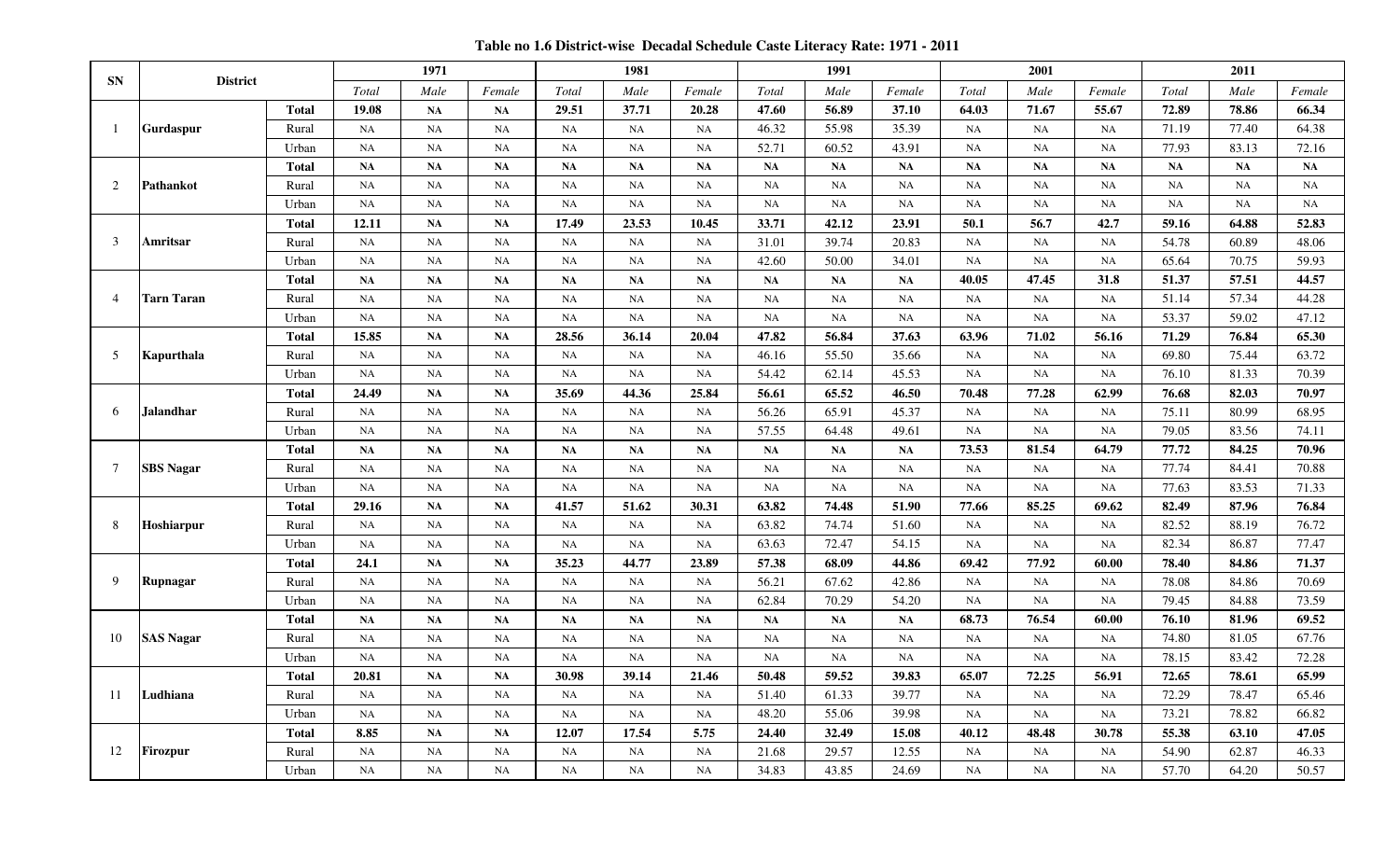**Table no 1.6 District-wise Decadal Schedule Caste Literacy Rate: 1971 - 2011**

|           |                           |              |           | 1971          |           |           | 1981      |           |           | 1991      |           |           | 2001      |           |           | 2011      |           |
|-----------|---------------------------|--------------|-----------|---------------|-----------|-----------|-----------|-----------|-----------|-----------|-----------|-----------|-----------|-----------|-----------|-----------|-----------|
| <b>SN</b> | <b>District</b>           |              | Total     | Male          | Female    | Total     | Male      | Female    | Total     | Male      | Female    | Total     | Male      | Female    | Total     | Male      | Female    |
|           |                           | <b>Total</b> | <b>NA</b> | NA            | <b>NA</b> | NA        | NA        | <b>NA</b> | NA        | NA        | <b>NA</b> | <b>NA</b> | NA        | <b>NA</b> | <b>NA</b> | NA        | <b>NA</b> |
| 13        | Fazilka                   | Rural        | NA        | NA            | NA        | NA        | NA        | NA        | NA        | NA        | NA        | NA        | NA        | NA        | NA        | NA        | NA        |
|           |                           | Urban        | NA        | NA            | NA        | NA        | NA        | NA        | <b>NA</b> | <b>NA</b> | NA        | <b>NA</b> | <b>NA</b> | NA        | <b>NA</b> | <b>NA</b> | NA        |
|           |                           | <b>Total</b> | 8.05      | $\mathbf{NA}$ | NA        | 12.29     | 17.37     | 6.39      | 24.27     | 31.59     | 15.78     | 42.17     | 49.17     | 34.39     | 54.91     | 60.62     | 48.54     |
| -14       | Faridkot                  | Rural        | <b>NA</b> | <b>NA</b>     | NA        | <b>NA</b> | <b>NA</b> | NA        | 21.91     | 28.99     | 13.67     | <b>NA</b> | <b>NA</b> | NA        | 51.64     | 57.10     | 45.53     |
|           |                           | Urban        | NA        | NA            | NA        | NA        | NA        | NA        | 34.71     | 43.19     | 24.99     | <b>NA</b> | <b>NA</b> | NA        | 62.93     | 69.33     | 55.88     |
|           |                           | <b>Total</b> | <b>NA</b> | NA            | NA        | <b>NA</b> | NA        | NA        | NA        | NA        | NA        | 38.11     | 45.51     | 29.78     | 50.46     | 56.64     | 43.58     |
| 15        | <b>Shri Muktsar Sahib</b> | Rural        | <b>NA</b> | NA            | NA        | <b>NA</b> | NA        | NA        | NA        | NA        | NA        | NA        | NA        | NA        | 47.77     | 53.71     | 41.20     |
|           |                           | Urban        | <b>NA</b> | <b>NA</b>     | NA        | <b>NA</b> | <b>NA</b> | <b>NA</b> | <b>NA</b> | <b>NA</b> | <b>NA</b> | <b>NA</b> | <b>NA</b> | NA        | 59.65     | 66.93     | 51.67     |
|           |                           | <b>Total</b> | NA        | NA            | NA        | NA        | NA        | NA        | NA        | NA        | NA        | 42.22     | 48.00     | 35.65     | 55.23     | 59.75     | 50.14     |
| 16        | Moga                      | Rural        | <b>NA</b> | NA            | NA        | NA        | NA        | NA        | NA        | NA        | NA        | NA        | NA        | NA        | 54.92     | 59.35     | 49.92     |
|           |                           | Urban        | NA        | NA            | NA        | NA        | NA        | NA        | NA        | NA        | NA        | NA        | NA        | NA        | 56.92     | 61.96     | 51.29     |
|           |                           | <b>Total</b> | 5.56      | $\mathbf{NA}$ | NA        | 9.25      | 13.5      | 4.3       | 20.68     | 27.42     | 12.84     | 41.45     | 47.9      | 34.25     | 53.09     | 58.57     | 47.01     |
| 17        | <b>Bathinda</b>           | Rural        | <b>NA</b> | NA            | NA        | NA        | <b>NA</b> | NA        | 17.61     | 24.01     | 10.20     | NA        | NA        | NA        | 49.44     | 54.51     | 43.80     |
|           |                           | Urban        | NA        | NA            | NA        | NA        | NA        | NA        | 35.81     | 44.29     | 25.93     | NA        | NA        | NA        | 62.24     | 68.75     | 55.04     |
|           |                           | <b>Total</b> | <b>NA</b> | <b>NA</b>     | <b>NA</b> | <b>NA</b> | <b>NA</b> | <b>NA</b> | <b>NA</b> | <b>NA</b> | <b>NA</b> | 42.22     | 48.00     | 35.65     | 48.72     | 53.49     | 43.42     |
| 18        | <b>Mansa</b>              | Rural        | NA        | NA            | NA        | NA        | NA        | NA        | NA        | NA        | NA        | NA        | NA        | NA        | 47.38     | 51.94     | 42.30     |
|           |                           | Urban        | <b>NA</b> | <b>NA</b>     | <b>NA</b> | NA        | <b>NA</b> | <b>NA</b> | <b>NA</b> | <b>NA</b> | <b>NA</b> | <b>NA</b> | <b>NA</b> | <b>NA</b> | 55.74     | 61.70     | 49.23     |
|           |                           | <b>Total</b> | 8.96      | NA            | NA        | 13.64     | 19.72     | 6.5       | 27.15     | 35.82     | 17.02     | 49.78     | 57.56     | 40.00     | 57.60     | 63.65     | 50.81     |
| 19        | <b>Sangrur</b>            | Rural        | <b>NA</b> | <b>NA</b>     | NA        | <b>NA</b> | <b>NA</b> | <b>NA</b> | 26.18     | 34.99     | 15.85     | <b>NA</b> | <b>NA</b> | <b>NA</b> | 56.61     | 62.44     | 50.01     |
|           |                           | Urban        | NA        | NA            | NA        | NA        | NA        | NA        | 31.83     | 39.95     | 22.59     | NA        | NA        | NA        | 61.20     | 68.12     | 53.64     |
|           |                           | <b>Total</b> | <b>NA</b> | <b>NA</b>     | <b>NA</b> | <b>NA</b> | NA        | <b>NA</b> | <b>NA</b> | NA        | <b>NA</b> | 42.44     | 49.01     | 35.00     | 54.91     | 59.17     | 50.14     |
| 20        | <b>Barnala</b>            | Rural        | NA        | NA            | NA        | NA        | <b>NA</b> | NA        | NA        | NA        | NA        | NA        | NA        | NA        | 54.40     | 58.68     | 49.58     |
|           |                           | Urban        | NA        | NA            | NA        | <b>NA</b> | NA        | NA        | NA        | <b>NA</b> | NA        | <b>NA</b> | <b>NA</b> | NA        | 56.09     | 60.28     | 51.41     |
|           |                           | <b>Total</b> | 12.87     | NA            | NA        | 20.19     | 27.62     | 11.54     | 38.53     | 48.38     | 27.14     | 52.26     | 60.39     | 43.15     | 62.28     | 68.99     | 44.88     |
| 21        | Patiala                   | Rural        | NA        | NA            | NA        | <b>NA</b> | NA        | NA        | 36.83     | 46.87     | 25.16     | NA        | NA        | NA        | 60.08     | 66.95     | 52.47     |
|           |                           | Urban        | NA        | NA            | NA        | NA        | NA        | NA        | 48.07     | 56.90     | 38.05     | NA        | NA        | NA        | 68.73     | 74.99     | 61.88     |
|           |                           | <b>Total</b> | <b>NA</b> | <b>NA</b>     | NA        | <b>NA</b> | <b>NA</b> | <b>NA</b> | <b>NA</b> | <b>NA</b> | <b>NA</b> | 63.63     | 71.23     | 55.03     | 72.19     | 77.99     | 65.66     |
| 22        | <b>Fatehgarh Sahib</b>    | Rural        | NA        | NA            | NA        | NA        | NA        | NA        | <b>NA</b> | <b>NA</b> | <b>NA</b> | <b>NA</b> | <b>NA</b> | NA        | 71.48     | 77.25     | 65.00     |
|           |                           | Urban        | NA        | NA            | NA        | NA        | NA        | NA        | <b>NA</b> | <b>NA</b> | <b>NA</b> | NA        | NA        | NA        | 75.08     | 80.98     | 68.37     |
|           |                           | <b>Total</b> | 16.12     | <b>NA</b>     | <b>NA</b> | 23.85     | 30.96     | 15.66     | 41.09     | 49.82     | 31.03     | 56.22     | 63.38     | 48.25     | 64.81     | 70.66     | 58.39     |
| Punjab    |                           | Rural        | NA        | NA            | NA        | NA        | NA        | NA        | 39.55     | 48.54     | 29.20     | NA        | NA        | NA        | 62.98     | 68.94     | 56.47     |
|           |                           | Urban        | NA        | NA            | NA        | NA        | NA        | NA        | 47.04     | 54.76     | 30.14     | <b>NA</b> | <b>NA</b> | NA        | 69.78     | 75.30     | 63.66     |

2. Director, Census Operation, Punjab

Note: For Census 2011, SC Literacy Rate could not be calculated for 2 new districts, as village wise data on this was not available.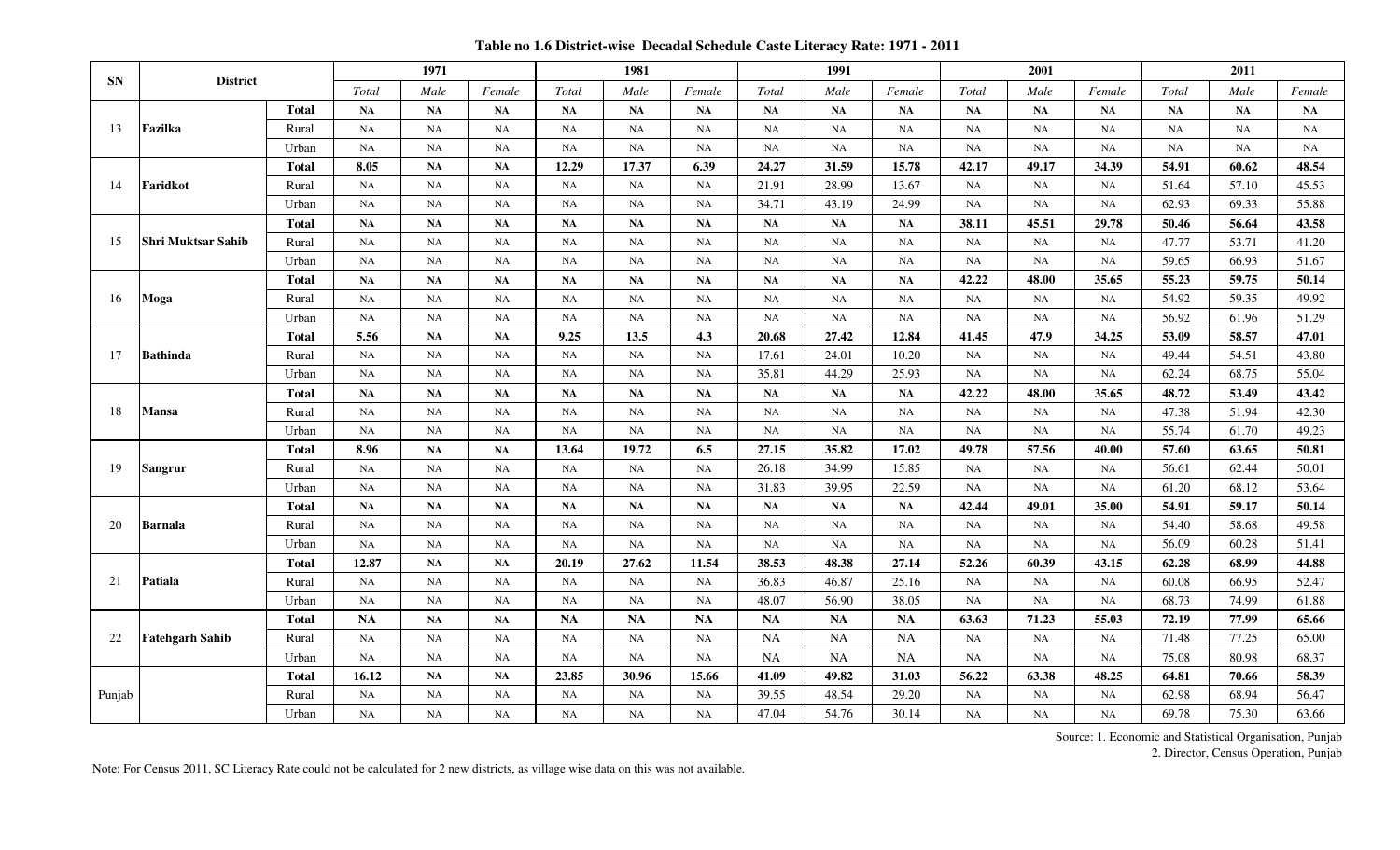**Table no 1.7 Distric-wise Decadal Population of Total Workers : 1971 - 2011**

| <b>SN</b>      | <b>District</b>   |              |           | 1971      |           |           | 1981      |           |           | 1991      |                |           | 2001      |           |         | 2011    |        |
|----------------|-------------------|--------------|-----------|-----------|-----------|-----------|-----------|-----------|-----------|-----------|----------------|-----------|-----------|-----------|---------|---------|--------|
|                |                   |              | Total     | Male      | Female    | Total     | Male      | Female    | Total     | Male      | Female         | Total     | Male      | Female    | Total   | Male    | Female |
|                |                   | <b>Total</b> | 324852    | 318871    | 5981      | 402099    | 389586    | 12513     | 490194    | 473560    | 16634          | 700557    | 570948    | 129609    | 540254  | 446652  | 93602  |
|                | <b>Gurdaspur</b>  | Rural        | 259759    | 256344    | 3415      | <b>NA</b> | <b>NA</b> | <b>NA</b> | <b>NA</b> | <b>NA</b> | <b>NA</b>      | 534145    | 426022    | 108123    | 416469  | 344822  | 71647  |
|                |                   | Urban        | 65093     | 62527     | 2566      | <b>NA</b> | <b>NA</b> | NA        | <b>NA</b> | <b>NA</b> | $\rm NA$       | 166412    | 144926    | 21486     | 123785  | 101830  | 21955  |
|                |                   | <b>Total</b> | <b>NA</b> | <b>NA</b> | <b>NA</b> | <b>NA</b> | <b>NA</b> | NA        | <b>NA</b> | <b>NA</b> | <b>NA</b>      | <b>NA</b> | <b>NA</b> | <b>NA</b> | 216884  | 191000  | 25884  |
| 2              | Pathankot         | Rural        | <b>NA</b> | <b>NA</b> | <b>NA</b> | <b>NA</b> | NA        | NA        | <b>NA</b> | <b>NA</b> | <b>NA</b>      | <b>NA</b> | <b>NA</b> | <b>NA</b> | 110783  | 98627   | 12156  |
|                |                   | Urban        | <b>NA</b> | <b>NA</b> | <b>NA</b> | <b>NA</b> | <b>NA</b> | <b>NA</b> | <b>NA</b> | <b>NA</b> | <b>NA</b>      | <b>NA</b> | NA        | <b>NA</b> | 106101  | 92373   | 13728  |
|                |                   | <b>Total</b> | 534833    | 522931    | 11902     | 648743    | 625667    | 23076     | 768189    | 736252    | 31937          | 1112200   | 870933    | 241267    | 917856  | 735195  | 182661 |
| 3              | <b>Amritsar</b>   | Rural        | 377190    | 371617    | 5573      | <b>NA</b> | <b>NA</b> | <b>NA</b> | <b>NA</b> | <b>NA</b> | NA             | 716486    | 529957    | 186529    | 423214  | 332652  | 90562  |
|                |                   | Urban        | 157643    | 151314    | 6329      | <b>NA</b> | <b>NA</b> | <b>NA</b> | <b>NA</b> | <b>NA</b> | $\rm NA$       | 395714    | 340976    | 54738     | 494642  | 402543  | 92099  |
|                |                   | <b>Total</b> | <b>NA</b> | <b>NA</b> | <b>NA</b> | <b>NA</b> | <b>NA</b> | NA        | <b>NA</b> | <b>NA</b> | NA             | <b>NA</b> | <b>NA</b> | <b>NA</b> | 380702  | 313639  | 67063  |
| $\overline{4}$ | <b>Tarn Taran</b> | Rural        | <b>NA</b> | <b>NA</b> | <b>NA</b> | <b>NA</b> | <b>NA</b> | NA        | <b>NA</b> | <b>NA</b> | <b>NA</b>      | <b>NA</b> | <b>NA</b> | <b>NA</b> | 333853  | 274165  | 59688  |
|                |                   | Urban        | <b>NA</b> | <b>NA</b> | <b>NA</b> | <b>NA</b> | <b>NA</b> | <b>NA</b> | <b>NA</b> | <b>NA</b> | <b>NA</b>      | <b>NA</b> | <b>NA</b> | <b>NA</b> | 46849   | 39474   | 7375   |
|                |                   | <b>Total</b> | 119313    | 117126    | 2187      | 155771    | 149601    | 6170      | 194439    | 183886    | 10553          | 262741    | 211066    | 51675     | 284165  | 235562  | 48603  |
| 5              | Kapurthala        | Rural        | 91099     | 90323     | 776       | <b>NA</b> | <b>NA</b> | <b>NA</b> | <b>NA</b> | <b>NA</b> | NA             | 179075    | 139772    | 39303     | 181044  | 151342  | 29702  |
|                |                   | Urban        | 28214     | 26803     | 1411      | <b>NA</b> | <b>NA</b> | <b>NA</b> | <b>NA</b> | <b>NA</b> | NA             | 83666     | 71294     | 12372     | 103121  | 84220   | 18901  |
|                |                   | Total        | 394220    | 384572    | 9648      | 485473    | 464899    | 20574     | 486433    | 460188    | 26245          | 676835    | 558502    | 118333    | 774472  | 639484  | 134988 |
| 6              | <b>Jalandhar</b>  | <b>Rura</b>  | 277252    | 273530    | 3722      | <b>NA</b> | <b>NA</b> | <b>NA</b> | <b>NA</b> | <b>NA</b> | $\rm NA$       | 364982    | 289261    | 75721     | 350042  | 291648  | 58394  |
|                |                   | Urban        | 116968    | 111042    | 5926      | <b>NA</b> | <b>NA</b> | <b>NA</b> | <b>NA</b> | <b>NA</b> | NA             | 311853    | 269241    | 42612     | 424430  | 347836  | 76594  |
|                |                   | <b>Total</b> | <b>NA</b> | <b>NA</b> | <b>NA</b> | <b>NA</b> | <b>NA</b> | NA        | 153134    | 148103    | 5031           | 263698    | 170453    | 93245     | 204329  | 170252  | 34077  |
|                | <b>SBS</b> Nagar  | Rural        | NA        | <b>NA</b> | NA        | <b>NA</b> | <b>NA</b> | <b>NA</b> | <b>NA</b> | <b>NA</b> | <b>NA</b>      | 233905    | 147735    | 86170     | 162775  | 135313  | 27462  |
|                |                   | Urban        | <b>NA</b> | <b>NA</b> | <b>NA</b> | <b>NA</b> | <b>NA</b> | <b>NA</b> | <b>NA</b> | <b>NA</b> | <b>NA</b>      | 29793     | 22718     | 7075      | 41554   | 34939   | 6615   |
|                |                   | <b>Total</b> | 275621    | 270149    | 5472      | 328214    | 314490    | 13724     | 358994    | 339937    | 19057          | 513351    | 387362    | 125989    | 499822  | 412506  | 87316  |
| 8              | Hoshiarpur        | Rural        | 241106    | 237430    | 3676      | <b>NA</b> | <b>NA</b> | <b>NA</b> | <b>NA</b> | <b>NA</b> | <b>NA</b>      | 420394    | 308716    | 111678    | 385166  | 319963  | 65203  |
|                |                   | Urban        | 34515     | 32719     | 1796      | <b>NA</b> | <b>NA</b> | <b>NA</b> | <b>NA</b> | <b>NA</b> | $\rm NA$       | 92957     | 78646     | 14311     | 114656  | 92543   | 22113  |
|                |                   | <b>Total</b> | 152974    | 150404    | 2570      | 206562    | 197670    | 8892      | 265343    | 251498    | 13845          | 437343    | 313718    | 123625    | 233676  | 186910  | 46766  |
|                | 9 Rupnagar        | Rural        | 130066    | 128703    | 1363      | <b>NA</b> | <b>NA</b> | <b>NA</b> | <b>NA</b> | <b>NA</b> | <b>NA</b>      | 320758    | 217529    | 103229    | 175762  | 138753  | 37009  |
|                |                   | Urban        | 22908     | 21701     | 1207      | <b>NA</b> | <b>NA</b> | <b>NA</b> | <b>NA</b> | <b>NA</b> | <b>NA</b>      | 116585    | 96189     | 20396     | 57914   | 48157   | 9757   |
|                |                   | <b>Total</b> | <b>NA</b> | <b>NA</b> | <b>NA</b> | <b>NA</b> | <b>NA</b> | NA        | <b>NA</b> | <b>NA</b> | <b>NA</b>      | <b>NA</b> | <b>NA</b> | <b>NA</b> | 355995  | 283367  | 72628  |
|                | 10 SAS Nagar      | Rural        | <b>NA</b> | <b>NA</b> | <b>NA</b> | <b>NA</b> | <b>NA</b> | <b>NA</b> | <b>NA</b> | <b>NA</b> | <b>NA</b>      | <b>NA</b> | <b>NA</b> | <b>NA</b> | 161671  | 131166  | 30505  |
|                |                   | Urban        | <b>NA</b> | <b>NA</b> | NA        | NA        | NA        | <b>NA</b> | <b>NA</b> | <b>NA</b> | NA             | <b>NA</b> | <b>NA</b> | <b>NA</b> | 194324  | 152201  | 42123  |
|                |                   | <b>Total</b> | 419778    | 410486    | 9292      | 552765    | 531674    | 21091     | 758224    | 729996    | 28228<br>2022C | 1149638   | 923641    | 225997    | 1284822 | 1053600 | 231222 |
|                | 11 Ludhiana       | Rural        | 271748    | 268232    | 3516      | <b>NA</b> | NA        | NA        | <b>NA</b> | <b>NA</b> | <b>NA</b>      | 537996    | 382545    | 155451    | 530823  | 420775  | 110048 |
|                |                   | Urban        | 148030    | 142254    | 5776      | NA        | <b>NA</b> | NA        | <b>NA</b> | NA        | <b>NA</b>      | 611642    | 541096    | 70546     | 753999  | 632825  | 121174 |
|                |                   | <b>Total</b> | 570006    | 560590    | 9416      | 398842    | 383757    | 15085     | 486291    | 461319    | 24978          | 648676    | 493393    | 155283    | 368878  | 294293  | 74585  |
|                | 12 Firozpur       | Rural        | 465824    | 460521    | 5303      | <b>NA</b> | <b>NA</b> | <b>NA</b> | NA        | NA        | NA             | 503657    | 367047    | 136610    | 269064  | 209119  | 59945  |
|                |                   | Urban        | 104182    | 100069    | 4113      | <b>NA</b> | <b>NA</b> | <b>NA</b> | NA        | NA        | <b>NA</b>      | 145019    | 126346    | 18673     | 99814   | 85174   | 14640  |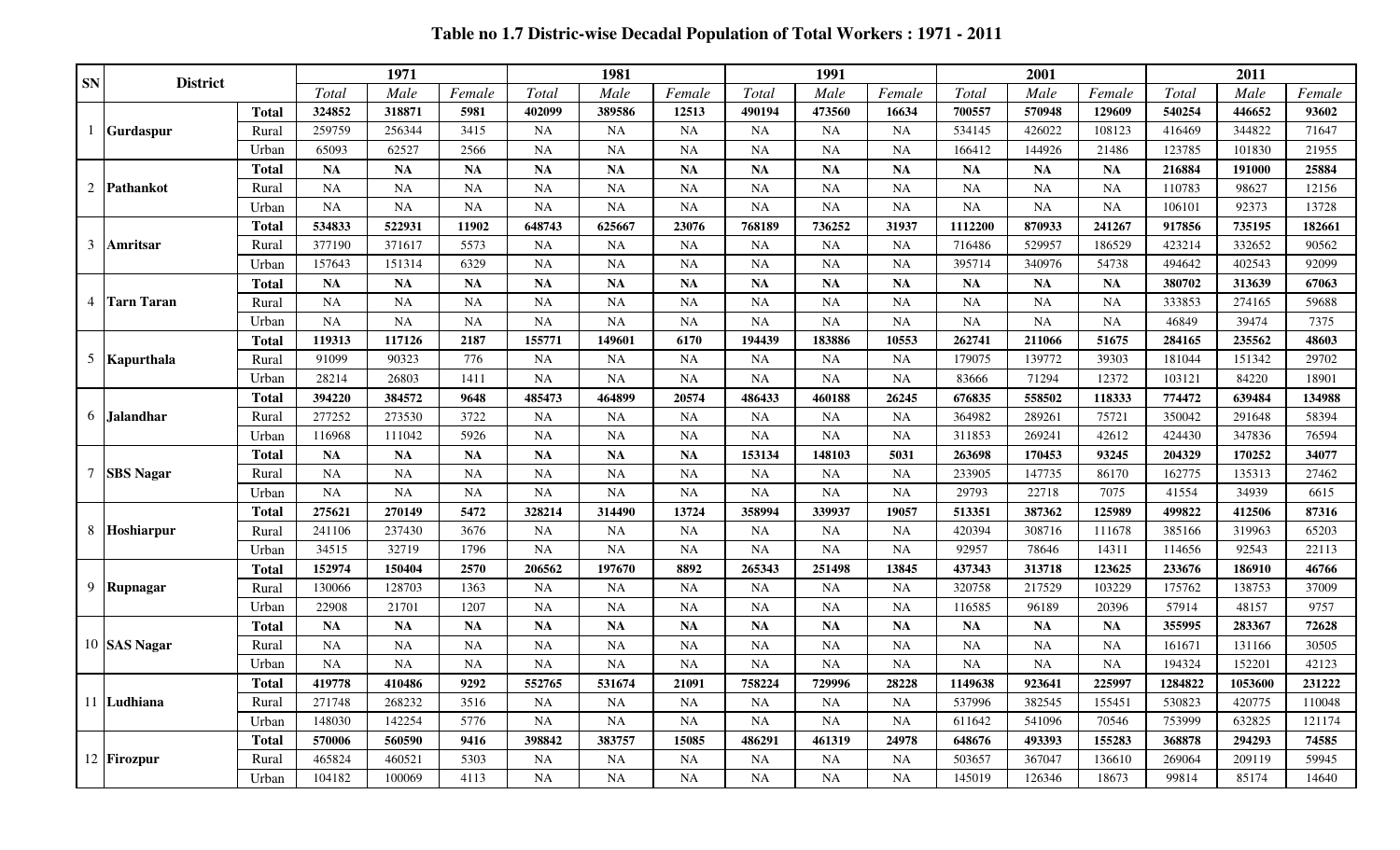**Table no 1.7 Distric-wise Decadal Population of Total Workers : 1971 - 2011**

| <b>SN</b> | <b>District</b>       |              |           | 1971      |           |           | 1981      |           |           | 1991      |           |           | 2001      |           |         | 2011    |         |
|-----------|-----------------------|--------------|-----------|-----------|-----------|-----------|-----------|-----------|-----------|-----------|-----------|-----------|-----------|-----------|---------|---------|---------|
|           |                       |              | Total     | Male      | Female    | Total     | Male      | Female    | Total     | Male      | Female    | Total     | Male      | Female    | Total   | Male    | Female  |
|           |                       | <b>Total</b> | <b>NA</b> | <b>NA</b> | <b>NA</b> | <b>NA</b> | <b>NA</b> | <b>NA</b> | <b>NA</b> | <b>NA</b> | <b>NA</b> | NA        | <b>NA</b> | <b>NA</b> | 387817  | 302113  | 85704   |
|           | 13 Fazilka            | Rural        | <b>NA</b> | <b>NA</b> | <b>NA</b> | <b>NA</b> | <b>NA</b> | <b>NA</b> | <b>NA</b> | <b>NA</b> | <b>NA</b> | <b>NA</b> | <b>NA</b> | <b>NA</b> | 296787  | 224836  | 71951   |
|           |                       | Urban        | <b>NA</b> | <b>NA</b> | <b>NA</b> | <b>NA</b> | <b>NA</b> | <b>NA</b> | <b>NA</b> | <b>NA</b> | <b>NA</b> | <b>NA</b> | <b>NA</b> | <b>NA</b> | 91030   | 77277   | 13753   |
|           |                       | <b>Total</b> | 350063    | 344843    | 5220      | 433871    | 419436    | 14435     | 140669    | 133226    | 7443      | 209754    | 156592    | 53162     | 221555  | 185049  | 36506   |
|           | 14 Faridkot           | Rural        | NA        | <b>NA</b> | <b>NA</b> | <b>NA</b> | <b>NA</b> | <b>NA</b> | <b>NA</b> | <b>NA</b> | <b>NA</b> | 145902    | 102784    | 43118     | 144520  | 120331  | 24189   |
|           |                       | Urban        | <b>NA</b> | <b>NA</b> | NA        | <b>NA</b> | <b>NA</b> | <b>NA</b> | <b>NA</b> | <b>NA</b> | <b>NA</b> | 63852     | 53808     | 10044     | 77035   | 64718   | 12317   |
|           |                       | <b>Total</b> | <b>NA</b> | <b>NA</b> | NA        | <b>NA</b> | <b>NA</b> | <b>NA</b> | 207384    | 197216    | 10168     | 309572    | 226019    | 83553     | 335326  | 272699  | 62627   |
|           | 15 Shri Muktsar Sahib | Rural        | $\rm NA$  | <b>NA</b> | <b>NA</b> | <b>NA</b> | <b>NA</b> | <b>NA</b> | <b>NA</b> | <b>NA</b> | <b>NA</b> | 246826    | 172038    | 74788     | 248437  | 198926  | 49511   |
|           |                       | Urban        | <b>NA</b> | <b>NA</b> | <b>NA</b> | <b>NA</b> | <b>NA</b> | <b>NA</b> | <b>NA</b> | <b>NA</b> | <b>NA</b> | 62746     | 53981     | 8765      | 86889   | 73773   | 13116   |
|           |                       | <b>Total</b> | NA        | <b>NA</b> | <b>NA</b> | <b>NA</b> | <b>NA</b> | <b>NA</b> | 192268    | 182674    | 9594      | 358763    | 255715    | 103048    | 359172  | 292379  | 66793   |
|           | 16 Moga               | Rural        | <b>NA</b> | <b>NA</b> | <b>NA</b> | <b>NA</b> | <b>NA</b> | <b>NA</b> | <b>NA</b> | <b>NA</b> | <b>NA</b> | 296800    | 205621    | 91179     | 274588  | 224933  | 49655   |
|           |                       | Urban        | <b>NA</b> | <b>NA</b> | <b>NA</b> | <b>NA</b> | <b>NA</b> | <b>NA</b> | <b>NA</b> | <b>NA</b> | <b>NA</b> | 61963     | 50094     | 11869     | 84584   | 67446   | 17138   |
|           |                       | <b>Total</b> | 405084    | 399767    | 5317      | 402402    | 390117    | 12285     | 302833    | 289396    | 13437     | 500667    | 349228    | 151439    | 549986  | 432988  | 116998  |
|           | 17 Bathinda           | Rural        | 332608    | 330142    | 2466      | <b>NA</b> | <b>NA</b> | <b>NA</b> | <b>NA</b> | <b>NA</b> | <b>NA</b> | 386540    | 253046    | 133494    | 369392  | 282661  | 86731   |
|           |                       | Urban        | 72476     | 69625     | 2851      | <b>NA</b> | <b>NA</b> | <b>NA</b> | <b>NA</b> | <b>NA</b> | <b>NA</b> | 114127    | 96182     | 17945     | 180594  | 150327  | 30267   |
|           |                       | <b>Total</b> | <b>NA</b> | <b>NA</b> | NA        | <b>NA</b> | <b>NA</b> | <b>NA</b> | 183153    | 176156    | 6997      | 281491    | 199008    | 82483     | 328512  | 230739  | 97773   |
|           | 18 Mansa              | Rural        | <b>NA</b> | <b>NA</b> | <b>NA</b> | <b>NA</b> | <b>NA</b> | <b>NA</b> | <b>NA</b> | <b>NA</b> | <b>NA</b> | 233270    | 159623    | 73647     | 270272  | 183777  | 86495   |
|           |                       | Urban        | <b>NA</b> | <b>NA</b> | <b>NA</b> | <b>NA</b> | <b>NA</b> | <b>NA</b> | <b>NA</b> | <b>NA</b> | <b>NA</b> | 48221     | 39385     | 8836      | 58240   | 46962   | 11278   |
|           |                       | <b>Total</b> | 359141    | 354823    | 4318      | 443866    | 431437    | 12429     | 521306    | 506099    | 15207     | 814098    | 585175    | 228923    | 568758  | 485129  | 83629   |
|           | 19 Sangrur            | Rural        | 293650    | 291720    | 1930      | NA        | <b>NA</b> | <b>NA</b> | <b>NA</b> | <b>NA</b> | <b>NA</b> | 618438    | 421353    | 197085    | 396491  | 336362  | 60129   |
|           |                       | Urban        | 65491     | 63103     | 2388      | <b>NA</b> | <b>NA</b> | <b>NA</b> | <b>NA</b> | <b>NA</b> | <b>NA</b> | 195660    | 163822    | 31838     | 172267  | 148767  | 23500   |
|           |                       | <b>Total</b> | <b>NA</b> | <b>NA</b> | <b>NA</b> | <b>NA</b> | <b>NA</b> | <b>NA</b> | <b>NA</b> | <b>NA</b> | <b>NA</b> | NA        | <b>NA</b> | <b>NA</b> | 209331  | 178163  | 31168   |
|           | 20 Barnala            | Rural        | <b>NA</b> | <b>NA</b> | NA        | <b>NA</b> | <b>NA</b> | <b>NA</b> | <b>NA</b> | <b>NA</b> | <b>NA</b> | NA        | <b>NA</b> | <b>NA</b> | 142644  | 121090  | 21554   |
|           |                       | Urban        | NA        | <b>NA</b> | <b>NA</b> | NA        | <b>NA</b> | <b>NA</b> | <b>NA</b> | <b>NA</b> | <b>NA</b> | NA        | <b>NA</b> | NA        | 66687   | 57073   | 9614    |
|           |                       | Total        | 356770    | 348798    | 7972      | 469151    | 451312    | 17839     | 451900    | 428887    | 23013     | 681951    | 529088    | 152863    | 660267  | 549661  | 110606  |
|           | 21 Patiala            | Rural        | 268395    | 265585    | 2810      | <b>NA</b> | <b>NA</b> | <b>NA</b> | <b>NA</b> | <b>NA</b> | <b>NA</b> | 465169    | 350743    | 114426    | 387299  | 329847  | 57452   |
|           |                       | Urban        | 88375     | 83213     | 5162      | <b>NA</b> | <b>NA</b> | <b>NA</b> | <b>NA</b> | <b>NA</b> | <b>NA</b> | 216782    | 178345    | 38437     | 272968  | 219814  | 53154   |
|           |                       | <b>Total</b> | <b>NA</b> | <b>NA</b> | <b>NA</b> | <b>NA</b> | <b>NA</b> | <b>NA</b> | 137614    | 134459    | 3155      | 206139    | 159372    | 46767     | 214783  | 182777  | 32006   |
|           | 22 Fatehgarh Sahib    | Rural        | <b>NA</b> | <b>NA</b> | <b>NA</b> | <b>NA</b> | <b>NA</b> | <b>NA</b> | <b>NA</b> | <b>NA</b> | <b>NA</b> | 156008    | 115257    | 40751     | 148103  | 124711  | 23392   |
|           |                       | Urban        | <b>NA</b> | <b>NA</b> | <b>NA</b> | <b>NA</b> | <b>NA</b> | <b>NA</b> | <b>NA</b> | <b>NA</b> | <b>NA</b> | 50131     | 44115     | 6016      | 66680   | 58066   | 8614    |
|           |                       | <b>Total</b> | 3912592   | 3838517   | 74075     | 4927759   | 4749646   | 178113    | 6098374   | 5832852   | 265522    | 9127474   | 6960213   | 2167261   | 9897362 | 8074157 | 1823205 |
|           | Punjab                | <b>Rural</b> | 3008697   | 2974147   | 34550     | <b>NA</b> | <b>NA</b> | <b>NA</b> | <b>NA</b> | NA        | <b>NA</b> | 6360351   | 4589049   | 1771302   | 6179199 | 4995819 | 1183380 |
|           |                       | Urban        | 903895    | 864370    | 39525     | <b>NA</b> | NA        | <b>NA</b> | <b>NA</b> | <b>NA</b> | <b>NA</b> | 2767123   | 2371164   | 395959    | 3718163 | 3078338 | 639825  |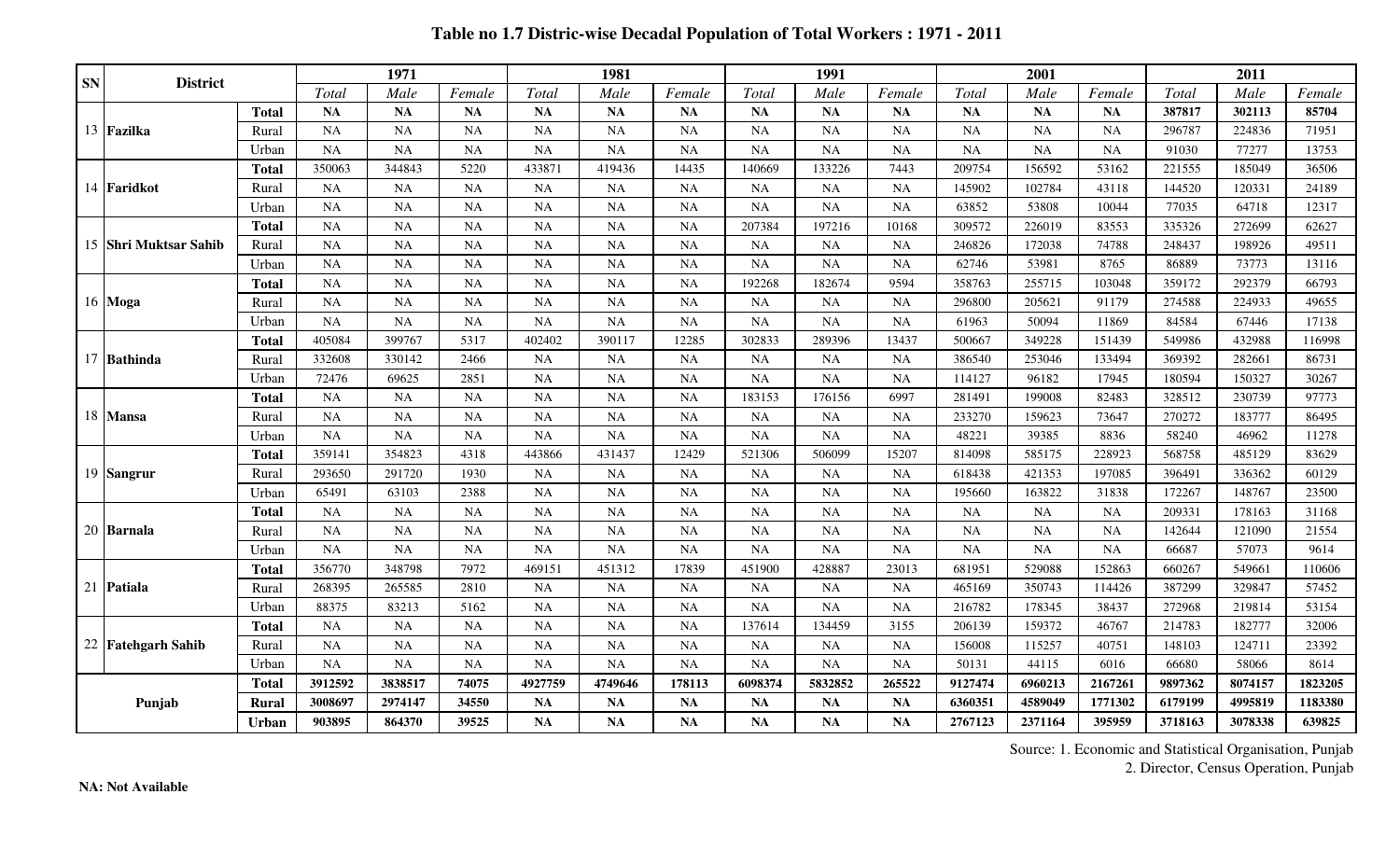*Total Male Female Total Male Female Total Male Female Total Male Female Total Male Female* **Total 324852 318871 5981 402099 389586 12513 490194 473560 16634 568322 500517 67805 445537 386236 59301** Rural NA NA NA NA NA NA NA NA NA 415837 364924 50913 337791 294938 42853 Urban NA NA NA NA NA NA NA NA NA 152485 135593 16892 107746 91298 16448 **Total NA NA NA NA NA NA NA NA NA NA NA NA 180241 162440 17801** Rural NA NA NA NA NA NA NA NA NA NA NA NA 85970 78478 7492 Urban NA NA NA NA NA NA NA NA NA NA NA NA 94271 83962 10309 **Total 534833 522931 11902 648743 625667 23076 768189 736252 31937 938100 796511 141589 787254 662368 124886** Rural NA NA NA NA NA NA NA NA NA 569842 472678 97164 349730 293731 55999 Urban NA NA NA NA NA NA NA NA NA 368258 323833 44425 437524 368637 68887 **Total NA NA NA NA NA NA NA NA NA NA NA NA 316310 272951 43359** Rural NA NA NA NA NA NA NA NA NA NA NA NA 273431 235849 37582 Urban NA NA NA NA NA NA NA NA NA NA NA NA 42879 37102 5777 **Total 119313 117126 2187 155771 149601 6170 194439 183886 10553 231222 194698 36524 248208 213028 35180** Rural NA NA NA NA NA NA NA NA NA 153847 126959 26888 155809 134906 20903 Urban NA NA NA NA NA NA NA NA NA 77375 67739 9636 92399 78122 14277 **Total 394220 384572 9648 485473 464899 20574 486433 460188 26245 599324 516905 82419 689592 586721 102871** Rural NA NA NA NA NA NA NA NA NA 305963 259361 46602 303843 262667 41176 Urban NA NA NA NA NA NA NA NA NA 293361 257544 35817 385749 324054 61695 **Total NA NA NA NA NA NA 153134 148103 5031 238405 160036 78369 173507 150279 23228** Rural NA NA NA NA NA NA NA NA NA 211027 138445 72582 135970 117962 18008 Urban NA NA NA NA NA NA NA NA NA 27378 21591 5787 37537 32317 5220 **Total 275621 270149 5472 328214 314490 13724 358994 339937 19057 415123 341093 74030 411011 352281 58730** Rural NA NA NA NA NA NA NA NA NA 327882 266221 61661 311079 269556 41523 Urban NA NA NA NA NA NA NA NA NA 87241 74872 12369 99932 82725 17207 **Total 153988 151432 2556 206562 197670 8892 265343 251498 13845 397119 295706 101413 194209 161858 32351** Rural NA NA NA NA NA NA NA NA NA 284779 202174 82605 142868 118590 24278 Urban NA NA NA NA NA NA NA NA NA 112340 93532 18808 51341 43268 8073 **Total NA NA NA NA NA NA NA NA NA NA NA NA 316236 258369 57867** Rural NA NA NA NA NA NA NA NA NA NA NA NA 139827 117117 22710 Urban NA NA NA NA NA NA NA NA NA NA NA NA 176409 141252 35157 **Total 419778 410486 9292 552765 531674 21091 758224 729996 28228 1041517 869411 172106 1138654 969954 168700** Rural NA NA NA NA NA NA NA NA NA 463820 349459 114361 456208 380021 76187 Urban NA NA NA NA NA NA NA NA NA 577697 519952 57745 682446 589933 92513 **Total 308043 302503 5540 398842 383757 15085 486297 461319 24978 535889 455184 80705 299304 263848 35456** Rural NA NA NA NA NA NA NA NA NA 399809 334507 65302 207916 184162 23754 Urban NA NA NA NA NA NA NA NA NA 136080 120677 15403 91388 79686 11702 **Total NA NA NA NA NA NA NA NA NA NA NA NA 319058 277646 41412** Rural NA NA NA NA NA NA NA NA NA NA NA NA 235180 205060 30120 **<sup>2011</sup> District 1971 1981 Kapurthala Jalandhar Gurdaspur Pathankot Amritsar Tarn Taran 1991 2001 SAS Nagar** 10 **Ludhiana Firozpur Fazilka SBS Nagar Hoshiarpur** 7 **Rupnagar** 12 13 1 2 3 4 5 6 8 9 11 **SN**

**Table no 1.8 District- wise Decadal Main Workers Population : 1971 - 2011**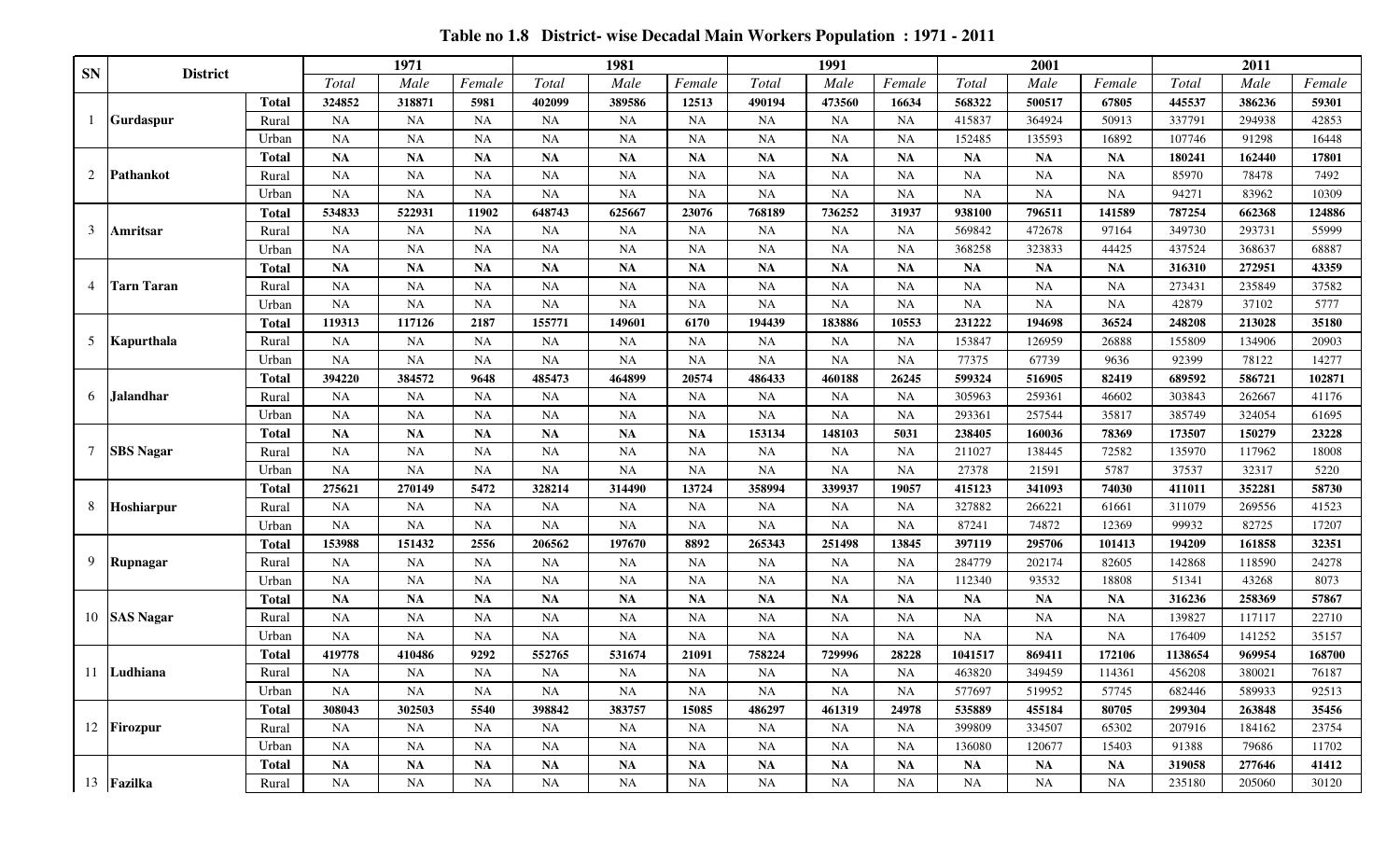|           |                           |              |           | 1971      |           |           | 1981      |           |             | 1991      |           |           | 2001      |           |         | 2011    |         |
|-----------|---------------------------|--------------|-----------|-----------|-----------|-----------|-----------|-----------|-------------|-----------|-----------|-----------|-----------|-----------|---------|---------|---------|
| <b>SN</b> | <b>District</b>           |              | Total     | Male      | Female    | Total     | Male      | Female    | Total       | Male      | Female    | Total     | Male      | Female    | Total   | Male    | Female  |
|           |                           | Urban        | <b>NA</b> | <b>NA</b> | NA        | NA        | <b>NA</b> | <b>NA</b> | <b>NA</b>   | NA        | NA        | NA        | <b>NA</b> | NA        | 83878   | 72586   | 11292   |
|           |                           | <b>Total</b> | 350063    | 344843    | 5220      | 433871    | 419435    | 14435     | 140669      | 133226    | 7443      | 181873    | 145290    | 36583     | 190415  | 168224  | 22191   |
| 14        | Faridkot                  | Rural        | NA        | <b>NA</b> | NA        | NA        | NA        | <b>NA</b> | NA          | NA        | NA        | 123202    | 94483     | 28719     | 121455  | 108599  | 12856   |
|           |                           | Urban        | <b>NA</b> | <b>NA</b> | <b>NA</b> | <b>NA</b> | NA        | <b>NA</b> | <b>NA</b>   | NA        | NA        | 58671     | 50807     | 7864      | 68960   | 59625   | 9335    |
|           |                           | <b>Total</b> | <b>NA</b> | <b>NA</b> | <b>NA</b> | <b>NA</b> | <b>NA</b> | <b>NA</b> | 207384      | 197216    | 10168     | 264579    | 212693    | 51886     | 287205  | 253207  | 33998   |
| 15        | <b>Shri Muktsar Sahib</b> | Rural        | NA        | <b>NA</b> | <b>NA</b> | NA        | NA        | <b>NA</b> | $_{\rm NA}$ | <b>NA</b> | NA        | 205999    | 160919    | 45080     | 208061  | 184204  | 23857   |
|           |                           | Urban        | <b>NA</b> | <b>NA</b> | <b>NA</b> | <b>NA</b> | NA        | <b>NA</b> | <b>NA</b>   | <b>NA</b> | <b>NA</b> | 58580     | 51774     | 6806      | 79144   | 69003   | 10141   |
|           |                           | <b>Total</b> | <b>NA</b> | <b>NA</b> | <b>NA</b> | <b>NA</b> | <b>NA</b> | <b>NA</b> | 192268      | 182674    | 9594      | 302602    | 233890    | 68712     | 304880  | 259626  | 45254   |
| 16        | Moga                      | Rural        | NA        | <b>NA</b> | <b>NA</b> | NA        | NA        | <b>NA</b> | <b>NA</b>   | <b>NA</b> | NA        | 246031    | 186810    | 59221     | 229916  | 197668  | 32248   |
|           |                           | Urban        | NA        | <b>NA</b> | NA        | NA        | NA        | <b>NA</b> | <b>NA</b>   | NA        | NA        | 56571     | 47080     | 9491      | 74964   | 61958   | 13006   |
|           |                           | <b>Total</b> | 316984    | 313011    | 3973      | 402402    | 390117    | 12285     | 302833      | 289396    | 13437     | 408924    | 324536    | 84388     | 452678  | 390057  | 62621   |
| 17        | Bathinda                  | Rural        | <b>NA</b> | <b>NA</b> | <b>NA</b> | <b>NA</b> | NA        | <b>NA</b> | <b>NA</b>   | <b>NA</b> | <b>NA</b> | 302533    | 232687    | 69846     | 291552  | 251357  | 40195   |
|           |                           | Urban        | NA        | NA        | NA        | NA        | NA        | NA        | <b>NA</b>   | NA        | NA        | 106391    | 91849     | 14542     | 161126  | 138700  | 22426   |
|           |                           | <b>Total</b> | <b>NA</b> | <b>NA</b> | <b>NA</b> | <b>NA</b> | <b>NA</b> | <b>NA</b> | 183153      | 176156    | 6997      | 227622    | 185194    | 42428     | 247175  | 207008  | 40167   |
| 18        | <b>Mansa</b>              | Rural        | NA        | <b>NA</b> | <b>NA</b> | <b>NA</b> | NA        | <b>NA</b> | $_{\rm NA}$ | <b>NA</b> | NA        | 183255    | 147546    | 35709     | 197049  | 164494  | 32555   |
|           |                           | Urban        | NA        | <b>NA</b> | <b>NA</b> | NA        | <b>NA</b> | <b>NA</b> | $_{\rm NA}$ | NA        | <b>NA</b> | 44367     | 37648     | 6719      | 50126   | 42514   | 7612    |
|           |                           | <b>Total</b> | 359141    | 354823    | 4318      | 443866    | 431437    | 12429     | 521306      | 506099    | 15207     | 714076    | 553479    | 160597    | 499792  | 443632  | 56160   |
| 19        | Sangrur                   | Rural        | <b>NA</b> | <b>NA</b> | <b>NA</b> | NA        | NA        | <b>NA</b> | NA          | <b>NA</b> | NA        | 532434    | 396078    | 136356    | 341057  | 304093  | 36964   |
|           |                           | Urban        | NA        | NA        | NA        | NA        | <b>NA</b> | NA        | NA          | NA        | NA        | 181642    | 157401    | 24241     | 158735  | 139539  | 19196   |
|           |                           | <b>Total</b> | <b>NA</b> | <b>NA</b> | <b>NA</b> | <b>NA</b> | <b>NA</b> | NA        | <b>NA</b>   | <b>NA</b> | <b>NA</b> | <b>NA</b> | <b>NA</b> | <b>NA</b> | 186434  | 164322  | 22112   |
| 20        | <b>Barnala</b>            | Rural        | NA        | NA        | <b>NA</b> | NA        | NA        | <b>NA</b> | <b>NA</b>   | NA        | <b>NA</b> | <b>NA</b> | <b>NA</b> | <b>NA</b> | 124989  | 110751  | 14238   |
|           |                           | Urban        | NA        | <b>NA</b> | <b>NA</b> | NA        | <b>NA</b> | <b>NA</b> | <b>NA</b>   | NA        | <b>NA</b> | NA        | <b>NA</b> | <b>NA</b> | 61445   | 53571   | 7874    |
|           |                           | <b>Total</b> | 355756    | 347770    | 7986      | 469151    | 451312    | 17839     | 451900      | 428887    | 23013     | 589015    | 492523    | 96492     | 570391  | 492466  | 77925   |
| 21        | <b>Patiala</b>            | Rural        | <b>NA</b> | <b>NA</b> | <b>NA</b> | <b>NA</b> | NA        | <b>NA</b> | <b>NA</b>   | <b>NA</b> | <b>NA</b> | 387341    | 321836    | 65505     | 325813  | 290160  | 35653   |
|           |                           | Urban        | <b>NA</b> | <b>NA</b> | <b>NA</b> | <b>NA</b> | <b>NA</b> | <b>NA</b> | <b>NA</b>   | <b>NA</b> | NA        | 201674    | 170687    | 30987     | 244578  | 202306  | 42272   |
|           |                           | <b>Total</b> | <b>NA</b> | <b>NA</b> | <b>NA</b> | NA        | <b>NA</b> | <b>NA</b> | 137614      | 134459    | 3155      | 182020    | 148362    | 33658     | 192845  | 168110  | 24735   |
| 22        | <b>Fatehgarh Sahib</b>    | Rural        | NA        | NA        | NA        | NA        | NA        | <b>NA</b> | <b>NA</b>   | <b>NA</b> | NA        | 134624    | 105916    | 28708     | 131510  | 113476  | 18034   |
|           |                           | Urban        | <b>NA</b> | <b>NA</b> | <b>NA</b> | <b>NA</b> | <b>NA</b> | <b>NA</b> | <b>NA</b>   | NA        | <b>NA</b> | 47396     | 42446     | 4950      | 61335   | 54634   | 6701    |
|           |                           | Total        | 3912592   | 3838517   | 74075     | 4927759   | 4749646   | 178113    | 6098374     | 5832852   | 265522    | 7835732   | 6426028   | 1409704   | 8450936 | 7264631 | 1186305 |
|           | Punjab                    | <b>Rural</b> | <b>NA</b> | <b>NA</b> | <b>NA</b> | <b>NA</b> | <b>NA</b> | <b>NA</b> | <b>NA</b>   | <b>NA</b> | <b>NA</b> | 5248225   | 4161003   | 1087222   | 5107024 | 4417839 | 689185  |
|           |                           | Urban        | <b>NA</b> | <b>NA</b> | <b>NA</b> | <b>NA</b> | <b>NA</b> | NA        | <b>NA</b>   | <b>NA</b> | NA        | 2587507   | 2265025   | 322482    | 3343912 | 2846792 | 497120  |

**Table no 1.8 District- wise Decadal Main Workers Population : 1971 - 2011**

*2. Director, Census Operation, Punjab*

*NA: Not Available*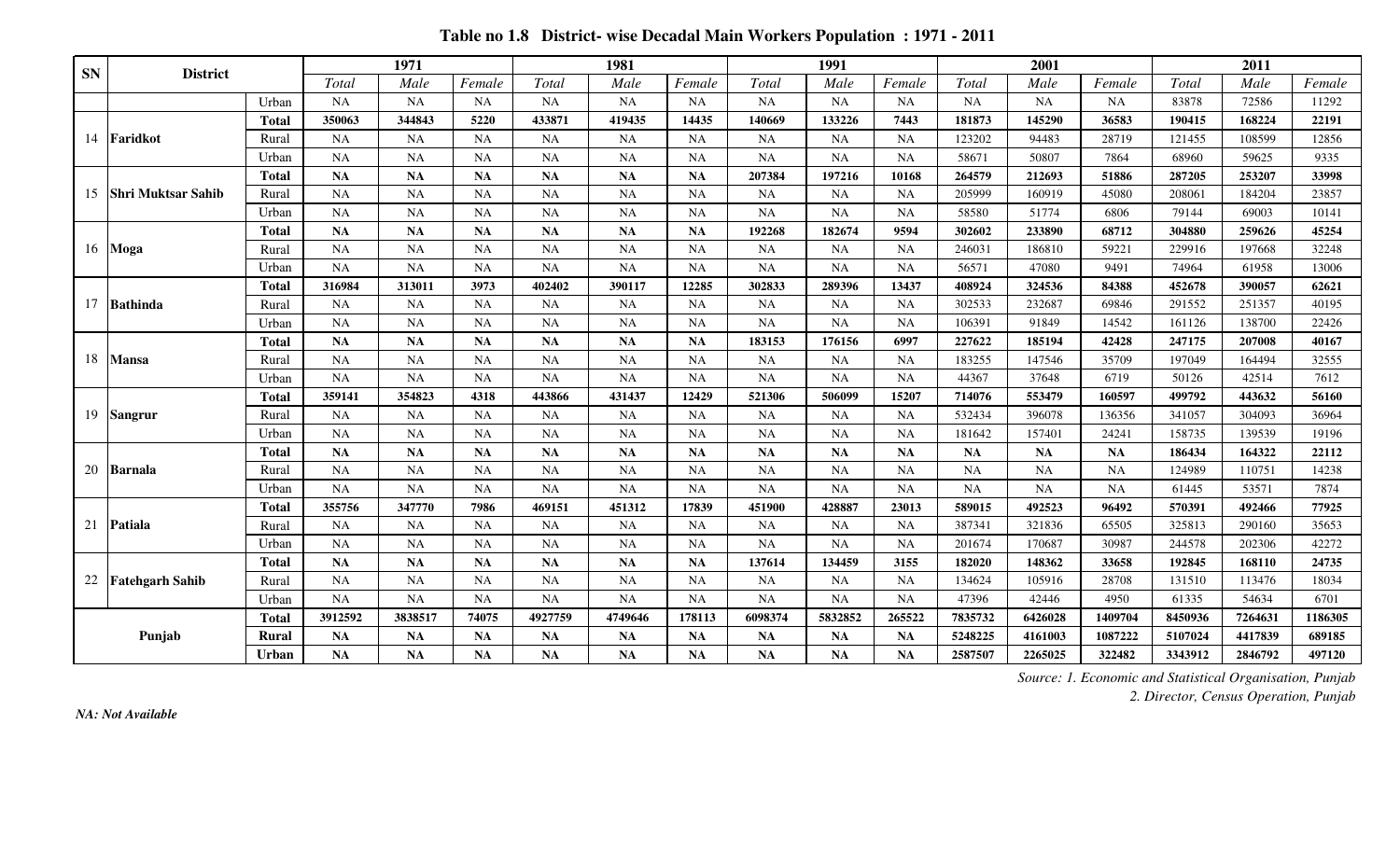| Table no 1.9 District -wise Decadal Marginal Workers Population: 1971 - 2011 |  |  |  |  |  |
|------------------------------------------------------------------------------|--|--|--|--|--|
|------------------------------------------------------------------------------|--|--|--|--|--|

|                |                   |              |           | 1971      |           |           | 1981      |           |           | 1991              |           |           | 2001      |           |        | 2011  |        |
|----------------|-------------------|--------------|-----------|-----------|-----------|-----------|-----------|-----------|-----------|-------------------|-----------|-----------|-----------|-----------|--------|-------|--------|
| <b>SN</b>      | <b>District</b>   |              | Total     | Male      | Female    | Total     | Male      | Female    | Total     | Male              | Female    | Total     | Male      | Female    | Total  | Male  | Female |
|                |                   | <b>Total</b> | <b>NA</b> | <b>NA</b> | <b>NA</b> | 15141     | 4614      | 10527     | 3586      | 611               | 2975      | 132235    | 70431     | 61804     | 94717  | 60416 | 34301  |
|                | Gurdaspur         | Rural        | <b>NA</b> | <b>NA</b> | <b>NA</b> | <b>NA</b> | <b>NA</b> | <b>NA</b> | <b>NA</b> | <b>NA</b>         | <b>NA</b> | 118308    | 61098     | 57210     | 78678  | 49884 | 28794  |
|                |                   | Urban        | <b>NA</b> | <b>NA</b> | <b>NA</b> | <b>NA</b> | <b>NA</b> | <b>NA</b> | <b>NA</b> | <b>NA</b>         | <b>NA</b> | 13927     | 9333      | 4594      | 16039  | 10532 | 5507   |
|                |                   | <b>Total</b> | <b>NA</b> | <b>NA</b> | <b>NA</b> | <b>NA</b> | <b>NA</b> | <b>NA</b> | <b>NA</b> | <b>NA</b>         | <b>NA</b> | <b>NA</b> | <b>NA</b> | <b>NA</b> | 36643  | 28560 | 8083   |
| $\overline{2}$ | <b>Pathankot</b>  | Rural        | <b>NA</b> | <b>NA</b> | <b>NA</b> | <b>NA</b> | <b>NA</b> | <b>NA</b> | <b>NA</b> | <b>NA</b>         | <b>NA</b> | <b>NA</b> | <b>NA</b> | <b>NA</b> | 24813  | 20149 | 4664   |
|                |                   | Urban        | <b>NA</b> | <b>NA</b> | <b>NA</b> | <b>NA</b> | <b>NA</b> | <b>NA</b> | <b>NA</b> | <b>NA</b>         | <b>NA</b> | <b>NA</b> | <b>NA</b> | <b>NA</b> | 11830  | 8411  | 3419   |
|                |                   | <b>Total</b> | <b>NA</b> | <b>NA</b> | <b>NA</b> | 28836     | 5753      | 23083     | 188       | 40                | 148       | 174100    | 74422     | 99678     | 130602 | 72827 | 57775  |
| 3              | Amritsar          | Rural        | <b>NA</b> | <b>NA</b> | <b>NA</b> | <b>NA</b> | <b>NA</b> | <b>NA</b> | NA        | <b>NA</b>         | <b>NA</b> | 146644    | 57279     | 89365     | 73484  | 38921 | 34563  |
|                |                   | Urban        | <b>NA</b> | <b>NA</b> | <b>NA</b> | <b>NA</b> | <b>NA</b> | <b>NA</b> | <b>NA</b> | <b>NA</b>         | <b>NA</b> | 27456     | 17143     | 10313     | 57118  | 33906 | 23212  |
|                |                   | <b>Total</b> | <b>NA</b> | <b>NA</b> | <b>NA</b> | <b>NA</b> | <b>NA</b> | <b>NA</b> | <b>NA</b> | <b>NA</b>         | <b>NA</b> | <b>NA</b> | <b>NA</b> | <b>NA</b> | 64392  | 40688 | 23704  |
| $\overline{4}$ | <b>Tarn Taran</b> | Rural        | <b>NA</b> | <b>NA</b> | <b>NA</b> | <b>NA</b> | <b>NA</b> | <b>NA</b> | <b>NA</b> | <b>NA</b>         | <b>NA</b> | <b>NA</b> | <b>NA</b> | <b>NA</b> | 60422  | 38316 | 22106  |
|                |                   | Urban        | <b>NA</b> | <b>NA</b> | <b>NA</b> | <b>NA</b> | <b>NA</b> | <b>NA</b> | <b>NA</b> | <b>NA</b>         | <b>NA</b> | <b>NA</b> | <b>NA</b> | <b>NA</b> | 3970   | 2372  | 1598   |
|                |                   | <b>Total</b> | <b>NA</b> | <b>NA</b> | <b>NA</b> | 5940      | 906       | 5034      | 7445      | 419               | 7026      | 31519     | 16368     | 15151     | 35957  | 22534 | 13423  |
| 5              | Kapurthala        | Rural        | <b>NA</b> | <b>NA</b> | <b>NA</b> | <b>NA</b> | <b>NA</b> | <b>NA</b> | <b>NA</b> | <b>NA</b>         | <b>NA</b> | 25228     | 12813     | 12415     | 25235  | 16436 | 8799   |
|                |                   | Urban        | <b>NA</b> | <b>NA</b> | <b>NA</b> | <b>NA</b> | <b>NA</b> | <b>NA</b> | NA        | <b>NA</b>         | <b>NA</b> | 6291      | 3555      | 2736      | 10722  | 6098  | 4624   |
|                |                   | <b>Total</b> | <b>NA</b> | <b>NA</b> | <b>NA</b> | 22641     | 4382      | 18259     | 10534     | 936               | 9598      | 77511     | 41597     | 35914     | 84880  | 52763 | 32117  |
| 6              | Jalandhar         | Rural        | <b>NA</b> | <b>NA</b> | <b>NA</b> | <b>NA</b> | <b>NA</b> | <b>NA</b> | <b>NA</b> | <b>NA</b>         | <b>NA</b> | 59019     | 29900     | 29119     | 46199  | 28981 | 17218  |
|                |                   | Urban        | <b>NA</b> | <b>NA</b> | <b>NA</b> | <b>NA</b> | <b>NA</b> | <b>NA</b> | <b>NA</b> | <b>NA</b>         | <b>NA</b> | 18492     | 11697     | 6795      | 38681  | 23782 | 14899  |
|                |                   | <b>Total</b> | <b>NA</b> | <b>NA</b> | <b>NA</b> | <b>NA</b> | <b>NA</b> | <b>NA</b> | 5282      | 235               | 5047      | 25293     | 10417     | 14876     | 30822  | 19973 | 10849  |
| $\overline{7}$ | <b>SBS Nagar</b>  | Rural        | <b>NA</b> | <b>NA</b> | <b>NA</b> | <b>NA</b> | <b>NA</b> | <b>NA</b> | <b>NA</b> | <b>NA</b>         | <b>NA</b> | 22878     | 9290      | 13588     | 26805  | 17351 | 9454   |
|                |                   | Urban        | <b>NA</b> | <b>NA</b> | <b>NA</b> | <b>NA</b> | <b>NA</b> | <b>NA</b> | <b>NA</b> | <b>NA</b>         | <b>NA</b> | 2415      | 1127      | 1288      | 4017   | 2622  | 1395   |
|                |                   | <b>Total</b> | <b>NA</b> | <b>NA</b> | <b>NA</b> | 36547     | 9175      | 27372     | 11858     | 1660              | 10198     | 98228     | 46269     | 51959     | 88811  | 60225 | 28586  |
| 8              | Hoshiarpur        | Rural        | <b>NA</b> | <b>NA</b> | <b>NA</b> | <b>NA</b> | <b>NA</b> | <b>NA</b> | <b>NA</b> | <b>NA</b>         | <b>NA</b> | 92512     | 42495     | 50017     | 74087  | 50407 | 23680  |
|                |                   | Urban        | <b>NA</b> | <b>NA</b> | <b>NA</b> | <b>NA</b> | <b>NA</b> | <b>NA</b> | <b>NA</b> | <b>NA</b>         | <b>NA</b> | 5716      | 3774      | 1942      | 14724  | 9818  | 4906   |
|                |                   | <b>Total</b> | <b>NA</b> | <b>NA</b> | <b>NA</b> | 11989     | 2162      | 9827      | 5954      | 417               | 5537      | 40224     | 18012     | 22212     | 39467  | 25052 | 14415  |
| 9              | Rupnagar          | Rural        | <b>NA</b> | <b>NA</b> | <b>NA</b> | <b>NA</b> | <b>NA</b> | <b>NA</b> | <b>NA</b> | <b>NA</b>         | <b>NA</b> | 35979     | 15355     | 20624     | 32894  | 20163 | 12731  |
|                |                   | Urban        | <b>NA</b> | <b>NA</b> | <b>NA</b> | <b>NA</b> | <b>NA</b> | <b>NA</b> | <b>NA</b> | <b>NA</b>         | <b>NA</b> | 4245      | 2654      | 1588      | 6573   | 4889  | 1684   |
|                |                   | <b>Total</b> | <b>NA</b> | <b>NA</b> | <b>NA</b> | <b>NA</b> | <b>NA</b> | <b>NA</b> | <b>NA</b> | <b>NA</b>         | <b>NA</b> | <b>NA</b> | <b>NA</b> | <b>NA</b> | 39759  | 24998 | 14761  |
| 10             | <b>SAS Nagar</b>  | Rural        | <b>NA</b> | <b>NA</b> | <b>NA</b> | <b>NA</b> | <b>NA</b> | <b>NA</b> | <b>NA</b> | <b>NA</b>         | <b>NA</b> | <b>NA</b> | <b>NA</b> | <b>NA</b> | 21844  | 14049 | 7795   |
|                |                   | Urban        | <b>NA</b> | <b>NA</b> | <b>NA</b> | <b>NA</b> | <b>NA</b> | <b>NA</b> | <b>NA</b> | <b>NA</b>         | <b>NA</b> | <b>NA</b> | <b>NA</b> | <b>NA</b> | 17915  | 10949 | 6966   |
|                |                   | <b>Total</b> | <b>NA</b> | <b>NA</b> | <b>NA</b> | 24145     | 2937      | 21208     | 143       | E<br>$\mathbf{v}$ | 138       | 108121    | 54230     | 53891     | 146168 | 83646 | 62522  |
|                | 11 Ludhiana       | Rural        | <b>NA</b> | <b>NA</b> | <b>NA</b> | <b>NA</b> | <b>NA</b> | <b>NA</b> | <b>NA</b> | <b>NA</b>         | <b>NA</b> | 74176     | 33086     | 41090     | 74615  | 40754 | 33861  |
|                |                   | Urban        | <b>NA</b> | <b>NA</b> | <b>NA</b> | <b>NA</b> | <b>NA</b> | <b>NA</b> | <b>NA</b> | <b>NA</b>         | <b>NA</b> | 33545     | 21144     | 12801     | 71553  | 42892 | 28661  |
|                |                   | <b>Total</b> | <b>NA</b> | <b>NA</b> | <b>NA</b> | 38178     | 5570      | 32608     | 29067     | 1591              | 27476     | 112787    | 38209     | 74578     | 69574  | 30445 | 39129  |
|                | 12 Firozpur       | Rural        | <b>NA</b> | <b>NA</b> | <b>NA</b> | <b>NA</b> | <b>NA</b> | <b>NA</b> | <b>NA</b> | <b>NA</b>         | <b>NA</b> | 103848    | 32540     | 71308     | 61148  | 24957 | 36191  |
|                |                   | Urban        | <b>NA</b> | <b>NA</b> | <b>NA</b> | NA        | <b>NA</b> | <b>NA</b> | NA        | <b>NA</b>         | <b>NA</b> | 8939      | 5669      | 3270      | 8426   | 5488  | 2938   |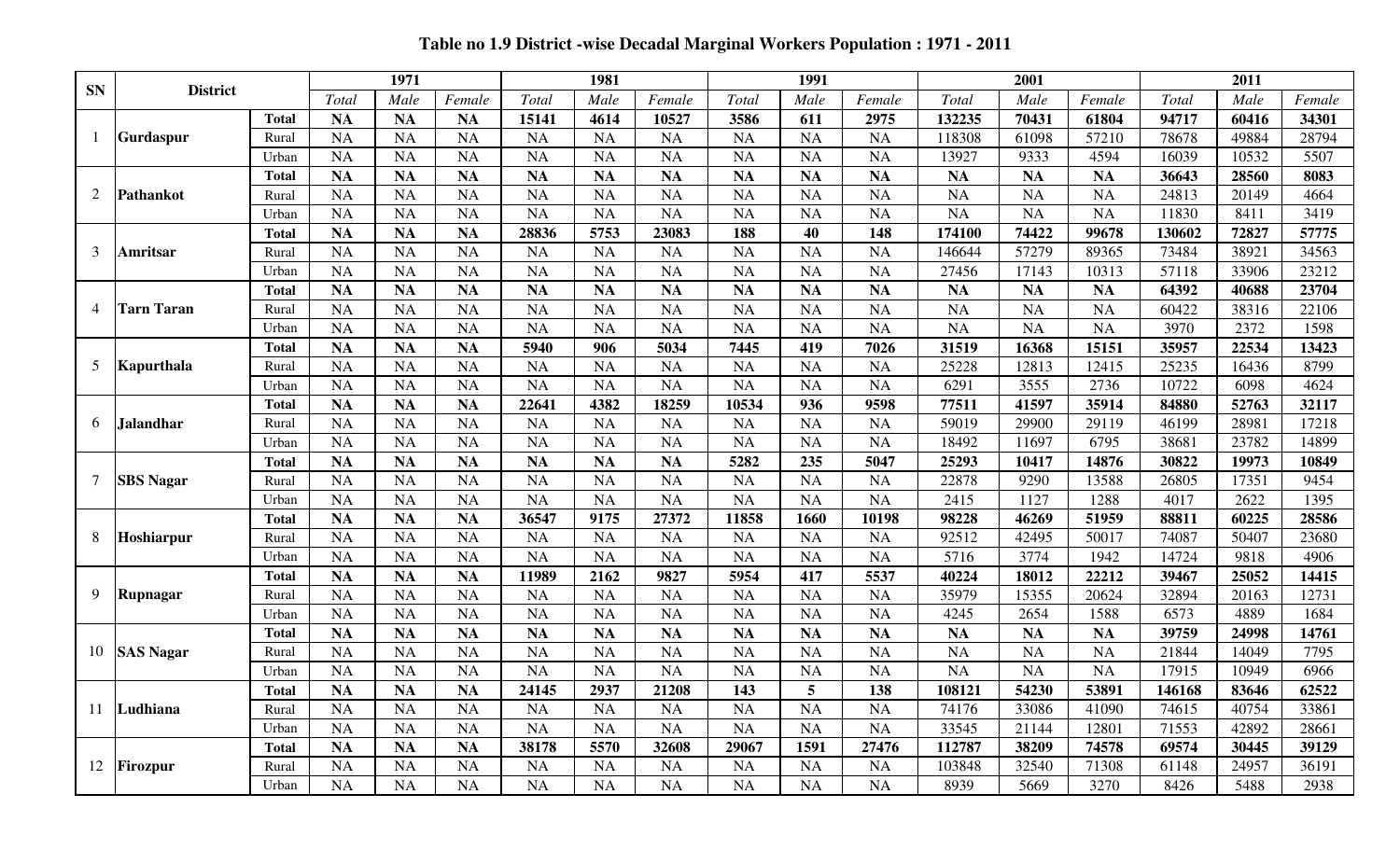| <b>SN</b> | <b>District</b>        |              |           | 1971      |           |           | 1981      |           |           | 1991      |           |           | 2001      |           |         | 2011   |        |
|-----------|------------------------|--------------|-----------|-----------|-----------|-----------|-----------|-----------|-----------|-----------|-----------|-----------|-----------|-----------|---------|--------|--------|
|           |                        |              | Total     | Male      | Female    | Total     | Male      | Female    | Total     | Male      | Female    | Total     | Male      | Female    | Total   | Male   | Female |
|           |                        | <b>Total</b> | <b>NA</b> | <b>NA</b> | <b>NA</b> | <b>NA</b> | <b>NA</b> | <b>NA</b> | <b>NA</b> | <b>NA</b> | <b>NA</b> | <b>NA</b> | <b>NA</b> | <b>NA</b> | 68759   | 24467  | 44292  |
| 13        | Fazilka                | Rural        | <b>NA</b> | <b>NA</b> | <b>NA</b> | <b>NA</b> | <b>NA</b> | <b>NA</b> | <b>NA</b> | <b>NA</b> | <b>NA</b> | <b>NA</b> | <b>NA</b> | <b>NA</b> | 61607   | 19776  | 41831  |
|           |                        | Urban        | <b>NA</b> | <b>NA</b> | <b>NA</b> | <b>NA</b> | <b>NA</b> | <b>NA</b> | <b>NA</b> | <b>NA</b> | <b>NA</b> | <b>NA</b> | <b>NA</b> | <b>NA</b> | 7152    | 4691   | 2461   |
|           |                        | <b>Total</b> | <b>NA</b> | <b>NA</b> | <b>NA</b> | 49517     | 4561      | 44956     | 7303      | 267       | 7036      | 27881     | 11302     | 16579     | 31140   | 16825  | 14315  |
| 14        | Faridkot               | Rural        | NA        | <b>NA</b> | <b>NA</b> | <b>NA</b> | <b>NA</b> | <b>NA</b> | <b>NA</b> | <b>NA</b> | <b>NA</b> | 22700     | 8301      | 14399     | 23065   | 11732  | 11333  |
|           |                        | Urban        | <b>NA</b> | <b>NA</b> | <b>NA</b> | <b>NA</b> | NA        | <b>NA</b> | NA        | <b>NA</b> | <b>NA</b> | 5181      | 3001      | 2180      | 8075    | 5093   | 2982   |
|           |                        | <b>Total</b> | <b>NA</b> | <b>NA</b> | <b>NA</b> | <b>NA</b> | <b>NA</b> | <b>NA</b> | 12075     | 514       | 11561     | 44993     | 13326     | 31667     | 48121   | 19492  | 28629  |
| 15        | Shri Muktsar Sahib     | Rural        | <b>NA</b> | <b>NA</b> | NA        | <b>NA</b> | <b>NA</b> | <b>NA</b> | <b>NA</b> | <b>NA</b> | <b>NA</b> | 40827     | 11302     | 16579     | 40376   | 14722  | 25654  |
|           |                        | Urban        | <b>NA</b> | <b>NA</b> | <b>NA</b> | <b>NA</b> | <b>NA</b> | <b>NA</b> | <b>NA</b> | <b>NA</b> | <b>NA</b> | 4166      | 2207      | 1959      | 7745    | 4770   | 2975   |
|           |                        | <b>Total</b> | <b>NA</b> | <b>NA</b> | <b>NA</b> | <b>NA</b> | <b>NA</b> | <b>NA</b> | 5116      | 122       | 4994      | 56161     | 21825     | 34336     | 54292   | 32753  | 21539  |
| 16        | <b>Moga</b>            | Rural        | <b>NA</b> | <b>NA</b> | <b>NA</b> | <b>NA</b> | <b>NA</b> | <b>NA</b> | <b>NA</b> | <b>NA</b> | <b>NA</b> | 50769     | 18811     | 31958     | 44672   | 27265  | 17407  |
|           |                        | Urban        | <b>NA</b> | <b>NA</b> | <b>NA</b> | <b>NA</b> | <b>NA</b> | <b>NA</b> | <b>NA</b> | <b>NA</b> | <b>NA</b> | 5392      | 3014      | 2378      | 9620    | 5488   | 4132   |
|           |                        | <b>Total</b> | <b>NA</b> | <b>NA</b> | <b>NA</b> | 59396     | 6325      | 53071     | 20060     | 759       | 19301     | 91743     | 24692     | 67051     | 97308   | 42931  | 54377  |
| 17        | <b>Bathinda</b>        | Rural        | <b>NA</b> | <b>NA</b> | <b>NA</b> | <b>NA</b> | NA        | <b>NA</b> | <b>NA</b> | <b>NA</b> | <b>NA</b> | 84007     | 20359     | 63648     | 77840   | 31304  | 46536  |
|           |                        | Urban        | <b>NA</b> | <b>NA</b> | NA        | <b>NA</b> | <b>NA</b> | <b>NA</b> | <b>NA</b> | <b>NA</b> | <b>NA</b> | 7736      | 4333      | 3403      | 19468   | 11627  | 7841   |
|           |                        | <b>Total</b> | <b>NA</b> | <b>NA</b> | <b>NA</b> | <b>NA</b> | <b>NA</b> | <b>NA</b> | 13789     | 664       | 13125     | 53869     | 13814     | 40055     | 81337   | 23731  | 57606  |
| 18        | <b>Mansa</b>           | Rural        | <b>NA</b> | <b>NA</b> | <b>NA</b> | <b>NA</b> | <b>NA</b> | <b>NA</b> | <b>NA</b> | <b>NA</b> | <b>NA</b> | 50015     | 12077     | 37938     | 73223   | 19283  | 53940  |
|           |                        | Urbar        | <b>NA</b> | <b>NA</b> | <b>NA</b> | <b>NA</b> | <b>NA</b> | <b>NA</b> | <b>NA</b> | <b>NA</b> | <b>NA</b> | 3854      | 1737      | 2117      | 8114    | 4448   | 3666   |
|           |                        | <b>Total</b> | <b>NA</b> | <b>NA</b> | <b>NA</b> | 48547     | 5204      | 43343     | 22502     | 959       | 21543     | 100022    | 31696     | 68326     | 68966   | 41497  | 27469  |
| 19        | <b>Sangrur</b>         | Rural        | <b>NA</b> | <b>NA</b> | <b>NA</b> | <b>NA</b> | <b>NA</b> | <b>NA</b> | <b>NA</b> | <b>NA</b> | <b>NA</b> | 86004     | 25275     | 60729     | 55434   | 32269  | 23165  |
|           |                        | Urban        | <b>NA</b> | <b>NA</b> | <b>NA</b> | <b>NA</b> | NA        | <b>NA</b> | <b>NA</b> | <b>NA</b> | <b>NA</b> | 14018     | 6421      | 7597      | 13532   | 9228   | 4304   |
|           |                        | <b>Total</b> | <b>NA</b> | <b>NA</b> | <b>NA</b> | <b>NA</b> | <b>NA</b> | <b>NA</b> | <b>NA</b> | <b>NA</b> | <b>NA</b> | <b>NA</b> | <b>NA</b> | <b>NA</b> | 22897   | 13841  | 9056   |
| 20        | <b>Barnala</b>         | Rural        | <b>NA</b> | <b>NA</b> | <b>NA</b> | <b>NA</b> | <b>NA</b> | <b>NA</b> | <b>NA</b> | <b>NA</b> | <b>NA</b> | <b>NA</b> | <b>NA</b> | <b>NA</b> | 17655   | 10339  | 7316   |
|           |                        | Urban        | <b>NA</b> | <b>NA</b> | <b>NA</b> | <b>NA</b> | <b>NA</b> | NA        | <b>NA</b> | <b>NA</b> | <b>NA</b> | <b>NA</b> | <b>NA</b> | <b>NA</b> | 5242    | 3502   | 1740   |
|           |                        | <b>Total</b> | <b>NA</b> | <b>NA</b> | <b>NA</b> | 19275     | 3109      | 16166     | 7094      | 975       | 6119      | 92936     | 36565     | 56371     | 89876   | 57195  | 32681  |
| 21        | Patiala                | Rural        | <b>NA</b> | <b>NA</b> | <b>NA</b> | <b>NA</b> | <b>NA</b> | <b>NA</b> | <b>NA</b> | <b>NA</b> | <b>NA</b> | 77828     | 28907     | 48921     | 61486   | 39687  | 21799  |
|           |                        | Urban        | <b>NA</b> | <b>NA</b> | <b>NA</b> | <b>NA</b> | <b>NA</b> | <b>NA</b> | <b>NA</b> | <b>NA</b> | <b>NA</b> | 15108     | 7658      | 7450      | 28390   | 17508  | 10882  |
|           |                        | <b>Total</b> | <b>NA</b> | <b>NA</b> | NA        | <b>NA</b> | <b>NA</b> | <b>NA</b> | 1619      | 317       | 1302      | 24119     | 11010     | 13109     | 21938   | 14667  | 7271   |
| 22        | <b>Fatehgarh Sahib</b> | Rural        | <b>NA</b> | <b>NA</b> | <b>NA</b> | <b>NA</b> | <b>NA</b> | <b>NA</b> | <b>NA</b> | <b>NA</b> | <b>NA</b> | 21384     | 9341      | 12043     | 16593   | 11235  | 5358   |
|           |                        | Urban        | <b>NA</b> | <b>NA</b> | <b>NA</b> | <b>NA</b> | <b>NA</b> | <b>NA</b> | <b>NA</b> | <b>NA</b> | <b>NA</b> | 2735      | 1669      | 1066      | 5345    | 3432   | 1913   |
|           |                        | <b>Total</b> | <b>NA</b> | <b>NA</b> | <b>NA</b> | 360152    | 54698     | 305454    | 163615    | 10491     | 153124    | 1291742   | 534185    | 757557    | 1446426 | 809526 | 636900 |
|           | Punjab                 | Rural        | <b>NA</b> | <b>NA</b> | <b>NA</b> | <b>NA</b> | NA        | <b>NA</b> | <b>NA</b> | <b>NA</b> | <b>NA</b> | 1112126   | 428046    | 684080    | 1072175 | 577980 | 494195 |
|           |                        | Urban        | <b>NA</b> | <b>NA</b> | <b>NA</b> | <b>NA</b> | <b>NA</b> | <b>NA</b> | <b>NA</b> | <b>NA</b> | <b>NA</b> | 179616    | 106139    | 73477     | 374251  | 231546 | 142705 |

## **Table no 1.9 District -wise Decadal Marginal Workers Population : 1971 - 2011**

*2. Director, Census Operation, Punjab Source: 1. Economic and Statistical Organisation, Punjab*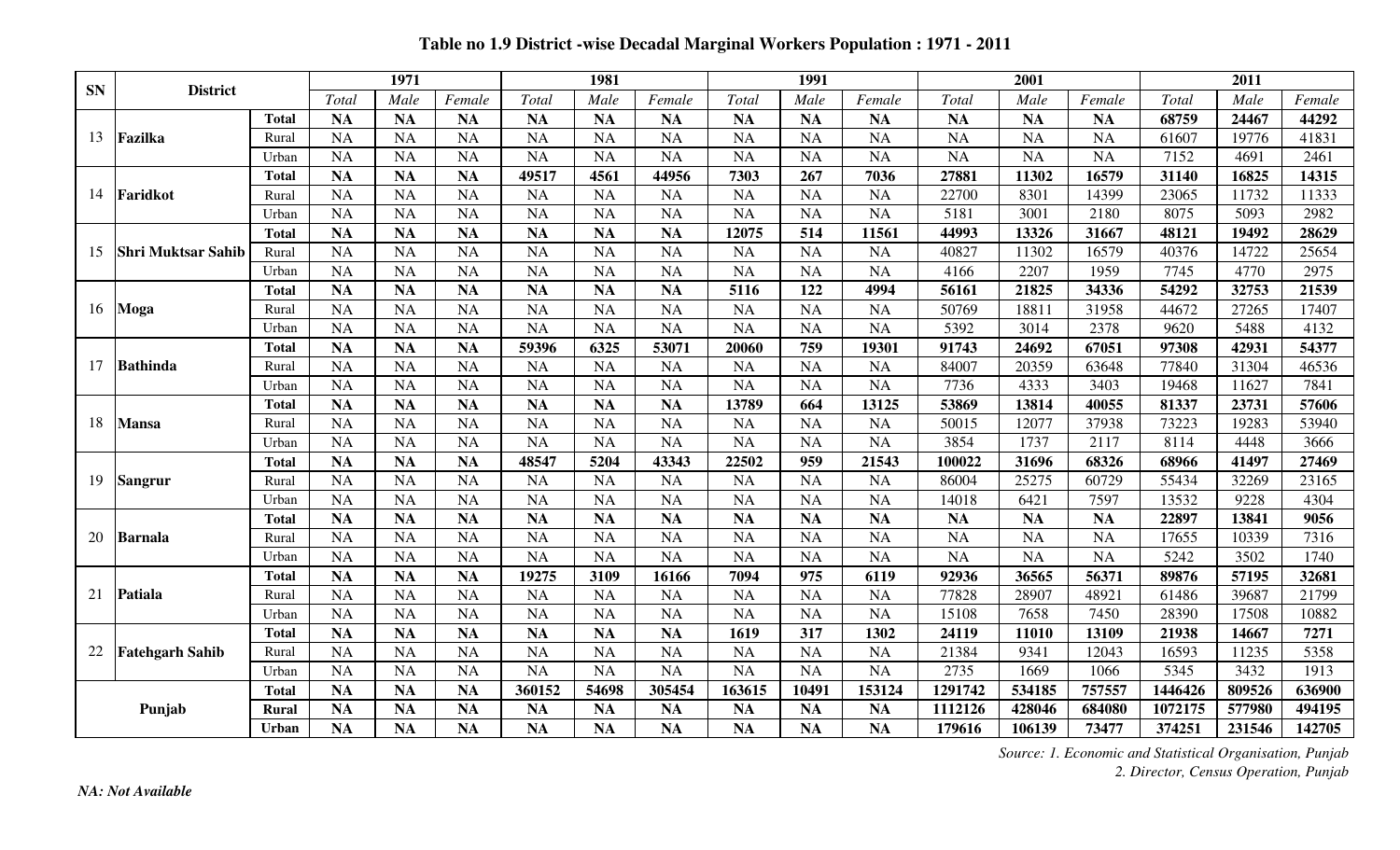## **Table no 1.10 District- wise Decadal Cultivators : 1971 - 2011**

| <b>SN</b>      | <b>District</b>   |              |           | 1971      |           |           | 1981      |           |               | 1991          |               |           | 2001      |                |        | 2011   |        |
|----------------|-------------------|--------------|-----------|-----------|-----------|-----------|-----------|-----------|---------------|---------------|---------------|-----------|-----------|----------------|--------|--------|--------|
|                |                   |              | Total     | Male      | Female    | Total     | Male      | Female    | Total         | Male          | Female        | Total     | Male      | Female         | Total  | Male   | Female |
|                |                   | <b>Total</b> | 128687    | 128391    | 296       | 131660    | 131199    | 461       | 145638        | 144087        | 1551          | 141874    | 127268    | 14606          | 119179 | 110898 | 8281   |
|                | Gurdaspur         | Rural        | <b>NA</b> | NA        | <b>NA</b> | <b>NA</b> | NA        | NA        | <b>NA</b>     | <b>NA</b>     | NA            | <b>NA</b> | <b>NA</b> | <b>NA</b>      | 116552 | 108469 | 8083   |
|                |                   | Urban        | <b>NA</b> | <b>NA</b> | <b>NA</b> | <b>NA</b> | <b>NA</b> | <b>NA</b> | NA            | NA            | <b>NA</b>     | NA        | <b>NA</b> | <b>NA</b>      | 2627   | 2429   | 198    |
|                |                   | <b>Total</b> | <b>NA</b> | <b>NA</b> | <b>NA</b> | <b>NA</b> | <b>NA</b> | <b>NA</b> | <b>NA</b>     | $\mathbf{NA}$ | <b>NA</b>     | <b>NA</b> | <b>NA</b> | <b>NA</b>      | 17372  | 16294  | 1078   |
| 2              | Pathankot         | Rural        | <b>NA</b> | <b>NA</b> | <b>NA</b> | <b>NA</b> | <b>NA</b> | <b>NA</b> | <b>NA</b>     | NA            | <b>NA</b>     | NA        | <b>NA</b> | <b>NA</b>      | 15975  | 15007  | 968    |
|                |                   | Urban        | <b>NA</b> | <b>NA</b> | <b>NA</b> | NA        | <b>NA</b> | <b>NA</b> | <b>NA</b>     | <b>NA</b>     | <b>NA</b>     | <b>NA</b> | <b>NA</b> | <b>NA</b>      | 1397   | 1287   | 110    |
|                |                   | <b>Total</b> | 189574    | 189117    | 457       | 204131    | 203378    | 753       | 224127        | 222475        | 1652          | 121599    | 103124    | 18475          | 115642 | 105884 | 9758   |
| 3              | Amritsar          | Rural        | <b>NA</b> | <b>NA</b> | <b>NA</b> | <b>NA</b> | <b>NA</b> | <b>NA</b> | <b>NA</b>     | NA            | NA            | NA        | <b>NA</b> | <b>NA</b>      | 108734 | 99982  | 8752   |
|                |                   | Urban        | <b>NA</b> | <b>NA</b> | <b>NA</b> | <b>NA</b> | <b>NA</b> | <b>NA</b> | <b>NA</b>     | NA            | <b>NA</b>     | <b>NA</b> | <b>NA</b> | <b>NA</b>      | 6908   | 5902   | 1006   |
|                |                   | <b>Total</b> | <b>NA</b> | <b>NA</b> | <b>NA</b> | <b>NA</b> | <b>NA</b> | <b>NA</b> | $\mathbf{NA}$ | <b>NA</b>     | $\mathbf{NA}$ | 116273    | 99180     | 17093          | 109788 | 102768 | 7020   |
| $\overline{4}$ | <b>Tarn Taran</b> | Rural        | <b>NA</b> | <b>NA</b> | <b>NA</b> | <b>NA</b> | <b>NA</b> | <b>NA</b> | <b>NA</b>     | NA            | <b>NA</b>     | <b>NA</b> | <b>NA</b> | <b>NA</b>      | 107801 | 100872 | 6929   |
|                |                   | Urban        | <b>NA</b> | <b>NA</b> | <b>NA</b> | <b>NA</b> | <b>NA</b> | <b>NA</b> | <b>NA</b>     | NA            | $\rm NA$      | NA        | <b>NA</b> | <b>NA</b>      | 1987   | 1896   | 91     |
|                |                   | <b>Total</b> | 54982     | 54876     | 106       | 55010     | 54777     | 233       | 60761         | 59403         | 1352          | 58430     | 51471     | 6959           | 53045  | 49531  | 3514   |
|                | 5 Kapurthala      | Rural        | <b>NA</b> | <b>NA</b> | NA        | <b>NA</b> | <b>NA</b> | <b>NA</b> | <b>NA</b>     | <b>NA</b>     | <b>NA</b>     | <b>NA</b> | NA        | <b>NA</b>      | 50641  | 47311  | 3330   |
|                |                   | Urban        | <b>NA</b> | <b>NA</b> | NA        | <b>NA</b> | <b>NA</b> | <b>NA</b> | <b>NA</b>     | NA            | NA            | <b>NA</b> | <b>NA</b> | <b>NA</b>      | 2404   | 2220   | 184    |
|                |                   | <b>Total</b> | 128828    | 128427    | 401       | 125516    | 124870    | 646       | 99393         | 98538         | 855           | 94511     | 83675     | 10836          | 81443  | 75668  | 5775   |
| 6              | Jalandhar         | Rural        | <b>NA</b> | <b>NA</b> | <b>NA</b> | <b>NA</b> | <b>NA</b> | <b>NA</b> | NA            | NA            | <b>NA</b>     | NA        | <b>NA</b> | <b>NA</b>      | 76230  | 71074  | 5156   |
|                |                   | Urban        | <b>NA</b> | <b>NA</b> | NA        | <b>NA</b> | <b>NA</b> | <b>NA</b> | <b>NA</b>     | NA            | <b>NA</b>     | <b>NA</b> | NA        | <b>NA</b>      | 5213   | 4594   | 619    |
|                |                   | <b>Total</b> | <b>NA</b> | <b>NA</b> | <b>NA</b> | <b>NA</b> | <b>NA</b> | <b>NA</b> | 53759         | 53355         | 404           | 57403     | 48162     | 9241           | 40289  | 37723  | 2566   |
| $\tau$         | <b>SBS</b> Nagar  | Rural        | <b>NA</b> | <b>NA</b> | NA        | <b>NA</b> | <b>NA</b> | <b>NA</b> | <b>NA</b>     | <b>NA</b>     | <b>NA</b>     | <b>NA</b> | <b>NA</b> | NA             | 38660  | 36193  | 2467   |
|                |                   | Urban        | <b>NA</b> | <b>NA</b> | <b>NA</b> | <b>NA</b> | <b>NA</b> | <b>NA</b> | <b>NA</b>     | NA            | NA            | NA        | NA        | <b>NA</b>      | 1629   | 1530   | 99     |
|                |                   | <b>Total</b> | 120204    | 119689    | 515       | 118149    | 117081    | 1068      | 104101        | 102224        | 1877          | 123458    | 96557     | 26901          | 82587  | 77094  | 5493   |
| 8              | Hoshiarpur        | Rural        | <b>NA</b> | NA        | NA        | <b>NA</b> | <b>NA</b> | <b>NA</b> | <b>NA</b>     | <b>NA</b>     | NA            | <b>NA</b> | <b>NA</b> | <b>NA</b>      | 80397  | 75091  | 5306   |
|                |                   | Urban        | <b>NA</b> | <b>NA</b> | NA        | <b>NA</b> | <b>NA</b> | <b>NA</b> | NA            | <b>NA</b>     | NA            | NA        | $\rm NA$  | <b>NA</b>      | 2190   | 2003   | 187    |
|                |                   | <b>Total</b> | 72452     | 72175     | 277       | 72619     | 71689     | 930       | 76172         | 74608         | 1564          | 68858     | 49241     | 19617          | 40792  | 35889  | 4903   |
| 9              | Rupnagar          | Rural        | <b>NA</b> | <b>NA</b> | <b>NA</b> | <b>NA</b> | <b>NA</b> | <b>NA</b> | <b>NA</b>     | NA            | NA            | <b>NA</b> | <b>NA</b> | <b>NA</b>      | 39861  | 35021  | 4840   |
|                |                   | Urban        | <b>NA</b> | <b>NA</b> | <b>NA</b> | <b>NA</b> | <b>NA</b> | <b>NA</b> | <b>NA</b>     | <b>NA</b>     | <b>NA</b>     | <b>NA</b> | <b>NA</b> | <b>NA</b>      | 931    | 868    | 63     |
|                |                   | <b>Total</b> | <b>NA</b> | <b>NA</b> | <b>NA</b> | <b>NA</b> | <b>NA</b> | <b>NA</b> | NA            | NA            | NA            | 40445     | 36100     | 4345           | 38421  | 35211  | 3210   |
|                | 10 SAS Nagar      | Rural        | <b>NA</b> | <b>NA</b> | NA        | <b>NA</b> | <b>NA</b> | <b>NA</b> | <b>NA</b>     | NA            | NA            | <b>NA</b> | <b>NA</b> | <b>NA</b>      | 34564  | 31814  | 2750   |
|                |                   | Urban        | <b>NA</b> | <b>NA</b> | <b>NA</b> | <b>NA</b> | <b>NA</b> | <b>NA</b> | NA            | NA            | <b>NA</b>     | <b>NA</b> | <b>NA</b> | <b>NA</b>      | 3857   | 3397   | 460    |
|                |                   | <b>Total</b> | 137920    | 137684    | 236       | 145210    | 144650    | 560       | 149309        | 148865        | 444<br>---    | 136153    | 125909    | 10244<br>10277 | 133588 | 124397 | 9191   |
|                | 11 Ludhiana       | Rural        | NA        | NA.       | NA        | NA        | NA        | <b>NA</b> | NA.           | NA            | <b>NA</b>     | NA        | <b>NA</b> | <b>NA</b>      | 124987 | 117146 | 7841   |
|                |                   | Urban        | NA        | NA        | NA        | <b>NA</b> | NA        | NA        | NA            | NA            | <b>NA</b>     | NA        | NA        | <b>NA</b>      | 8601   | 7251   | 1350   |
|                |                   | <b>Total</b> | 157948    | 157320    | 628       | 179592    | 177363    | 2229      | 195571        | 191258        | 4313          | 198722    | 162835    | 35887          | 89216  | 84751  | 4465   |
|                | 12 Firozpur       | Rural        | <b>NA</b> | <b>NA</b> | NA        | <b>NA</b> | NA        | <b>NA</b> | <b>NA</b>     | NA            | NA            | NA        | NA        | <b>NA</b>      | 84588  | 80286  | 4302   |
|                |                   | Urban        | NA        | NA        | NA        | <b>NA</b> | NA        | <b>NA</b> | NA            | NA            | NA            | NA        | NA        | <b>NA</b>      | 4628   | 4465   | 163    |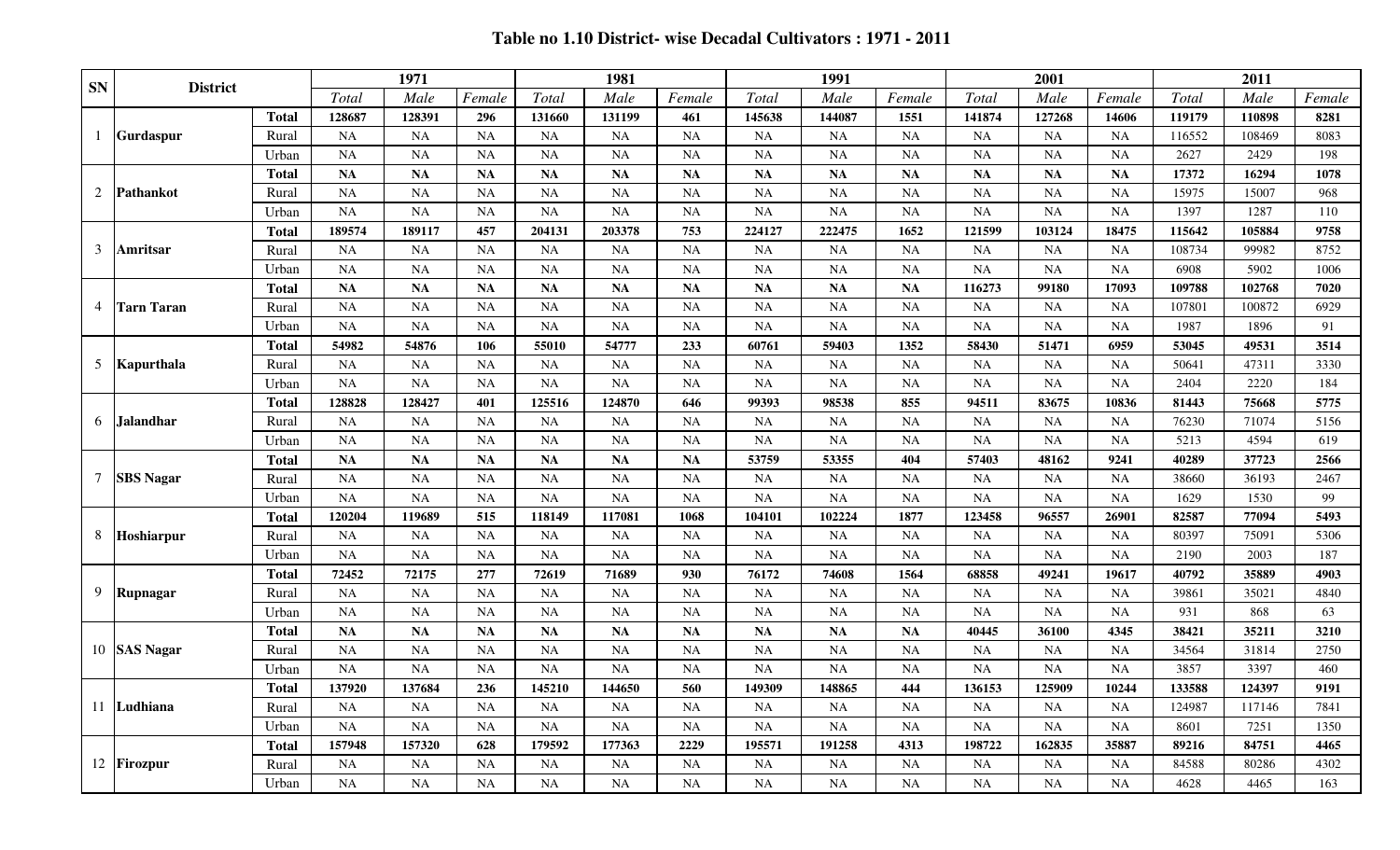#### **Table no 1.10 District- wise Decadal Cultivators : 1971 - 2011**

| <b>SN</b> |                           |              |           | 1971      |           |           | 1981      |           |           | 1991      |           |           | 2001      |           |         | 2011    |        |
|-----------|---------------------------|--------------|-----------|-----------|-----------|-----------|-----------|-----------|-----------|-----------|-----------|-----------|-----------|-----------|---------|---------|--------|
|           | <b>District</b>           |              | Total     | Male      | Female    | Total     | Male      | Female    | Total     | Male      | Female    | Total     | Male      | Female    | Total   | Male    | Female |
|           |                           | <b>Total</b> | <b>NA</b> | <b>NA</b> | <b>NA</b> | <b>NA</b> | <b>NA</b> | <b>NA</b> | <b>NA</b> | <b>NA</b> | <b>NA</b> | <b>NA</b> | <b>NA</b> | <b>NA</b> | 81777   | 75390   | 6387   |
| 13        | Fazilka                   | Rural        | <b>NA</b> | <b>NA</b> | NA        | <b>NA</b> | <b>NA</b> | <b>NA</b> | <b>NA</b> | <b>NA</b> | <b>NA</b> | NA        | <b>NA</b> | NA        | 79406   | 73173   | 6233   |
|           |                           | Urban        | <b>NA</b> | <b>NA</b> | <b>NA</b> | <b>NA</b> | NA        | <b>NA</b> | <b>NA</b> | NA        | <b>NA</b> | <b>NA</b> | NA        | <b>NA</b> | 2371    | 2217    | 154    |
|           |                           | <b>Total</b> | 167610    | 167228    | 382       | 178759    | 177771    | 988       | 50843     | 49985     | 858       | 52528     | 47135     | 5393      | 50138   | 48431   | 1707   |
| 14        | Faridkot                  | Rural        | <b>NA</b> | <b>NA</b> | <b>NA</b> | <b>NA</b> | <b>NA</b> | <b>NA</b> | <b>NA</b> | <b>NA</b> | <b>NA</b> | <b>NA</b> | <b>NA</b> | <b>NA</b> | 48014   | 46404   | 1610   |
|           |                           | Urban        | <b>NA</b> | <b>NA</b> | <b>NA</b> | <b>NA</b> | <b>NA</b> | <b>NA</b> | NA        | <b>NA</b> | <b>NA</b> | <b>NA</b> | <b>NA</b> | NA        | 2124    | 2027    | 97     |
|           |                           | <b>Total</b> | NA        | NA        | <b>NA</b> | <b>NA</b> | <b>NA</b> | <b>NA</b> | 75503     | 74559     | 944       | 88819     | 73943     | 14876     | 82163   | 78771   | 3392   |
| 15        | <b>Shri Muktsar Sahib</b> | Rural        | <b>NA</b> | <b>NA</b> | <b>NA</b> | <b>NA</b> | <b>NA</b> | <b>NA</b> | <b>NA</b> | <b>NA</b> | <b>NA</b> | <b>NA</b> | <b>NA</b> | NA        | 78786   | 75534   | 3252   |
|           |                           | Urban        | <b>NA</b> | <b>NA</b> | <b>NA</b> | <b>NA</b> | <b>NA</b> | <b>NA</b> | <b>NA</b> | NA        | <b>NA</b> | NA        | <b>NA</b> | <b>NA</b> | 3377    | 3237    | 140    |
|           |                           | <b>Total</b> | NA        | <b>NA</b> | <b>NA</b> | <b>NA</b> | <b>NA</b> | <b>NA</b> | 77500     | 75457     | 2043      | 102287    | 89640     | 12647     | 86659   | 82498   | 4161   |
| 16        | Moga                      | Rural        | <b>NA</b> | <b>NA</b> | <b>NA</b> | <b>NA</b> | <b>NA</b> | <b>NA</b> | <b>NA</b> | <b>NA</b> | <b>NA</b> | <b>NA</b> | <b>NA</b> | <b>NA</b> | 83815   | 79872   | 3943   |
|           |                           | Urban        | <b>NA</b> | <b>NA</b> | <b>NA</b> | <b>NA</b> | <b>NA</b> | <b>NA</b> | <b>NA</b> | NA        | <b>NA</b> | NA        | <b>NA</b> | NA        | 2844    | 2626    | 218    |
|           |                           | <b>Total</b> | 172314    | 172008    | 306       | 186215    | 185536    | 679       | 123679    | 122207    | 1472      | 149076    | 119581    | 29495     | 131204  | 122643  | 8561   |
|           | 17 Bathinda               | Rural        | <b>NA</b> | <b>NA</b> | <b>NA</b> | <b>NA</b> | <b>NA</b> | <b>NA</b> | <b>NA</b> | <b>NA</b> | <b>NA</b> | <b>NA</b> | <b>NA</b> | <b>NA</b> | 123779  | 115590  | 8189   |
|           |                           | Urban        | <b>NA</b> | <b>NA</b> | <b>NA</b> | <b>NA</b> | <b>NA</b> | <b>NA</b> | NA        | NA        | <b>NA</b> | <b>NA</b> | <b>NA</b> | <b>NA</b> | 7425    | 7053    | 372    |
|           |                           | <b>Total</b> | <b>NA</b> | <b>NA</b> | <b>NA</b> | <b>NA</b> | <b>NA</b> | <b>NA</b> | 88021     | 87028     | 993       | 99365     | 83309     | 16056     | 89986   | 82696   | 7290   |
| 18        | <b>Mansa</b>              | Rural        | <b>NA</b> | <b>NA</b> | <b>NA</b> | <b>NA</b> | <b>NA</b> | <b>NA</b> | <b>NA</b> | <b>NA</b> | <b>NA</b> | <b>NA</b> | <b>NA</b> | <b>NA</b> | 87400   | 80258   | 7142   |
|           |                           | Urban        | <b>NA</b> | <b>NA</b> | <b>NA</b> | <b>NA</b> | NA        | <b>NA</b> | <b>NA</b> | <b>NA</b> | <b>NA</b> | <b>NA</b> | <b>NA</b> | <b>NA</b> | 2586    | 2438    | 148    |
|           |                           | <b>Total</b> | 183051    | 182742    | 309       | 205721    | 204394    | 1327      | 215167    | 213278    | 1889      | 169470    | 147495    | 21975     | 150338  | 144137  | 6201   |
| 19        | <b>Sangrur</b>            | Rural        | <b>NA</b> | <b>NA</b> | <b>NA</b> | <b>NA</b> | <b>NA</b> | <b>NA</b> | <b>NA</b> | NA        | <b>NA</b> | NA        | <b>NA</b> | NA        | 139216  | 133372  | 5844   |
|           |                           | Urban        | <b>NA</b> | <b>NA</b> | <b>NA</b> | <b>NA</b> | <b>NA</b> | <b>NA</b> | <b>NA</b> | <b>NA</b> | <b>NA</b> | NA        | <b>NA</b> | <b>NA</b> | 11122   | 10765   | 357    |
|           |                           | <b>Total</b> | <b>NA</b> | NA        | <b>NA</b> | <b>NA</b> | <b>NA</b> | <b>NA</b> | <b>NA</b> | <b>NA</b> | <b>NA</b> | 69279     | 59538     | 9741      | 58815   | 56565   | 2250   |
| 20        | <b>Barnala</b>            | Rural        | <b>NA</b> | NA        | <b>NA</b> | <b>NA</b> | <b>NA</b> | <b>NA</b> | <b>NA</b> | NA        | <b>NA</b> | NA        | <b>NA</b> | NA        | 54499   | 52383   | 2116   |
|           |                           | Urban        | <b>NA</b> | <b>NA</b> | <b>NA</b> | <b>NA</b> | <b>NA</b> | <b>NA</b> | <b>NA</b> | NA        | <b>NA</b> | <b>NA</b> | <b>NA</b> | <b>NA</b> | 4316    | 4182    | 134    |
|           |                           | <b>Total</b> | 151583    | 151363    | 220       | 164704    | 164071    | 633       | 132412    | 131537    | 875       | 130952    | 115844    | 15108     | 108596  | 103715  | 4881   |
| 21        | Patiala                   | Rural        | <b>NA</b> | <b>NA</b> | <b>NA</b> | <b>NA</b> | <b>NA</b> | <b>NA</b> | <b>NA</b> | <b>NA</b> | <b>NA</b> | <b>NA</b> | <b>NA</b> | <b>NA</b> | 104033  | 99578   | 4455   |
|           |                           | Urban        | <b>NA</b> | <b>NA</b> | <b>NA</b> | NA        | <b>NA</b> | <b>NA</b> | <b>NA</b> | NA        | <b>NA</b> | <b>NA</b> | <b>NA</b> | <b>NA</b> | 4563    | 4137    | 426    |
|           |                           | <b>Total</b> | <b>NA</b> | <b>NA</b> | <b>NA</b> | <b>NA</b> | <b>NA</b> | <b>NA</b> | 46327     | 46270     | 57        | 45565     | 42862     | 2703      | 42822   | 40823   | 1999   |
|           | 22 Fatehgarh Sahib        | Rural        | <b>NA</b> | <b>NA</b> | <b>NA</b> | <b>NA</b> | <b>NA</b> | <b>NA</b> | <b>NA</b> | <b>NA</b> | <b>NA</b> | <b>NA</b> | <b>NA</b> | NA        | 41418   | 39548   | 1870   |
|           |                           | Urban        | NA        | <b>NA</b> | <b>NA</b> | <b>NA</b> | <b>NA</b> | <b>NA</b> | $\rm NA$  | NA        | <b>NA</b> | <b>NA</b> | <b>NA</b> | NA        | 1404    | 1275    | 129    |
|           |                           | <b>Total</b> | 1665153   | 1661020   | 4133      | 1767286   | 1756779   | 10507     | 1917210   | 1894061   | 23149     | 2065067   | 1762869   | 302198    | 1803860 | 1691777 | 112083 |
|           | Punjab                    | <b>Rural</b> | <b>NA</b> | <b>NA</b> | <b>NA</b> | <b>NA</b> | <b>NA</b> | <b>NA</b> | <b>NA</b> | NA        | <b>NA</b> | <b>NA</b> | <b>NA</b> | NA        | 1719356 | 1613978 | 105378 |
|           |                           | Urban        | NA        | NA        | <b>NA</b> | NA        | NA        | <b>NA</b> | <b>NA</b> | NA        | <b>NA</b> | <b>NA</b> | <b>NA</b> | <b>NA</b> | 84504   | 77799   | 6705   |

Source: 1. Economic and Statistical Organisation, Punjab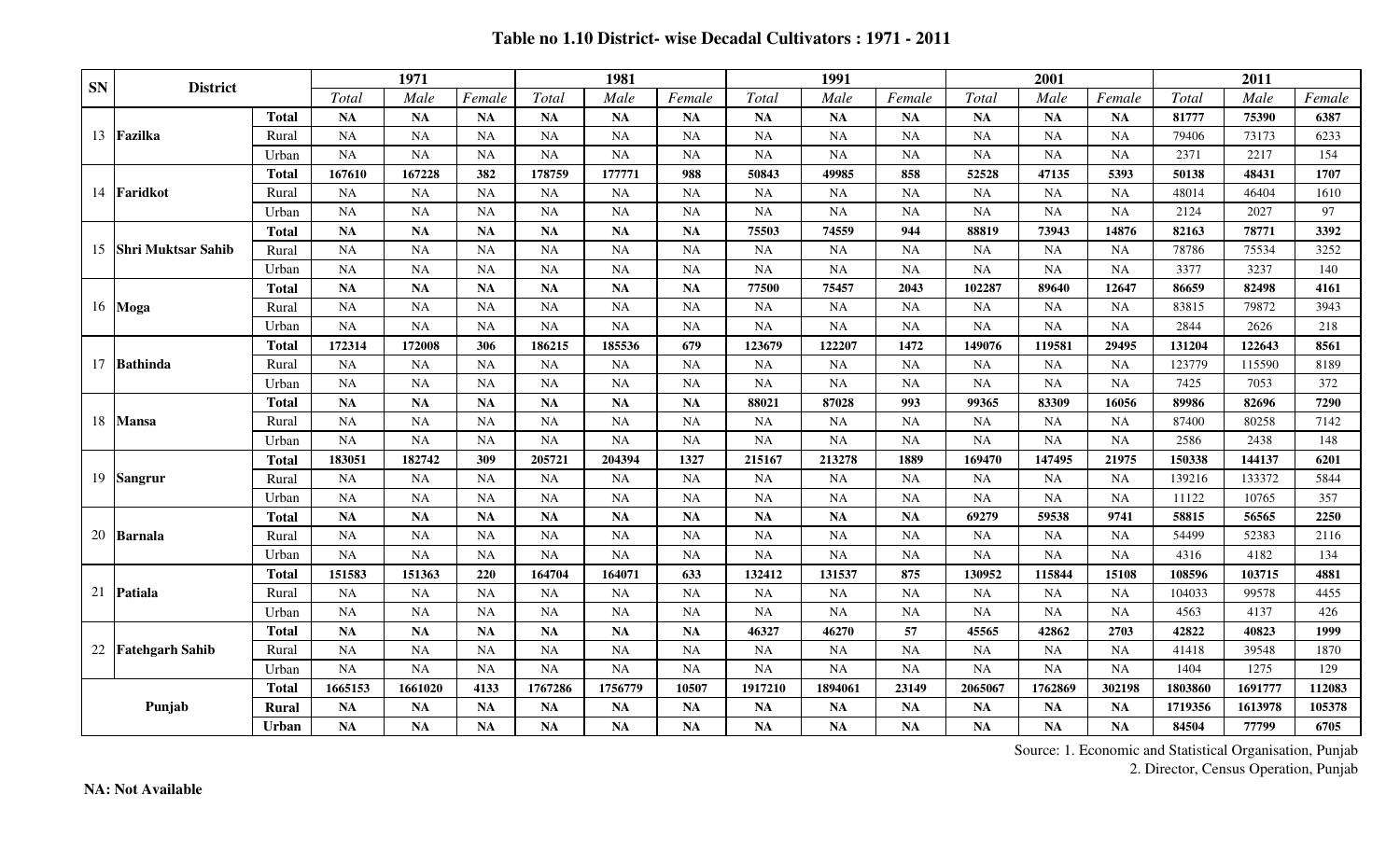|                |                   |              |           | 1971      |           |           | 1981      |           |           | 1991      |           |           | 2001      |           |        | 2011   |        |
|----------------|-------------------|--------------|-----------|-----------|-----------|-----------|-----------|-----------|-----------|-----------|-----------|-----------|-----------|-----------|--------|--------|--------|
| <b>SN</b>      | <b>District</b>   |              | Total     | Male      | Female    | Total     | Male      | Female    | Total     | Male      | Female    | Total     | Male      | Female    | Total  | Male   | Female |
|                |                   | <b>Total</b> | <b>NA</b> | <b>NA</b> | <b>NA</b> | 168018    | 159148    | 8870      | 90672     | 81161     | 9511      | 425138    | 348449    | 76689     | 250506 | 211059 | 39447  |
|                | Gurdaspur         | Rural        | <b>NA</b> | <b>NA</b> | <b>NA</b> | <b>NA</b> | <b>NA</b> | <b>NA</b> | <b>NA</b> | <b>NA</b> | <b>NA</b> | <b>NA</b> | <b>NA</b> | <b>NA</b> | 152030 | 127530 | 24500  |
|                |                   | Urban        | <b>NA</b> | <b>NA</b> | <b>NA</b> | <b>NA</b> | <b>NA</b> | <b>NA</b> | <b>NA</b> | <b>NA</b> | <b>NA</b> | <b>NA</b> | <b>NA</b> | <b>NA</b> | 98476  | 83529  | 14947  |
|                |                   | <b>Total</b> | <b>NA</b> | <b>NA</b> | <b>NA</b> | <b>NA</b> | <b>NA</b> | <b>NA</b> | <b>NA</b> | <b>NA</b> | <b>NA</b> | <b>NA</b> | <b>NA</b> | <b>NA</b> | 146656 | 131247 | 15409  |
| $\overline{2}$ | Pathankot         | Rural        | <b>NA</b> | <b>NA</b> | <b>NA</b> | <b>NA</b> | <b>NA</b> | <b>NA</b> | <b>NA</b> | <b>NA</b> | <b>NA</b> | <b>NA</b> | <b>NA</b> | <b>NA</b> | 57036  | 51409  | 5627   |
|                |                   | Urban        | <b>NA</b> | <b>NA</b> | <b>NA</b> | <b>NA</b> | <b>NA</b> | <b>NA</b> | <b>NA</b> | <b>NA</b> | <b>NA</b> | <b>NA</b> | <b>NA</b> | <b>NA</b> | 89620  | 79838  | 9782   |
|                |                   | <b>Total</b> | NA        | <b>NA</b> | <b>NA</b> | 284410    | 269583    | 14827     | 112802    | 95198     | 17604     | 497720    | 407086    | 90634     | 547403 | 457830 | 89573  |
| 3              | Amritsar          | Rural        | <b>NA</b> | <b>NA</b> | <b>NA</b> | <b>NA</b> | <b>NA</b> | <b>NA</b> | <b>NA</b> | <b>NA</b> | NA        | <b>NA</b> | <b>NA</b> | <b>NA</b> | 147137 | 118659 | 28478  |
|                |                   | Urban        | <b>NA</b> | NA        | NA        | <b>NA</b> | <b>NA</b> | <b>NA</b> | NA        | <b>NA</b> | <b>NA</b> | NA        | <b>NA</b> | <b>NA</b> | 400266 | 339171 | 61095  |
|                |                   | <b>Total</b> | <b>NA</b> | NA        | NA        | <b>NA</b> | <b>NA</b> | <b>NA</b> | <b>NA</b> | <b>NA</b> | NA        | 141127    | 100330    | 40797     | 129223 | 105990 | 23233  |
| 4              | <b>Tarn Taran</b> | Rural        | <b>NA</b> | <b>NA</b> | <b>NA</b> | <b>NA</b> | <b>NA</b> | <b>NA</b> | <b>NA</b> | <b>NA</b> | <b>NA</b> | <b>NA</b> | <b>NA</b> | <b>NA</b> | 92749  | 74724  | 18025  |
|                |                   | Urban        | <b>NA</b> | <b>NA</b> | <b>NA</b> | <b>NA</b> | <b>NA</b> | <b>NA</b> | <b>NA</b> | <b>NA</b> | <b>NA</b> | <b>NA</b> | <b>NA</b> | <b>NA</b> | 36474  | 31266  | 5208   |
|                |                   | <b>Total</b> | NA        | <b>NA</b> | <b>NA</b> | 69292     | 65048     | 4244      | 28415     | 23923     | 4492      | 160182    | 126578    | 33604     | 154069 | 129950 | 24119  |
| 5              | Kapurthala        | Rural        | <b>NA</b> | <b>NA</b> | <b>NA</b> | <b>NA</b> | <b>NA</b> | <b>NA</b> | <b>NA</b> | <b>NA</b> | <b>NA</b> | <b>NA</b> | <b>NA</b> | <b>NA</b> | 70505  | 59113  | 11392  |
|                |                   | Urban        | <b>NA</b> | <b>NA</b> | <b>NA</b> | <b>NA</b> | <b>NA</b> | <b>NA</b> | <b>NA</b> | <b>NA</b> | <b>NA</b> | <b>NA</b> | <b>NA</b> | <b>NA</b> | 83564  | 70837  | 12727  |
|                |                   | <b>Total</b> | <b>NA</b> | <b>NA</b> | <b>NA</b> | 242197    | 229586    | 12611     | 85175     | 71286     | 13889     | 477662    | 398753    | 78909     | 530936 | 448524 | 82412  |
| 6              | <b>Jalandhar</b>  | Rural        | <b>NA</b> | <b>NA</b> | <b>NA</b> | <b>NA</b> | <b>NA</b> | <b>NA</b> | <b>NA</b> | <b>NA</b> | <b>NA</b> | <b>NA</b> | <b>NA</b> | <b>NA</b> | 171124 | 145653 | 25471  |
|                |                   | Urban        | <b>NA</b> | <b>NA</b> | <b>NA</b> | <b>NA</b> | <b>NA</b> | <b>NA</b> | <b>NA</b> | <b>NA</b> | <b>NA</b> | <b>NA</b> | <b>NA</b> | <b>NA</b> | 359812 | 302871 | 56941  |
|                |                   | <b>Total</b> | <b>NA</b> | <b>NA</b> | <b>NA</b> | <b>NA</b> | <b>NA</b> | <b>NA</b> | 19108     | 16421     | 2687      | 171105    | 97433     | 73672     | 109544 | 93411  | 16133  |
| $\tau$         | <b>SBS</b> Nagar  | Rural        | <b>NA</b> | <b>NA</b> | <b>NA</b> | <b>NA</b> | <b>NA</b> | <b>NA</b> | <b>NA</b> | <b>NA</b> | <b>NA</b> | <b>NA</b> | <b>NA</b> | <b>NA</b> | 76757  | 65304  | 11453  |
|                |                   | Urban        | <b>NA</b> | <b>NA</b> | <b>NA</b> | <b>NA</b> | NA        | <b>NA</b> | <b>NA</b> | <b>NA</b> | <b>NA</b> | <b>NA</b> | <b>NA</b> | <b>NA</b> | 32787  | 28107  | 4680   |
|                |                   | <b>Total</b> | <b>NA</b> | <b>NA</b> | <b>NA</b> | 127727    | 119923    | 7804      | 71770     | 62435     | 9335      | 290173    | 224358    | 65815     | 266985 | 224442 | 42543  |
| 8              | Hoshiarpur        | Rural        | <b>NA</b> | <b>NA</b> | <b>NA</b> | <b>NA</b> | <b>NA</b> | <b>NA</b> | <b>NA</b> | <b>NA</b> | <b>NA</b> | <b>NA</b> | <b>NA</b> | <b>NA</b> | 174446 | 147999 | 26447  |
|                |                   | Urban        | <b>NA</b> | NA        | <b>NA</b> | <b>NA</b> | <b>NA</b> | <b>NA</b> | <b>NA</b> | <b>NA</b> | <b>NA</b> | NA        | <b>NA</b> | <b>NA</b> | 92539  | 76443  | 16096  |
|                |                   | <b>Total</b> | <b>NA</b> | <b>NA</b> | <b>NA</b> | 93171     | 86624     | 6547      | 70799     | 61786     | 9013      | 149786    | 100650    | 49136     | 129525 | 107217 | 22308  |
| 9              | Rupnagar          | Rural        | <b>NA</b> | <b>NA</b> | <b>NA</b> | <b>NA</b> | <b>NA</b> | <b>NA</b> | <b>NA</b> | <b>NA</b> | <b>NA</b> | <b>NA</b> | <b>NA</b> | <b>NA</b> | 81014  | 66479  | 14535  |
|                |                   | Urban        | <b>NA</b> | <b>NA</b> | <b>NA</b> | <b>NA</b> | <b>NA</b> | <b>NA</b> | <b>NA</b> | <b>NA</b> | <b>NA</b> | <b>NA</b> | <b>NA</b> | <b>NA</b> | 48511  | 40738  | 7773   |
|                |                   | <b>Total</b> | <b>NA</b> | NA        | <b>NA</b> | <b>NA</b> | <b>NA</b> | <b>NA</b> | <b>NA</b> | <b>NA</b> | <b>NA</b> | 201401    | 149006    | 52395     | 249351 | 201057 | 48294  |
|                | 10 SAS Nagar      | Rural        | <b>NA</b> | <b>NA</b> | <b>NA</b> | <b>NA</b> | <b>NA</b> | <b>NA</b> | <b>NA</b> | <b>NA</b> | <b>NA</b> | <b>NA</b> | <b>NA</b> | <b>NA</b> | 84350  | 69317  | 15033  |
|                |                   | Urban        | <b>NA</b> | <b>NA</b> | <b>NA</b> | <b>NA</b> | <b>NA</b> | <b>NA</b> | <b>NA</b> | <b>NA</b> | <b>NA</b> | <b>NA</b> | <b>NA</b> | <b>NA</b> | 165001 | 131740 | 33261  |
|                |                   | <b>Total</b> | NA        | <b>NA</b> | <b>NA</b> | 289901    | 274054    | 15847     | 101553    | 83631     | 17922     | 860622    | 678726    | 181896    | 867017 | 731742 | 135275 |
|                | 11 Ludhiana       | Rural        | <b>NA</b> | <b>NA</b> | <b>NA</b> | NA        | <b>NA</b> | <b>NA</b> | <b>NA</b> | <b>NA</b> | NA        | <b>NA</b> | <b>NA</b> | <b>NA</b> | 242738 | 190633 | 52105  |
|                |                   | Urban        | <b>NA</b> | <b>NA</b> | <b>NA</b> | <b>NA</b> | <b>NA</b> | <b>NA</b> | <b>NA</b> | <b>NA</b> | <b>NA</b> | <b>NA</b> | <b>NA</b> | <b>NA</b> | 624279 | 541109 | 83170  |
|                |                   | <b>Total</b> | <b>NA</b> | <b>NA</b> | <b>NA</b> | 114345    | 107456    | 6889      | 52945     | 45997     | 6948      | 266538    | 207175    | 59363     | 282560 | 242223 | 40337  |
|                | 12 Firozpur       | Rural        | <b>NA</b> | <b>NA</b> | <b>NA</b> | <b>NA</b> | <b>NA</b> | <b>NA</b> | <b>NA</b> | <b>NA</b> | <b>NA</b> | <b>NA</b> | <b>NA</b> | <b>NA</b> | 123863 | 104768 | 19095  |
|                |                   | Urban        | <b>NA</b> | <b>NA</b> | <b>NA</b> | <b>NA</b> | <b>NA</b> | <b>NA</b> | <b>NA</b> | <b>NA</b> | <b>NA</b> | <b>NA</b> | <b>NA</b> | <b>NA</b> | 158697 | 137455 | 21242  |

#### **Table no 1.11 District- wise Decadal Other workers : 1971 - 2011**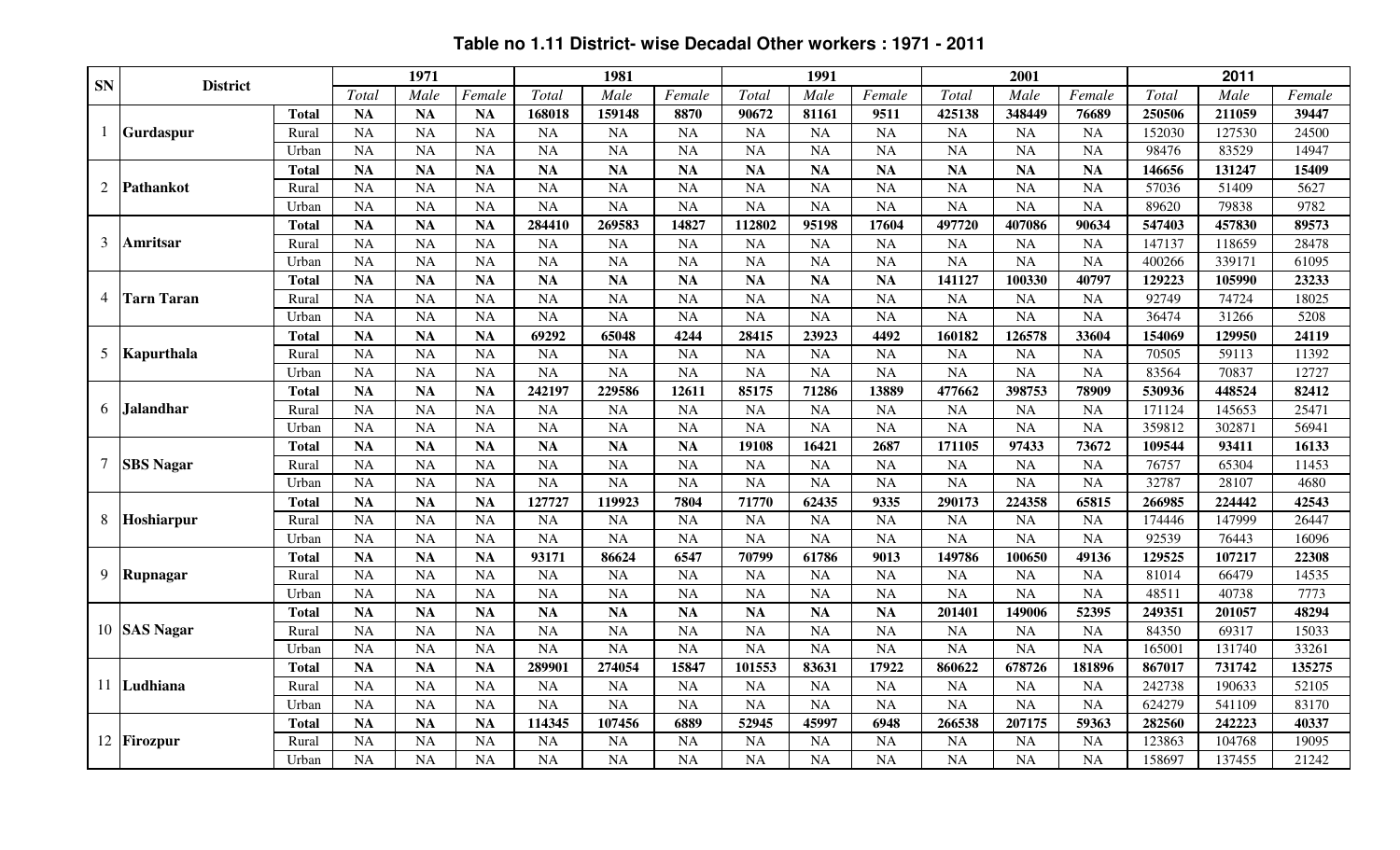| <b>SN</b> | <b>District</b>           |              |           | 1971      |           |           | 1981      |           |           | 1991      |           |           | 2001      |           |           | 2011      |           |
|-----------|---------------------------|--------------|-----------|-----------|-----------|-----------|-----------|-----------|-----------|-----------|-----------|-----------|-----------|-----------|-----------|-----------|-----------|
|           |                           |              | Total     | Male      | Female    | Total     | Male      | Female    | Total     | Male      | Female    | Total     | Male      | Female    | Total     | Male      | Female    |
|           |                           | <b>Total</b> | <b>NA</b> | <b>NA</b> | <b>NA</b> | <b>NA</b> | <b>NA</b> | <b>NA</b> | <b>NA</b> | <b>NA</b> | <b>NA</b> | <b>NA</b> | <b>NA</b> | <b>NA</b> | <b>NA</b> | <b>NA</b> | <b>NA</b> |
|           | 13 Fazilka                | Rural        | <b>NA</b> | <b>NA</b> | <b>NA</b> | <b>NA</b> | <b>NA</b> | <b>NA</b> | <b>NA</b> | <b>NA</b> | <b>NA</b> | <b>NA</b> | <b>NA</b> | <b>NA</b> | <b>NA</b> | <b>NA</b> | <b>NA</b> |
|           |                           | Urban        | <b>NA</b> | <b>NA</b> | <b>NA</b> | <b>NA</b> | <b>NA</b> | <b>NA</b> | <b>NA</b> | <b>NA</b> | <b>NA</b> | <b>NA</b> | <b>NA</b> | <b>NA</b> | <b>NA</b> | <b>NA</b> | <b>NA</b> |
|           |                           | <b>Total</b> | <b>NA</b> | <b>NA</b> | <b>NA</b> | 125770    | 117268    | 8502      | 21698     | 18488     | 3210      | 104687    | 71188     | 33499     | 92928     | 78550     | 14378     |
|           | 14 Faridkot               | Rural        | <b>NA</b> | <b>NA</b> | <b>NA</b> | <b>NA</b> | <b>NA</b> | <b>NA</b> | <b>NA</b> | <b>NA</b> | <b>NA</b> | <b>NA</b> | <b>NA</b> | <b>NA</b> | 31533     | 25679     | 5854      |
|           |                           | Urban        | <b>NA</b> | <b>NA</b> | <b>NA</b> | <b>NA</b> | <b>NA</b> | <b>NA</b> | <b>NA</b> | <b>NA</b> | <b>NA</b> | <b>NA</b> | <b>NA</b> | <b>NA</b> | 61395     | 52871     | 8524      |
|           |                           | <b>Total</b> | <b>NA</b> | <b>NA</b> | <b>NA</b> | <b>NA</b> | <b>NA</b> | <b>NA</b> | 25003     | 22042     | 2961      | 121553    | 81982     | 39571     | 115582    | 97934     | 17648     |
| 15        | <b>Shri Muktsar Sahib</b> | Rural        | <b>NA</b> | <b>NA</b> | <b>NA</b> | <b>NA</b> | <b>NA</b> | <b>NA</b> | <b>NA</b> | <b>NA</b> | <b>NA</b> | <b>NA</b> | <b>NA</b> | <b>NA</b> | 45686     | 37284     | 8402      |
|           |                           | Urban        | <b>NA</b> | <b>NA</b> | <b>NA</b> | <b>NA</b> | <b>NA</b> | <b>NA</b> | <b>NA</b> | <b>NA</b> | <b>NA</b> | <b>NA</b> | <b>NA</b> | <b>NA</b> | 69896     | 60650     | 9246      |
|           |                           | <b>Total</b> | <b>NA</b> | <b>NA</b> | <b>NA</b> | <b>NA</b> | <b>NA</b> | <b>NA</b> | 22037     | 18328     | 3709      | 151636    | 95398     | 56238     | 140488    | 111117    | 29371     |
|           | 16 Moga                   | Rural        | <b>NA</b> | <b>NA</b> | <b>NA</b> | <b>NA</b> | <b>NA</b> | <b>NA</b> | <b>NA</b> | <b>NA</b> | <b>NA</b> | <b>NA</b> | <b>NA</b> | <b>NA</b> | 74492     | 56663     | 17829     |
|           |                           | Urban        | <b>NA</b> | <b>NA</b> | <b>NA</b> | <b>NA</b> | <b>NA</b> | <b>NA</b> | <b>NA</b> | <b>NA</b> | <b>NA</b> | <b>NA</b> | <b>NA</b> | <b>NA</b> | 65996     | 54454     | 11542     |
|           |                           | <b>Total</b> | <b>NA</b> | <b>NA</b> | <b>NA</b> | 116445    | 108873    | 7572      | 37684     | 32102     | 5582      | 228774    | 150536    | 78238     | 219192    | 180806    | 38386     |
|           | 17 Bathinda               | Rural        | <b>NA</b> | <b>NA</b> | <b>NA</b> | <b>NA</b> | <b>NA</b> | <b>NA</b> | <b>NA</b> | <b>NA</b> | <b>NA</b> | <b>NA</b> | <b>NA</b> | <b>NA</b> | 76183     | 58370     | 17813     |
|           |                           | Urban        | <b>NA</b> | <b>NA</b> | <b>NA</b> | <b>NA</b> | <b>NA</b> | <b>NA</b> | <b>NA</b> | <b>NA</b> | <b>NA</b> | <b>NA</b> | <b>NA</b> | <b>NA</b> | 143009    | 122436    | 20573     |
|           |                           | <b>Total</b> | <b>NA</b> | <b>NA</b> | <b>NA</b> | <b>NA</b> | <b>NA</b> | <b>NA</b> | 13924     | 11880     | 2044      | 105573    | 65951     | 39622     | 89839     | 70546     | 19293     |
| 18        | <b>Mansa</b>              | Rural        | <b>NA</b> | <b>NA</b> | <b>NA</b> | <b>NA</b> | <b>NA</b> | <b>NA</b> | NA        | <b>NA</b> | <b>NA</b> | <b>NA</b> | <b>NA</b> | <b>NA</b> | 47519     | 34796     | 12723     |
|           |                           | Urban        | <b>NA</b> | <b>NA</b> | <b>NA</b> | <b>NA</b> | <b>NA</b> | <b>NA</b> | <b>NA</b> | <b>NA</b> | <b>NA</b> | <b>NA</b> | <b>NA</b> | <b>NA</b> | 42320     | 35750     | 6570      |
|           |                           | <b>Total</b> | <b>NA</b> | <b>NA</b> | <b>NA</b> | 116650    | 109918    | 6732      | 51907     | 44988     | 6919      | 294826    | 192967    | 101859    | 262185    | 221440    | 40745     |
|           | 19 Sangrur                | Rural        | <b>NA</b> | <b>NA</b> | <b>NA</b> | <b>NA</b> | <b>NA</b> | <b>NA</b> | <b>NA</b> | <b>NA</b> | <b>NA</b> | <b>NA</b> | <b>NA</b> | <b>NA</b> | 127078    | 103585    | 23493     |
|           |                           | Urban        | <b>NA</b> | <b>NA</b> | <b>NA</b> | <b>NA</b> | <b>NA</b> | <b>NA</b> | <b>NA</b> | <b>NA</b> | <b>NA</b> | <b>NA</b> | <b>NA</b> | <b>NA</b> | 135107    | 117855    | 17252     |
|           |                           | <b>Total</b> | <b>NA</b> | <b>NA</b> | <b>NA</b> | <b>NA</b> | <b>NA</b> | <b>NA</b> | <b>NA</b> | <b>NA</b> | <b>NA</b> | 113422    | 64283     | 49139     | 91841     | 75681     | 16160     |
|           | 20 Barnala                | Rural        | <b>NA</b> | <b>NA</b> | <b>NA</b> | <b>NA</b> | <b>NA</b> | <b>NA</b> | <b>NA</b> | <b>NA</b> | <b>NA</b> | <b>NA</b> | <b>NA</b> | <b>NA</b> | 40779     | 31738     | 9041      |
|           |                           | Urban        | <b>NA</b> | <b>NA</b> | <b>NA</b> | <b>NA</b> | <b>NA</b> | <b>NA</b> | NA        | <b>NA</b> | <b>NA</b> | <b>NA</b> | <b>NA</b> | <b>NA</b> | 51062     | 43943     | 7119      |
|           |                           | <b>Total</b> | <b>NA</b> | <b>NA</b> | <b>NA</b> | 193136    | 179677    | 13459     | 73703     | 60969     | 12734     | 345221    | 261632    | 83589     | 377012    | 316357    | 60655     |
|           | 21 Patiala                | Rural        | <b>NA</b> | <b>NA</b> | <b>NA</b> | <b>NA</b> | <b>NA</b> | <b>NA</b> | <b>NA</b> | <b>NA</b> | <b>NA</b> | <b>NA</b> | <b>NA</b> | <b>NA</b> | 149852    | 127662    | 22190     |
|           |                           | Urban        | <b>NA</b> | <b>NA</b> | <b>NA</b> | <b>NA</b> | <b>NA</b> | <b>NA</b> | NA        | <b>NA</b> | <b>NA</b> | <b>NA</b> | <b>NA</b> | <b>NA</b> | 227160    | 188695    | 38465     |
|           |                           | <b>Total</b> | <b>NA</b> | <b>NA</b> | <b>NA</b> | <b>NA</b> | <b>NA</b> | <b>NA</b> | 17060     | 14938     | 2122      | 131630    | 91925     | 39705     | 125553    | 105781    | 19772     |
| 22        | <b>Fatehgarh Sahib</b>    | Rural        | <b>NA</b> | <b>NA</b> | <b>NA</b> | <b>NA</b> | <b>NA</b> | <b>NA</b> | <b>NA</b> | <b>NA</b> | <b>NA</b> | <b>NA</b> | <b>NA</b> | <b>NA</b> | 69179     | 55570     | 13609     |
|           |                           | Urban        | <b>NA</b> | <b>NA</b> | <b>NA</b> | <b>NA</b> | <b>NA</b> | NA        | NA        | <b>NA</b> | <b>NA</b> | <b>NA</b> | <b>NA</b> | <b>NA</b> | 56374     | 50211     | 6163      |
|           |                           | <b>Total</b> | <b>NA</b> | <b>NA</b> | <b>NA</b> | 1941062   | 1827158   | 113904    | 896255    | 765573    | 130682    | 5238776   | 3914406   | 1324370   | 5178395   | 4342904   | 835491    |
|           | Punjab                    | <b>Rural</b> | <b>NA</b> | <b>NA</b> | <b>NA</b> | <b>NA</b> | <b>NA</b> | <b>NA</b> | <b>NA</b> | <b>NA</b> | <b>NA</b> | <b>NA</b> | <b>NA</b> | <b>NA</b> | 2136050   | 1752935   | 383115    |
|           |                           | <b>Urban</b> | <b>NA</b> | <b>NA</b> | <b>NA</b> | <b>NA</b> | <b>NA</b> | <b>NA</b> | <b>NA</b> | <b>NA</b> | <b>NA</b> | <b>NA</b> | <b>NA</b> | <b>NA</b> | 3042345   | 2589969   | 452376    |

#### **Table no 1.11 District- wise Decadal Other workers : 1971 - 2011**

*Source: 1. Economic and Statistical Organisation, Punjab*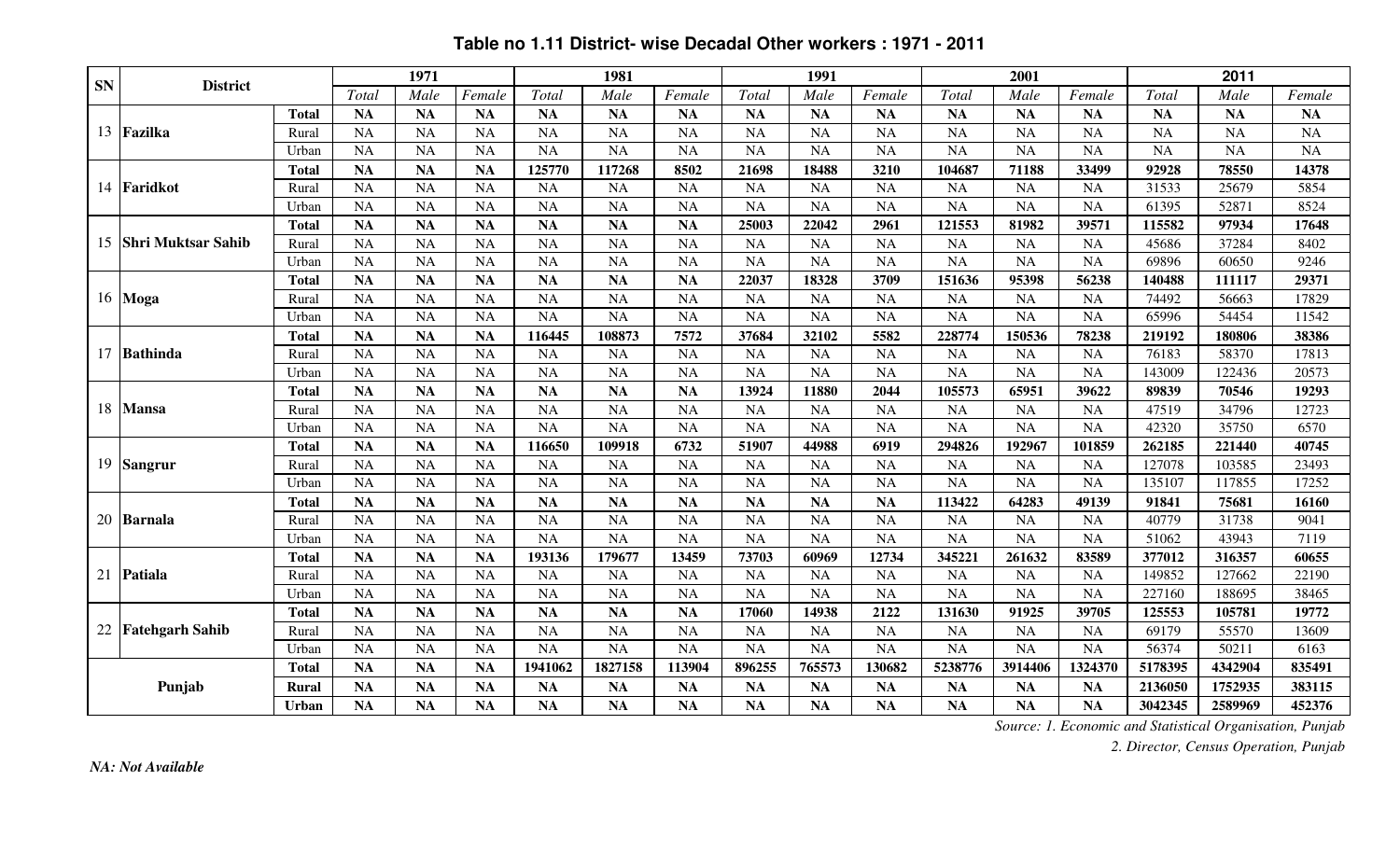|                |                           |                             | 1971                     |                          | 1981                     |                | 1991                           |             | 2001           |             | 2011                        |
|----------------|---------------------------|-----------------------------|--------------------------|--------------------------|--------------------------|----------------|--------------------------------|-------------|----------------|-------------|-----------------------------|
| <b>SN</b>      | <b>District</b>           | <b>Area</b>                 | <b>Density</b>           | <b>Area</b>              | <b>Density</b>           | <b>Area</b>    | <b>Density</b>                 | <b>Area</b> | <b>Density</b> | <b>Area</b> | <b>Density</b>              |
|                |                           | (Sq. KM)                    | $(\textit{per Sq. KM})$  | (Sq. KM)                 | $(\textit{per Sq. KM})$  | (Sq, KM)       | $(\text{per } Sq. \text{ KM})$ | (Sq. KM)    | per Sq. KM     | (Sq. KM)    | $(\textit{per Sq. KM})$     |
|                | <b>Gurdaspur</b>          | 3557                        | 346                      | 3562                     | 425                      | 3570           | 492                            | 3564        | 590            | 3564        | 647                         |
| $\overline{2}$ | Pathankot                 | $\sim$                      | $\sim$                   | $\sim$                   | $\sim$                   | $\sim$         | $\sim$                         | $\sim$      | $\sim$         | $\sim$      | $\sim$                      |
| $\mathcal{E}$  | Amritsar                  | 5025                        | 365                      | 5087                     | 430                      | 5088           | 492                            | 2647        | 804            | 2647        | 928                         |
|                | <b>Tarn Taran</b>         | $\sim$                      |                          |                          |                          |                |                                | 2449        | 389            | 2449        | 464                         |
| 5              | Kapurthala                | 1634                        | 263                      | 1633                     | 334                      | 1633           | 396                            | 1632        | 462            | 1632        | 499                         |
| 6              | <b>Jalandhar</b>          | 3396                        | 428                      | 3401                     | 510                      | 2643           | 624                            | 2632        | 746            | 2632        | 836                         |
|                | <b>SBS Nagar</b>          | $\sim$                      | $\sim$                   | $\sim$                   | $\sim$                   | 1258           | 422                            | 1267        | 464            | 1267        | 478                         |
| 8              | Hoshiarpur                | 3887                        | 271                      | 3881                     | 320                      | 3310           | 392                            | 3365        | 440            | 3365        | 469                         |
| 9              | Rupnagar                  | 2086                        | 263                      | 2085                     | 344                      | 2117           | 426                            | 1369        | 468            | 1369        | 505                         |
|                | <b>SAS Nagar</b>          | $\sim$                      | $\sim$                   | $\overline{\phantom{a}}$ | $\sim$                   |                |                                | 1093        | 635            | 1093        | 909                         |
|                | Ludhiana                  | 3793                        | 374                      | 3857                     | 472                      | 3762           | 645                            | 3767        | 805            | 3767        | 978                         |
|                | Firozpur                  | 5923                        | 176                      | 5874                     | 223                      | 5853           | 274                            | 5303        | 329            | 5303        | 382                         |
|                | Fazilka                   | $\sim$                      | $\sim$                   | $\sim$                   | $\sim$                   | $\overline{a}$ | $\sim$                         | $\sim$      | $\sim$         | $\sim$      | $\mathcal{L}_{\mathcal{A}}$ |
| 14             | Faridkot                  | 5759                        | 200                      | 5740                     | 250                      | 1472           | 307                            | 1469        | 375            | 1469        | 424                         |
| 15             | <b>Shri Muktsar Sahib</b> | $\mathcal{L}_{\mathcal{A}}$ | $\overline{\phantom{a}}$ | $\blacksquare$           | $\overline{\phantom{a}}$ | 2608           | 251                            | 2615        | 297            | 2615        | 348                         |
| 16             | Moga                      | $\blacksquare$              | $\sim$                   | $\overline{\phantom{a}}$ | $\sim$                   | 1672           | 375                            | 2216        | 404            | 2216        | 444                         |
|                | <b>Bathinda</b>           | 5551                        | 185                      | 5551                     | 235                      | 3401           | 290                            | 3385        | 350            | 3385        | 414                         |
| 18             | <b>Mansa</b>              | $\sim$                      | $\sim$                   | $\blacksquare$           |                          | 2150           | 267                            | 2171        | 317            | 2171        | 350                         |
| 19             | <b>Sangrur</b>            | 5096                        | 225                      | 5107                     | 276                      | 5021           | 336                            | 3610        | 408            | 3610        | 457                         |
| 20             | <b>Barnala</b>            | $\omega$                    | $\sim$                   | $\overline{\phantom{a}}$ | $\blacksquare$           |                |                                | 1410        | 374            | 1410        | 402                         |
| 21             | Patiala                   | 4669                        | 259                      | 4584                     | 342                      | 3627           | 419                            | 3218        | 505            | 3218        | 570                         |
| 22             | <b>Fatehgarh Sahib</b>    | $\sim$                      | $\sim$                   | $\omega$                 | $\sim$                   | 1177           | 392                            | 1180        | 456            | 1180        | 509                         |
|                | Punjab                    | 50376                       | 269                      | 50362                    | 333                      | 50362          | 403                            | 50362       | 484            | 50362       | 551                         |

**Table no 1.12 District-wise Area and Density of Population : 1971 - 2011**

*Source: 1. Economic and Statistical Organisation, Punjab 2. Director, Census Operation, Punjab*

#### *NA: Not Available*

*Note: (i) Areas of district Pathankot and Fazilka are included in district Gurdaspur and Firozpur respectively. (ii) Density of Pathankot and Fazilka can not be calculated due to non-availability of figures.*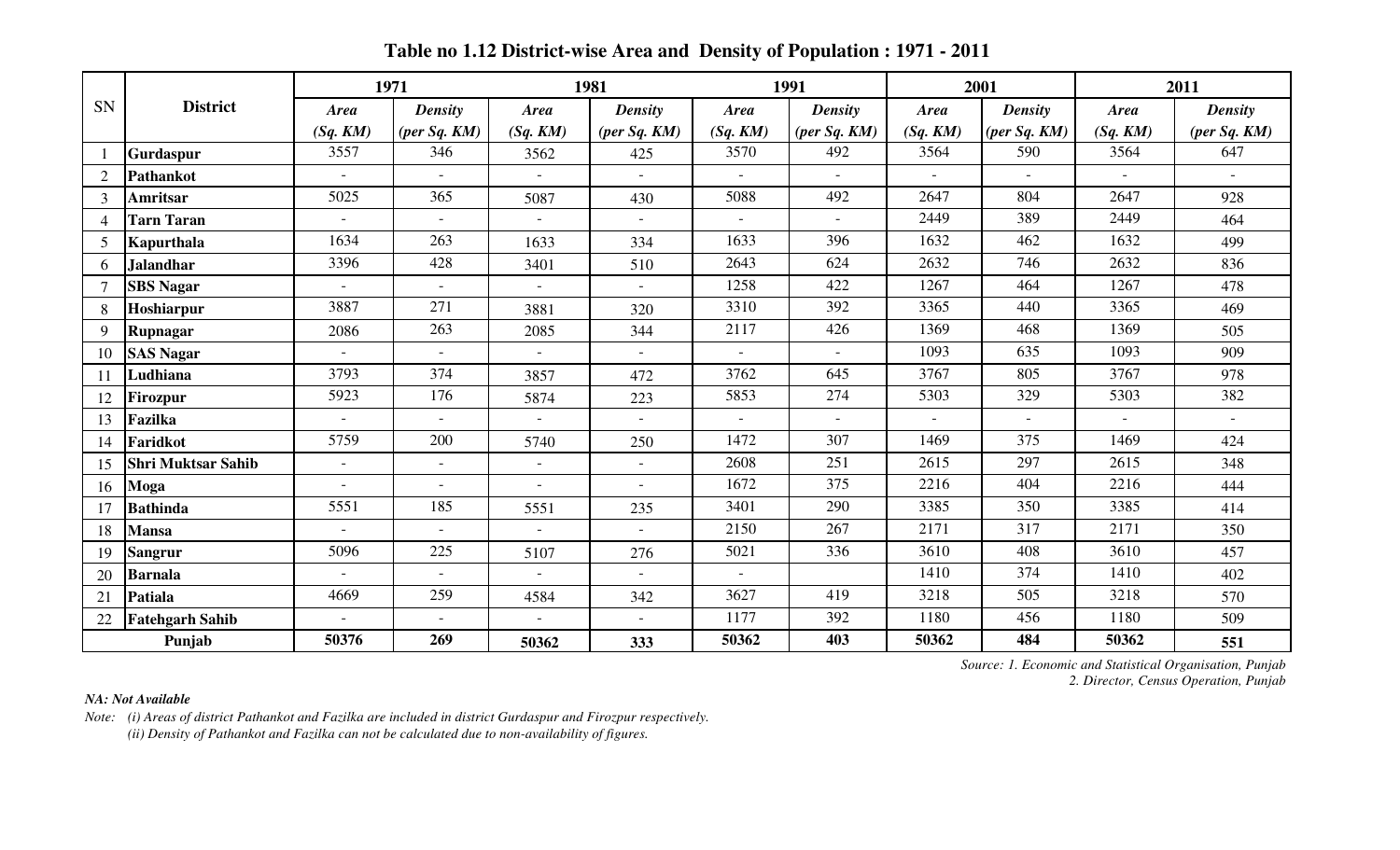#### **Table no 1.13 Tehsilwise Population in Punjab 1971-2011**

|                  | <b>Tehsil</b>     |              | 1971     |          |          |           |                  |                   |                        |         | 1981   |        |           |                  |                     | 1991           |          |                |          |           |
|------------------|-------------------|--------------|----------|----------|----------|-----------|------------------|-------------------|------------------------|---------|--------|--------|-----------|------------------|---------------------|----------------|----------|----------------|----------|-----------|
| <b>SN</b>        |                   |              | Person   | Male     | Female   | Sex Ratio | <b>SN</b>        | <b>Tehsil</b>     |                        | Person  | Male   | Female | Sex Ratio | <b>SN</b>        | <b>Tehsil</b>       |                | Person   | Male           | Female   | Sex Ratio |
| Distt: GURDASPUR |                   |              |          |          |          |           | Distt: GURDASPUR |                   |                        |         |        |        |           | Distt: GURDASPUR |                     |                |          |                |          |           |
| $\mathbf{i}$     | Pathankot         |              | 314698   | 166743   | 147955   | 887       | $\mathbf{i}$     | Pathankot         | $\mathbf T$            | 401727  | 209733 | 191994 | 915       | $\mathbf{i}$     | Pathankot           | T              | 398515   | 206484         | 192031   | 930       |
|                  | Pathankot         | $\mathbf R$  | 223723   | 118026   | 105697   | 896       |                  | Pathankot         | $\mathbb{R}$           | 275467  | 143684 | 131783 | 917       |                  | Pathankot           | $\overline{R}$ | 254227   | 130956         | 123271   | 941       |
|                  | Pathankot         | U            | 90975    | 48717    | 42258    | 867       |                  | Pathankot         | U                      | 126260  | 66049  | 60211  | 912       |                  | Pathankot           | U              | 144288   | 75528          | 68760    | 910       |
| ii               | Gurdaspur         |              | 454129   | 239114   | 215015   | 899       | ii               | Gurdaspur         | $\mathbf T$            | 551704  | 287844 | 263860 | 917       | ii               | Gurdaspur           | T              | 623238   | 326180         | 297058   | 911       |
|                  | Gurdaspur         | $\mathbf R$  | 401473   | 211138   | 190335   | 901       |                  | Gurdaspur         | $\mathbf R$            | 486885  | 253936 | 232949 | 917       |                  | Gurdaspur           | $\overline{R}$ | 526422   | 274945         | 251477   | 915       |
|                  | Gurdaspur         | U            | 52656    | 27976    | 24680    | 882       |                  | Gurdaspur         | $\mathbf{U}$           | 64819   | 33908  | 30911  | 912       |                  | Gurdaspur           | $\mathbf{I}$   | 96816    | 51235          | 45581    | 890       |
| iii              | Batala            |              | 460637   | 244536   | 216101   | 884       |                  | iii Batala        | $\mathbf T$            | 560004  | 295907 | 264097 | 893       |                  | iii Batala          | T              | 515406   | 273788         | 241618   | 883       |
|                  | Batala            | $\mathbf R$  | 355184   | 188774   | 166410   | 882       |                  | <b>Batala</b>     | $\mathbb{R}$           | 422815  | 223415 | 199400 | 893       |                  | Batala              | $\mathbf R$    | 377478   | 201092         | 176386   | 877       |
|                  | Batala            | U            | 105453   | 55762    | 49691    | 891       |                  | Batala            | U                      | 137189  | 72492  | 64697  | 892       |                  | Batala              | U              | 137928   | 72696          | 65232    | 897       |
| iv               | Dera Baba Nanak   | T            |          |          |          |           | iv               | Dera Baba Nanak   | T                      |         |        |        |           | iv               | Dera Baba Nanak     | T              | 111220   | 59237          | 51983    | 878       |
|                  | Dera Baba Nanak   | ${\bf R}$    |          |          |          |           |                  | Dera Baba Nanak   | $\mathbf R$            |         |        |        |           |                  | Dera Baba Nanak     | $\overline{R}$ | 103840   | 54830          | 49010    | 894       |
|                  | Dera Baba Nanak   | U            |          |          |          |           |                  | Dera Baba Nanak   | $\mathbf{U}$           |         |        |        |           |                  | Dera Baba Nanak     | $\mathbf{U}$   | 7380     | 4407           | 2973     | 675       |
| $\mathbf{v}$     | Dhar Kalan        | T            |          |          |          |           | $\mathbf{V}$     | Dhar Kalan        | T                      |         |        |        |           | $\mathbf{v}$     | Dhar Kalan          | T              | 109429   | 58223          | 51206    | 879       |
|                  | Dhar Kalan        | ${\bf R}$    |          |          |          |           |                  | Dhar Kalan        | $\mathbf R$            |         |        |        |           |                  | Dhar Kalan          | $\mathbf R$    | 109429   | 58223          | 51206    | 879       |
|                  | Dhar Kalan        | U            |          |          |          |           |                  | Dhar Kalan        | $\mathbf{U}$           |         |        |        |           |                  | Dhar Kalan          | U              | $\theta$ | $\overline{0}$ | $\theta$ | $\Omega$  |
|                  |                   | T            | 1229464  | 650393   | 579071   | 890       |                  |                   | Т                      | 1513435 | 793484 | 719951 | 907       |                  |                     | T              | 1757808  | 923912         | 833896   | 903       |
|                  | <b>GURDASPUR</b>  | $\mathbf R$  | 980380   | 517938   | 462442   | 893       |                  | <b>GURDASPUR</b>  | $\mathbf R$            | 1185167 | 621035 | 564132 | 908       |                  | <b>GURDASPUR</b>    | $\mathbf R$    | 1371396  | 720046         | 651350   | 905       |
|                  |                   | $\mathbf{U}$ | 249084   | 132455   | 116629   | 881       |                  |                   | 328268<br>$\mathbf{I}$ |         |        | 155819 | 904       |                  | $\mathbf{I}$        |                | 386412   | 203866         | 182546   | 895       |
|                  | 2 Distt: AMRITSAR |              |          |          |          |           |                  | 2 Distt: AMRITSAR |                        |         |        |        |           |                  | 2   Distt: AMRITSAR |                |          |                |          |           |
| $\mathbf{i}$     | Ajnala            | T            | 224749   | 120844   | 103905   | 860       | $\mathbf{i}$     | Ajnala            | T                      | 278110  | 148645 | 129465 | 871       | $\mathbf{i}$     | Ajnala              | T              | 321583   | 172773         | 148810   | 861       |
|                  | Ajnala            | $\mathbf R$  | 220427   | 118226   | 102201   | 864       |                  | Ajnala            | $\mathbb{R}$           | 266481  | 142553 | 123928 | 869       |                  | Ajnala              | $\overline{R}$ | 306810   | 164988         | 141822   | 860       |
|                  | Ajnala            | $\mathbf{U}$ | 4322     | 2618     | 1704     | 651       |                  | Ajnala            | U                      | 11629   | 6092   | 5537   | 909       |                  | Ajnala              | $\mathbf{I}$   | 14773    | 7785           | 6988     | 898       |
| ii               | Amritsar -I       |              | 770152   | 418142   | 352010   | 842       | ii               | Amritsar -I       | $\mathbf{T}$           | 957626  | 514813 | 442813 | 860       | ii               | Amritsar -I         | T              | 942761   | 500804         | 441957   | 882       |
|                  | Amritsar -I       | $\mathbf R$  | 289838   | 155817   | 134021   | 860       |                  | Amritsar -I       | $\mathbf R$            | 326013  | 174473 | 151540 | 869       |                  | Amritsar -I         | $\overline{R}$ | 200088   | 106374         | 93714    | 881       |
|                  | Amritsar -I       | U            | 480314   | 262325   | 217989   | 831       |                  | Amritsar -I       | U                      | 631613  | 340340 | 291273 | 856       |                  | Amritsar -I         | $\mathbf{U}$   | 742673   | 394430         | 348243   | 883       |
| iii              | Baba Bakala       |              | 180596   | 95478    | 85118    | 891       | iii              | Baba Bakala       | $\mathbf{T}$           | 216263  | 113211 | 103052 | 910       |                  | iii Baba Bakala     | T              | 241607   | 126723         | 114884   | 907       |
|                  | Baba Bakala       | $\mathbf R$  | 180596   | 95478    | 85118    | 891       |                  | Baba Bakala       | R                      | 209214  | 109498 | 99716  | 911       |                  | Baba Bakala         | $\mathbf R$    | 232485   | 121617         | 110868   | 912       |
|                  | Baba Bakala       | $\mathbf{U}$ | $\Omega$ | $\theta$ | $\Omega$ | $\Omega$  |                  | Baba Bakala       | $\mathbf{U}$           | 7049    | 3713   | 3336   | 898       |                  | Baba Bakala         | $\mathbf{U}$   | 9122     | 5106           | 4016     | 787       |
|                  | iv Tarn-Taran     |              | 428549   | 228833   | 199716   | 873       |                  | iv Tarn-Taran     | $\mathbf T$            | 468577  | 248746 | 219831 | 884       |                  | iv Tarn-Taran       | T              | 351023   | 186678         | 164345   | 880       |
|                  | Tarn-Taran        | R            | 404433   | 216266   | 188167   | 870       |                  | Tarn-Taran        | R                      | 425761  | 226145 | 199616 | 883       |                  | Tarn-Taran          | $\mathbb{R}$   | 303494   | 161362         | 142132   | 881       |
|                  | Tarn-Taran        | U            | 24116    | 12567    | 11549    | 919       |                  | Tarn-Taran        | $\mathbf{I}$           | 42816   | 22601  | 20215  | 894       |                  | Tarn-Taran          | U              | 47529    | 25316          | 22213    | 877       |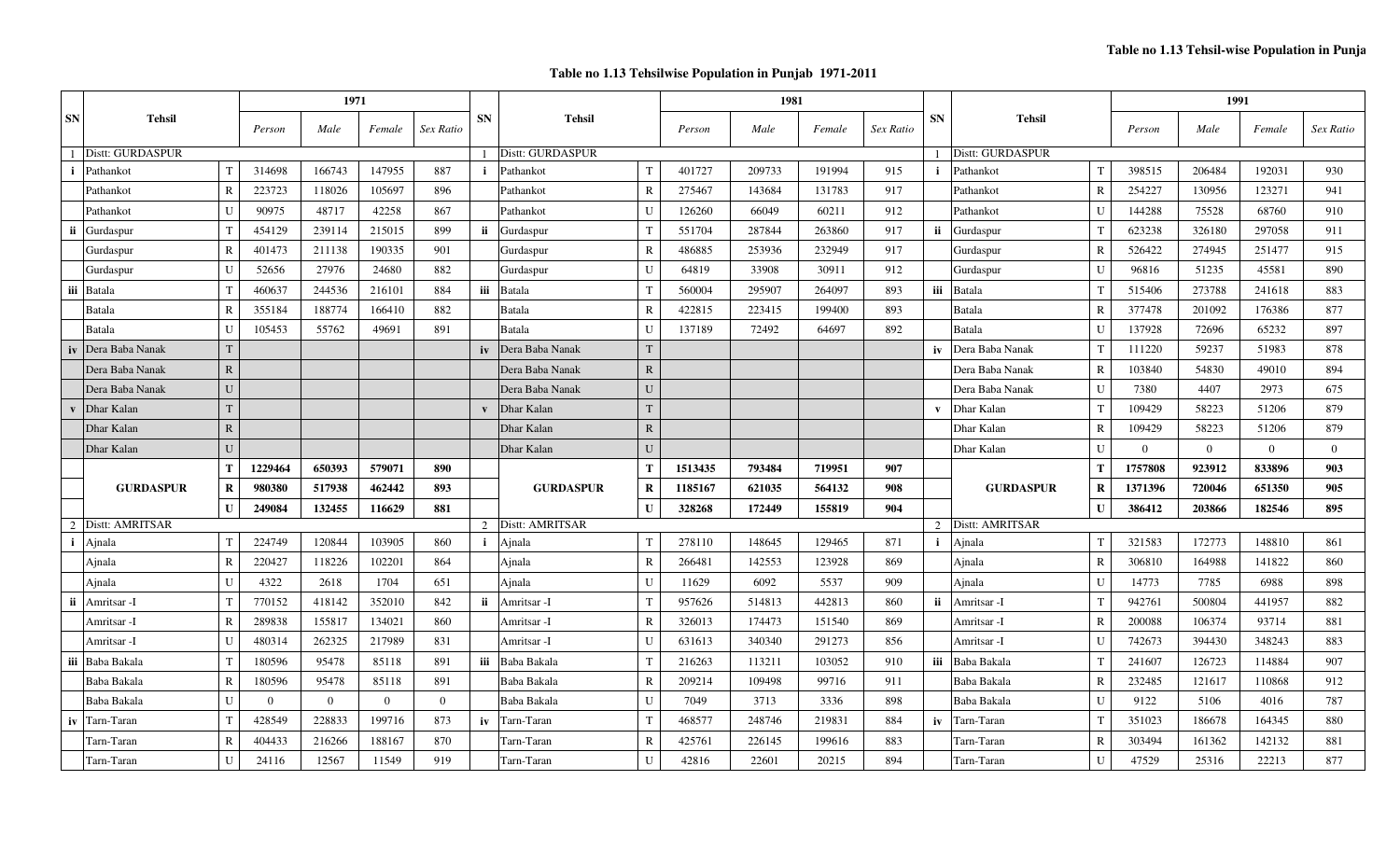#### **Table no 1.13 Tehsilwise Population in Punjab 1971-2011**

| SN<br><b>SN</b><br><b>Tehsil</b><br><b>SN</b><br><b>Tehsil</b><br><b>Tehsil</b><br>Male<br>Male<br>Female<br>Sex Ratio<br>Female<br>Sex Ratio<br>Person<br>Male<br>Female<br>Sex Ratio<br>Person<br>Person<br>105828<br>v Patti<br>231454<br>125626<br>842<br>Patti<br>267914<br>144473<br>123441<br>854<br>312089<br>170173<br>141916<br>$\mathbf{T}$<br>$\mathbf{T}$<br>834<br>v Patti<br>$\mathbf{v}$<br>T<br>204736<br>110757<br>93979<br>849<br>239392<br>129325<br>110067<br>851<br>272355<br>147635<br>124720<br>$\mathbb{R}$<br>Patti<br>Patti<br>$\mathbf R$<br>845<br>Patti<br>R<br>797<br>26718<br>Patti<br>28522<br>15148<br>13374<br>883<br>U<br>39734<br>22538<br>763<br>Patti<br>U<br>14869<br>11849<br>U<br>Patti<br>17196<br>Khadur Sahib<br>Khadur Sahib<br>Khadur Sahib<br>67207<br>T<br>vi<br>T<br>vi<br>T<br>143831<br>76624<br>877<br>vi<br>Khadur Sahib<br>$\mathbf R$<br>Khadur Sahib<br>$\mathbf R$<br>143831<br>76624<br>67207<br>877<br>Khadur Sahib<br>$\mathbf{R}$<br>U<br>$\overline{0}$<br>$\overline{0}$<br>Khadur Sahib<br>U<br>Khadur Sahib<br>U<br>$\overline{0}$<br>$\overline{0}$<br>Khadur Sahib<br>T<br>T<br>vii<br>192140<br>103980<br>88160<br>Amritsar-II<br>$\mathsf{T}$<br>848<br>Amritsar-II<br>vii<br>Amritsar-II<br>vii<br>$\mathbf R$<br>$\mathbb{R}$<br>$\mathbf R$<br>192140<br>103980<br>88160<br>848<br>Amritsar- II<br>Amritsar- II<br>Amritsar- II<br>U<br>U<br>$\mathbf U$<br>$\overline{0}$<br>$\overline{0}$<br>$\overline{0}$<br>$\overline{0}$<br>Amritsar- II<br>Amritsar- II<br>Amritsar- II<br>846577<br>1169888<br>2505034<br>1337755<br>T<br>1835500<br>988923<br>856<br>T<br>2188490<br>1018602<br>871<br>T<br>1167279<br>873<br>$\mathbf R$<br>$\bf R$<br><b>AMRITSAR</b><br>1300030<br>696544<br>603486<br>866<br><b>AMRITSAR</b><br>$\bf R$<br>1466861<br>781994<br>684867<br>876<br><b>AMRITSAR</b><br>1651203<br>882580<br>768623<br>871<br>535470<br>292379<br>243091<br>831<br>387894<br>333735<br>860<br>$\mathbf{U}$<br>853831<br>455175<br>398656<br>876<br>$\mathbf I$<br>U<br>721629<br>Distt: TARNTARAN<br><b>Distt: TARNTARAN</b><br>Distt: TARNTARAN<br>$\overline{3}$<br>$\overline{3}$<br>3<br>$\mathbf T$<br>T<br>Tarn-Taran<br>T<br>Tarn-Taran<br>Tarn-Taran<br>$\mathbf i$<br>${\bf R}$<br>${\bf R}$<br>Tarn-Taran<br>$\mathbf{R}$<br>Tarn-Taran<br>Tarn-Taran |  |  |  |  |  |  |  |  |  |  |  |  |  |
|-----------------------------------------------------------------------------------------------------------------------------------------------------------------------------------------------------------------------------------------------------------------------------------------------------------------------------------------------------------------------------------------------------------------------------------------------------------------------------------------------------------------------------------------------------------------------------------------------------------------------------------------------------------------------------------------------------------------------------------------------------------------------------------------------------------------------------------------------------------------------------------------------------------------------------------------------------------------------------------------------------------------------------------------------------------------------------------------------------------------------------------------------------------------------------------------------------------------------------------------------------------------------------------------------------------------------------------------------------------------------------------------------------------------------------------------------------------------------------------------------------------------------------------------------------------------------------------------------------------------------------------------------------------------------------------------------------------------------------------------------------------------------------------------------------------------------------------------------------------------------------------------------------------------------------------------------------------------------------------------------------------------------------------------------------------------------------------------------------------------------------------------------------------------------------------------------------------------------------------------------------------------------------------------------------------------------------------------------------|--|--|--|--|--|--|--|--|--|--|--|--|--|
|                                                                                                                                                                                                                                                                                                                                                                                                                                                                                                                                                                                                                                                                                                                                                                                                                                                                                                                                                                                                                                                                                                                                                                                                                                                                                                                                                                                                                                                                                                                                                                                                                                                                                                                                                                                                                                                                                                                                                                                                                                                                                                                                                                                                                                                                                                                                                     |  |  |  |  |  |  |  |  |  |  |  |  |  |
|                                                                                                                                                                                                                                                                                                                                                                                                                                                                                                                                                                                                                                                                                                                                                                                                                                                                                                                                                                                                                                                                                                                                                                                                                                                                                                                                                                                                                                                                                                                                                                                                                                                                                                                                                                                                                                                                                                                                                                                                                                                                                                                                                                                                                                                                                                                                                     |  |  |  |  |  |  |  |  |  |  |  |  |  |
|                                                                                                                                                                                                                                                                                                                                                                                                                                                                                                                                                                                                                                                                                                                                                                                                                                                                                                                                                                                                                                                                                                                                                                                                                                                                                                                                                                                                                                                                                                                                                                                                                                                                                                                                                                                                                                                                                                                                                                                                                                                                                                                                                                                                                                                                                                                                                     |  |  |  |  |  |  |  |  |  |  |  |  |  |
|                                                                                                                                                                                                                                                                                                                                                                                                                                                                                                                                                                                                                                                                                                                                                                                                                                                                                                                                                                                                                                                                                                                                                                                                                                                                                                                                                                                                                                                                                                                                                                                                                                                                                                                                                                                                                                                                                                                                                                                                                                                                                                                                                                                                                                                                                                                                                     |  |  |  |  |  |  |  |  |  |  |  |  |  |
|                                                                                                                                                                                                                                                                                                                                                                                                                                                                                                                                                                                                                                                                                                                                                                                                                                                                                                                                                                                                                                                                                                                                                                                                                                                                                                                                                                                                                                                                                                                                                                                                                                                                                                                                                                                                                                                                                                                                                                                                                                                                                                                                                                                                                                                                                                                                                     |  |  |  |  |  |  |  |  |  |  |  |  |  |
|                                                                                                                                                                                                                                                                                                                                                                                                                                                                                                                                                                                                                                                                                                                                                                                                                                                                                                                                                                                                                                                                                                                                                                                                                                                                                                                                                                                                                                                                                                                                                                                                                                                                                                                                                                                                                                                                                                                                                                                                                                                                                                                                                                                                                                                                                                                                                     |  |  |  |  |  |  |  |  |  |  |  |  |  |
|                                                                                                                                                                                                                                                                                                                                                                                                                                                                                                                                                                                                                                                                                                                                                                                                                                                                                                                                                                                                                                                                                                                                                                                                                                                                                                                                                                                                                                                                                                                                                                                                                                                                                                                                                                                                                                                                                                                                                                                                                                                                                                                                                                                                                                                                                                                                                     |  |  |  |  |  |  |  |  |  |  |  |  |  |
|                                                                                                                                                                                                                                                                                                                                                                                                                                                                                                                                                                                                                                                                                                                                                                                                                                                                                                                                                                                                                                                                                                                                                                                                                                                                                                                                                                                                                                                                                                                                                                                                                                                                                                                                                                                                                                                                                                                                                                                                                                                                                                                                                                                                                                                                                                                                                     |  |  |  |  |  |  |  |  |  |  |  |  |  |
|                                                                                                                                                                                                                                                                                                                                                                                                                                                                                                                                                                                                                                                                                                                                                                                                                                                                                                                                                                                                                                                                                                                                                                                                                                                                                                                                                                                                                                                                                                                                                                                                                                                                                                                                                                                                                                                                                                                                                                                                                                                                                                                                                                                                                                                                                                                                                     |  |  |  |  |  |  |  |  |  |  |  |  |  |
|                                                                                                                                                                                                                                                                                                                                                                                                                                                                                                                                                                                                                                                                                                                                                                                                                                                                                                                                                                                                                                                                                                                                                                                                                                                                                                                                                                                                                                                                                                                                                                                                                                                                                                                                                                                                                                                                                                                                                                                                                                                                                                                                                                                                                                                                                                                                                     |  |  |  |  |  |  |  |  |  |  |  |  |  |
|                                                                                                                                                                                                                                                                                                                                                                                                                                                                                                                                                                                                                                                                                                                                                                                                                                                                                                                                                                                                                                                                                                                                                                                                                                                                                                                                                                                                                                                                                                                                                                                                                                                                                                                                                                                                                                                                                                                                                                                                                                                                                                                                                                                                                                                                                                                                                     |  |  |  |  |  |  |  |  |  |  |  |  |  |
|                                                                                                                                                                                                                                                                                                                                                                                                                                                                                                                                                                                                                                                                                                                                                                                                                                                                                                                                                                                                                                                                                                                                                                                                                                                                                                                                                                                                                                                                                                                                                                                                                                                                                                                                                                                                                                                                                                                                                                                                                                                                                                                                                                                                                                                                                                                                                     |  |  |  |  |  |  |  |  |  |  |  |  |  |
|                                                                                                                                                                                                                                                                                                                                                                                                                                                                                                                                                                                                                                                                                                                                                                                                                                                                                                                                                                                                                                                                                                                                                                                                                                                                                                                                                                                                                                                                                                                                                                                                                                                                                                                                                                                                                                                                                                                                                                                                                                                                                                                                                                                                                                                                                                                                                     |  |  |  |  |  |  |  |  |  |  |  |  |  |
|                                                                                                                                                                                                                                                                                                                                                                                                                                                                                                                                                                                                                                                                                                                                                                                                                                                                                                                                                                                                                                                                                                                                                                                                                                                                                                                                                                                                                                                                                                                                                                                                                                                                                                                                                                                                                                                                                                                                                                                                                                                                                                                                                                                                                                                                                                                                                     |  |  |  |  |  |  |  |  |  |  |  |  |  |
|                                                                                                                                                                                                                                                                                                                                                                                                                                                                                                                                                                                                                                                                                                                                                                                                                                                                                                                                                                                                                                                                                                                                                                                                                                                                                                                                                                                                                                                                                                                                                                                                                                                                                                                                                                                                                                                                                                                                                                                                                                                                                                                                                                                                                                                                                                                                                     |  |  |  |  |  |  |  |  |  |  |  |  |  |
|                                                                                                                                                                                                                                                                                                                                                                                                                                                                                                                                                                                                                                                                                                                                                                                                                                                                                                                                                                                                                                                                                                                                                                                                                                                                                                                                                                                                                                                                                                                                                                                                                                                                                                                                                                                                                                                                                                                                                                                                                                                                                                                                                                                                                                                                                                                                                     |  |  |  |  |  |  |  |  |  |  |  |  |  |
| U<br>U<br>Tarn-Taran<br>Tarn-Taran<br>$\mathbf U$<br>Tarn-Taran                                                                                                                                                                                                                                                                                                                                                                                                                                                                                                                                                                                                                                                                                                                                                                                                                                                                                                                                                                                                                                                                                                                                                                                                                                                                                                                                                                                                                                                                                                                                                                                                                                                                                                                                                                                                                                                                                                                                                                                                                                                                                                                                                                                                                                                                                     |  |  |  |  |  |  |  |  |  |  |  |  |  |
| ii<br>T<br>ii -<br>T<br>ii Patti<br>T<br>Patti<br>Patti                                                                                                                                                                                                                                                                                                                                                                                                                                                                                                                                                                                                                                                                                                                                                                                                                                                                                                                                                                                                                                                                                                                                                                                                                                                                                                                                                                                                                                                                                                                                                                                                                                                                                                                                                                                                                                                                                                                                                                                                                                                                                                                                                                                                                                                                                             |  |  |  |  |  |  |  |  |  |  |  |  |  |
| $\mathbf R$<br>$\mathbb{R}$<br>Patti<br>${\bf R}$<br>Patti<br>Patti                                                                                                                                                                                                                                                                                                                                                                                                                                                                                                                                                                                                                                                                                                                                                                                                                                                                                                                                                                                                                                                                                                                                                                                                                                                                                                                                                                                                                                                                                                                                                                                                                                                                                                                                                                                                                                                                                                                                                                                                                                                                                                                                                                                                                                                                                 |  |  |  |  |  |  |  |  |  |  |  |  |  |
| $\mathbf{U}$<br>$\mathbf{U}$<br>${\bf U}$<br>Patti<br>Patti<br>Patti                                                                                                                                                                                                                                                                                                                                                                                                                                                                                                                                                                                                                                                                                                                                                                                                                                                                                                                                                                                                                                                                                                                                                                                                                                                                                                                                                                                                                                                                                                                                                                                                                                                                                                                                                                                                                                                                                                                                                                                                                                                                                                                                                                                                                                                                                |  |  |  |  |  |  |  |  |  |  |  |  |  |
|                                                                                                                                                                                                                                                                                                                                                                                                                                                                                                                                                                                                                                                                                                                                                                                                                                                                                                                                                                                                                                                                                                                                                                                                                                                                                                                                                                                                                                                                                                                                                                                                                                                                                                                                                                                                                                                                                                                                                                                                                                                                                                                                                                                                                                                                                                                                                     |  |  |  |  |  |  |  |  |  |  |  |  |  |
| T<br>T<br>T                                                                                                                                                                                                                                                                                                                                                                                                                                                                                                                                                                                                                                                                                                                                                                                                                                                                                                                                                                                                                                                                                                                                                                                                                                                                                                                                                                                                                                                                                                                                                                                                                                                                                                                                                                                                                                                                                                                                                                                                                                                                                                                                                                                                                                                                                                                                         |  |  |  |  |  |  |  |  |  |  |  |  |  |
| $\mathbf{R}$<br>$\mathbf R$<br>$\mathbf R$<br><b>TARN TARAN</b><br><b>TARN TARAN</b><br><b>TARN TARAN</b>                                                                                                                                                                                                                                                                                                                                                                                                                                                                                                                                                                                                                                                                                                                                                                                                                                                                                                                                                                                                                                                                                                                                                                                                                                                                                                                                                                                                                                                                                                                                                                                                                                                                                                                                                                                                                                                                                                                                                                                                                                                                                                                                                                                                                                           |  |  |  |  |  |  |  |  |  |  |  |  |  |
| $\mathbf{U}$<br>$\mathbf{U}$<br>$\mathbf{U}$<br>Distt: KAPURTHALA<br>4 Distt: KAPURTHALA<br>4 Distt: KAPURTHALA<br>$\overline{4}$                                                                                                                                                                                                                                                                                                                                                                                                                                                                                                                                                                                                                                                                                                                                                                                                                                                                                                                                                                                                                                                                                                                                                                                                                                                                                                                                                                                                                                                                                                                                                                                                                                                                                                                                                                                                                                                                                                                                                                                                                                                                                                                                                                                                                   |  |  |  |  |  |  |  |  |  |  |  |  |  |
| T<br>228501<br>904<br>$\mathbf T$<br>119986<br>108515<br>T<br>289323<br>150481<br>138842<br>923<br>251117<br>133002<br>118115<br>888<br>Kapurthala<br>Kapurthala<br>$\mathbf{i}$<br>Kapurthala<br>$\mathbf{i}$                                                                                                                                                                                                                                                                                                                                                                                                                                                                                                                                                                                                                                                                                                                                                                                                                                                                                                                                                                                                                                                                                                                                                                                                                                                                                                                                                                                                                                                                                                                                                                                                                                                                                                                                                                                                                                                                                                                                                                                                                                                                                                                                      |  |  |  |  |  |  |  |  |  |  |  |  |  |
| $\mathbf R$<br>92224<br>$\mathbf R$<br>193019<br>100795<br>915<br>217425<br>112513<br>104912<br>932<br>190354<br>100431<br>89923<br>895<br>Kapurthala<br>Kapurthala<br>$\mathbf R$<br>Kapurthala                                                                                                                                                                                                                                                                                                                                                                                                                                                                                                                                                                                                                                                                                                                                                                                                                                                                                                                                                                                                                                                                                                                                                                                                                                                                                                                                                                                                                                                                                                                                                                                                                                                                                                                                                                                                                                                                                                                                                                                                                                                                                                                                                    |  |  |  |  |  |  |  |  |  |  |  |  |  |
| $\mathbf U$<br>849<br>894<br>35482<br>19191<br>16291<br>71898<br>37968<br>33930<br>Kapurthala<br>U<br>60763<br>32571<br>28192<br>866<br>Kapurthala<br>Kapurthala<br>U                                                                                                                                                                                                                                                                                                                                                                                                                                                                                                                                                                                                                                                                                                                                                                                                                                                                                                                                                                                                                                                                                                                                                                                                                                                                                                                                                                                                                                                                                                                                                                                                                                                                                                                                                                                                                                                                                                                                                                                                                                                                                                                                                                               |  |  |  |  |  |  |  |  |  |  |  |  |  |
| 67070<br>35344<br>31726<br>898<br>T<br>86110<br>45307<br>40803<br>901<br>103139<br>54324<br>48815<br>ii Sultanpur Lodhi<br>T<br>ii -<br>Sultanpur Lodhi<br>ii Sultanpur Lodhi<br>$\mathbf T$<br>899                                                                                                                                                                                                                                                                                                                                                                                                                                                                                                                                                                                                                                                                                                                                                                                                                                                                                                                                                                                                                                                                                                                                                                                                                                                                                                                                                                                                                                                                                                                                                                                                                                                                                                                                                                                                                                                                                                                                                                                                                                                                                                                                                 |  |  |  |  |  |  |  |  |  |  |  |  |  |
| $\mathbb{R}$<br>57894<br>30383<br>27511<br>905<br>70551<br>37063<br>33488<br>904<br>$\mathbf R$<br>89417<br>47096<br>42321<br>899<br>Sultanpur Lodhi<br>Sultanpur Lodhi<br>R<br>Sultanpur Lodhi                                                                                                                                                                                                                                                                                                                                                                                                                                                                                                                                                                                                                                                                                                                                                                                                                                                                                                                                                                                                                                                                                                                                                                                                                                                                                                                                                                                                                                                                                                                                                                                                                                                                                                                                                                                                                                                                                                                                                                                                                                                                                                                                                     |  |  |  |  |  |  |  |  |  |  |  |  |  |
| $\mathbf U$<br>850<br>887<br>U<br>13722<br>7228<br>Sultanpur Lodhi<br>9176<br>4961<br>4215<br>Sultanpur Lodhi<br>15559<br>8244<br>7315<br>Sultanpur Lodhi<br>6494<br>898<br>U                                                                                                                                                                                                                                                                                                                                                                                                                                                                                                                                                                                                                                                                                                                                                                                                                                                                                                                                                                                                                                                                                                                                                                                                                                                                                                                                                                                                                                                                                                                                                                                                                                                                                                                                                                                                                                                                                                                                                                                                                                                                                                                                                                       |  |  |  |  |  |  |  |  |  |  |  |  |  |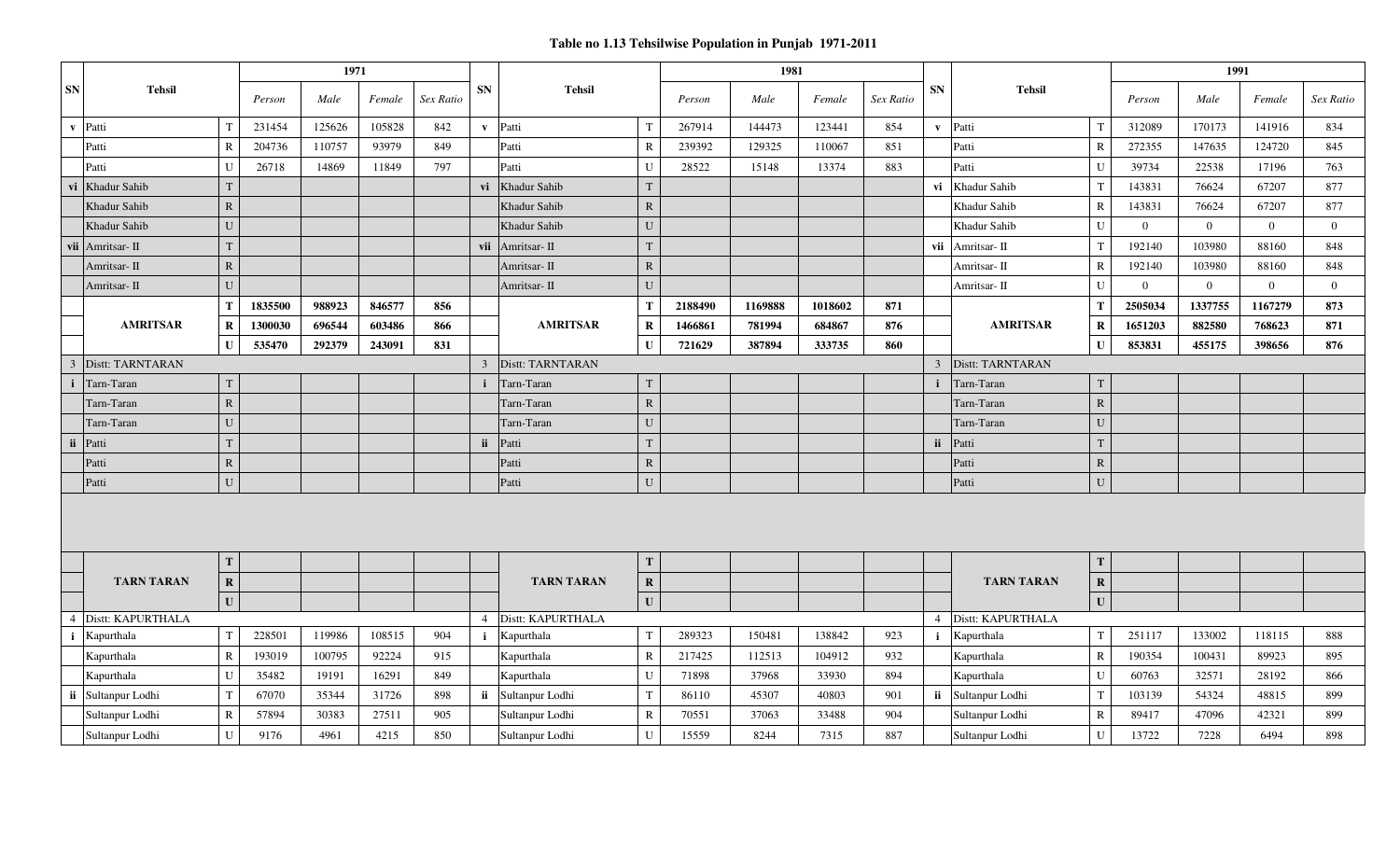|                    | <b>Tehsil</b>     |              | 1971    |        |                    |           |              |                   |              | 1981    |        |                    |           |              |                   |                | 1991           |                |                |                |  |
|--------------------|-------------------|--------------|---------|--------|--------------------|-----------|--------------|-------------------|--------------|---------|--------|--------------------|-----------|--------------|-------------------|----------------|----------------|----------------|----------------|----------------|--|
| SN                 |                   |              | Person  | Male   | Female             | Sex Ratio | <b>SN</b>    | <b>Tehsil</b>     |              | Person  | Male   | Female             | Sex Ratio | <b>SN</b>    | <b>Tehsil</b>     |                | Person         | Male           | Female         | Sex Ratio      |  |
|                    | iii Phagwara      | T            | 133943  | 72001  | 61942              | 860       |              | iii Phagwara      | $\mathbf T$  | 169816  | 91498  | 78318              | 856       |              | iii Phagwara      |                | 197401         | 105352         | 92049          | 874            |  |
|                    | Phagwara          | $\mathbb{R}$ | 78931   | 41986  | 36945              | 880       |              | Phagwara          | $\mathbb{R}$ | 93855   | 49371  | 44484              | 901       |              | Phagwara          | $\mathbf R$    | 109085         | 57460          | 51625          | 898            |  |
|                    | Phagwara          | U            | 55012   | 30015  | 24997              | 833       |              | Phagwara          | U            | 75961   | 42127  | 33834              | 803       |              | Phagwara          | $\mathbf{I}$   | 88316          | 47892          | 40424          | 844            |  |
| iv                 | <b>Bhulath</b>    | T            |         |        |                    |           | iv           | <b>Bhulath</b>    | T            |         |        |                    |           | iv           | <b>Bhulath</b>    | T              | 94990          | 48352          | 46638          | 965            |  |
|                    | <b>Bhulath</b>    | $\mathbb{R}$ |         |        |                    |           |              | <b>Bhulath</b>    | $\mathbb{R}$ |         |        |                    |           |              | Bhulath           | $\mathbf R$    | 91186          | 46312          | 44874          | 969            |  |
|                    | <b>Bhulath</b>    | ${\bf U}$    |         |        |                    |           |              | <b>Bhulath</b>    | U            |         |        |                    |           |              | Bhulath           | $\mathbf{I}$   | 3804           | 2040           | 1764           | 865            |  |
|                    |                   | T            | 429514  | 227331 | 202183             | 889       |              |                   | T            | 545249  | 287286 | 257963             | 898       |              | <b>KAPURTHALA</b> | Т              | 646647         | 341030         | 305617         | 896            |  |
|                    | <b>KAPURTHALA</b> | R            | 329844  | 173164 | 156680             | 905       |              | <b>KAPURTHALA</b> | R            | 381831  | 198947 | 182884             | 919       |              |                   | $\bf{R}$       | 480042         | 251299         | 228743         | 910            |  |
|                    |                   | $\mathbf U$  | 99670   | 54167  | 45503              | 840       |              |                   | $\mathbf I$  | 163418  | 88339  | 75079              | 850       |              |                   | $\mathbf{U}$   | 166605         | 89731          | 76874          | 857            |  |
| 5 Distt: JALANDHAR |                   |              |         |        | 5 Distt: JALANDHAR |           |              |                   |              |         |        | 5 Distt: JALANDHAR |           |              |                   |                |                |                |                |                |  |
| ÷                  | Nakodar           | T            | 223326  | 118166 | 105160             | 890       | $\mathbf{i}$ | Nakodar           | $\mathsf{T}$ | 273882  | 143973 | 129909             | 902       | $\mathbf{i}$ | Nakodar           | T              | 177959         | 93797          | 84162          | 897            |  |
|                    | Nakodar           | $\mathbb{R}$ | 205170  | 108765 | 96405              | 886       |              | Nakodar           | $\mathbb{R}$ | 229429  | 120518 | 108911             | 904       |              | Nakodar           | R              | 149481         | 78613          | 70868          | 901            |  |
|                    | Nakodar           | U            | 18156   | 9401   | 8755               | 931       |              | Nakodar           | $\mathbf{U}$ | 44453   | 23455  | 20998              | 895       |              | Nakodar           | $\mathbf{I}$   | 28478          | 15184          | 13294          | 876            |  |
| ii                 | Phillaur          | T            | 268290  | 143316 | 124974             | 872       | ii           | Phillaur          | $\mathbf T$  | 301702  | 159835 | 141867             | 888       | ii           | Phillaur          |                | 343247         | 181118         | 162129         | 895            |  |
|                    | Phillaur          | $\mathbb{R}$ | 242612  | 129787 | 112825             | 869       |              | Phillaur          | $\mathbb{R}$ | 265574  | 140356 | 125218             | 892       |              | Phillaur          | R              | 300434         | 158047         | 142387         | 901            |  |
|                    | Phillaur          | U            | 25678   | 13529  | 12149              | 898       |              | Phillaur          | $\mathbf{U}$ | 36128   | 19479  | 16649              | 855       |              | Phillaur          | $\mathbf{U}$   | 42813          | 23071          | 19742          | 856            |  |
| iii                | Jalandhar - I     | T            | 682636  | 362032 | 320604             | 886       |              | iii Jalandhar - I | $\mathbf T$  | 829408  | 439517 | 389891             | 887       |              | iii Jalandhar - I |                | 768476         | 406132         | 362344         | 892            |  |
|                    | Jalandhar - I     | $\mathbb{R}$ | 325325  | 171374 | 153951             | 898       |              | Jalandhar - I     | $\mathbf R$  | 346285  | 181009 | 165276             | 913       |              | Jalandhar - I     | $\overline{R}$ | 179658         | 93717          | 85941          | 917            |  |
|                    | Jalandhar - I     | U            | 357311  | 190658 | 166653             | 874       |              | Jalandhar - I     | U            | 483123  | 258508 | 224615             | 869       |              | Jalandhar - I     | $\mathbf{I}$   | 588818         | 312415         | 276403         | 885            |  |
| iv                 | Shahkot           | T            |         |        |                    |           | iv           | Shahkot           | T            |         |        |                    |           |              | iv Shahkot        | T              | 139202         | 72995          | 66207          | 907            |  |
|                    | Shahkot           | ${\bf R}$    |         |        |                    |           |              | Shahkot           | $\mathbf{R}$ |         |        |                    |           |              | Shahkot           | R              | 128956         | 67631          | 61325          | 907            |  |
|                    | Shahkot           | U            |         |        |                    |           |              | Shahkot           | U            |         |        |                    |           |              | Shahkot           | $\mathbf{I}$   | 10246          | 5364           | 4882           | 910            |  |
| $\mathbf{v}$       | Jalandhar -II     | T            |         |        |                    |           | $\mathbf{v}$ | Jalandhar -II     | T            |         |        |                    |           | $\mathbf{v}$ | Jalandhar -II     | ா              | 220321         | 115237         | 105084         | 912            |  |
|                    | Jalandhar -II     | ${\bf R}$    |         |        |                    |           |              | Jalandhar -II     | $\mathbf{R}$ |         |        |                    |           |              | Jalandhar -II     | R              | 220321         | 115237         | 105084         | 912            |  |
|                    | Jalandhar -II     | U            |         |        |                    |           |              | Jalandhar -II     | $\mathbf{U}$ |         |        |                    |           |              | Jalandhar -II     | $\mathbf{U}$   | $\overline{0}$ | $\overline{0}$ | $\overline{0}$ | $\overline{0}$ |  |
| vi                 | Nawanshahr        | T            | 280249  | 148902 | 131347             | 882       | vi           | Nawanshahr        |              | 329582  | 173054 | 156528             | 905       |              |                   |                |                |                |                |                |  |
|                    | Nawanshahr        | $\mathbb{R}$ | 244230  | 129760 | 114470             | 882       |              | Nawanshahr        | $\mathbb{R}$ | 280695  | 147152 | 133543             | 908       |              |                   |                |                |                |                |                |  |
|                    | Nawanshahr        | $\mathbf{U}$ | 36019   | 19142  | 16877              | 882       |              | Nawanshahr        | $\mathbf U$  | 48887   | 25902  | 22985              | 887       |              |                   |                |                |                |                |                |  |
|                    |                   | т            | 1454501 | 772416 | 682085             | 883       |              |                   | Т            | 1734574 | 916379 | 818195             | 893       |              |                   | Т              | 1649205        | 869279         | 779926         | 897            |  |
|                    | <b>JALANDHAR</b>  | $\bf R$      | 1017337 | 539686 | 477651             | 885       |              | <b>JALANDHAR</b>  | $\bf{R}$     | 1121983 | 589035 | 532948             | 905       |              | <b>JALANDHAR</b>  | $\bf{R}$       | 978850         | 513245         | 465605         | 907            |  |
|                    | $\mathbf U$       | 437164       | 232730  | 204434 | 878                |           |              | $\mathbf{I}$      | 612591       | 327344  | 285247 | 871                |           |              | $\mathbf{U}$      | 670355         | 356034         | 314321         | 883            |                |  |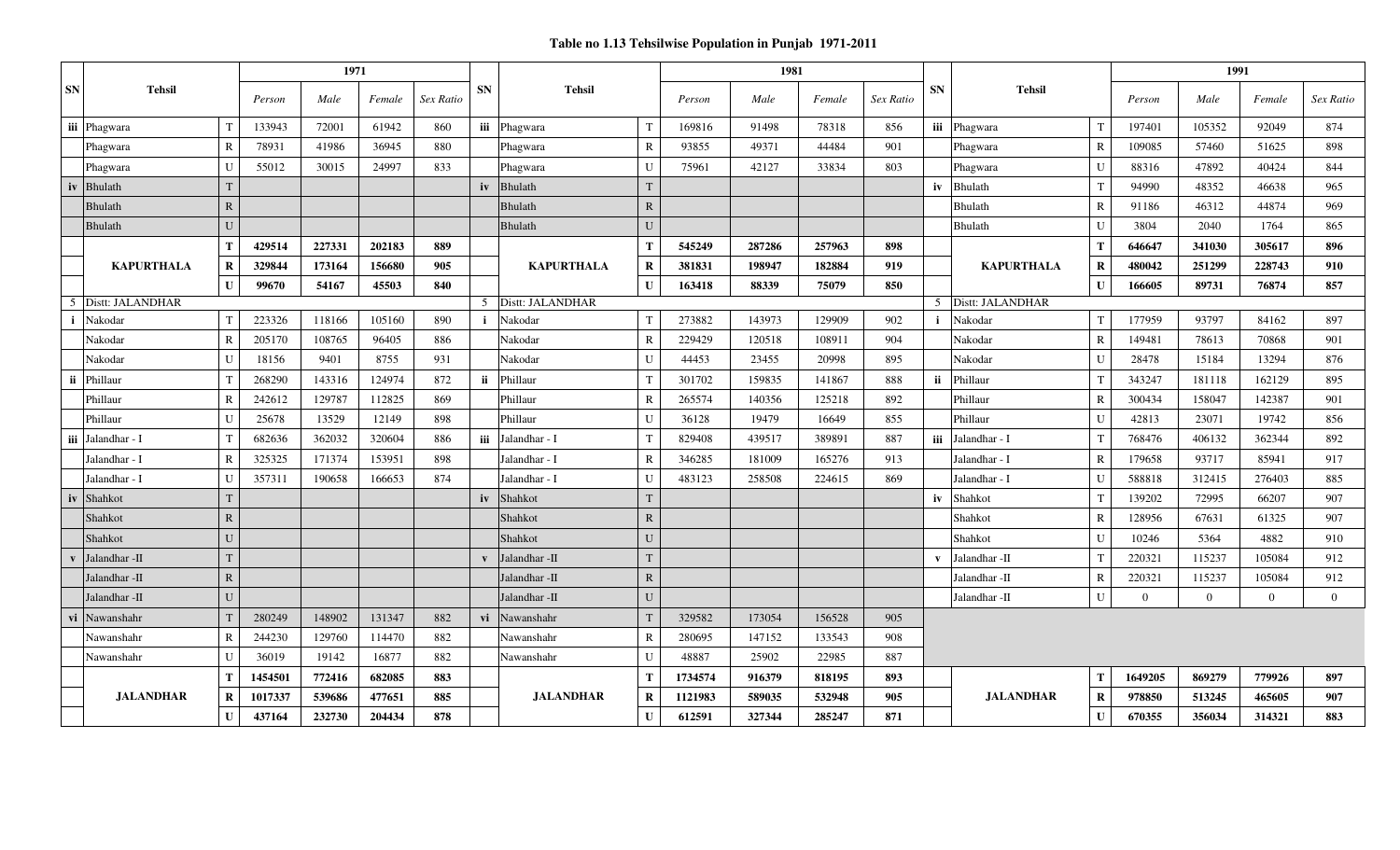#### **Table no 1.13 Tehsilwise Population in Punjab 1971-2011**

|           | <b>Tehsil</b>           |                | 1971           |          |          |                |                 | 1981              |              |         |        |        |           |                 |                   | 1991            |                |                |                |                |
|-----------|-------------------------|----------------|----------------|----------|----------|----------------|-----------------|-------------------|--------------|---------|--------|--------|-----------|-----------------|-------------------|-----------------|----------------|----------------|----------------|----------------|
| <b>SN</b> |                         |                | Male<br>Person |          | Female   | Sex Ratio      | <b>SN</b>       | <b>Tehsil</b>     |              | Person  | Male   | Female | Sex Ratio | <b>SN</b>       | <b>Tehsil</b>     |                 | Person         | Male           | Female         | Sex Ratio      |
|           | 6 Distt: SBS NAGAR      |                |                |          |          |                | 6               | Distt: SBS NAGAR  |              |         |        |        |           |                 | Distt: SBS NAGAR  |                 |                |                |                |                |
|           | Nawanshahr              |                |                |          |          |                | $\mathbf i$     | Nawanshahr        |              |         |        |        |           |                 | Nawanshahr        | $^{\mathsf{T}}$ | 377484         | 197764         | 179720         | 909            |
|           | Nawanshahr              | $\mathsf{R}$   |                |          |          |                |                 | Nawanshahr        | $\mathsf{R}$ |         |        |        |           |                 | Nawanshahr        | $\mathbb{R}$    | 319037         | 167225         | 151812         | 908            |
|           | Nawanshahr              | $\mathbf{U}$   |                |          |          |                |                 | Nawanshahr        | $\cup$       |         |        |        |           |                 | Nawanshahr        | $\mathbf{U}$    | 58447          | 30539          | 27908          | 914            |
|           |                         | T.             |                |          |          |                |                 |                   | T            |         |        |        |           |                 |                   | Т               | 377484         | 197764         | 179720         | 909            |
|           | <b>SBS NAGAR</b>        | $\bf R$        |                |          |          |                |                 | <b>SBS NAGAR</b>  | $\mathbf R$  |         |        |        |           |                 | <b>SBS NAGAR</b>  | $\mathbf R$     | 319037         | 167225         | 151812         | 908            |
|           |                         | U              |                |          |          |                |                 |                   | $\mathbf{U}$ |         |        |        |           |                 |                   | $\mathbf I$     | 58447          | 30539          | 27908          | 914            |
|           | Distt: HOSHIARPUR       |                |                |          |          |                | $7\phantom{.0}$ | Distt: HOSHIARPUR |              |         |        |        |           | $7\phantom{.0}$ | Distt: HOSHIARPUR |                 |                |                |                |                |
| j.        | Dasua                   | $\mathbf T$    | 373345         | 194896   | 178449   | 916            | i               | Dasua             | T            | 447703  | 230026 | 217577 | 946       | i.              | Dasua             | $\mathbf T$     | 260160         | 133260         | 126900         | 952            |
|           | Dasua                   | R              | 321918         | 167156   | 154762   | 926            |                 | Dasua             | R            | 383030  | 195447 | 187483 | 959       |                 | Dasua             | $\mathbb{R}$    | 205644         | 104454         | 101190         | 969            |
|           | Dasua                   |                | 51427          | 27740    | 23687    | 854            |                 | Dasua             |              | 64673   | 34579  | 30094  | 870       |                 | Dasua             | $\mathbf{I}$    | 54516          | 28806          | 25710          | 893            |
|           | ii Hoshiarpur           |                | 355258         | 187853   | 167405   | 891            | ii              | Hoshiarpur        |              | 419888  | 220968 | 198920 | 900       | ii              | Hoshiarpur        |                 | 504741         | 266295         | 238446         | 895            |
|           | Hoshiarpur              | $\mathbf R$    | 286344         | 151145   | 135199   | 894            |                 | Hoshiarpur        | R            | 321086  | 168029 | 153057 | 911       |                 | Hoshiarpur        | $\mathbb{R}$    | 366693         | 192814         | 173879         | 902            |
|           | Hoshiarpur              | $\mathbf{I}$   | 68914          | 36708    | 32206    | 877            |                 | Hoshiarpur        | $\mathbf{U}$ | 98802   | 52939  | 45863  | 866       |                 | Hoshiarpur        | $\mathbf{U}$    | 138048         | 73481          | 64567          | 879            |
|           | iii Garhshankar         | T              | 219902         | 116648   | 103254   | 885            | iii             | Garhshankar       | $\mathbf T$  | 248451  | 130621 | 117830 | 902       | <b>iii</b>      | Garhshankar       | $^{\mathsf{T}}$ | 284631         | 149206         | 135425         | 908            |
|           | Garhshankar             | $\overline{R}$ | 213020         | 113003   | 100017   | 885            |                 | Garhshankar       | R            | 238936  | 125608 | 113328 | 902       |                 | Garhshankar       | $\mathbb{R}$    | 272870         | 143065         | 129805         | 907            |
|           | Garhshankar             |                | 6882           | 3645     | 3237     | 888            |                 | Garhshankar       | $\mathbf{U}$ | 9515    | 5013   | 4502   | 898       |                 | Garhshankar       | $\mathbf{I}$    | 11761          | 6141           | 5620           | 915            |
| iv        | Balachaur               |                | 102569         | 53962    | 48607    | 901            | iv              | Balachaur         |              | 127765  | 67850  | 59915  | 883       | iv              | Balachaur         | $\mathbf T$     | 153769         | 81894          | 71875          | 878            |
|           | Balachaur               | R              | 102569         | 53962    | 48607    | 901            |                 | Balachaur         | R            | 121135  | 64374  | 56761  | 882       |                 | Balachaur         | $\mathbb{R}$    | 153769         | 81894          | 71875          | 878            |
|           | Balachaur               | $\mathbf{U}$   | $\overline{0}$ | $\theta$ | $\Omega$ | $\overline{0}$ |                 | Balachaur         | $\mathbf{U}$ | 6630    | 3476   | 3154   | 907       |                 | Balachaur         | $\mathbf{U}$    | $\overline{0}$ | $\overline{0}$ | $\overline{0}$ | $\overline{0}$ |
|           | Mukerian                | T.             |                |          |          |                | $\mathbf{v}$    | Mukerian          | <sup>T</sup> |         |        |        |           | $\mathbf{v}$    | Mukerian          | $\mathbf T$     | 248653         | 125854         | 122799         | 976            |
|           | Mukerian                | $\mathbb{R}$   |                |          |          |                |                 | Mukerian          | $\mathbf{R}$ |         |        |        |           |                 | Mukerian          | $\mathbf R$     | 230840         | 116723         | 114117         | 978            |
|           | Mukerian                |                |                |          |          |                |                 | Mukerian          | $\mathbf{U}$ |         |        |        |           |                 | Mukerian          | $\mathbf{I}$    | 17813          | 9131           | 8682           | 951            |
|           |                         | T              | 1051074        | 553359   | 497715   | 899            |                 |                   |              | 1243807 | 649465 | 594242 | 915       |                 |                   | Т               | 1451954        | 756509         | 695445         | 919            |
|           | <b>HOSHIARPUR</b>       | R              | 923851         | 485266   | 438585   | 904            |                 | <b>HOSHIARPUR</b> | R            | 1064187 | 553458 | 510629 | 923       |                 | <b>HOSHIARPUR</b> | $\mathbf R$     | 1229816        | 638950         | 590866         | 925            |
|           |                         | $\mathbf T$    | 127223         | 68093    | 59130    | 868            |                 |                   |              | 179620  | 96007  | 83613  | 871       |                 |                   | $\mathbf{I}$    | 222138         | 117559         | 104579         | 890            |
|           | 8 Distt: RUPNAGAR       |                |                |          |          |                |                 | Distt: RUPNAGAR   |              |         |        |        | 8         | Distt: RUPNAGAR |                   |                 |                |                |                |                |
|           | <i>i</i> Anandpur Sahib | T              | 172364         | 90999    | 81365    | 894            | $\mathbf{i}$    | Anandpur Sahib    |              | 214644  | 113481 | 101163 | 891       | $\mathbf{i}$    | Anandpur Sahib    |                 | 256123         | 134288         | 121835         | 907            |
|           | Anandpur Sahib          | R              | 136011         | 71086    | 64925    | 913            |                 | Anandpur Sahib    | R            | 170160  | 89172  | 80988  | 908       |                 | Anandpur Sahib    | $\mathbb{R}$    | 201400         | 104962         | 96438          | 919            |
|           | Anandpur Sahib          | U              | 36353          | 19913    | 16440    | 826            |                 | Anandpur Sahib    | U            | 44484   | 24309  | 20175  | 830       |                 | Anandpur Sahib    | U               | 54723          | 29326          | 25397          | 866            |
|           | ii Rupnagar             |                | 188056         | 101615   | 86441    | 851            | ii              | Rupnagar          |              | 230612  | 123192 | 107420 | 872       | ii              | Rupnagar          | $^{\mathsf{T}}$ | 272106         | 145612         | 126494         | 869            |
|           | Rupnagar                | $\mathbf R$    | 162276         | 87799    | 74477    | 848            |                 | Rupnagar          |              | 187253  | 100059 | 87194  | 871       |                 | Rupnagar          | $\overline{R}$  | 216670         | 116103         | 100567         | 866            |
|           | Rupnagar                | $\mathbf{I}$   | 25780          | 13816    | 11964    | 866            |                 | Rupnagar          | U            | 43359   | 23133  | 20226  | 874       |                 | Rupnagar          | $\mathbf{I}$    | 55436          | 29509          | 25927          | 879            |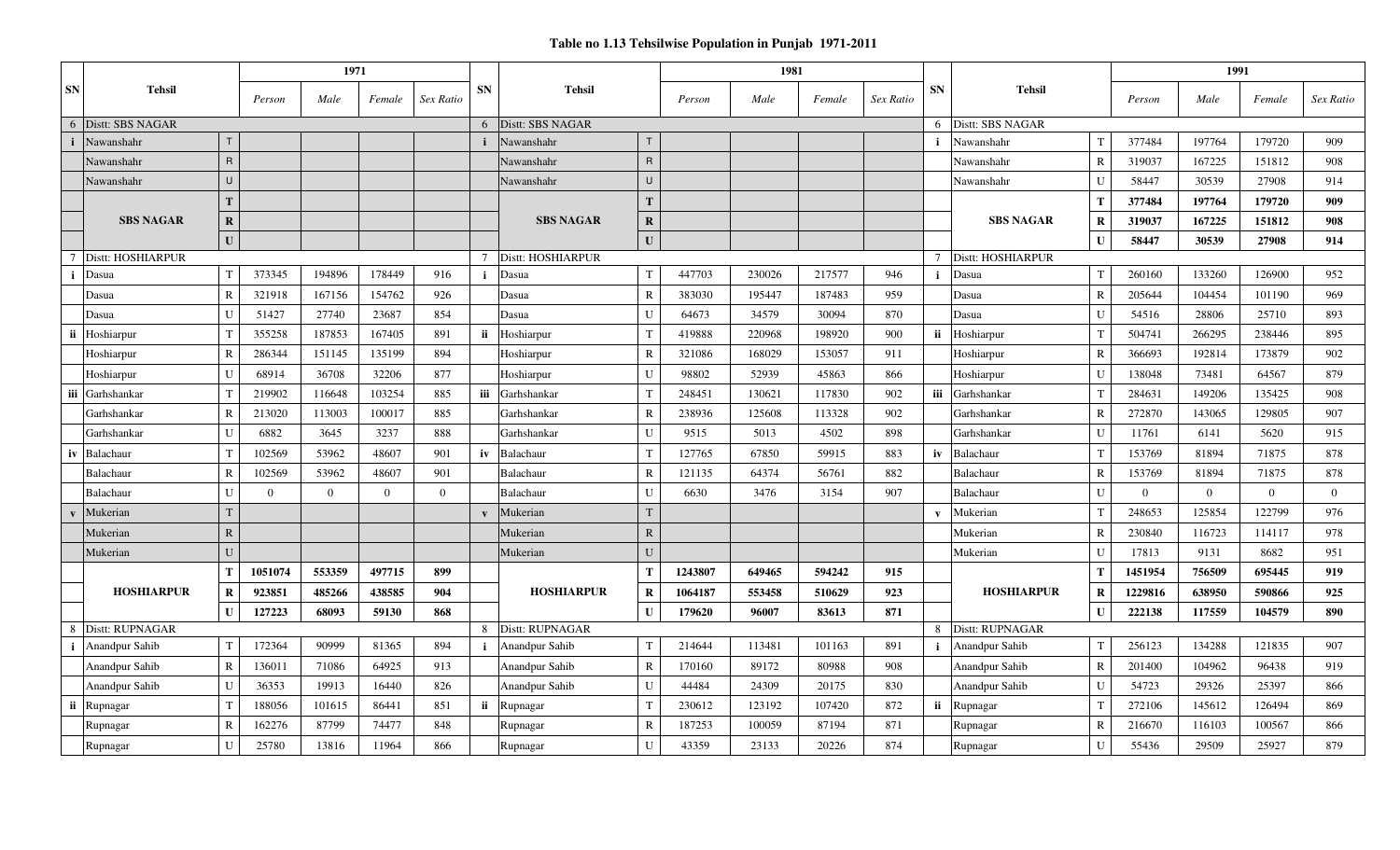|                                 |              |        | 1971   |        |           |              |                                 |              |        | 1981   |        |           |            |                                 |              |        | 1991   |        |           |
|---------------------------------|--------------|--------|--------|--------|-----------|--------------|---------------------------------|--------------|--------|--------|--------|-----------|------------|---------------------------------|--------------|--------|--------|--------|-----------|
| <b>SN</b><br><b>Tehsil</b>      |              | Person | Male   | Female | Sex Ratio | ${\bf SN}$   | <b>Tehsil</b>                   |              | Person | Male   | Female | Sex Ratio | ${\bf SN}$ | <b>Tehsil</b>                   |              | Person | Male   | Female | Sex Ratio |
| iii Kharar                      | T            | 188912 | 103748 | 85164  | 821       |              | iii Kharar                      | $\mathsf{T}$ | 271406 | 148414 | 122992 | 829       |            | iii Kharar                      | $\mathsf{T}$ | 214211 | 115786 | 98425  | 850       |
| Kharar                          | $\mathbb{R}$ | 168450 | 92784  | 75666  | 816       |              | Kharar                          | R            | 204611 | 111999 | 92612  | 827       |            | Kharar                          | $\bf R$      | 170510 | 92435  | 78075  | 845       |
| Kharar                          | $\mathbf U$  | 20462  | 10964  | 9498   | 866       |              | Kharar                          | $\mathbf U$  | 66795  | 36415  | 30380  | 834       |            | Kharar                          | $\mathbf U$  | 43701  | 23351  | 20350  | 871       |
| iv S.A.S.Nagar (Mohali)         |              |        |        |        |           |              | $iv$ S.A.S.Nagar (Mohali)       |              |        |        |        |           |            | $iv$ S.A.S.Nagar (Mohali)       | T            | 159824 | 86872  | 72952  | 840       |
| S.A.S.Nagar (Mohali)            |              |        |        |        |           |              | S.A.S.Nagar (Mohali)            |              |        |        |        |           |            | S.A.S.Nagar (Mohali)            | $\mathbf R$  | 81367  | 44832  | 36535  | 815       |
| S.A.S.Nagar (Mohali)            |              |        |        |        |           |              | S.A.S.Nagar (Mohali)            |              |        |        |        |           |            | S.A.S.Nagar (Mohali)            | $\mathbf U$  | 78457  | 42040  | 36417  | 866       |
| Nangal<br>$\mathbf{v}$          |              |        |        |        |           | $\mathbf{v}$ | Nangal                          |              |        |        |        |           |            | v Nangal                        |              |        |        |        |           |
| Nangal                          |              |        |        |        |           |              | Nangal                          |              |        |        |        |           |            | Nangal                          |              |        |        |        |           |
| Nangal                          |              |        |        |        |           |              | Nangal                          |              |        |        |        |           |            | Nangal                          |              |        |        |        |           |
| vi Chamkaur Sahib               |              |        |        |        |           | vi           | Chamkaur Sahib                  |              |        |        |        |           | vi         | Chamkaur Sahib                  |              |        |        |        |           |
| Chamkaur Sahib                  |              |        |        |        |           |              | Chamkaur Sahib                  |              |        |        |        |           |            | Chamkaur Sahib                  |              |        |        |        |           |
| Chamkaur Sahib                  |              |        |        |        |           |              | Chamkaur Sahib                  |              |        |        |        |           |            | Chamkaur Sahib                  |              |        |        |        |           |
|                                 | $\mathbf T$  | 549332 | 296362 | 252970 | 854       |              |                                 | T            | 716662 | 385087 | 331575 | 861       |            |                                 | T            | 902264 | 482558 | 419706 | 870       |
| <b>RUPNAGAR</b>                 | $\mathbf R$  | 466737 | 251669 | 215068 | 855       |              | <b>RUPNAGAR</b>                 | $\mathbf{R}$ | 562024 | 301230 | 260794 | 866       |            | <b>RUPNAGAR</b>                 | $\mathbf R$  | 669947 | 358332 | 311615 | 870       |
|                                 | $\mathbf{U}$ | 82595  | 44693  | 37902  | 848       |              |                                 | $\mathbf{U}$ | 154638 | 83857  | 70781  | 844       |            |                                 | $\mathbf U$  | 232317 | 124226 | 108091 | 870       |
| Distt: SAS NAGAR<br>$\mathbf Q$ |              |        |        |        |           | 9            | Distt: SAS NAGAR                |              |        |        |        |           |            | 9 Distt: SAS NAGAR              |              |        |        |        |           |
|                                 |              |        |        |        |           |              |                                 |              |        |        |        |           |            |                                 |              |        |        |        |           |
|                                 | T            |        |        |        |           |              |                                 | T            |        |        |        |           |            |                                 | T            |        |        |        |           |
| <b>SAS NAGAR</b>                | $\mathbf R$  |        |        |        |           |              | <b>SAS NAGAR</b>                | $\mathbf R$  |        |        |        |           |            | <b>SAS NAGAR</b>                | $\mathbf R$  |        |        |        |           |
|                                 | $\mathbf{U}$ |        |        |        |           |              |                                 | ${\bf U}$    |        |        |        |           |            |                                 | $\mathbf{U}$ |        |        |        |           |
| 10 Distt: LUDHIANA<br>Samrala   | $\mathbf T$  | 171758 | 93405  | 78353  | 839       |              | 10 Distt: LUDHIANA<br>i Samrala | T            | 210500 | 112186 | 98314  | 876       |            | 10 Distt: LUDHIANA<br>i Samrala | $\mathbf T$  | 179285 | 94819  | 84466  | 891       |
| $\mathbf i$                     |              | 164204 | 89324  | 74880  | 838       |              |                                 |              |        |        | 88703  | 875       |            |                                 |              |        |        | 70907  |           |
| Samrala                         | $\mathbb{R}$ |        |        |        |           |              | Samrala                         | $\mathbf R$  | 190055 | 101352 |        |           |            | Samrala                         | $\mathbf R$  | 150810 | 79903  |        | 887       |
| Samrala                         | $\mathbf U$  | 7554   | 4081   | 3473   | 851       |              | Samrala                         | U            | 20445  | 10834  | 9611   | 887       |            | Samrala                         | $\mathbf U$  | 28475  | 14916  | 13559  | 909       |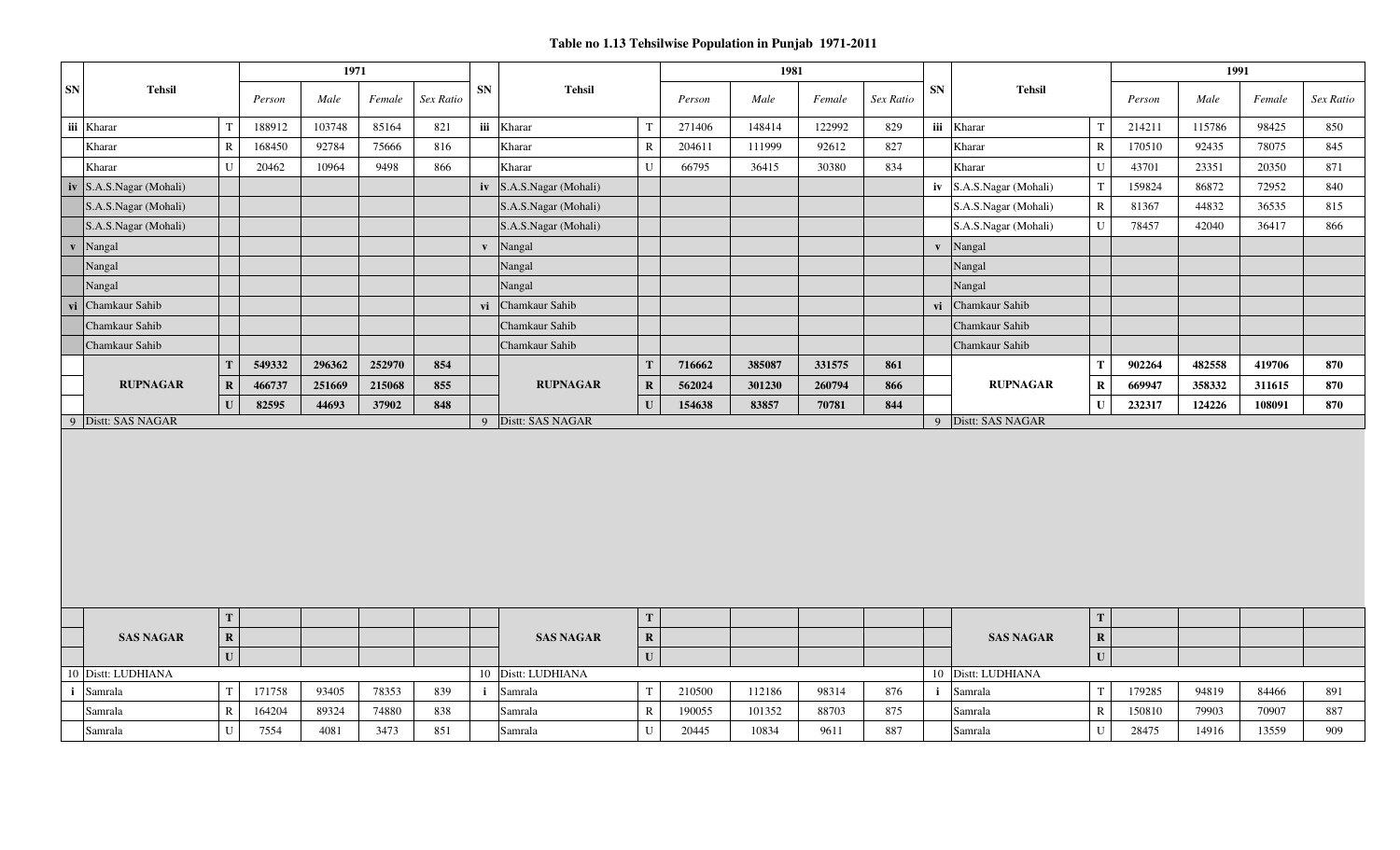|           |                    |              |         | 1971   |        |           |              |                 |              |         | 1981   |        |           |              |                     |                |              | 1991           |                |           |
|-----------|--------------------|--------------|---------|--------|--------|-----------|--------------|-----------------|--------------|---------|--------|--------|-----------|--------------|---------------------|----------------|--------------|----------------|----------------|-----------|
| <b>SN</b> | <b>Tehsil</b>      |              | Person  | Male   | Female | Sex Ratio | <b>SN</b>    | <b>Tehsil</b>   |              | Person  | Male   | Female | Sex Ratio | <b>SN</b>    | <b>Tehsil</b>       |                | Person       | Male           | Female         | Sex Ratio |
| ii        | Khanna             | T            | 188010  | 101356 | 86654  | 855       | ii           | Khanna          | $\mathbf{T}$ | 243414  | 130266 | 113148 | 869       |              | ii Khanna           | T              | 168580       | 89548          | 79032          | 883       |
|           | Khanna             | ${\bf R}$    | 153190  | 82821  | 70369  | 850       |              | Khanna          | $\mathbf R$  | 176823  | 94909  | 81914  | 863       |              | Khanna              | $\mathbb{R}$   | 87001        | 46499          | 40502          | 871       |
|           | Khanna             | U            | 34820   | 18535  | 16285  | 879       |              | Khanna          | U            | 66591   | 35357  | 31234  | 883       |              | Khanna              | $\mathbf{I}$   | 81579        | 43049          | 38530          | 895       |
| iii       | Ludhiana (East)    | T            | 770433  | 420956 | 349477 | 830       | iii          | Ludhiana (East) | $\mathbf T$  | 1014254 | 551945 | 462309 | 838       |              | iii Ludhiana (East) | T              | 1254794      | 694704         | 560090         | 806       |
|           | Ludhiana (East)    | $\mathbb{R}$ | 363453  | 195844 | 167609 | 856       |              | udhiana (East). | $\mathbb{R}$ | 399087  | 213281 | 185806 | 871       |              | Ludhiana (East)     | $\mathbb{R}$   | 201916       | 108431         | 93485          | 862       |
|           | Ludhiana (East)    | U            | 406980  | 225112 | 181868 | 808       |              | Ludhiana (East) | U            | 615167  | 338664 | 276503 | 816       |              | Ludhiana (East)     | $\mathbf{U}$   | 1052878      | 586273         | 466605         | 796       |
| iv        | Jagraon            | T            | 289854  | 153384 | 136470 | 890       |              | iv Jagraon      | T            | 350744  | 183879 | 166865 | 907       |              | iv Jagraon          | T              | 277217       | 145917         | 131300         | 900       |
|           | Jagraon            | $\mathbb{R}$ | 245146  | 130119 | 115027 | 884       |              | Jagraon         | $\mathbb{R}$ | 288807  | 151688 | 137119 | 904       |              | Jagraon             | R              | 229845       | 121194         | 108651         | 897       |
|           | Jagraon            | U            | 44708   | 23265  | 21443  | 922       |              | Jagraon         | $\mathbf U$  | 61937   | 32191  | 29746  | 924       |              | Jagraon             | $\mathbf{U}$   | 47372        | 24723          | 22649          | 916       |
|           | Ludhiana (West)    | $\mathbf T$  |         |        |        |           |              | Ludhiana (West) | T            |         |        |        |           | $\mathbf{v}$ | Ludhiana (West)     | T              | 210620       | 112480         | 98140          | 873       |
|           | Ludhiana (West)    | ${\bf R}$    |         |        |        |           |              | Ludhiana (West) | $\mathbf R$  |         |        |        |           |              | Ludhiana (West)     | $\mathbb{R}$   | 210620       | 112480         | 98140          | 873       |
|           | Ludhiana (West)    | $\mathbf U$  |         |        |        |           |              | Ludhiana (West) | U            |         |        |        |           |              | Ludhiana (West)     | $\mathbf{U}$   | $\mathbf{0}$ | $\overline{0}$ | $\overline{0}$ |           |
|           | vi Raikot          | $\mathbf T$  |         |        |        |           | vi           | Raikot          | T            |         |        |        |           |              | vi Raikot           | $\mathsf{T}$   | 167747       | 88303          | 79444          | 900       |
|           | Raikot             | ${\bf R}$    |         |        |        |           |              | Raikot          | $\mathbf R$  |         |        |        |           |              | Raikot              | $\mathbb{R}$   | 141122       | 74344          | 66778          | 898       |
|           | Raikot             | ${\bf U}$    |         |        |        |           |              | Raikot          | $\mathbf{U}$ |         |        |        |           |              | Raikot              | $\mathbf{U}$   | 26625        | 13959          | 12666          | 907       |
| vii       | Payal              | $\mathbf T$  |         |        |        |           | vii          | Payal           | T            |         |        |        |           |              | vii Payal           | T              | 168100       | 89877          | 78223          | 870       |
|           | Payal              | ${\bf R}$    |         |        |        |           |              | Payal           | $\mathbf R$  |         |        |        |           |              | Payal               | $\overline{R}$ | 162248       | 86814          | 75434          | 869       |
|           | Payal              | U            |         |        |        |           |              | Payal           | $\mathbf{U}$ |         |        |        |           |              | Payal               | $\mathbf{U}$   | 5852         | 3063           | 2789           | 911       |
|           |                    | $\mathbf T$  | 1420055 | 769101 | 650954 | 846       |              |                 | T            | 1818912 | 978276 | 840636 | 859       |              |                     | T              | 2426343      | 1315648        | 1110695        | 844       |
|           | <b>LUDHIANA</b>    | $\bf R$      | 925993  | 498108 | 427885 | 859       |              | <b>LUDHIANA</b> | $\mathbf R$  | 1054772 | 561230 | 493542 | 879       |              | <b>LUDHIANA</b>     | $\bf{R}$       | 1183562      | 629665         | 553897         | 880       |
|           |                    | $\mathbf{U}$ | 494062  | 270993 | 223069 | 823       |              |                 | $\mathbf U$  | 764140  | 417046 | 347094 | 832       |              |                     | $\mathbf{U}$   | 1242781      | 685983         | 556798         | 812       |
|           | 11 Distt: FARIDKOT |              |         |        |        |           | 11           | Distt: FARIDKOT |              |         |        |        |           |              | 11 Distt: FARIDKOT  |                |              |                |                |           |
| i         | Faridkot           | T            | 292863  | 156952 | 135911 | 866       | $\mathbf{i}$ | Faridkot        | T            | 367281  | 195435 | 171846 | 879       | $\mathbf{i}$ | Faridkot            | T              | 317378       | 168469         | 148909         | 884       |
|           | Faridkot           | ${\bf R}$    | 211576  | 113767 | 97809  | 860       |              | Faridkot        | $\mathbb{R}$ | 251247  | 134054 | 117193 | 874       |              | Faridkot            | $\mathbb{R}$   | 196323       | 104153         | 92170          | 885       |
|           | Faridkot           | U            | 81287   | 43185  | 38102  | 882       |              | Faridkot        | U            | 116034  | 61381  | 54653  | 890       |              | Faridkot            | $\mathbf{U}$   | 121055       | 64316          | 56739          | 882       |
| $\,$ ii   | Moga               | T            | 434995  | 233203 | 201792 | 865       | ii           | Moga            | T            | 525565  | 279481 | 246084 | 881       |              |                     |                |              |                |                |           |
|           | Moga               | ${\bf R}$    | 373370  | 200528 | 172842 | 862       |              | Moga            | $\mathbf R$  | 431004  | 229405 | 201599 | 879       |              |                     |                |              |                |                |           |
|           | Moga               | U            | 61625   | 32675  | 28950  | 886       |              | Moga            | U            | 94561   | 50076  | 44485  | 888       |              |                     |                |              |                |                |           |
| iii       | Muktsar            | T            | 425902  | 228625 | 197277 | 863       | iii          | Muktsar         | T            | 543382  | 288260 | 255122 | 885       |              |                     |                |              |                |                |           |
|           | Muktsar            | $\mathbb{R}$ | 340932  | 183390 | 157542 | 859       |              | Muktsar         | R            | 410408  | 218366 | 192042 | 879       |              |                     |                |              |                |                |           |
|           | Muktsar            | U            | 84970   | 45235  | 39735  | 878       |              | Muktsar         | $\mathbf U$  | 132974  | 69894  | 63080  | 903       |              |                     |                |              |                |                |           |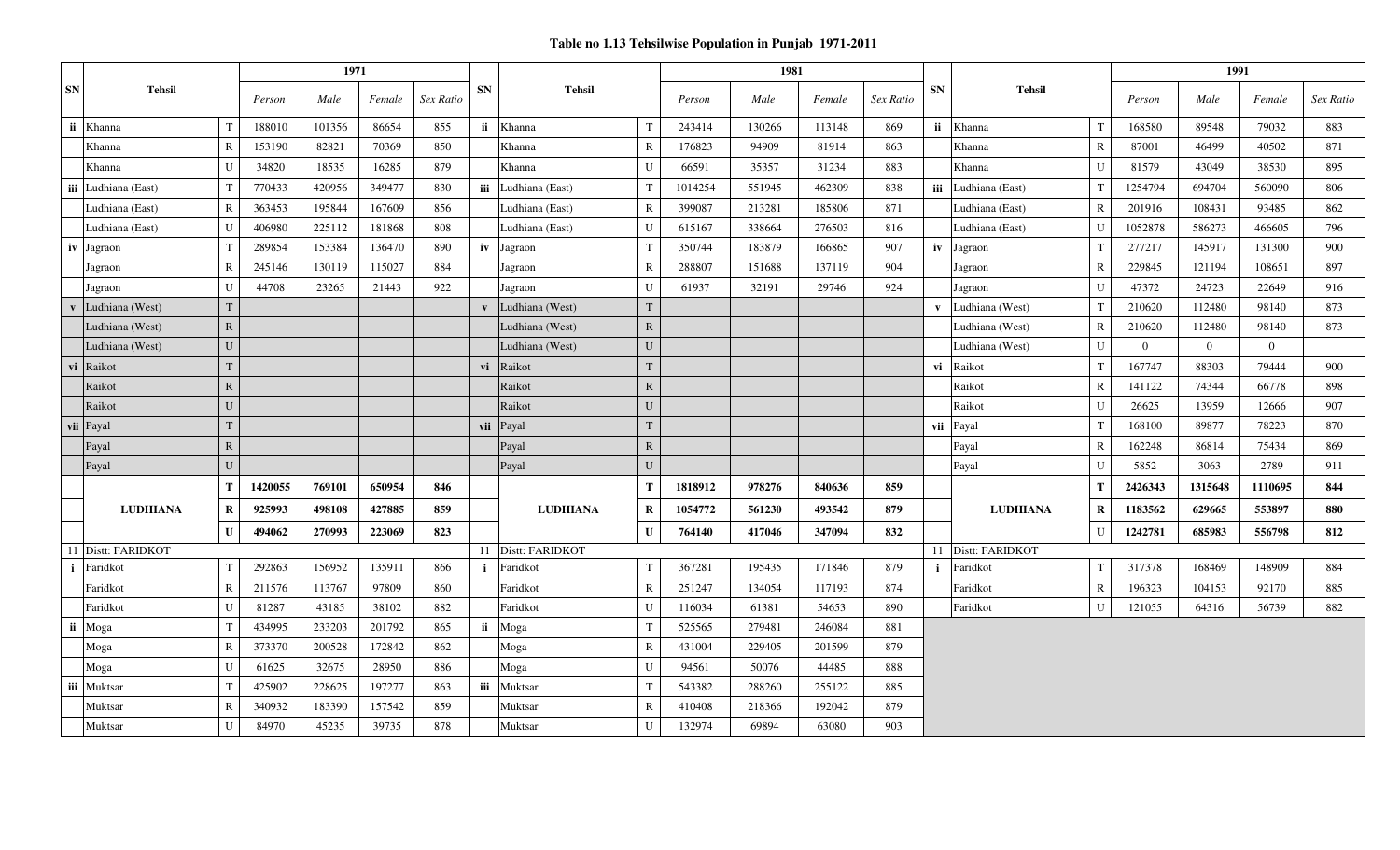|             |                 |                 |         | 1971   |        |           |              |                 |              |         | 1981   |        |           |              |                 |                 |        | 1991   |        |           |
|-------------|-----------------|-----------------|---------|--------|--------|-----------|--------------|-----------------|--------------|---------|--------|--------|-----------|--------------|-----------------|-----------------|--------|--------|--------|-----------|
| SN          | <b>Tehsil</b>   |                 | Person  | Male   | Female | Sex Ratio | <b>SN</b>    | <b>Tehsil</b>   |              | Person  | Male   | Female | Sex Ratio | <b>SN</b>    | <b>Tehsil</b>   |                 | Person | Male   | Female | Sex Ratio |
| iv          | Jaitu           | T               |         |        |        |           | iv           | Jaitu           | T.           |         |        |        |           | ii           | Jaitu           | $\mathbf{T}$    | 134028 | 71331  | 62697  | 879       |
|             | Jaitu           | $\mathbf R$     |         |        |        |           |              | Jaitu           | $\mathbf{R}$ |         |        |        |           |              | Jaitu           | $\mathbf R$     | 105178 | 56070  | 49108  | 876       |
|             | Jaitu           | U               |         |        |        |           |              | Jaitu           | $\mathbf{U}$ |         |        |        |           |              | Jaitu           | $\mathbf{U}$    | 28850  | 15261  | 13589  | 890       |
|             |                 | T               | 1153760 | 618780 | 534980 | 865       |              |                 | т            | 1436228 | 763176 | 673052 | 882       |              |                 | T               | 451406 | 239800 | 211606 | 882       |
|             | <b>FARIDKOT</b> | $\bf{R}$        | 925878  | 497685 | 428193 | 860       |              | <b>FARIDKOT</b> | $\bf R$      | 1092659 | 581825 | 510834 | 878       |              | <b>FARIDKOT</b> | $\mathbf R$     | 301501 | 160223 | 141278 | 882       |
|             |                 | $\mathbf{U}$    | 227882  | 121095 | 106787 | 882       |              |                 | $\mathbf{I}$ | 343569  | 181351 | 162218 | 894       |              |                 | $\mathbf{U}$    | 149905 | 79577  | 70328  | 884       |
|             | 12 Distt: MOGA  |                 |         |        |        |           | 12           | Distt: MOGA     |              |         |        |        |           | 12           | Distt: MOGA     |                 |        |        |        |           |
| $\mathbf i$ | Nihal Singhwala | T               |         |        |        |           | $\mathbf{i}$ | Nihal Singhwala | <sup>T</sup> |         |        |        |           | j.           | Nihal Singhwala | T               | 180812 | 96168  | 84644  | 880       |
|             | Nihal Singhwala | ${\bf R}$       |         |        |        |           |              | Nihal Singhwala | $\mathbb{R}$ |         |        |        |           |              | Nihal Singhwala | $\mathbf R$     | 172240 | 91620  | 80620  | 880       |
|             | Nihal Singhwala | U               |         |        |        |           |              | Nihal Singhwala | $\mathbf{U}$ |         |        |        |           |              | Nihal Singhwala | $\mathbf U$     | 8572   | 4548   | 4024   | 885       |
|             |                 |                 |         |        |        |           |              |                 |              |         |        |        |           | ii           | Moga            | T               | 445579 | 236291 | 209288 | 886       |
|             |                 |                 |         |        |        |           |              |                 |              |         |        |        |           |              | Moga            | $\mathbb{R}$    | 317334 | 168388 | 148946 | 885       |
|             |                 |                 |         |        |        |           |              |                 |              |         |        |        |           |              | Moga            | $\mathbf U$     | 128245 | 67903  | 60342  | 889       |
| ii          | Bhagha Purana   | $\mathbf T$     |         |        |        |           | <i>ii</i>    | Bhagha Purana   | $\mathbf T$  |         |        |        |           | iii          | Bhagha Purana   | T               |        |        |        |           |
|             | Bhagha Purana   | $\mathbf R$     |         |        |        |           |              | Bhagha Purana   | $\mathbb{R}$ |         |        |        |           |              | Bhagha Purana   | ${\bf R}$       |        |        |        |           |
|             | Bhagha Purana   | $\mathbf U$     |         |        |        |           |              | Bhagha Purana   | U            |         |        |        |           |              | Bhagha Purana   | $\mathbf{U}$    |        |        |        |           |
|             |                 | $\mathbf T$     |         |        |        |           |              |                 | T            |         |        |        |           |              |                 | Т               | 626391 | 332459 | 293932 | 884       |
|             | <b>MOGA</b>     | $\mathbf R$     |         |        |        |           |              | <b>MOGA</b>     | $\mathbf{R}$ |         |        |        |           |              | <b>MOGA</b>     | $\mathbf R$     | 489574 | 260008 | 229566 | 883       |
|             |                 | $\mathbf{U}$    |         |        |        |           |              |                 | $\mathbf{U}$ |         |        |        |           |              |                 | $\mathbf{I}$    | 136817 | 72451  | 64366  | 888       |
| 13          | Distt: FIROZPUR |                 |         |        |        |           | 13           | Distt: FIROZPUR |              |         |        |        |           | 13           | Distt: FIROZPUR |                 |        |        |        |           |
|             | <i>i</i> Zira   | $\mathbf T$     | 230939  | 123763 | 107176 | 866       | $\mathbf{i}$ | Zira            |              | 295958  | 157705 | 138253 | 877       | $\mathbf{i}$ | Zira            | $^{\mathsf{T}}$ | 342748 | 180995 | 161753 | 894       |
|             | Zira            | $\mathbb{R}$    | 213955  | 114793 | 99162  | 864       |              | Zira            | $\mathsf{R}$ | 267049  | 142221 | 124828 | 878       |              | Zira            | $\mathbb{R}$    | 299441 | 158128 | 141313 | 894       |
|             | Zira            | U               | 16984   | 8970   | 8014   | 893       |              | Zira            | $\mathbf{U}$ | 28909   | 15484  | 13425  | 867       |              | Zira            | $\mathbf U$     | 43307  | 22867  | 20440  | 894       |
| ii          | Firozepur       | $\mathbf{T}$    | 361394  | 192034 | 169360 | 882       | ii           | Firozepur       |              | 436655  | 231582 | 205073 | 886       | ii           | Firozepur       | T               | 425427 | 223984 | 201443 | 899       |
|             | Firozepur       | $\mathbb{R}$    | 253066  | 134569 | 118497 | 881       |              | Firozepur       | $\mathsf{R}$ | 314014  | 166614 | 147400 | 885       |              | Firozepur       | $\mathbf R$     | 272633 | 144547 | 128086 | 886       |
|             | Firozepur       | $\mathbf{U}$    | 108328  | 57465  | 50863  | 885       |              | Firozepur       | $\mathbf{I}$ | 122641  | 64968  | 57673  | 888       |              | Firozepur       | $\mathbf{U}$    | 152794 | 79437  | 73357  | 923       |
|             | iii Fazilka     | $^{\mathrm{T}}$ | 452603  | 241469 | 211134 | 874       | iii          | Fazilka         |              | 575191  | 304993 | 270198 | 886       | iii          | Fazilka         | $\mathbf{T}$    | 292262 | 154527 | 137735 | 891       |
|             | Fazilka         | $\mathbb{R}$    | 346365  | 184153 | 162212 | 881       |              | Fazilka         | R            | 428670  | 226774 | 201896 | 890       |              | Fazilka         | $\mathbf R$     | 234234 | 123648 | 110586 | 894       |
|             | Fazilka         | $\mathbf{U}$    | 106238  | 57316  | 48922  | 854       |              | Fazilka         |              | 146521  | 78219  | 68302  | 873       |              | Fazilka         | $\mathbf U$     | 58028  | 30879  | 27149  | 879       |
| iv          | Abohar          | T               |         |        |        |           | iv           | Abohar          | T            |         |        |        |           | iv           | Abohar          | $\mathbf{T}$    | 315019 | 168280 | 146739 | 872       |
|             | Abohar          | $\mathbf R$     |         |        |        |           |              | Abohar          | $\mathbb{R}$ |         |        |        |           |              | Abohar          | $\mathbb{R}$    | 207856 | 110405 | 97451  | 883       |
|             | Abohar          | $\mathbf{U}$    |         |        |        |           |              | Abohar          | $\mathbf{U}$ |         |        |        |           |              | Abohar          | $\mathbf{I}$    | 107163 | 57875  | 49288  | 852       |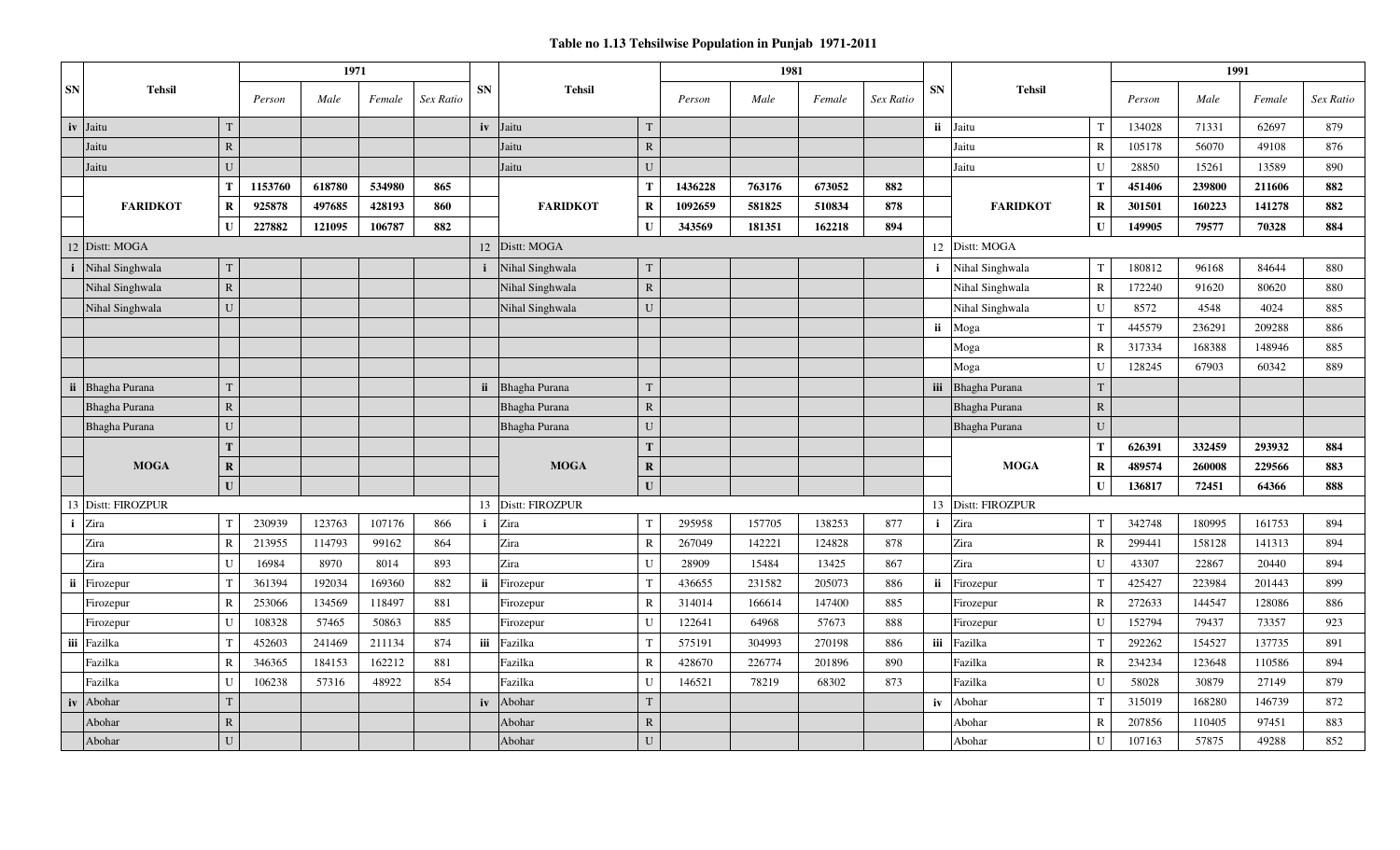|           |                               |              |                | 1971           |                |                |              |                           |              |         | 1981   |        |           |           |                              |              |         | 1991   |        |           |
|-----------|-------------------------------|--------------|----------------|----------------|----------------|----------------|--------------|---------------------------|--------------|---------|--------|--------|-----------|-----------|------------------------------|--------------|---------|--------|--------|-----------|
| <b>SN</b> | <b>Tehsil</b>                 |              | Person         | Male           | Female         | Sex Ratio      | <b>SN</b>    | <b>Tehsil</b>             |              | Person  | Male   | Female | Sex Ratio | <b>SN</b> | <b>Tehsil</b>                |              | Person  | Male   | Female | Sex Ratio |
|           | v Jalalabad                   |              |                |                |                |                |              | v Jalalabad               |              |         |        |        |           |           | v Jalalabad                  |              | 229281  | 119331 | 109950 | 921       |
|           | Jalalabad                     | $\mathbf R$  |                |                |                |                |              | Jalalabad                 | $\mathbb{R}$ |         |        |        |           |           | Jalalabad                    | R            | 206173  | 106720 | 99453  | 932       |
|           | Jalalabad                     | $\mathbf{U}$ |                |                |                |                |              | Jalalabad                 |              |         |        |        |           |           | Jalalabad                    | $\mathbf{I}$ | 23108   | 12611  | 10497  | 832       |
|           |                               | T            | 1044936        | 557266         | 487670         | 875            |              |                           |              | 1307804 | 694280 | 613524 | 884       |           |                              | Т            | 1604737 | 847117 | 757620 | 894       |
|           | <b>FIROZPUR</b>               | $\mathbf R$  | 813386         | 433515         | 379871         | 876            |              | <b>FIROZPUR</b>           | R            | 1009733 | 535609 | 474124 | 885       |           | <b>FIROZPUR</b>              | $\bf{R}$     | 1220337 | 643448 | 576889 | 897       |
|           |                               | U            | 231550         | 123751         | 107799         | 871            |              |                           |              | 298071  | 158671 | 139400 | 879       |           |                              | $\mathbf I$  | 384400  | 203669 | 180731 | 887       |
| 14        | Distt: SHRI MUKTSAR SAHIB     |              |                |                |                |                | 14           | Distt: SHRI MUKTSAR SAHIB |              |         |        |        |           |           | 14 Distt: SHRI MUKTSAR SAHIB |              |         |        |        |           |
|           | Malout                        |              |                |                |                |                | $\mathbf{i}$ | Malout                    |              |         |        |        |           | j.        | Malout                       |              | 251064  | 133672 | 117392 | 878       |
|           | Malout                        | $\mathbf R$  |                |                |                |                |              | Malout                    | $\mathbb{R}$ |         |        |        |           |           | Malout                       | $\mathbb{R}$ | 194196  | 103137 | 91059  | 883       |
|           | Malout                        | U            |                |                |                |                |              | Malout                    | U            |         |        |        |           |           | Malout                       | $\mathbf{U}$ | 56868   | 30535  | 26333  | 862       |
|           | Giddarbaha                    |              |                |                |                |                | ii           | Giddarbaha                |              |         |        |        |           | ii.       | Giddarbaha                   |              | 180579  | 95805  | 84774  | 885       |
|           | Giddarbaha                    | $\mathbb{R}$ |                |                |                |                |              | Giddarbaha                | $\mathbb{R}$ |         |        |        |           |           | Giddarbaha                   | $\mathbb{R}$ | 150713  | 80091  | 70622  | 882       |
|           | Giddarbaha                    | U            |                |                |                |                |              | Giddarbaha                |              |         |        |        |           |           | Giddarbaha                   | $\mathbf{I}$ | 29866   | 15714  | 14152  | 901       |
|           | iii Muktsar                   |              |                |                |                |                | <b>iii</b>   | Muktsar                   |              |         |        |        |           | iii       | Muktsar                      |              | 222791  | 118669 | 104122 | 877       |
|           | Muktsar                       | $\mathbf R$  |                |                |                |                |              | Muktsar                   | $\mathbb{R}$ |         |        |        |           |           | Muktsar                      | R            | 156408  | 83838  | 72570  | 866       |
|           | Muktsar                       | U            |                |                |                |                |              | Muktsar                   | $\mathbf{U}$ |         |        |        |           |           | Muktsar                      | $\mathbf{I}$ | 66383   | 34831  | 31552  | 906       |
|           |                               | $\mathbf T$  |                |                |                |                |              |                           |              |         |        |        |           |           |                              | Т            | 654434  | 348146 | 306288 | 880       |
|           | <b>SHRI MUKTSAR SAHIB   R</b> |              |                |                |                |                |              | <b>SHRI MUKTSAR SAHIB</b> | $\bf R$      |         |        |        |           |           | <b>SHRI MUKTSAR SAHIB</b>    | R            | 501317  | 267066 | 234251 | 877       |
|           |                               | $\mathbf{U}$ |                |                |                |                |              |                           | $\mathbf{U}$ |         |        |        |           |           |                              | $\mathbf{I}$ | 153117  | 81080  | 72037  | 888       |
|           | 15 Distt: BATHINDA            |              |                |                |                |                |              | 15 Distt: BATHINDA        |              |         |        |        |           |           | 15 Distt: BATHINDA           |              |         |        |        |           |
|           | <i>i</i> Rampura Phul         | $\mathbf{T}$ | 158813         | 86068          | 72745          | 845            | $\mathbf{i}$ | Rampura Phul              |              | 210854  | 113108 | 97746  | 864       |           | Rampura Phul                 |              | 241634  | 128677 | 112957 | 878       |
|           | Rampura Phul                  | $\mathbf R$  | 135407         | 73690          | 61717          | 838            |              | Rampura Phul              | R            | 178964  | 96134  | 82830  | 862       |           | Rampura Phul                 | $\mathbb{R}$ | 206104  | 109959 | 96145  | 874       |
|           | Rampura Phul                  | U            | 23406          | 12378          | 11028          | 891            |              | Rampura Phul              |              | 31890   | 16974  | 14916  | 879       |           | Rampura Phul                 | $\mathbf{I}$ | 35530   | 18718  | 16812  | 898       |
|           | ii Bathinda                   | $\mathbf{T}$ | 334390         | 180309         | 154081         | 855            |              | ii Bathinda               |              | 409881  | 220723 | 189158 | 857       | ii        | Bathinda                     |              | 505842  | 267430 | 238412 | 891       |
|           | Bathinda                      | $\mathbb{R}$ | 226899         | 122003         | 104896         | 860            |              | Bathinda                  |              | 258270  | 137692 | 120578 | 876       |           | Bathinda                     | R            | 318037  | 167032 | 151005 | 904       |
|           | Bathinda                      | $\mathbf{I}$ | 107491         | 58306          | 49185          | 844            |              | Bathinda                  |              | 151611  | 83031  | 68580  | 826       |           | Bathinda                     | $\mathbf{I}$ | 187805  | 100398 | 87407  | 871       |
|           | iii Talwandi Sabo             | $\mathbf{T}$ | 140408         | 75968          | 64440          | 848            | iii          | Talwandi Sabo             |              | 192263  | 103009 | 89254  | 866       | iii       | Talwandi Sabo                | $\mathsf{T}$ | 237825  | 126854 | 110971 | 875       |
|           | Talwandi Sabo                 | $\mathbf R$  | 140408         | 75968          | 64440          | 848            |              | Talwandi Sabo             | R            | 148638  | 79751  | 68887  | 864       |           | Talwandi Sabo                | R            | 195370  | 104090 | 91280  | 877       |
|           | Talwandi Sabo                 | U            | $\overline{0}$ | $\overline{0}$ | $\overline{0}$ | $\overline{0}$ |              | Talwandi Sabo             | $\mathbf{U}$ | 43625   | 23258  | 20367  | 876       |           | Talwandi Sabo                | $\mathbf{I}$ | 42455   | 22764  | 19691  | 865       |
|           | iv Mansa                      | $\mathbf{r}$ | 391660         | 211453         | 180207         | 852            |              | iv Mansa                  |              | 491608  | 262975 | 228633 | 869       |           |                              |              |         |        |        |           |
|           | Mansa                         | $\mathbb{R}$ | 340283         | 184243         | 156040         | 847            |              | Mansa                     | $\mathbb{R}$ | 422857  | 226757 | 196100 | 865       |           |                              |              |         |        |        |           |
|           | Mansa                         | $\mathbf U$  | 51377          | 27210          | 24167          | 888            |              | Mansa                     | U            | 68751   | 36218  | 32533  | 898       |           |                              |              |         |        |        |           |
|           |                               | T            | 1025271        | 553798         | 471473         | 851            |              |                           | Т            | 1304606 | 699815 | 604791 | 864       |           |                              | T            | 985301  | 522961 | 462340 | 884       |
|           | <b>BATHINDA</b>               | $\bf R$      | 842997         | 455904         | 387093         | 849            |              | <b>BATHINDA</b>           | R            | 1008729 | 540334 | 468395 | 867       |           | <b>BATHINDA</b>              | $\bf{R}$     | 719511  | 381081 | 338430 | 888       |
|           |                               | $\mathbf U$  | 182274         | 97894          | 84380          | 862            |              |                           | $\mathbf{U}$ | 295877  | 159481 | 136396 | 855       |           |                              | $\mathbf{U}$ | 265790  | 141880 | 123910 | 873       |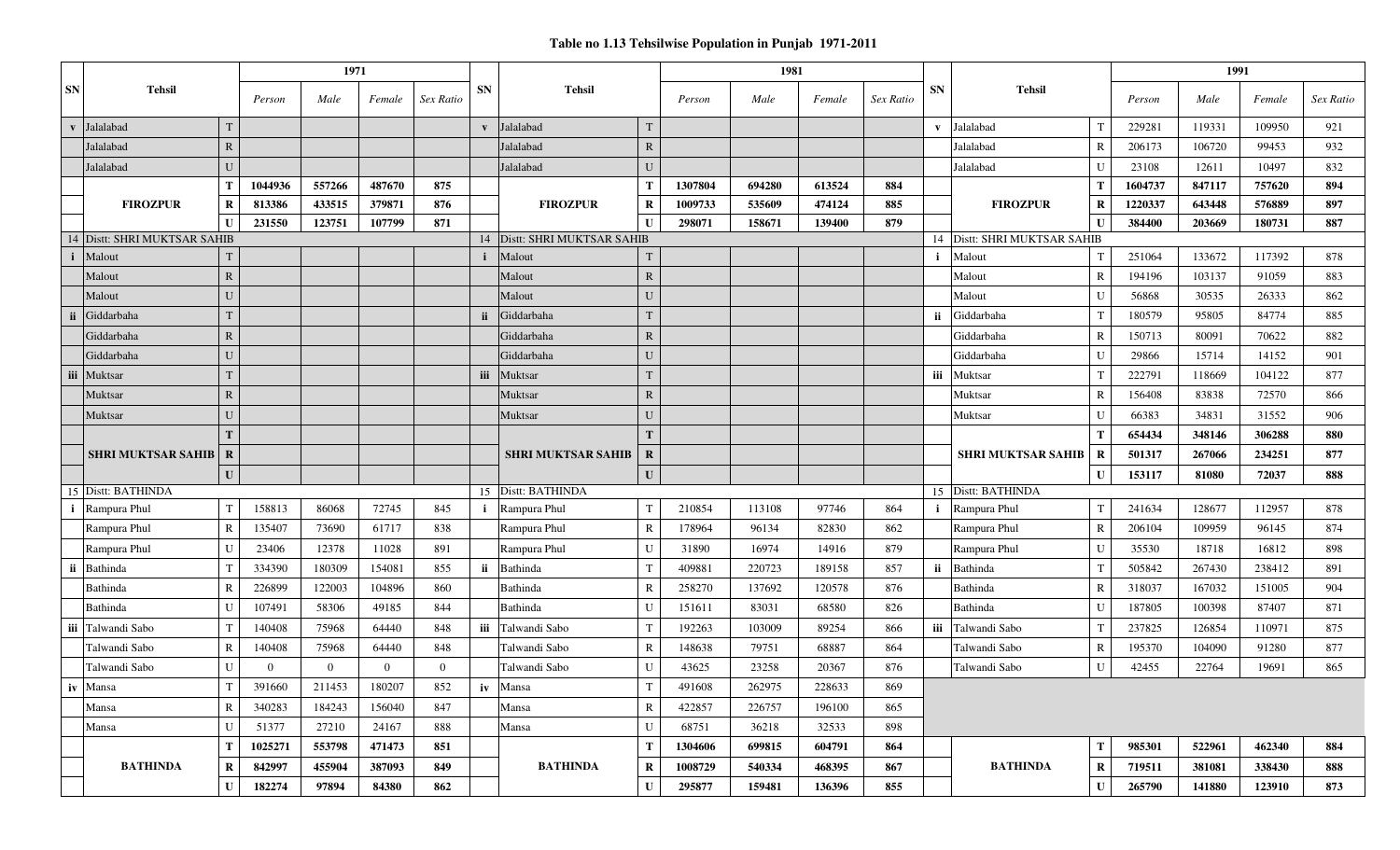|                            |                          | 1971   |        |           |              |                 |                |        | 1981   |        |           |                            |                 |                | 1991           |                |                |
|----------------------------|--------------------------|--------|--------|-----------|--------------|-----------------|----------------|--------|--------|--------|-----------|----------------------------|-----------------|----------------|----------------|----------------|----------------|
| <b>SN</b><br><b>Tehsil</b> | Person                   | Male   | Female | Sex Ratio | <b>SN</b>    | <b>Tehsil</b>   |                | Person | Male   | Female | Sex Ratio | <b>SN</b><br><b>Tehsil</b> |                 | Person         | Male           | Female         | Sex Ratio      |
| 16 Distt: MANSA            |                          |        |        |           |              | 16 Distt: MANSA |                |        |        |        |           | 16 Distt: MANSA            |                 |                |                |                |                |
| <i>i</i> Sardulgarh        | $\mathbf{T}$             |        |        |           |              | Sardulgarh      |                |        |        |        |           | Sardulgarh                 |                 | 145081         | 77580          | 67501          | 870            |
| Sardulgarh                 | $\mathbf R$              |        |        |           |              | Sardulgarh      | $\mathbb{R}$   |        |        |        |           | Sardulgarh                 | $\mathbb{R}$    | 145081         | 77580          | 67501          | 870            |
| Sardulgarh                 | U                        |        |        |           |              | Sardulgarh      | U              |        |        |        |           | Sardulgarh                 | $\mathbf{U}$    | $\overline{0}$ | $\overline{0}$ | $\overline{0}$ | $\overline{0}$ |
| Budhlada<br>-ii            | $\mathbf{T}$             |        |        |           | ii.          | Budhlada        | T              |        |        |        |           | ii.<br>Budhlada            | $\mathsf{T}$    | 185014         | 98443          | 86571          | 879            |
| Budhlada                   | $\mathbf R$              |        |        |           |              | Budhlada        | $\mathbb{R}$   |        |        |        |           | Budhlada                   | $\mathbf R$     | 154760         | 82465          | 72295          | 877            |
| <b>Budhlada</b>            | U                        |        |        |           |              | <b>Budhlada</b> | $\mathbf{U}$   |        |        |        |           | Budhlada                   | $\mathbf{I}$    | 30254          | 15978          | 14276          | 893            |
| iii Mansa                  | T                        |        |        |           | iii          | Mansa           | T              |        |        |        |           | iii<br>Mansa               | $\mathbf{T}$    | 244567         | 130865         | 113702         | 869            |
| Mansa                      | $\mathbf R$              |        |        |           |              | Mansa           | $\mathbb{R}$   |        |        |        |           | Mansa                      | $\mathbb{R}$    | 189478         | 101464         | 88014          | 867            |
| Mansa                      | $\mathbf{U}$             |        |        |           |              | Mansa           | U              |        |        |        |           | Mansa                      | $\mathbf{U}$    | 55089          | 29401          | 25688          | 874            |
|                            | T                        |        |        |           |              |                 | T              |        |        |        |           |                            | T               | 574662         | 306888         | 267774         | 873            |
| <b>MANSA</b>               | $\mathbf R$              |        |        |           |              | <b>MANSA</b>    | $\mathbf R$    |        |        |        |           | <b>MANSA</b>               | $\bf{R}$        | 489319         | 261509         | 227810         | 871            |
|                            | $\mathbf{U}$             |        |        |           |              |                 | $\mathbf{U}$   |        |        |        |           |                            | $\mathbf{I}$    | 85343          | 45379          | 39964          | 881            |
| 17 Distt: SANGRUR          |                          |        |        |           | 17           | Distt: SANGRUR  |                |        |        |        |           | 17 Distt: SANGRUR          |                 |                |                |                |                |
| Malerkotla                 | T<br>373449              | 201693 | 171756 | 852       | $\mathbf{i}$ | Malerkotla      | T              | 447670 | 239731 | 207939 | 867       | Malerkotla<br>j.           | $^{\mathrm{T}}$ | 332958         | 177320         | 155638         | 878            |
| Malerkotla                 | $\overline{R}$<br>292791 | 158771 | 134020 | 844       |              | Malerkotla      | R              | 337940 | 181469 | 156471 | 862       | Malerkotla                 | $\mathbf R$     | 218798         | 116802         | 101996         | 873            |
| Malerkotla                 | U<br>80658               | 42922  | 37736  | 879       |              | Malerkotla      | $\mathbf{I}$   | 109730 | 58262  | 51468  | 883       | Malerkotla                 | $\mathbf{I}$    | 114160         | 60518          | 53642          | 886            |
| ii<br>Sangrur              | 199273<br>$\mathbf{T}$   | 108485 | 90788  | 837       |              | ii Sangrur      |                | 246513 | 132534 | 113979 | 860       | ii Sangrur                 | T               | 264642         | 140939         | 123703         | 878            |
| Sangrur                    | $\mathbf R$<br>147343    | 80705  | 66638  | 826       |              | Sangrur         | $\mathbb{R}$   | 178505 | 96471  | 82034  | 850       | Sangrur                    | $\mathbb{R}$    | 178069         | 95106          | 82963          | 872            |
| Sangrur                    | U<br>51930               | 27780  | 24150  | 869       |              | Sangrur         | $\mathbf{I}$   | 68008  | 36063  | 31945  | 886       | Sangrur                    | $\mathbf{I}$    | 86573          | 45833          | 40740          | 889            |
| iii Sunam                  | 278007<br>$\mathsf{T}$   | 152446 | 125561 | 824       |              | iii Sunam       | T              | 337037 | 182573 | 154464 | 846       | iii<br>Sunam               | $\mathbf T$     | 258156         | 138660         | 119496         | 862            |
| Sunam                      | $\mathbf R$<br>240318    | 132477 | 107841 | 814       |              | Sunam           | R              | 275157 | 149758 | 125399 | 837       | Sunam                      | $\mathbf R$     | 198692         | 107268         | 91424          | 852            |
| Sunam                      | U<br>37689               | 19969  | 17720  | 887       |              | Sunam           | $\mathbf{I}$   | 61880  | 32815  | 29065  | 886       | Sunam                      | $\mathbf{I}$    | 59464          | 31392          | 28072          | 894            |
| iv<br>Barnala              | 295921<br>$\mathbf T$    | 160466 | 135455 | 844       | iv           | Barnala         |                | 379030 | 203220 | 175810 | 865       | iv<br>Barnala              |                 | 440772         | 235640         | 205132         | 871            |
| Barnala                    | $\mathbf R$<br>233302    | 126877 | 106425 | 839       |              | Barnala         | R              | 297007 | 159472 | 137535 | 862       | Barnala                    | $\mathbb{R}$    | 320406         | 170976         | 149430         | 874            |
| Barnala                    | $\mathbf U$<br>62619     | 33589  | 29030  | 864       |              | Barnala         | $\mathbf{I}$   | 82023  | 43748  | 38275  | 875       | Barnala                    | $\mathbf{I}$    | 120366         | 64664          | 55702          | 861            |
| Dhuri                      | $\mathbf{T}$             |        |        |           | $\mathbf{V}$ | Dhuri           | T              |        |        |        |           | Dhuri<br>$\mathbf{v}$      | $\mathbf T$     | 207692         | 110922         | 96770          | 872            |
| Dhuri                      | $\mathbf R$              |        |        |           |              | Dhuri           | $\mathbb{R}$   |        |        |        |           | Dhuri                      | R               | 170261         | 91130          | 79131          | 868            |
| Dhuri                      | $\mathbf{U}$             |        |        |           |              | Dhuri           | U              |        |        |        |           | Dhuri                      | $\mathbf{I}$    | 37431          | 19792          | 17639          | 891            |
| Moonak<br>vi               | T                        |        |        |           | vi           | Moonak          | T              |        |        |        |           | vi<br>Moonak               | T               | 181229         | 97789          | 83440          | 853            |
| Moonak                     | $\mathbf R$              |        |        |           |              | Moonak          | $\overline{R}$ |        |        |        |           | Moonak                     | $\mathbb{R}$    | 181229         | 97789          | 83440          | 853            |
| Moonak                     | U                        |        |        |           |              | Moonak          | U              |        |        |        |           | Moonak                     | $\mathbf{U}$    | $\overline{0}$ | $\overline{0}$ | $\overline{0}$ | $\overline{0}$ |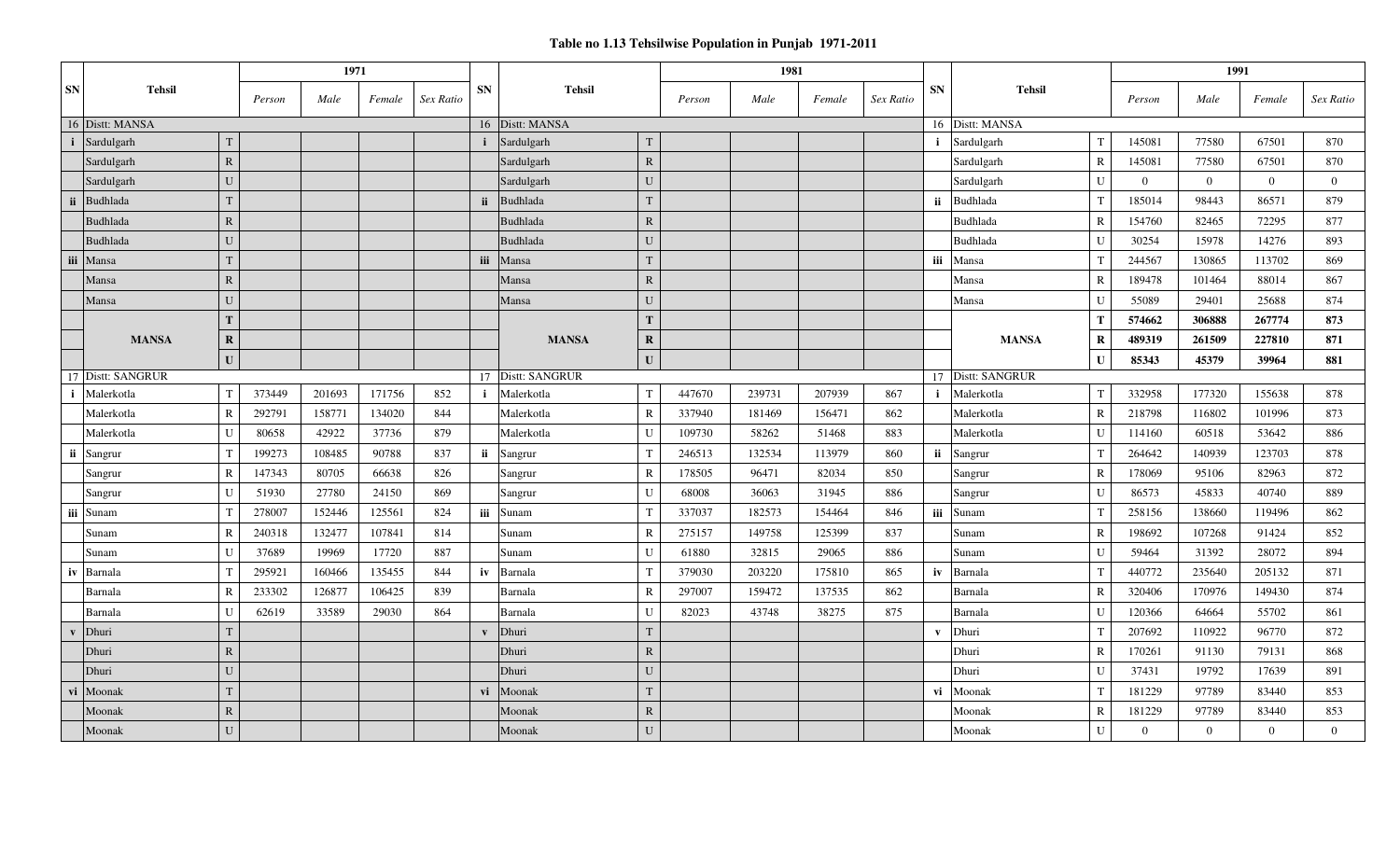|                                       |              |         | 1971   |        |           |              |                   |              |         | 1981   |        |           |              |                   |              |         | 1991   |        |           |
|---------------------------------------|--------------|---------|--------|--------|-----------|--------------|-------------------|--------------|---------|--------|--------|-----------|--------------|-------------------|--------------|---------|--------|--------|-----------|
| ${\bf SN}$<br><b>Tehsil</b>           |              | Person  | Male   | Female | Sex Ratio | <b>SN</b>    | <b>Tehsil</b>     |              | Person  | Male   | Female | Sex Ratio | SN           | <b>Tehsil</b>     |              | Person  | Male   | Female | Sex Ratio |
| vii Lehra                             | T            |         |        |        |           |              | vii Lehra         | T            |         |        |        |           |              | vii Lehra         | $\mathbf T$  |         |        |        |           |
| Lehra                                 | $\mathbf R$  |         |        |        |           |              | Lehra             | $\mathbf R$  |         |        |        |           |              | Lehra             | $\mathbb{R}$ |         |        |        |           |
| Lehra                                 | U            |         |        |        |           |              | Lehra             | U            |         |        |        |           |              | Lehra             | $\mathbf U$  |         |        |        |           |
|                                       | Т            | 1146650 | 623090 | 523560 | 840       |              |                   | $\mathbf T$  | 1410250 | 758058 | 652192 | 860       |              |                   | $\mathbf T$  | 1685449 | 901270 | 784179 | 870       |
| <b>SANGRUR</b>                        | $\mathbf R$  | 913754  | 498830 | 414924 | 832       |              | <b>SANGRUR</b>    | $\mathbf R$  | 1088609 | 587170 | 501439 | 854       |              | <b>SANGRUR</b>    | $\mathbf R$  | 1267455 | 679071 | 588384 | 866       |
|                                       | $\mathbf{U}$ | 232896  | 124260 | 108636 | 874       |              |                   | U            | 321641  | 170888 | 150753 | 882       |              |                   | $\mathbf{U}$ | 417994  | 222199 | 195795 | 881       |
| 18 Distt: BARNALA                     |              |         |        |        |           |              | 18 Distt: BARNALA |              |         |        |        |           |              | 18 Distt: BARNALA |              |         |        |        |           |
| Barnala<br>i                          |              |         |        |        |           |              | Barnala           | $\mathsf{T}$ |         |        |        |           | i            | Barnala           | $\mathbf T$  |         |        |        |           |
| Barnala                               | $\mathbb{R}$ |         |        |        |           |              | Barnala           | ${\bf R}$    |         |        |        |           |              | Barnala           | ${\bf R}$    |         |        |        |           |
| Barnala                               | U            |         |        |        |           |              | Barnala           | $\mathbf{U}$ |         |        |        |           |              | Barnala           | U            |         |        |        |           |
| ii Tapa                               |              |         |        |        |           | ii           | Tapa              | T            |         |        |        |           | ii           | Tapa              | $\mathbf T$  |         |        |        |           |
| Tapa                                  | ${\bf R}$    |         |        |        |           |              | Tapa              | ${\bf R}$    |         |        |        |           |              | Tapa              | ${\bf R}$    |         |        |        |           |
| Tapa                                  | U            |         |        |        |           |              | Tapa              | $\mathbf{U}$ |         |        |        |           |              | Tapa              | $\mathbf U$  |         |        |        |           |
|                                       | T            |         |        |        |           |              |                   | T            |         |        |        |           |              |                   | T            |         |        |        |           |
| <b>BARNALA</b>                        | $\mathbf R$  |         |        |        |           |              | <b>BARNALA</b>    | $\mathbf R$  |         |        |        |           |              | <b>BARNALA</b>    | $\mathbf R$  |         |        |        |           |
|                                       | $\mathbf U$  |         |        |        |           |              |                   | $\mathbf{U}$ |         |        |        |           |              |                   | $\mathbf U$  |         |        |        |           |
| 19 Distt: PATIALA                     |              |         |        |        |           |              | 19 Distt: PATIALA |              |         |        |        |           |              | 19 Distt: PATIALA |              |         |        |        |           |
| -i<br>Samana                          | T            | 160110  | 86356  | 73754  | 854       | $\mathbf{i}$ | Samana            | T            | 213642  | 113657 | 99985  | 880       | $\mathbf{i}$ | Samana            | T            | 258878  | 137332 | 121546 | 885       |
| Samana                                | $\mathbb{R}$ | 138948  | 74976  | 63972  | 853       |              | Samana            | $\mathbf R$  | 169462  | 90390  | 79072  | 875       |              | Samana            | $\mathbf R$  | 207994  | 110605 | 97389  | 881       |
| Samana                                | $\mathbf{U}$ | 21162   | 11380  | 9782   | 860       |              | Samana            | U            | 44180   | 23267  | 20913  | 899       |              | Samana            | ${\bf U}$    | 50884   | 26727  | 24157  | 904       |
| ii Nabha                              |              | 217997  | 118972 | 99025  | 832       | ii           | Nabha             | T            | 282272  | 153470 | 128802 | 839       |              | ii Nabha          | T            | 215952  | 115469 | 100483 | 870       |
| Nabha                                 | $\mathbf R$  | 169001  | 92184  | 76817  | 833       |              | Nabha             | $\mathbf R$  | 202616  | 109436 | 93180  | 851       |              | Nabha             | ${\bf R}$    | 161531  | 86657  | 74874  | 864       |
| Nabha                                 | $\mathbf{U}$ | 48996   | 26788  | 22208  | 829       |              | Nabha             | $\mathbf U$  | 79656   | 44034  | 35622  | 809       |              | Nabha             | ${\bf U}$    | 54421   | 28812  | 25609  | 889       |
| iii Patiala                           |              | 351763  | 190472 | 161291 | 847       |              | iii Patiala       | $\mathsf{T}$ | 463635  | 247517 | 216178 | 873       | iii          | Patiala           | $\mathbf T$  | 574430  | 303674 | 270756 | 892       |
| Patiala                               | $\mathbb{R}$ | 189505  | 102923 | 86582  | 841       |              | Patiala           | $\mathbb{R}$ | 243747  | 130643 | 113164 | 866       |              | Patiala           | $\mathbf R$  | 304234  | 162158 | 142076 | 876       |
| Patiala                               | $\mathbf{U}$ | 162258  | 87549  | 74709  | 853       |              | Patiala           | $\mathbf{U}$ | 219888  | 116874 | 103014 | 881       |              | Patiala           | U            | 270196  | 141516 | 128680 | 909       |
| iv Rajpura                            | $\mathbf T$  | 312059  | 168229 | 143830 | 855       |              | iv Rajpura        | T            | 394604  | 211573 | 183031 | 865       |              | iv Rajpura        | $\mathbf T$  | 332566  | 177147 | 155419 | 877       |
| Rajpura                               | R            | 260579  | 140666 | 119913 | 852       |              | Rajpura           | $\mathbb{R}$ | 321085  | 171794 | 149291 | 869       |              | Rajpura           | ${\bf R}$    | 251569  | 133826 | 117743 | 880       |
| Rajpura                               | $\mathbf{U}$ | 51480   | 27563  | 23917  | 868       |              | Rajpura           | U            | 73519   | 39779  | 33740  | 848       |              | Rajpura           | U            | 80997   | 43321  | 37676  | 870       |
| Dera Bassi<br>$\overline{\mathbf{v}}$ |              |         |        |        |           |              | Dera Bassi        | T            |         |        |        |           | $\mathbf{v}$ | Dera Bassi        | $\mathbf T$  | 139504  | 74644  | 64860  | 869       |
| Dera Bassi                            | $\mathbb{R}$ |         |        |        |           |              | Dera Bassi        | $\mathbf R$  |         |        |        |           |              | Dera Bassi        | $\mathbb{R}$ | 129902  | 69612  | 60290  | 866       |
| Dera Bassi                            | U            |         |        |        |           |              | Dera Bassi        | ${\bf U}$    |         |        |        |           |              | Dera Bassi        | U            | 9602    | 5032   | 4570   | 908       |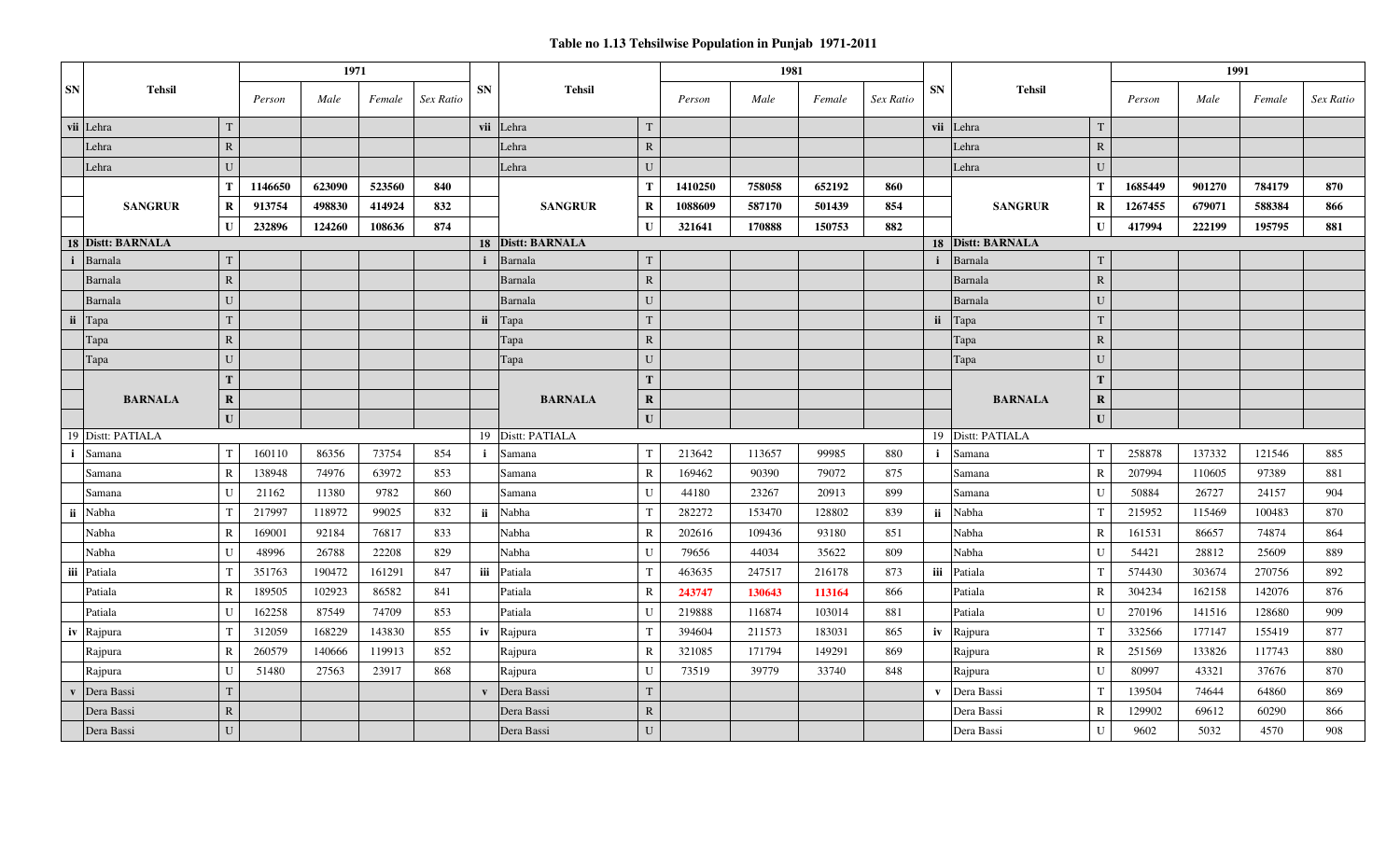|                               |              |          | 1971    |         |           |           |                        |                         |          | 1981    |         |                                           |           |                        |              |                | 1991     |                |           |
|-------------------------------|--------------|----------|---------|---------|-----------|-----------|------------------------|-------------------------|----------|---------|---------|-------------------------------------------|-----------|------------------------|--------------|----------------|----------|----------------|-----------|
| ${\bf SN}$<br><b>Tehsil</b>   |              | Person   | Male    | Female  | Sex Ratio | <b>SN</b> | <b>Tehsil</b>          |                         | Person   | Male    | Female  | Sex Ratio                                 | <b>SN</b> | <b>Tehsil</b>          |              | Person         | Male     | Female         | Sex Ratio |
| vi Patran                     | T            |          |         |         |           | vi        | Patran                 |                         |          |         |         |                                           | vi        | Patran                 | T            |                |          |                |           |
| Patran                        | ${\bf R}$    |          |         |         |           |           | Patran                 | $\overline{\mathsf{R}}$ |          |         |         |                                           |           | Patran                 | $\mathbb{R}$ |                |          |                |           |
| Patran                        | U            |          |         |         |           |           | Patran                 | $\mathbf{U}$            |          |         |         |                                           |           | Patran                 | ${\bf U}$    |                |          |                |           |
| vii Fatehgarh Sahib           | $\mathbf T$  | 169074   | 91667   | 77407   | 844       |           | vii Fatehgarh Sahib    | $\mathbf T$             | 214745   | 115699  | 99046   | 856                                       |           |                        |              |                |          |                |           |
| Fatehgarh Sahib               | $\mathbb{R}$ | 136661   | 74417   | 62244   | 836       |           | Fatehgarh Sahib        | $\mathbf R$             | 167693   | 90234   | 77459   | 858                                       |           |                        |              |                |          |                |           |
| Fatehgarh Sahib               | $\mathbf{U}$ | 32413    | 17250   | 15163   | 879       |           | Fatehgarh Sahib        | U                       | 47052    | 25465   | 21587   | 848                                       |           |                        |              |                |          |                |           |
|                               | T            | 1211003  | 655696  | 555307  | 847       |           |                        | Т                       | 1568898  | 841916  | 727042  | 864                                       |           |                        | T            | 1521330        | 808266   | 713064         | 882       |
| <b>PATIALA</b>                | $\bf{R}$     | 894694   | 485166  | 409528  | 844       |           | <b>PATIALA</b>         | $\mathbf R$             | 1104603  | 592497  | 512166  | 864                                       |           | <b>PATIALA</b>         | $\bf R$      | 1055230        | 562858   | 492372         | 875       |
|                               | $\mathbf{I}$ | 316309   | 170530  | 145779  | 855       |           |                        |                         | 464295   | 249419  | 214876  | 862                                       |           |                        | $\mathbf{U}$ | 466100         | 245408   | 220692         | 899       |
| 20 Distt: FATEHGARH           |              |          |         |         |           |           | 20 Distt: FATEHGARH    |                         |          |         |         |                                           |           | 20 Distt: FATEHGARH    |              |                |          |                |           |
| $\mathbf{i}$<br>Bassi Pathana | $\mathbf T$  |          |         |         |           |           | Bassi Pathana          | T                       |          |         |         |                                           |           | Bassi Pathana          | T            | 84549          | 44865    | 39684          | 885       |
| Bassi Pathana                 | ${\bf R}$    |          |         |         |           |           | Bassi Pathana          | $\mathbf R$             |          |         |         |                                           |           | Bassi Pathana          | $\mathbb{R}$ | 66411          | 35504    | 30907          | 871       |
| Bassi Pathana                 | U            |          |         |         |           |           | Bassi Pathana          | U                       |          |         |         |                                           |           | Bassi Pathana          | U            | 18138          | 9361     | 8777           | 938       |
| $\mathbf{ii}$<br>Amloh        | T            |          |         |         |           | ii        | Amloh                  |                         |          |         |         |                                           | ii        | Amloh                  | T            | 94080          | 50220    | 43860          | 873       |
| Amloh                         | ${\bf R}$    |          |         |         |           |           | Amloh                  | $\overline{R}$          |          |         |         |                                           |           | Amloh                  | $\mathbf R$  | 84226          | 45029    | 39197          | 870       |
| Amloh                         | ${\bf U}$    |          |         |         |           |           | Amloh                  | U                       |          |         |         |                                           |           | Amloh                  | U            | 9854           | 5191     | 4663           | 898       |
| iii<br>Khamanon               |              |          |         |         |           | iii       | Khamanon               | T                       |          |         |         |                                           | iii       | Khamanon               | T            | 75982          | 40692    | 35290          | 867       |
| Khamanon                      | ${\bf R}$    |          |         |         |           |           | Khamanon               | $\mathbb{R}$            |          |         |         |                                           |           | Khamanon               | $\mathbf R$  | 75982          | 40692    | 35290          | 867       |
| Khamanon                      | ${\bf U}$    |          |         |         |           |           | Khamanon               | U                       |          |         |         |                                           |           | Khamanon               | U            | $\overline{0}$ | $\Omega$ | $\overline{0}$ | $\Omega$  |
|                               |              |          |         |         |           |           |                        |                         |          |         |         |                                           | iv        | Fatehgarh Sahib        | T            | 206909         | 110895   | 96014          | 866       |
|                               |              |          |         |         |           |           |                        |                         |          |         |         |                                           |           | Fatehgarh Sahib        | $\mathbf R$  | 134028         | 71592    | 62436          | 872       |
|                               |              |          |         |         |           |           |                        |                         |          |         |         |                                           |           | Fatehgarh Sahib        | $\mathbf U$  | 72881          | 39303    | 33578          | 854       |
|                               | T            |          |         |         |           |           |                        |                         |          |         |         |                                           |           |                        | T            | 461520         | 246672   | 214848         | 871       |
| <b>FATEHGARH SAHIB</b>        | $\mathbf R$  |          |         |         |           |           | <b>FATEHGARH SAHIB</b> | $\overline{\mathbf{R}}$ |          |         |         |                                           |           | <b>FATEHGARH SAHIB</b> | $\mathbf R$  | 360647         | 192817   | 167830         | 870       |
|                               | $\mathbf{U}$ |          |         |         |           |           |                        |                         |          |         |         |                                           |           |                        | $\mathbf{U}$ | 100873         | 53855    | 47018          | 873       |
|                               | Т            | 13551060 | 7266515 | 6284545 | 865       |           |                        | Т                       | 16788915 | 8937110 | 7851765 | 879                                       |           |                        | Т            | 20281969       | 10778034 | 9503935        | 882       |
| <b>PUNJAB</b>                 | $\bf{R}$     | 10334881 | 5533475 | 4801406 | 868       |           | <b>PUNJAB</b>          | $\mathbf R$             | 12141158 | 6444364 | 5696754 | <b>PUNJAB</b><br>884                      |           |                        | $\bf{R}$     | 14288744       | 7569423  | 6719321        | 888       |
|                               | $\mathbf{U}$ | 3216179  | 1733040 | 1483139 | 856       |           |                        | $\mathbf U$             | 4647757  | 2492746 | 2155011 | 5993225<br>865<br>$\mathbf{U}$<br>3208611 |           |                        |              |                | 2784614  | 868            |           |

2. Director, Census Operation, Punjab Source: 1. Economic and Statistical Organisation, Punjab

Note: In shaded area, Tehsils were not created at that time **NA: Not Available**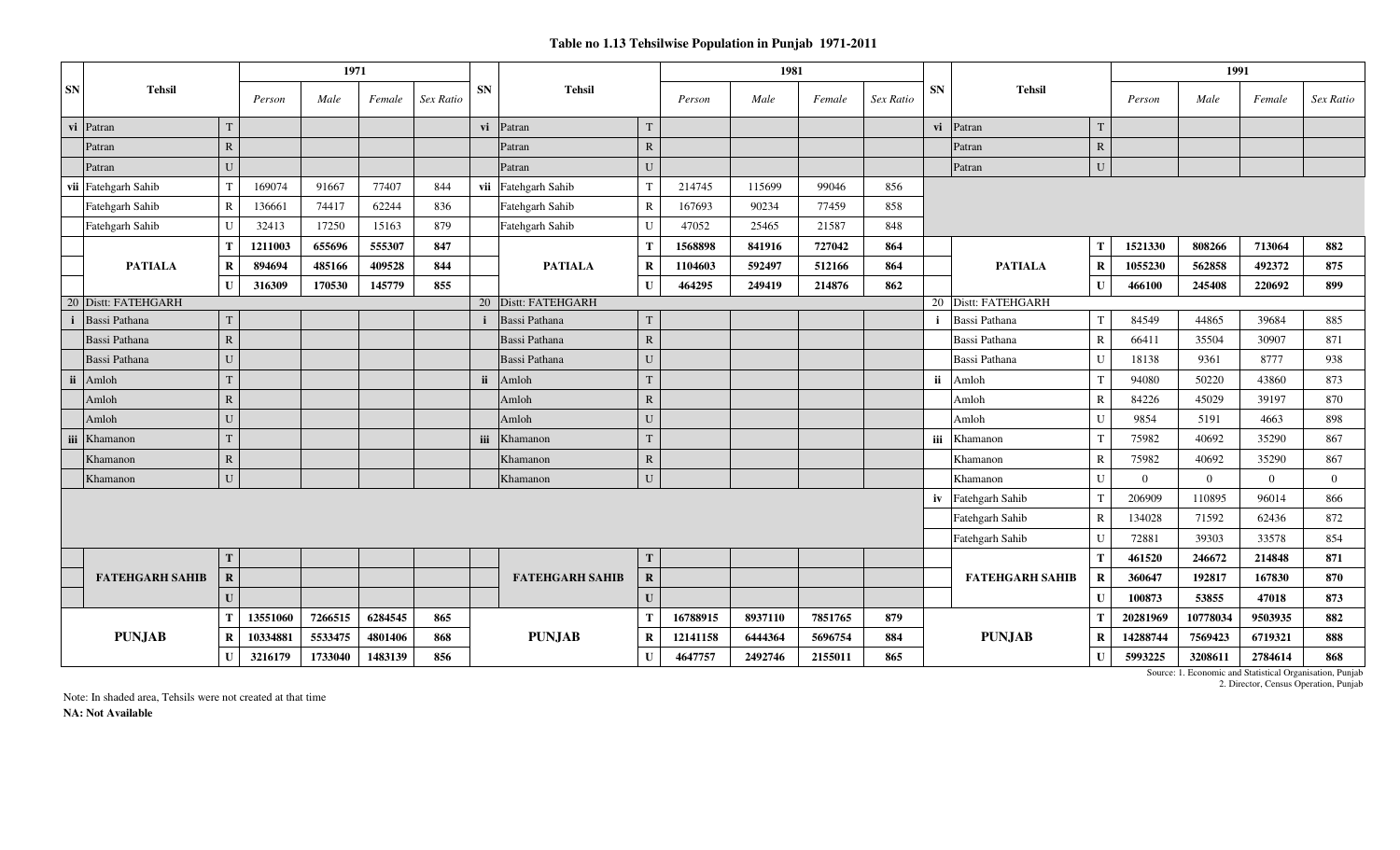|              |                  |              |                | 2001     |              |                |              |                  |                |         | 2011    |         |           |
|--------------|------------------|--------------|----------------|----------|--------------|----------------|--------------|------------------|----------------|---------|---------|---------|-----------|
| <b>SN</b>    | <b>Tehsil</b>    |              | Person         | Male     | Female       | Sex Ratio      | <b>SN</b>    | <b>Tehsil</b>    |                | Person  | Male    | Female  | Sex Ratio |
|              | Distt: GURDASPUR |              |                |          |              |                |              | Distt: GURDASPUR |                |         |         |         |           |
| i.           | Pathankot        | $\mathbf T$  | 573998         | 309050   | 264948       | 857            | j.           | Pathankot        | $\mathbf T$    | 622412  | 333767  | 288645  | 865       |
|              | Pathankot        | $\mathbb{R}$ | 359091         | 192379   | 166712       | 867            |              | Pathankot        | $\mathbb{R}$   | 329652  | 172345  | 157307  | 913       |
|              | Pathankot        | $\mathbf U$  | 214907         | 116671   | 98236        | 842            |              | Pathankot        | $\mathbf U$    | 292760  | 161422  | 131338  | 814       |
| ii           | Gurdaspur        | $\mathbf T$  | 744092         | 389146   | 354946       | 912            | ii           | Gurdaspur        | $\mathbf T$    | 821539  | 430018  | 391521  | 910       |
|              | Gurdaspur        | $\mathbb{R}$ | 622508         | 324883   | 297625       | 916            |              | Gurdaspur        | $\mathbb{R}$   | 674345  | 350455  | 323890  | 924       |
|              | Gurdaspur        | U            | 121584         | 64263    | 57321        | 892            |              | Gurdaspur        | $\mathbf U$    | 147194  | 79563   | 67631   | 850       |
| iii          | <b>Batala</b>    | $\mathbf T$  | 618105         | 325336   | 292769       | 900            | iii          | <b>Batala</b>    | $\mathbf T$    | 675891  | 354935  | 320956  | 904       |
|              | Batala           | $\mathbf R$  | 426867         | 223912   | 202955       | 906            |              | Batala           | $\mathbb{R}$   | 472327  | 247569  | 224758  | 908       |
|              | Batala           | U            | 191238         | 101424   | 89814        | 886            |              | Batala           | ${\bf U}$      | 203564  | 107366  | 96198   | 896       |
| iv           | Dera Baba Nanak  | T            | 115660         | 61541    | 54119        | 879            | iv           | Dera Baba Nanak  | $\mathbf T$    | 124295  | 65662   | 58633   | 893       |
|              | Dera Baba Nanak  | $\mathbb R$  | 108166         | 57609    | 50557        | 878            |              | Dera Baba Nanak  | $\mathbf R$    | 113900  | 60001   | 53899   | 898       |
|              | Dera Baba Nanak  | U            | 7494           | 3932     | 3562         | 906            |              | Dera Baba Nanak  | U              | 10395   | 5661    | 4734    | 836       |
| $\mathbf{v}$ | Dhar Kalan       | $\mathbf T$  | 52156          | 28004    | 24152        | 862            | $\mathbf{v}$ | Dhar Kalan       | $\mathbf T$    | 54186   | 28235   | 25951   | 919       |
|              | Dhar Kalan       | $\mathbb R$  | 52156          | 28004    | 24152        | 862            |              | Dhar Kalan       | ${\bf R}$      | 48780   | 25414   | 23366   | 919       |
|              | Dhar Kalan       | U            | $\overline{0}$ | $\theta$ | $\mathbf{0}$ | $\overline{0}$ |              | Dhar Kalan       | U              | 5406    | 2821    | 2585    | 916       |
|              |                  | T            | 2104011        | 1113077  | 990934       | 890            |              |                  | $\mathbf T$    | 2298323 | 1212617 | 1085706 | 895       |
|              | <b>GURDASPUR</b> | $\bf R$      | 1568788        | 826787   | 742001       | 897            |              | <b>GURDASPUR</b> | $\bf{R}$       | 1639004 | 855784  | 783220  | 915       |
|              |                  | $\mathbf{U}$ | 535223         | 286290   | 248933       | 870            |              |                  | $\mathbf U$    | 659319  | 356833  | 302486  | 848       |
| 2            | Distt: AMRITSAR  |              |                |          |              |                | 2            | Distt: AMRITSAR  |                |         |         |         |           |
| $\mathbf{i}$ | Ajnala           | T            | 384566         | 205035   | 179531       | 876            | j.           | Ajnala           | $\mathbf T$    | 442711  | 233147  | 209564  | 899       |
|              | Ajnala           | $\mathbb{R}$ | 348022         | 185311   | 162711       | 878            |              | Ainala           | $\mathbb{R}$   | 395492  | 207983  | 187509  | 902       |
|              | Ajnala           | U            | 36544          | 19724    | 16820        | 853            |              | Ajnala           | $\mathbf U$    | 47219   | 25164   | 22055   | 876       |
| ii           | Amritsar -I      | $\mathbf T$  | 285981         | 152718   | 133263       | 873            | ii           | Amritsar -I      | $\mathbf T$    | 312240  | 164792  | 147448  | 895       |
|              | Amritsar -I      | $\mathbb R$  | 233612         | 123556   | 110056       | 891            |              | Amritsar -I      | ${\bf R}$      | 254532  | 133311  | 121221  | 909       |
|              | Amritsar -I      | U            | 52369          | 29162    | 23207        | 796            |              | Amritsar -I      | $\mathbf U$    | 57708   | 31481   | 26227   | 833       |
| iii          | Baba Bakala      | $\mathbf T$  | 280270         | 147086   | 133184       | 905            | iii          | Baba Bakala      | $\mathbf T$    | 320491  | 167620  | 152871  | 912       |
|              | Baba Bakala      | $\mathbb R$  | 258908         | 135597   | 123311       | 909            |              | Baba Bakala      | $\mathbb{R}$   | 281472  | 146771  | 134701  | 918       |
|              | Baba Bakala      | U            | 21362          | 11489    | 9873         | 859            |              | Baba Bakala      | ${\bf U}$      | 39019   | 20849   | 18170   | 872       |
| iv           | Tarn-Taran       | $\mathbf T$  | 410761         | 216902   | 193859       | 894            | iv           | Tarn-Taran       | $\mathbf T$    |         |         |         |           |
|              | Tarn-Taran       | ${\bf R}$    | 354974         | 187641   | 167333       | 892            |              | Tarn-Taran       | ${\bf R}$      |         |         |         |           |
|              | Tarn-Taran       | $\mathbf U$  | 55787          | 29261    | 26526        | 907            |              | Tarn-Taran       | $\overline{U}$ |         |         |         |           |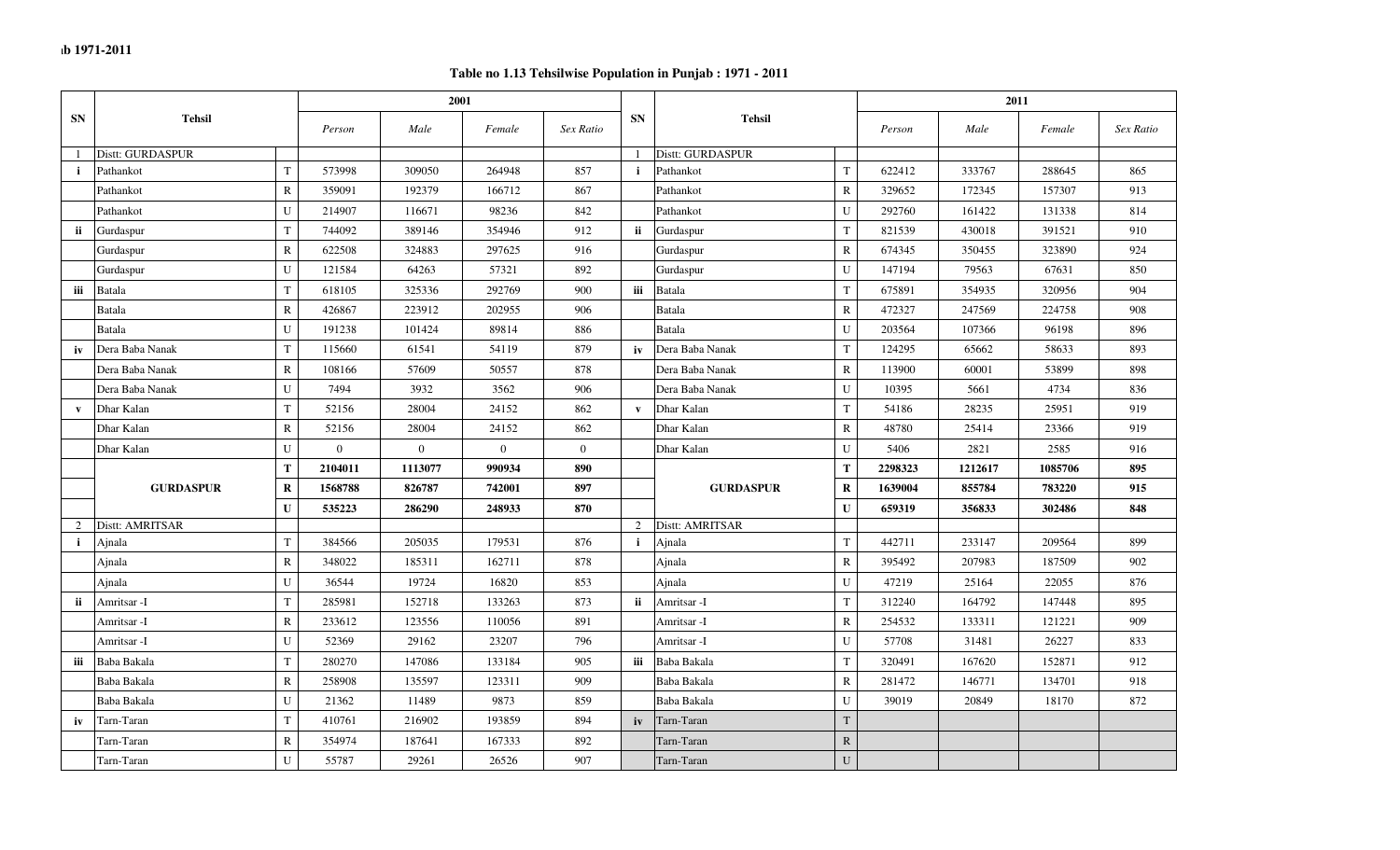|                |                   |              |                | 2001           |                |                |                |                   |              |              | 2011           |                |                  |
|----------------|-------------------|--------------|----------------|----------------|----------------|----------------|----------------|-------------------|--------------|--------------|----------------|----------------|------------------|
| <b>SN</b>      | <b>Tehsil</b>     |              | Person         | Male           | Female         | Sex Ratio      | <b>SN</b>      | <b>Tehsil</b>     |              | Person       | Male           | Female         | Sex Ratio        |
| $\mathbf{v}$   | Patti             | T            | 363619         | 194263         | 169356         | 872            | $\mathbf{v}$   | Patti             | $\mathbf T$  |              |                |                |                  |
|                | Patti             | $\mathbb{R}$ | 306942         | 163774         | 143168         | 874            |                | Patti             | ${\bf R}$    |              |                |                |                  |
|                | Patti             | U            | 56677          | 30489          | 26188          | 859            |                | Patti             | ${\bf U}$    |              |                |                |                  |
| vi             | Khadur Sahib      | T            | 164677         | 86603          | 78074          | 902            |                |                   |              |              |                |                |                  |
|                | Khadur Sahib      | R            | 164677         | 86603          | 78074          | 902            |                |                   |              |              |                |                |                  |
|                | Khadur Sahib      | U            | $\overline{0}$ | $\overline{0}$ | $\overline{0}$ | $\overline{0}$ |                |                   |              |              |                |                |                  |
| vii            | Amritsar- II      | $\mathbf T$  | 1206203        | 647982         | 558221         | 861            | vii            | Amritsar-II       | T            | 1415214      | 752849         | 662365         | 880              |
|                | Amritsar- II      | $\mathbb{R}$ | 205667         | 111149         | 94518          | 850            |                | Amritsar-II       | ${\bf R}$    | 224549       | 119201         | 105348         | 884              |
|                | Amritsar- II      | U            | 1000536        | 536833         | 463703         | 864            |                | Amritsar-II       | ${\bf U}$    | 1190665      | 633648         | 557017         | 879              |
|                |                   | Т            | 3096077        | 1650589        | 1445488        | 876            |                |                   | $\mathbf T$  | 2490656      | 1318408        | 1172248        | 889              |
|                | <b>AMRITSAR</b>   | $\mathbf R$  | 1872802        | 993631         | 879171         | 885            |                | <b>AMRITSAR</b>   | $\bf R$      | 1156045      | 607266         | 548779         | 904              |
|                |                   | $\mathbf{U}$ | 1223275        | 656958         | 566317         | 862            |                |                   | $\mathbf{U}$ | 1334611      | 711142         | 623469         | 877              |
| $\overline{3}$ | Distt: TARNTARAN  |              |                |                |                |                | $\overline{3}$ | Distt: TARNTARAN  |              |              |                |                |                  |
| $\mathbf{i}$   | Tarn-Taran        | $\mathbf T$  |                |                |                |                | $\mathbf{i}$   | Tarn Taran        | $\mathbf T$  | 493625       | 259579         | 234046         | 902              |
|                | Tarn-Taran        | $\mathbf R$  |                |                |                |                |                | <b>Tarn Taran</b> | $\mathbb{R}$ | 426778       | 224628         | 202150         | 900              |
|                | Tarn-Taran        | U            |                |                |                |                |                | Tarn Taran        | ${\bf U}$    | 66847        | 34951          | 31896          | 913              |
| ii             | Patti             | T            |                |                |                |                | ii             | Patti             | $\mathbf T$  | 438190       | 231781         | 206409         | 891              |
|                | Patti             | $\mathbf R$  |                |                |                |                |                | Patti             | ${\bf R}$    | 363242       | 191685         | 171557         | 895              |
|                | Patti             | ${\bf U}$    |                |                |                |                |                | Patti             | ${\bf U}$    | 74948        | 40096          | 34852          | 869              |
|                |                   |              |                |                |                |                | iii            | Khadur Sahib      | $\mathbf T$  | 187812       | 98009          | 89803          | 916              |
|                |                   |              |                |                |                |                |                | Khadur Sahib      | ${\bf R}$    | 187812       | 98009          | 89803          | 916              |
|                |                   |              |                |                |                |                |                | Khadur Sahib      | ${\bf U}$    | $\mathbf{0}$ | $\overline{0}$ | $\overline{0}$ | $\boldsymbol{0}$ |
|                |                   | $\mathbf T$  |                |                |                |                |                |                   | T            | 1119627      | 589369         | 530258         | 900              |
|                | <b>TARN TARAN</b> | $\mathbf R$  |                |                |                |                |                | <b>TARN TARAN</b> | $\bf R$      | 977832       | 514322         | 463510         | 901              |
|                |                   | $\mathbf{U}$ |                |                |                |                |                |                   | ${\bf U}$    | 141795       | 75047          | 66748          | 889              |
| $\overline{4}$ | Distt: KAPURTHALA |              |                |                |                |                | $\overline{4}$ | Distt: KAPURTHALA |              |              |                |                |                  |
| $\mathbf{i}$   | Kapurthala        | T            | 310909         | 165682         | 145227         | 877            | $\mathbf{i}$   | Kapurthala        | $\mathbf T$  | 341631       | 180894         | 160737         | 889              |
|                | Kapurthala        | $\mathbf R$  | 201913         | 105953         | 95960          | 906            |                | Kapurthala        | ${\bf R}$    | 218983       | 114228         | 104755         | 917              |
|                | Kapurthala        | ${\bf U}$    | 108996         | 59729          | 49267          | 825            |                | Kapurthala        | ${\bf U}$    | 122648       | 66666          | 55982          | 840              |
| ii             | Sultanpur Lodhi   | T            | 114816         | 60781          | 54035          | 889            | ii -           | Sultanpur Lodhi   | $\mathbf T$  | 121816       | 63368          | 58448          | 922              |
|                | Sultanpur Lodhi   | $\mathbb{R}$ | 99245          | 52471          | 46774          | 891            |                | Sultanpur Lodhi   | $\mathbb{R}$ | 104939       | 54506          | 50433          | 925              |
|                | Sultanpur Lodhi   | ${\bf U}$    | 15571          | 8310           | 7261           | 874            |                | Sultanpur Lodhi   | ${\bf U}$    | 16877        | 8862           | 8015           | 904              |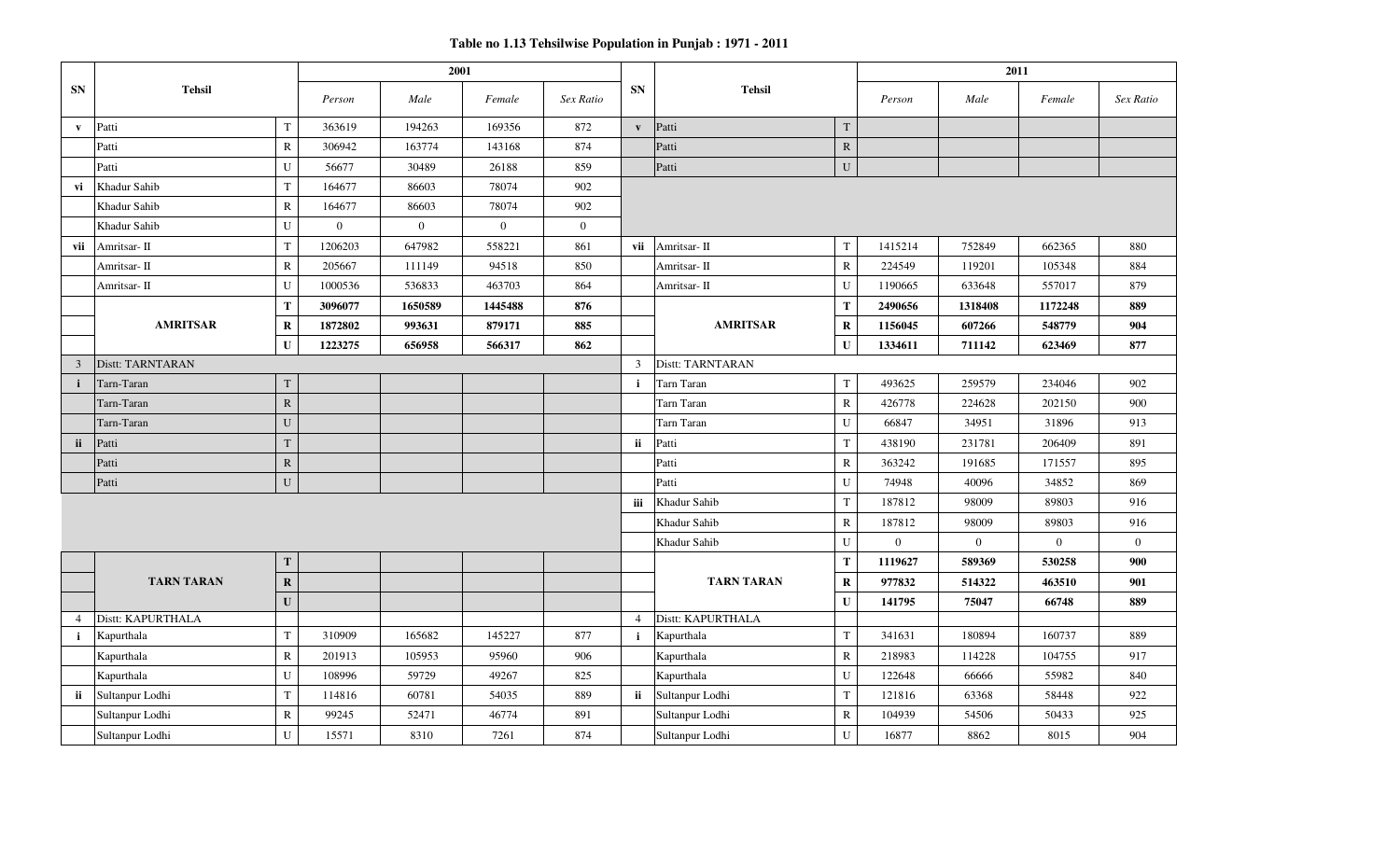**Table no 1.13 Tehsilwise Population in Punjab : 1971 - 2011**

|              |                   |              |         | 2001    |        |           |              |                   |              |         | 2011    |         |           |
|--------------|-------------------|--------------|---------|---------|--------|-----------|--------------|-------------------|--------------|---------|---------|---------|-----------|
| <b>SN</b>    | <b>Tehsil</b>     |              | Person  | Male    | Female | Sex Ratio | <b>SN</b>    | <b>Tehsil</b>     |              | Person  | Male    | Female  | Sex Ratio |
| iii          | Phagwara          | $\mathbf T$  | 225900  | 120135  | 105765 | 880       | iii          | Phagwara          | $\mathbf T$  | 247367  | 129168  | 118199  | 915       |
|              | Phagwara          | $\mathbf R$  | 123647  | 64800   | 58847  | 908       |              | Phagwara          | $\mathbb{R}$ | 125094  | 64807   | 60287   | 930       |
|              | Phagwara          | U            | 102253  | 55335   | 46918  | 848       |              | Phagwara          | U            | 122273  | 64361   | 57912   | 900       |
| iv           | Bhulath           | T            | 102896  | 53025   | 49871  | 941       | iv           | <b>Bhulath</b>    | $\mathbf T$  | 104354  | 52881   | 51473   | 973       |
|              | Bhulath           | $\mathbb{R}$ | 83189   | 42749   | 40440  | 946       |              | Bhulath           | $\mathbb{R}$ | 83690   | 42391   | 41299   | 974       |
|              | Bhulath           | U            | 19707   | 10276   | 9431   | 918       |              | Bhulath           | ${\bf U}$    | 20664   | 10490   | 10174   | 970       |
|              |                   | Т            | 754521  | 399623  | 354898 | 888       |              | <b>KAPURTHALA</b> | T            | 815168  | 426311  | 388857  | 912       |
|              | <b>KAPURTHALA</b> | $\bf R$      | 507994  | 265973  | 242021 | 910       |              | <b>KAPURTHALA</b> | $\bf R$      | 532706  | 275932  | 256774  | 931       |
|              |                   | $\mathbf{U}$ | 246527  | 133650  | 112877 | 845       |              | <b>KAPURTHALA</b> | ${\bf U}$    | 282462  | 150379  | 132083  | 878       |
| 5            | Distt: JALANDHAR  |              |         |         |        |           | 5            | Distt: JALANDHAR  |              |         |         |         |           |
| $\mathbf{i}$ | Nakodar           | $\mathbf T$  | 196237  | 102358  | 93879  | 917       | $\mathbf{i}$ | Nakodar           | ${\bf T}$    | 208157  | 106771  | 101386  | 950       |
|              | Nakodar           | $\mathbb{R}$ | 164829  | 85848   | 78981  | 920       |              | Nakodar           | $\mathbf R$  | 171184  | 87411   | 83773   | 958       |
|              | Nakodar           | U            | 31408   | 16510   | 14898  | 902       |              | Nakodar           | U            | 36973   | 19360   | 17613   | 910       |
| ii           | Phillaur          | T            | 367307  | 192052  | 175255 | 913       | ii.          | Phillaur          | $\mathbf T$  | 381732  | 195869  | 185863  | 949       |
|              | Phillaur          | $\mathbf R$  | 309510  | 161393  | 148117 | 918       |              | Phillaur          | $\bf R$      | 311277  | 159096  | 152181  | 957       |
|              | Phillaur          | U            | 57797   | 30659   | 27138  | 885       |              | Phillaur          | U            | 70455   | 36773   | 33682   | 916       |
| iii          | Jalandhar - I     | $\mathbf T$  | 965162  | 517576  | 447586 | 865       | iii          | Jalandhar - I     | $\mathbf T$  | 1145692 | 606349  | 539343  | 889       |
|              | Jalandhar - I     | $\mathbb{R}$ | 184061  | 96359   | 87702  | 910       |              | Jalandhar - I     | $\bf R$      | 171718  | 87699   | 84019   | 958       |
|              | Jalandhar - I     | U            | 781101  | 421217  | 359884 | 854       |              | Jalandhar - I     | $\mathbf U$  | 973974  | 518650  | 455324  | 878       |
| iv           | Shahkot           | $\mathbf T$  | 158683  | 82862   | 75821  | 915       | iv           | Shahkot           | $\mathbf T$  | 166532  | 85532   | 81000   | 947       |
|              | Shahkot           | $\mathbb{R}$ | 137528  | 71702   | 65826  | 918       |              | Shahkot           | $\mathbf R$  | 141682  | 72574   | 69108   | 952       |
|              | Shahkot           | U            | 21155   | 11160   | 9995   | 896       |              | Shahkot           | U            | 24850   | 12958   | 11892   | 918       |
| $\mathbf{v}$ | Jalandhar -II     | $\mathbf T$  | 275311  | 145329  | 129982 | 894       | $\mathbf{v}$ | Jalandhar - II    | $\mathbf T$  | 291477  | 150690  | 140787  | 934       |
|              | Jalandhar -II     | $\mathbb{R}$ | 234789  | 123719  | 111070 | 898       |              | Jalandhar - II    | $\mathbb{R}$ | 236558  | 122010  | 114548  | 939       |
|              | Jalandhar -II     | U            | 40522   | 21610   | 18912  | 875       |              | Jalandhar - II    | U            | 54919   | 28680   | 26239   | 915       |
|              |                   |              |         |         |        |           |              |                   |              |         |         |         |           |
|              |                   |              |         |         |        |           |              |                   |              |         |         |         |           |
|              |                   | Т            | 1962700 | 1040177 | 922523 | 887       |              | <b>JALANDHAR</b>  | T            | 2193590 | 1145211 | 1048379 | 915       |
|              | <b>JALANDHAR</b>  | $\bf R$      | 1030717 | 539021  | 491696 | 912       |              | <b>JALANDHAR</b>  | $\mathbf R$  | 1032419 | 528790  | 503629  | 952       |
|              |                   | $\mathbf U$  | 931983  | 501156  | 430827 | 860       |              | <b>JALANDHAR</b>  | $\mathbf U$  | 1161171 | 616421  | 544750  | 884       |
|              |                   |              |         |         |        |           |              |                   |              |         |         |         |           |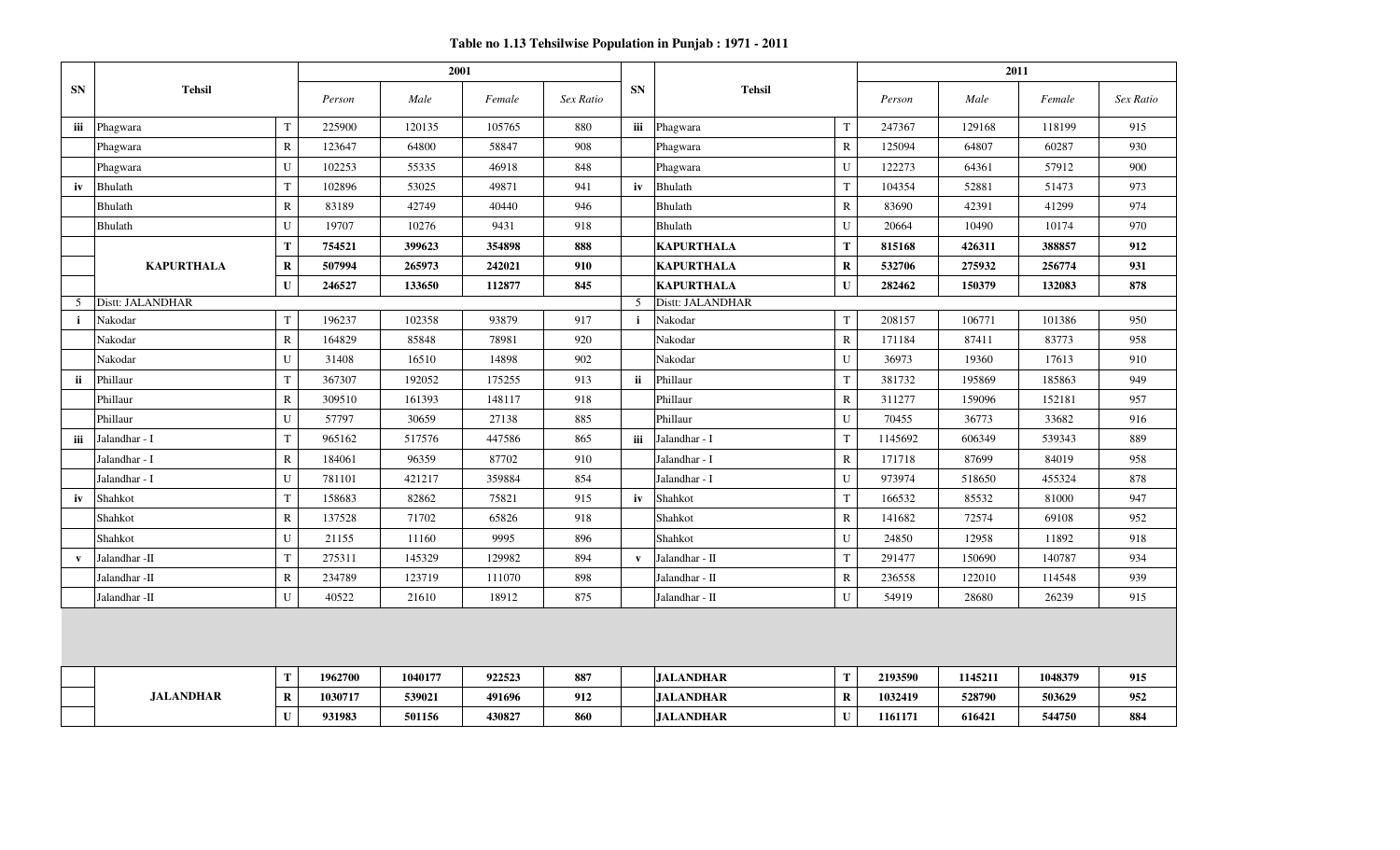|              |                   |              |         | 2001   |        |           |              |                   |              |         | 2011   |        |           |
|--------------|-------------------|--------------|---------|--------|--------|-----------|--------------|-------------------|--------------|---------|--------|--------|-----------|
| <b>SN</b>    | <b>Tehsil</b>     |              | Person  | Male   | Female | Sex Ratio | <b>SN</b>    | <b>Tehsil</b>     |              | Person  | Male   | Female | Sex Ratio |
| 6            | Distt: SBS NAGAR  |              |         |        |        |           | 6            | Distt: SBS NAGAR  |              |         |        |        |           |
| $\mathbf{i}$ | Nawanshahr        | T            | 409448  | 213343 | 196105 | 919       | $\mathbf{i}$ | Nawanshahr        | T            | 423546  | 215435 | 208111 | 966       |
|              | Nawanshahr        | $\mathbf R$  | 346538  | 180525 | 166013 | 920       |              | Nawanshahr        | $\mathbb{R}$ | 327350  | 165659 | 161691 | 976       |
|              | Nawanshahr        | U            | 62910   | 32818  | 30092  | 917       |              | Nawanshahr        | $\mathbf U$  | 96196   | 49776  | 46420  | 933       |
|              |                   | T            | 409448  | 213343 | 196105 | 919       |              |                   | T            | 423546  | 215435 | 208111 | 966       |
|              | <b>SBS NAGAR</b>  | $\bf R$      | 346538  | 180525 | 166013 | 920       |              | <b>SBS NAGAR</b>  | $\bf{R}$     | 327350  | 165659 | 161691 | 976       |
|              |                   | $\mathbf{U}$ | 62910   | 32818  | 30092  | 917       |              |                   | U            | 96196   | 49776  | 46420  | 933       |
| $\tau$       | Distt: HOSHIARPUR |              |         |        |        |           | $\tau$       | Distt: HOSHIARPUR |              |         |        |        |           |
| $\mathbf{i}$ | Dasua             | $\mathbf T$  | 340494  | 173873 | 166621 | 958       | $\mathbf{i}$ | Dasua             | $\mathbf T$  | 360505  | 182479 | 178026 | 976       |
|              | Dasua             | $\mathbb{R}$ | 292068  | 148679 | 143389 | 964       |              | Dasua             | $\mathbb{R}$ | 304301  | 153601 | 150700 | 981       |
|              | Dasua             | U            | 48426   | 25194  | 23232  | 922       |              | Dasua             | $\mathbf U$  | 56204   | 28878  | 27326  | 946       |
| ii           | Hoshiarpur        | T            | 516110  | 271275 | 244835 | 903       | ii           | Hoshiarpur        | T            | 560346  | 288991 | 271355 | 939       |
|              | Hoshiarpur        | $\mathbb{R}$ | 346946  | 181079 | 165867 | 916       |              | Hoshiarpur        | $\mathbf R$  | 371035  | 189724 | 181311 | 956       |
|              | Hoshiarpur        | U            | 169164  | 90196  | 78968  | 876       |              | Hoshiarpur        | U            | 189311  | 99267  | 90044  | 907       |
| iii          | Garhshankar       | T            | 315937  | 163714 | 152223 | 930       | iii          | Garhshankar       | T            | 330711  | 168229 | 162482 | 966       |
|              | Garhshankar       | $\mathbf R$  | 290771  | 150548 | 140223 | 931       |              | Garhshankar       | $\mathbf R$  | 302396  | 153499 | 148897 | 970       |
|              | Garhshankar       | U            | 25166   | 13166  | 12000  | 911       |              | Garhshankar       | ${\bf U}$    | 28315   | 14730  | 13585  | 922       |
| iv           | Balachaur         | T            | 178020  | 93559  | 84461  | 903       | iv           | Balachaur         | T            | 188764  | 97856  | 90908  | 929       |
|              | Balachaur         | $\mathbb{R}$ | 159864  | 83990  | 75874  | 903       |              | Balachaur         | $\mathbb{R}$ | 159544  | 82459  | 77085  | 935       |
|              | Balachaur         | U            | 18156   | 9569   | 8587   | 897       |              | Balachaur         | ${\bf U}$    | 29220   | 15397  | 13823  | 898       |
| $\mathbf{v}$ | Mukerian          | T            | 308195  | 156270 | 151925 | 972       | $\mathbf{v}$ | Mukerian          | T            | 335063  | 169358 | 165705 | 978       |
|              | Mukerian          | $\mathbb{R}$ | 258877  | 130369 | 128508 | 986       |              | Mukerian          | $\mathbf R$  | 273924  | 137646 | 136278 | 990       |
|              | Mukerian          | U            | 49318   | 25901  | 23417  | 904       |              | Mukerian          | U            | 61139   | 31712  | 29427  | 928       |
|              |                   | $\mathbf T$  | 1658756 | 858691 | 800065 | 932       |              |                   | $\mathbf T$  | 1775389 | 906913 | 868476 | 958       |
|              | <b>HOSHIARPUR</b> | $\mathbf R$  | 1348526 | 694665 | 653861 | 941       |              | <b>HOSHIARPUR</b> | $\mathbf R$  | 1411200 | 716929 | 694271 | 968       |
|              |                   | $\mathbf{U}$ | 310230  | 164026 | 146204 | 891       |              |                   | $\mathbf{U}$ | 364189  | 189984 | 174205 | 917       |
| 8            | Distt: RUPNAGAR   |              |         |        |        |           | 8            | Distt: RUPNAGAR   |              |         |        |        |           |
| $\mathbf{i}$ | Anandpur Sahib    | T            | 297508  | 155327 | 142181 | 915       | $\mathbf{i}$ | Anandpur Sahib    | T            | 194445  | 100422 | 94023  | 936       |
|              | Anandpur Sahib    | $\mathbb{R}$ | 238251  | 124020 | 114231 | 921       |              | Anandpur Sahib    | $\mathbf R$  | 178163  | 91877  | 86286  | 939       |
|              | Anandpur Sahib    | U            | 59257   | 31307  | 27950  | 893       |              | Anandpur Sahib    | ${\bf U}$    | 16282   | 8545   | 7737   | 905       |
| ii.          | Rupnagar          | T            | 331338  | 177622 | 153716 | 865       | ii           | Rup Nagar         | T            | 181256  | 95797  | 85459  | 892       |
|              | Rupnagar          | $\mathbb{R}$ | 249382  | 133880 | 115502 | 863       |              | Rup Nagar         | $\mathbb{R}$ | 106170  | 56169  | 50001  | 890       |
|              | Rupnagar          | U            | 81956   | 43742  | 38214  | 874       |              | Rup Nagar         | ${\bf U}$    | 75086   | 39628  | 35458  | 895       |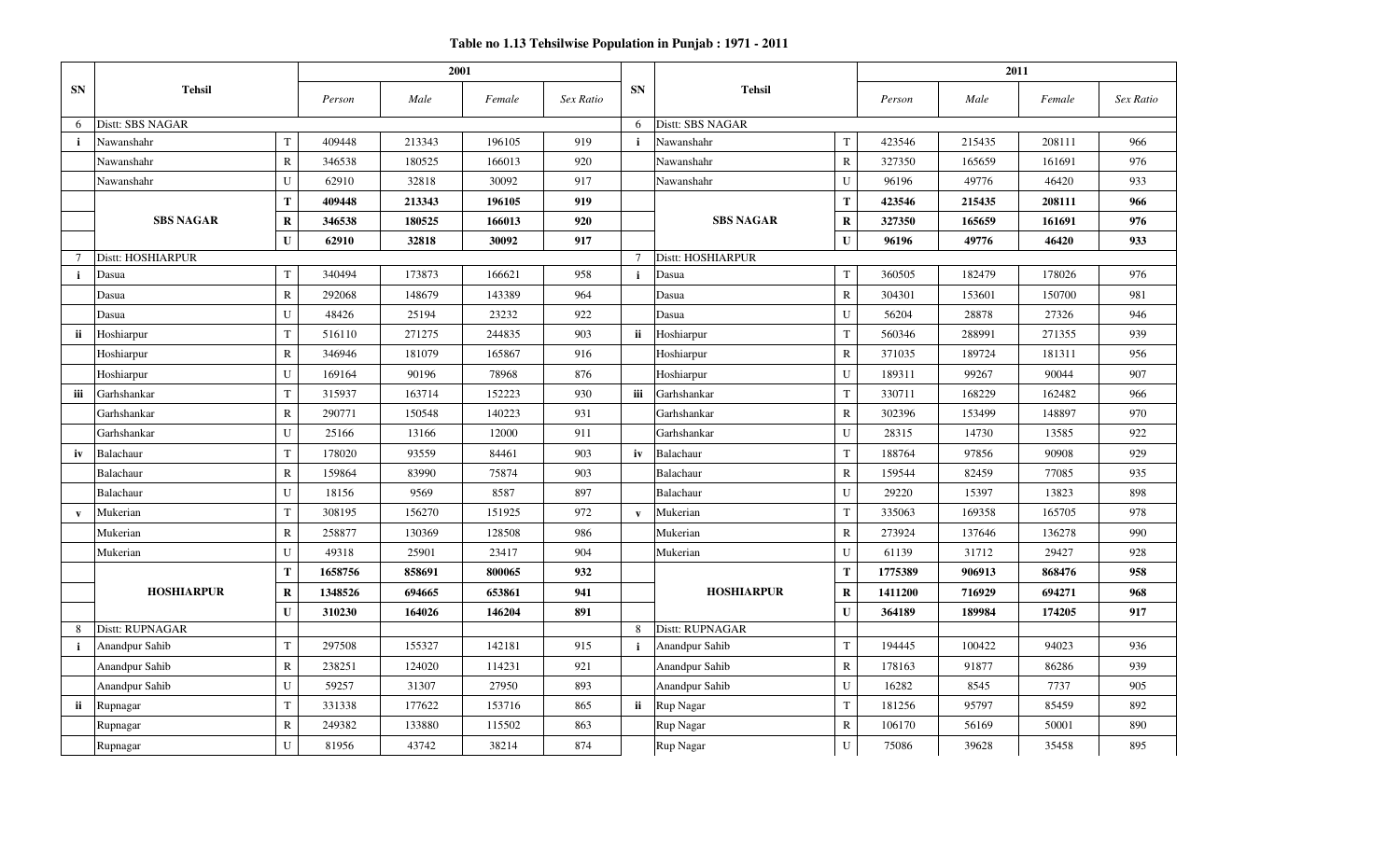**Table no 1.13 Tehsilwise Population in Punjab : 1971 - 2011**

|              |                      |              |         | 2001   |        |           |              |                    |             |        | 2011   |        |           |
|--------------|----------------------|--------------|---------|--------|--------|-----------|--------------|--------------------|-------------|--------|--------|--------|-----------|
| <b>SN</b>    | <b>Tehsil</b>        |              | Person  | Male   | Female | Sex Ratio | <b>SN</b>    | <b>Tehsil</b>      |             | Person | Male   | Female | Sex Ratio |
| iii          | Kharar               | $\mathbf T$  | 257505  | 139026 | 118479 | 852       |              |                    |             |        |        |        |           |
|              | Kharar               | ${\bf R}$    | 165661  | 89374  | 76287  | 854       |              |                    |             |        |        |        |           |
|              | Kharar               | U            | 91844   | 49652  | 42192  | 850       |              |                    |             |        |        |        |           |
| iv           | S.A.S.Nagar (Mohali) | ${\bf T}$    | 229757  | 124607 | 105150 | 844       |              |                    |             |        |        |        |           |
|              | S.A.S.Nagar (Mohali) | ${\bf R}$    | 100407  | 55873  | 44534  | 797       |              |                    |             |        |        |        |           |
|              | S.A.S.Nagar (Mohali) | ${\bf U}$    | 129350  | 68734  | 60616  | 882       |              |                    |             |        |        |        |           |
| $\mathbf{v}$ | Nangal               |              |         |        |        |           | iii          | Nangal             | $\mathbf T$ | 133585 | 68598  | 64987  | 947       |
|              | Nangal               |              |         |        |        |           |              | Nangal             | ${\bf R}$   | 85088  | 43281  | 41807  | 966       |
|              | Nangal               |              |         |        |        |           |              | Nangal             | ${\bf U}$   | 48497  | 25317  | 23180  | 916       |
| vi           | Chamkaur Sahib       |              |         |        |        |           | iv           | Chamkaur Sahib     | $\mathbf T$ | 175341 | 92668  | 82673  | 892       |
|              | Chamkaur Sahib       |              |         |        |        |           |              | Chamkaur Sahib     | ${\bf R}$   | 137399 | 72762  | 64637  | 888       |
|              | Chamkaur Sahib       |              |         |        |        |           |              | Chamkaur Sahib     | U           | 37942  | 19906  | 18036  | 906       |
|              |                      | T            | 1116108 | 596582 | 519526 | 871       |              |                    | $\mathbf T$ | 684627 | 357485 | 327142 | 915       |
|              | <b>RUPNAGAR</b>      | $\bf R$      | 753701  | 403147 | 350554 | 870       |              | <b>RUPNAGAR</b>    | $\mathbf R$ | 506820 | 264089 | 242731 | 919       |
|              |                      | $\mathbf{U}$ | 362407  | 193435 | 168972 | 874       |              |                    | $\mathbf U$ | 177807 | 93396  | 84411  | 904       |
| 9            | Distt: SAS NAGAR     |              |         |        |        |           | 9            | Distt: SAS NAGAR   |             |        |        |        |           |
|              |                      |              |         |        |        |           | $\mathbf{i}$ | Dera Bassi         | $\mathbf T$ | 340490 | 181826 | 158664 | 873       |
|              |                      |              |         |        |        |           |              | Dera Bassi         | ${\bf R}$   | 169360 | 90962  | 78398  | 862       |
|              |                      |              |         |        |        |           |              | Dera Bassi         | ${\bf U}$   | 171130 | 90864  | 80266  | 883       |
|              |                      |              |         |        |        |           | ii           | Kharar             | $\mathbf T$ | 329763 | 175511 | 154252 | 879       |
|              |                      |              |         |        |        |           |              | Kharar             | ${\bf R}$   | 167209 | 89069  | 78140  | 877       |
|              |                      |              |         |        |        |           |              | Kharar             | ${\bf U}$   | 162554 | 86442  | 76112  | 880       |
|              |                      |              |         |        |        |           | iii          | SAS Nagar (Mohali) | $\mathbf T$ | 324375 | 171916 | 152459 | 887       |
|              |                      |              |         |        |        |           |              | SAS Nagar (Mohali) | ${\bf R}$   | 113448 | 60953  | 52495  | 861       |
|              |                      |              |         |        |        |           |              | SAS Nagar (Mohali) | ${\bf U}$   | 210927 | 110963 | 99964  | 901       |
|              |                      | T            |         |        |        |           |              |                    | T           | 994628 | 529253 | 465375 | 879       |
|              | <b>SAS NAGAR</b>     | $\bf{R}$     |         |        |        |           |              | <b>SAS NAGAR</b>   | $\bf R$     | 450017 | 240984 | 209033 | 867       |
|              |                      | $\mathbf{U}$ |         |        |        |           |              |                    | ${\bf U}$   | 544611 | 288269 | 256342 | 889       |
| 10           | Distt: LUDHIANA      |              |         |        |        |           | 10           | Distt: LUDHIANA    |             |        |        |        |           |
| $\mathbf{i}$ | Samrala              | $\mathbf T$  | 206400  | 109338 | 97062  | 888       | $\mathbf{i}$ | Samrala            | $\mathbf T$ | 223385 | 117268 | 106117 | 905       |
|              | Samrala              | ${\bf R}$    | 170446  | 90362  | 80084  | 886       |              | Samrala            | ${\bf R}$   | 178791 | 93791  | 85000  | 906       |
|              | Samrala              | U            | 35954   | 18976  | 16978  | 895       |              | Samrala            | U           | 44594  | 23477  | 21117  | 899       |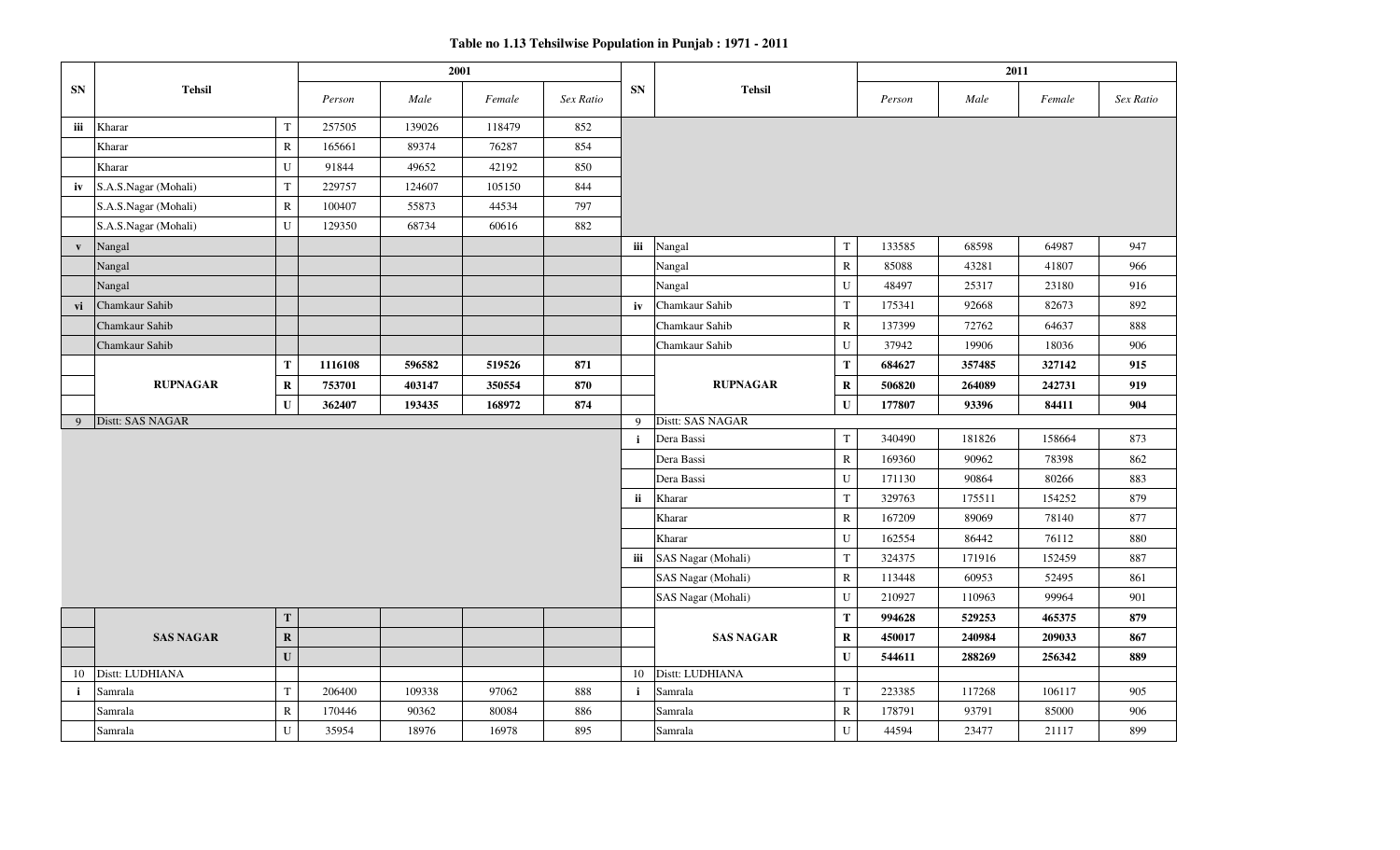**Table no 1.13 Tehsilwise Population in Punjab : 1971 - 2011**

|              |                 |              |         | 2001    |         |           |              |                 |              | 2011    |         |         |           |
|--------------|-----------------|--------------|---------|---------|---------|-----------|--------------|-----------------|--------------|---------|---------|---------|-----------|
| <b>SN</b>    | <b>Tehsil</b>   |              | Person  | Male    | Female  | Sex Ratio | <b>SN</b>    | <b>Tehsil</b>   |              | Person  | Male    | Female  | Sex Ratio |
| ii.          | Khanna          | $\mathbf T$  | 191398  | 102338  | 89060   | 870       | ii.          | Khanna          | T            | 222297  | 117380  | 104917  | 894       |
|              | Khanna          | $\mathbb{R}$ | 88299   | 47062   | 41237   | 876       |              | Khanna          | $\mathbb{R}$ | 94160   | 49579   | 44581   | 899       |
|              | Khanna          | U            | 103099  | 55276   | 47823   | 865       |              | Khanna          | U            | 128137  | 67801   | 60336   | 890       |
| iii          | Ludhiana (East) | $\mathbf T$  | 1647694 | 926972  | 720722  | 778       | iii          | Ludhiana (East) | T            | 1934225 | 1043012 | 891213  | 854       |
|              | Ludhiana (East) | $\mathbb{R}$ | 231934  | 124613  | 107321  | 861       |              | Ludhiana (East) | $\mathbb{R}$ | 279688  | 149023  | 130665  | 877       |
|              | Ludhiana (East) | U            | 1415760 | 802359  | 613401  | 764       |              | Ludhiana (East) | U            | 1654537 | 893989  | 760548  | 851       |
| iv           | Jagraon         | $\mathbf T$  | 319224  | 168157  | 151067  | 898       | iv           | Jagraon         | T            | 341234  | 179066  | 162168  | 906       |
|              | Jagraon         | $\mathbb{R}$ | 259144  | 136587  | 122557  | 897       |              | Jagraon         | $\mathbb{R}$ | 275994  | 144679  | 131315  | 908       |
|              | Jagraon         | ${\bf U}$    | 60080   | 31570   | 28510   | 903       |              | Jagraon         | U            | 65240   | 34387   | 30853   | 897       |
| $\mathbf{v}$ | Ludhiana (West) | $\mathbf T$  | 275842  | 147111  | 128731  | 875       | $\mathbf{v}$ | Ludhiana (West) | T            | 362602  | 191203  | 171399  | 896       |
|              | Ludhiana (West) | $\mathbb{R}$ | 261893  | 139788  | 122105  | 874       |              | Ludhiana (West) | $\mathbb{R}$ | 272489  | 143430  | 129059  | 900       |
|              | Ludhiana (West) | U            | 13949   | 7323    | 6626    | 905       |              | Ludhiana (West) | U            | 90113   | 47773   | 42340   | 886       |
| vi           | Raikot          | $\mathbf T$  | 192239  | 101712  | 90527   | 890       | vi           | Raikot          | T            | 201451  | 106084  | 95367   | 899       |
|              | Raikot          | $\mathbb{R}$ | 160867  | 85330   | 75537   | 885       |              | Raikot          | $\mathbb{R}$ | 155278  | 81700   | 73578   | 901       |
|              | Raikot          | U            | 31372   | 16382   | 14990   | 915       |              | Raikot          | U            | 46173   | 24384   | 21789   | 894       |
| vii          | Payal           | $\mathbf T$  | 200034  | 107088  | 92946   | 868       | vii          | Payal           | $\mathbf T$  | 213545  | 113803  | 99742   | 876       |
|              | Payal           | ${\bf R}$    | 166595  | 88851   | 77744   | 875       |              | Payal           | ${\bf R}$    | 172631  | 91242   | 81389   | 892       |
|              | Payal           | U            | 33439   | 18237   | 15202   | 834       |              | Payal           | $\mathbf U$  | 40914   | 22561   | 18353   | 813       |
|              |                 | T            | 3032831 | 1662716 | 1370115 | 824       |              |                 | T            | 3498739 | 1867816 | 1630923 | 873       |
|              | <b>LUDHIANA</b> | $\bf R$      | 1339178 | 712593  | 626585  | 879       |              | <b>LUDHIANA</b> | $\bf R$      | 1429031 | 753444  | 675587  | 897       |
|              |                 | $\mathbf{U}$ | 1693653 | 950123  | 743530  | 783       |              | $\mathbf{U}$    |              | 2069708 | 1114372 | 955336  | 857       |
| 11           | Distt: FARIDKOT |              |         |         |         |           | -11          | Distt: FARIDKOT |              |         |         |         |           |
| $\mathbf{i}$ | Faridkot        | $\mathbf T$  | 406322  | 216093  | 190229  | 880       |              | Faridkot        | T            | 456578  | 241764  | 214814  | 889       |
|              | Faridkot        | $\mathbf R$  | 246216  | 130116  | 116100  | 892       |              | Faridkot        | $\mathbf R$  | 276904  | 145755  | 131149  | 900       |
|              | Faridkot        | U            | 160106  | 85977   | 74129   | 862       |              | Faridkot        | U            | 179674  | 96009   | 83665   | 871       |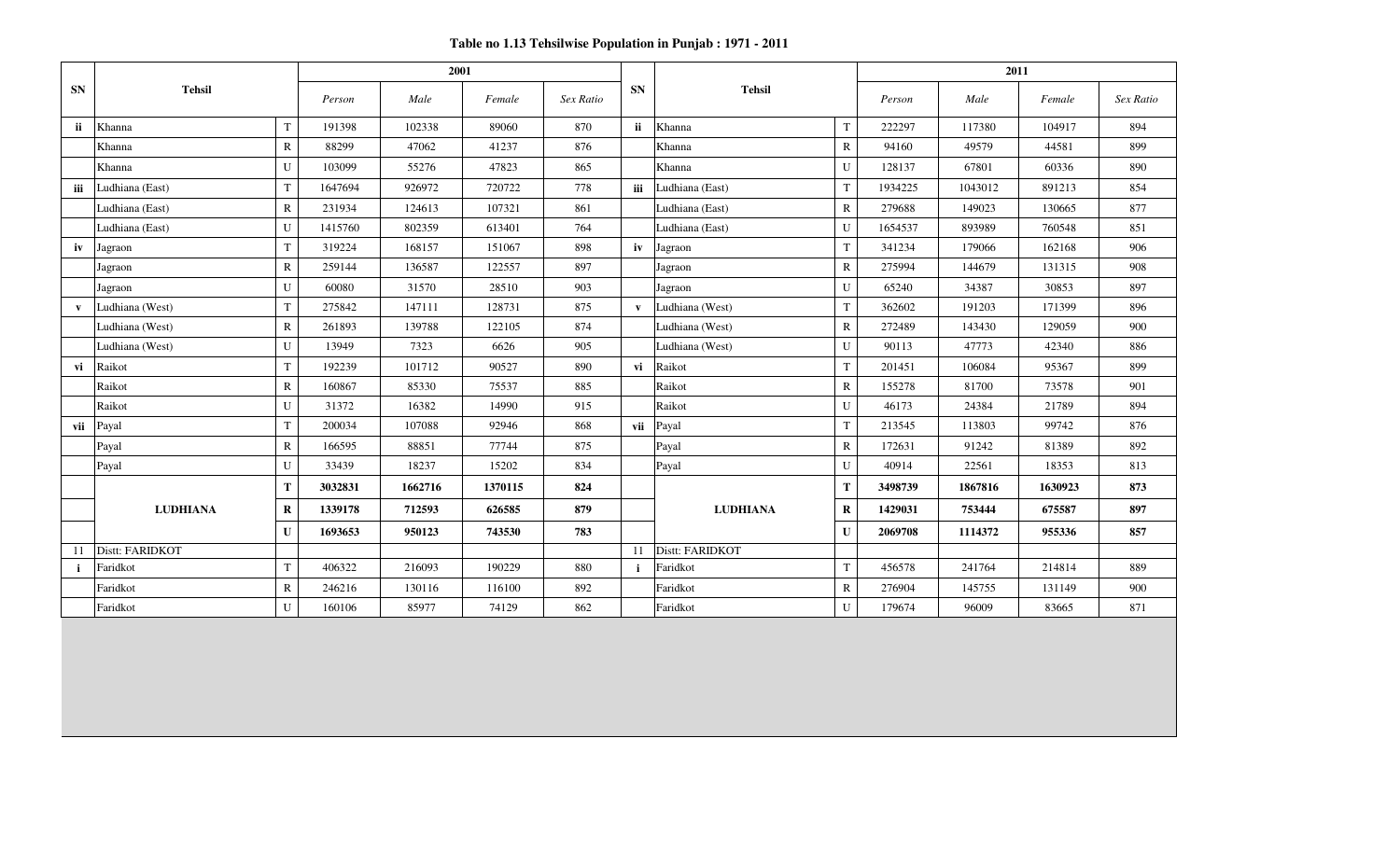|              |                      |              |        | 2001   |        |           |              |                 |              |        | 2011   |        |           |
|--------------|----------------------|--------------|--------|--------|--------|-----------|--------------|-----------------|--------------|--------|--------|--------|-----------|
| SN           | <b>Tehsil</b>        |              | Person | Male   | Female | Sex Ratio | <b>SN</b>    | <b>Tehsil</b>   |              | Person | Male   | Female | Sex Ratio |
| ii           | Jaitu                | $\mathbf T$  | 144570 | 76503  | 68067  | 890       | ii           | Jaitu           | $\mathbf T$  | 160930 | 84907  | 76023  | 895       |
|              | Jaitu                | $\mathbb{R}$ | 111105 | 58827  | 52278  | 889       |              | Jaitu           | $\mathbf R$  | 123553 | 65027  | 58526  | 900       |
|              | Jaitu                | U            | 33465  | 17676  | 15789  | 893       |              | Jaitu           | $\mathbf U$  | 37377  | 19880  | 17497  | 880       |
|              |                      | T            | 550892 | 292596 | 258296 | 883       |              |                 | ${\bf T}$    | 617508 | 326671 | 290837 | 890       |
|              | <b>FARIDKOT</b>      | $\mathbf R$  | 357321 | 188943 | 168378 | 891       |              | <b>FARIDKOT</b> | $\mathbf R$  | 400457 | 210782 | 189675 | 900       |
|              |                      | $\mathbf{U}$ | 193571 | 103653 | 89918  | 867       |              |                 | $\mathbf U$  | 217051 | 115889 | 101162 | 873       |
| 12           | Distt: MOGA          |              |        |        |        |           | 12           | Distt: MOGA     |              |        |        |        |           |
| $\mathbf{i}$ | Nihal Singhwala      | $\mathbf T$  | 156455 | 82909  | 73546  | 887       | $\mathbf{i}$ | Nihal Singhwala | $\mathbf T$  | 170609 | 90285  | 80324  | 890       |
|              | Nihal Singhwala      | ${\bf R}$    | 150089 | 79611  | 70478  | 885       |              | Nihal Singhwala | ${\bf R}$    | 163823 | 86689  | 77134  | 890       |
|              | Nihal Singhwala      | U            | 6366   | 3298   | 3068   | 930       |              | Nihal Singhwala | $\mathbf U$  | 6786   | 3596   | 3190   | 887       |
| ii.          | Moga                 | $\mathbf T$  | 533314 | 282823 | 250491 | 886       | <i>ii</i>    | Moga            | $\mathbf T$  | 599488 | 316411 | 283077 | 895       |
|              | Moga                 | $\mathbb{R}$ | 382636 | 202640 | 179996 | 888       |              | Moga            | $\mathbf R$  | 404234 | 213079 | 191155 | 897       |
|              | Moga                 | U            | 150678 | 80183  | 70495  | 879       |              | Moga            | $\mathbf U$  | 195254 | 103332 | 91922  | 890       |
| iii          | <b>Bhagha Purana</b> | $\mathbf T$  | 205085 | 108407 | 96678  | 892       | iii          | Bagha Purana    | $\mathbf T$  | 225649 | 119224 | 106425 | 893       |
|              | Bhagha Purana        | $\mathbb{R}$ | 183489 | 97071  | 86418  | 890       |              | Bagha Purana    | ${\bf R}$    | 200443 | 105936 | 94507  | 892       |
|              | <b>Bhagha Purana</b> | U            | 21596  | 11336  | 10260  | 905       |              | Bagha Purana    | U            | 25206  | 13288  | 11918  | 897       |
|              |                      | T            | 894854 | 474139 | 420715 | 887       |              |                 | $\mathbf T$  | 995746 | 525920 | 469826 | 893       |
|              | <b>MOGA</b>          | $\bf R$      | 716214 | 379322 | 336892 | 888       |              | <b>MOGA</b>     | $\mathbf R$  | 768500 | 405704 | 362796 | 894       |
|              |                      | $\mathbf{U}$ | 178640 | 94817  | 83823  | 884       |              |                 | $\mathbf U$  | 227246 | 120216 | 107030 | 890       |
| 13           | Distt: FIROZPUR      |              |        |        |        |           | 13           | Distt: FIROZPUR |              |        |        |        |           |
| $\mathbf{i}$ | Zira                 | $\mathbf T$  | 223111 | 117398 | 105713 | 900       | $\mathbf{i}$ | Zira            | $\mathbf T$  | 258438 | 134958 | 123480 | 915       |
|              | Zira                 | $\mathbb{R}$ | 179153 | 94445  | 84708  | 897       |              | Zira            | ${\bf R}$    | 190099 | 99182  | 90917  | 917       |
|              | Zira                 | U            | 43958  | 22953  | 21005  | 915       |              | Zira            | ${\bf U}$    | 68339  | 35776  | 32563  | 910       |
| ii           | Firozepur            | $\mathbf T$  | 496601 | 265880 | 230721 | 868       | ii           | Firozpur        | $\mathbf T$  | 567191 | 302062 | 265129 | 878       |
|              | Firozepur            | ${\bf R}$    | 328875 | 173202 | 155673 | 899       |              | Firozpur        | $\mathbb R$  | 367255 | 193529 | 173726 | 898       |
|              | Firozepur            | U            | 167726 | 92678  | 75048  | 810       |              | Firozpur        | $\mathbf U$  | 199936 | 108533 | 91403  | 842       |
| iii          | Fazilka              | T            | 346296 | 182601 | 163695 | 896       | iii          | Fazilka         | $\mathbf T$  | 404152 | 212541 | 191611 | 902       |
|              | Fazilka              | $\mathbb{R}$ | 278869 | 147397 | 131472 | 892       |              | Fazilka         | $\mathbb{R}$ | 321890 | 168644 | 153246 | 909       |
|              | Fazilka              | U            | 67427  | 35204  | 32223  | 915       |              | Fazilka         | $\mathbf U$  | 82262  | 43897  | 38365  | 874       |
| iv           | Abohar               | $\mathbf T$  | 376684 | 202109 | 174575 | 864       | iv           | Abohar          | $\mathbf T$  | 443266 | 235362 | 207904 | 883       |
|              | Abohar               | $\mathbb{R}$ | 252345 | 135664 | 116681 | 860       |              | Abohar          | ${\bf R}$    | 297964 | 158378 | 139586 | 881       |
|              | Abohar               | $\mathbf{U}$ | 124339 | 66445  | 57894  | 871       |              | Abohar          | U            | 145302 | 76984  | 68318  | 887       |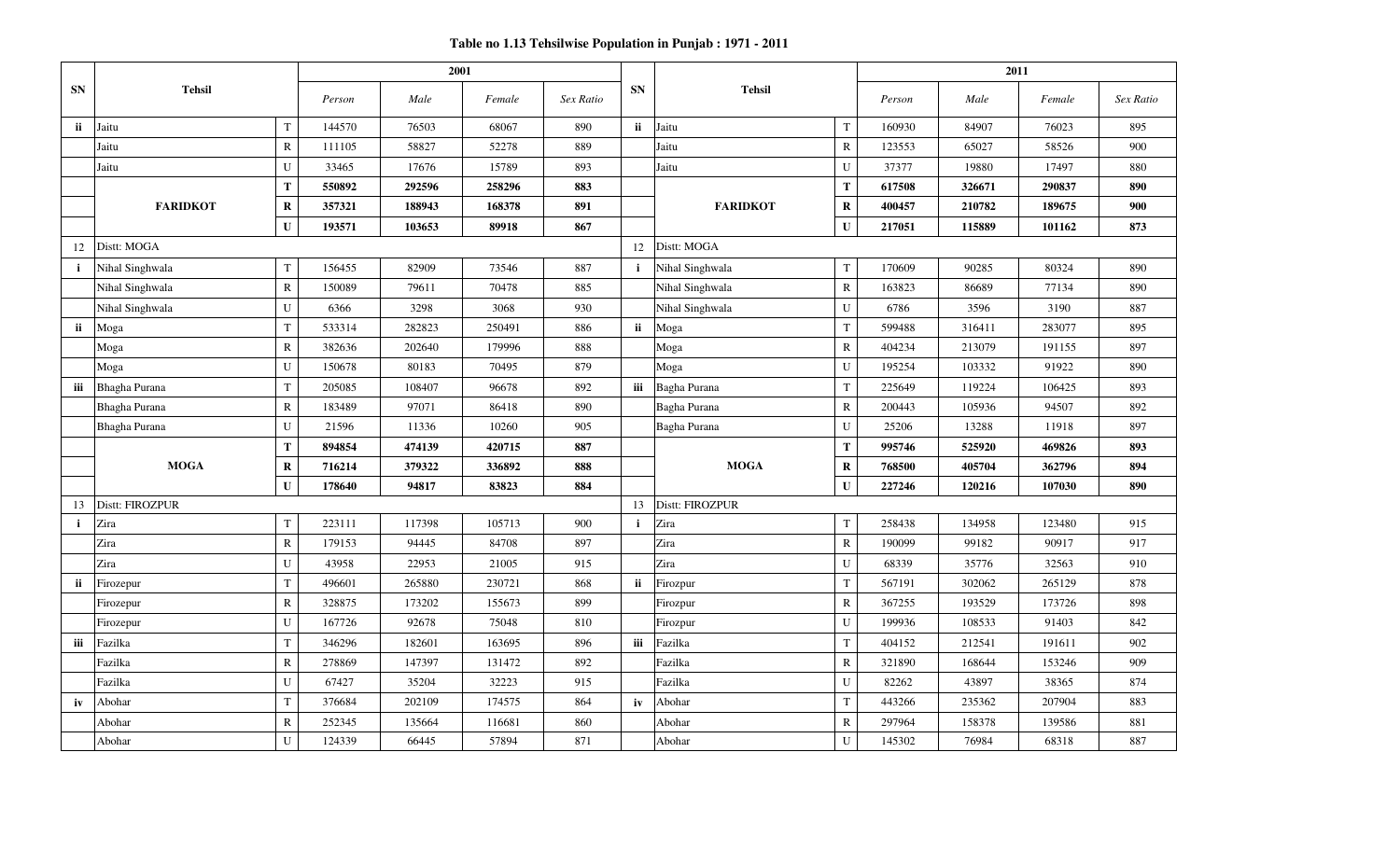|              |                           |              |         | 2001   |        |           |              |                           |              |         | 2011    |        |           |
|--------------|---------------------------|--------------|---------|--------|--------|-----------|--------------|---------------------------|--------------|---------|---------|--------|-----------|
| <b>SN</b>    | <b>Tehsil</b>             |              | Person  | Male   | Female | Sex Ratio | <b>SN</b>    | <b>Tehsil</b>             |              | Person  | Male    | Female | Sex Ratio |
| $\mathbf{v}$ | Jalalabad                 | $\mathbf T$  | 303415  | 158236 | 145179 | 917       | $\mathbf{v}$ | Jalalabad                 | $\mathbf T$  | 356027  | 186714  | 169313 | 907       |
|              | Jalalabad                 | $\mathbb{R}$ | 256140  | 133162 | 122978 | 924       |              | Jalalabad                 | $\mathbb{R}$ | 299310  | 156475  | 142835 | 913       |
|              | Jalalabad                 | U            | 47275   | 25074  | 22201  | 885       |              | Jalalabad                 | U            | 56717   | 30239   | 26478  | 876       |
|              |                           | T            | 1746107 | 926224 | 819883 | 885       |              |                           | T            | 2029074 | 1071637 | 957437 | 893       |
|              | <b>FIROZPUR</b>           | $\bf R$      | 1295382 | 683870 | 611512 | 894       |              | <b>FIROZPUR</b>           | $\mathbf R$  | 1476518 | 776208  | 700310 | 902       |
|              |                           | U            | 450725  | 242354 | 208371 | 860       |              |                           | $\mathbf U$  | 552556  | 295429  | 257127 | 870       |
| 14           | Distt: SHRI MUKTSAR SAHIB |              |         |        |        |           | 14           | Distt: SHRI MUKTSAR SAHIB |              |         |         |        |           |
|              | Malout                    | $\mathbf T$  | 302424  | 160067 | 142357 | 889       | $\mathbf{i}$ | Malout                    | T            | 348165  | 183585  | 164580 | 896       |
|              | Malout                    | $\mathbb{R}$ | 231659  | 122251 | 109408 | 895       |              | Malout                    | $\mathbf R$  | 266759  | 140341  | 126418 | 901       |
|              | Malout                    | U            | 70765   | 37816  | 32949  | 871       |              | Malout                    | U            | 81406   | 43244   | 38162  | 882       |
| ii           | Giddarbaha                | T            | 205118  | 108069 | 97049  | 898       | ii.          | Gidderbaha                | T            | 222937  | 117419  | 105518 | 899       |
|              | Giddarbaha                | $\mathbb{R}$ | 168520  | 88885  | 79635  | 896       |              | Gidderbaha                | $\bf R$      | 177567  | 93572   | 83995  | 898       |
|              | Giddarbaha                | U            | 36598   | 19184  | 17414  | 908       |              | Gidderbaha                | U            | 45370   | 23847   | 21523  | 903       |
| iii          | Muktsar                   | $\mathbf T$  | 269951  | 143081 | 126870 | 887       | iii          | Muktsar                   | $\mathbf T$  | 330794  | 174618  | 156176 | 894       |
|              | Muktsar                   | $\mathbb{R}$ | 178750  | 94934  | 83816  | 883       |              | Muktsar                   | $\mathbb{R}$ | 205379  | 108289  | 97090  | 897       |
|              | Muktsar                   | U            | 91201   | 48147  | 43054  | 894       |              | Muktsar                   | U            | 125415  | 66329   | 59086  | 891       |
|              |                           | T            | 777493  | 411217 | 366276 | 891       |              |                           | T            | 901896  | 475622  | 426274 | 896       |
|              | <b>SHRI MUKTSAR SAHIB</b> | $\bf R$      | 578929  | 306070 | 272859 | 891       |              | <b>SHRI MUKTSAR SAHIB</b> | $\bf R$      | 649705  | 342202  | 307503 | 899       |
|              |                           | $\mathbf U$  | 198564  | 105147 | 93417  | 888       |              |                           | $\mathbf{U}$ | 252191  | 133420  | 118771 | 890       |
| 15           | Distt: BATHINDA           |              |         |        |        |           |              | 15 Distt: BATHINDA        |              |         |         |        |           |
| i.           | Rampura Phul              | $\mathbf T$  | 283606  | 150259 | 133347 | 887       | $\mathbf{i}$ | Rampura Phul              | T            | 316669  | 167761  | 148908 | 888       |
|              | Rampura Phul              | $\mathbb{R}$ | 238941  | 126567 | 112374 | 888       |              | Rampura Phul              | $\mathbb{R}$ | 251179  | 132866  | 118313 | 890       |
|              | Rampura Phul              | U            | 44665   | 23692  | 20973  | 885       |              | Rampura Phul              | U            | 65490   | 34895   | 30595  | 877       |
| ii           | Bathinda                  | $\mathbf T$  | 631475  | 340083 | 291392 | 857       | ii           | Bathinda                  | $\mathbf T$  | 755926  | 402531  | 353395 | 878       |
|              | Bathinda                  | $\mathbb{R}$ | 371480  | 200120 | 171360 | 856       |              | Bathinda                  | $\mathbb{R}$ | 397190  | 208686  | 188504 | 903       |
|              | Bathinda                  | U            | 259995  | 139963 | 120032 | 858       |              | Bathinda                  | U            | 358736  | 193845  | 164891 | 851       |
| iii          | Talwandi Sabo             | T            | 268214  | 142467 | 125747 | 883       | iii          | Talwandi Sabo             | $\mathbf T$  | 315930  | 172905  | 143025 | 827       |
|              | Talwandi Sabo             | $\mathbb{R}$ | 221120  | 117431 | 103689 | 883       |              | Talwandi Sabo             | $\mathbb{R}$ | 240939  | 132932  | 108007 | 812       |
|              | Talwandi Sabo             | U            | 47094   | 25036  | 22058  | 881       |              | Talwandi Sabo             | U            | 74991   | 39973   | 35018  | 876       |
|              |                           |              |         |        |        |           |              |                           |              |         |         |        |           |
|              |                           | T            | 1183295 | 632809 | 550486 | 870       |              |                           | Т            | 1388525 | 743197  | 645328 | 868       |
|              | <b>BATHINDA</b>           | $\bf R$      | 831541  | 444118 | 387423 | 872       |              | <b>BATHINDA</b>           | $\mathbf R$  | 889308  | 474484  | 414824 | 874       |
|              |                           | U            | 351754  | 188691 | 163063 | 864       |              |                           | $\mathbf{U}$ | 499217  | 268713  | 230504 | 858       |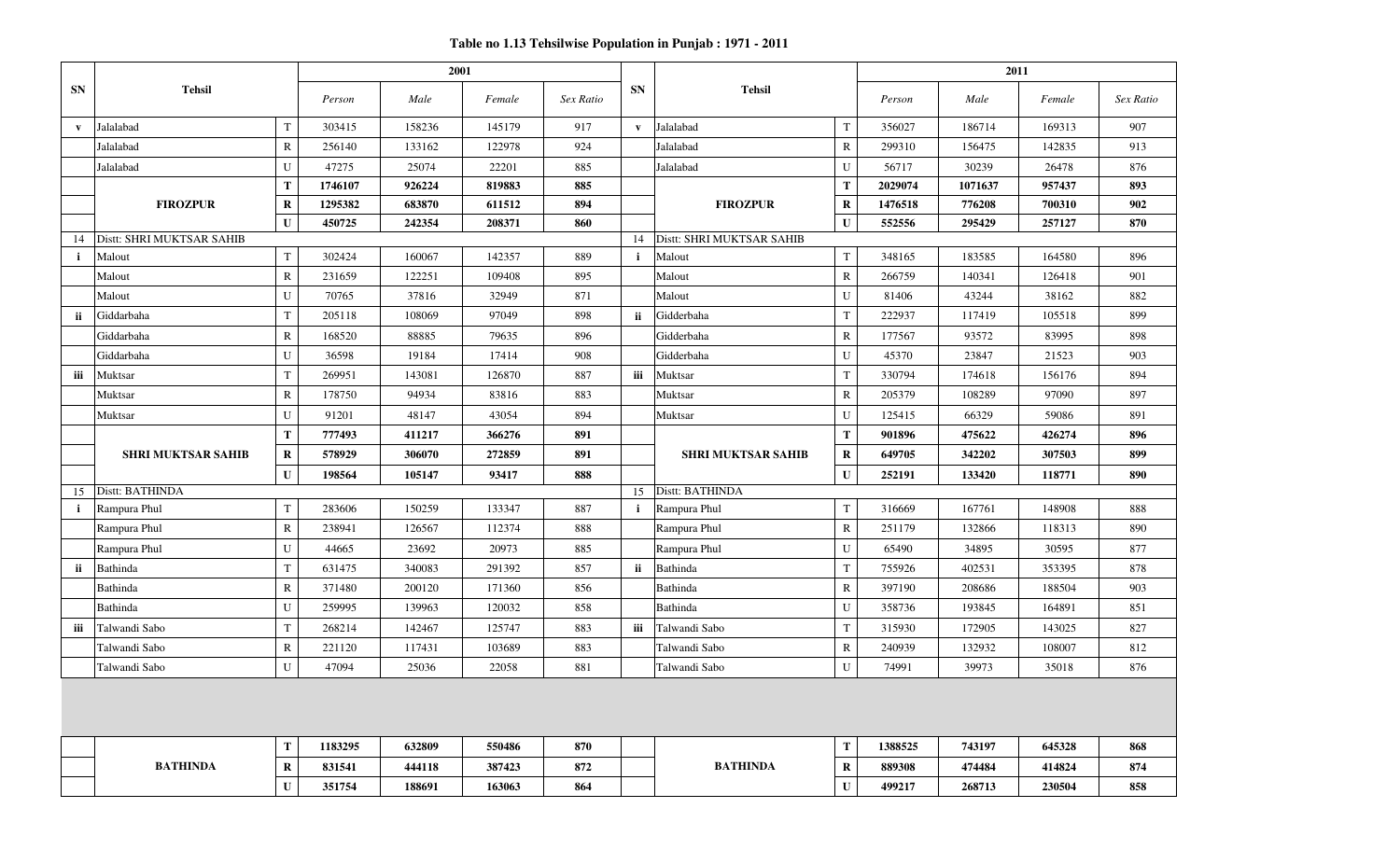|              |                |             | 2001   |        |        |           |              |                       |                | 2011   |        |        |           |
|--------------|----------------|-------------|--------|--------|--------|-----------|--------------|-----------------------|----------------|--------|--------|--------|-----------|
| <b>SN</b>    | <b>Tehsil</b>  |             | Person | Male   | Female | Sex Ratio | <b>SN</b>    | <b>Tehsil</b>         |                | Person | Male   | Female | Sex Ratio |
| 16           | Distt: MANSA   |             |        |        |        |           | 16           | Distt: MANSA          |                |        |        |        |           |
| $\mathbf{i}$ | Sardulgarh     | $\mathbf T$ | 154927 | 82305  | 72622  | 882       | $\mathbf{i}$ | Sardulgarh            | $\mathbf T$    | 174234 | 91913  | 82321  | 896       |
|              | Sardulgarh     | ${\bf R}$   | 138612 | 73661  | 64951  | 882       |              | Sardulgarh            | ${\mathsf R}$  | 155015 | 81841  | 73174  | 894       |
|              | Sardulgarh     | ${\bf U}$   | 16315  | 8644   | 7671   | 887       |              | Sardulgarh            | ${\bf U}$      | 19219  | 10072  | 9147   | 908       |
| ii           | Budhlada       | $\mathbf T$ | 229122 | 121478 | 107644 | 886       | ii           | Budhlada              | $\mathbf T$    | 254706 | 134985 | 119721 | 887       |
|              | Budhlada       | ${\bf R}$   | 190715 | 101142 | 89573  | 886       |              | Budhlada              | ${\bf R}$      | 211102 | 111914 | 99188  | 886       |
|              | Budhlada       | U           | 38407  | 20336  | 18071  | 889       |              | Budhlada              | $\overline{U}$ | 43604  | 23071  | 20533  | 890       |
| iii          | Mansa          | T           | 304709 | 162663 | 142046 | 873       | iii          | Mansa                 | T              | 340811 | 181834 | 158977 | 874       |
|              | Mansa          | $\mathbf R$ | 217002 | 115960 | 101042 | 871       |              | Mansa                 | $\mathbb{R}$   | 240030 | 128429 | 111601 | 869       |
|              | Mansa          | U           | 87707  | 46703  | 41004  | 878       |              | Mansa                 | U              | 100781 | 53405  | 47376  | 887       |
|              |                | T           | 688758 | 366446 | 322312 | 880       |              |                       | T              | 769751 | 408732 | 361019 | 883       |
|              | <b>MANSA</b>   | $\bf R$     | 546329 | 290763 | 255566 | 879       |              | <b>MANSA</b>          | $\mathbf R$    |        | 322184 | 283963 | 881       |
|              |                | $\mathbf U$ | 142429 | 75683  | 66746  | 882       |              |                       | $\mathbf U$    | 163604 | 86548  | 77056  | 890       |
| 17           | Distt: SANGRUR |             |        |        |        |           | 17           | <b>Distt: SANGRUR</b> |                |        |        |        |           |
| $\mathbf{i}$ | Malerkotla     | $\mathbf T$ | 386439 | 206068 | 180371 | 875       | $\mathbf{i}$ | Malerkotla            | $\rm T$        | 429754 | 226722 | 203032 | 896       |
|              | Malerkotla     | ${\bf R}$   | 251408 | 134357 | 117051 | 871       |              | Malerkotla            | ${\mathbb R}$  | 255689 | 135014 | 120675 | 894       |
|              | Malerkotla     | U           | 135031 | 71711  | 63320  | 883       |              | Malerkotla            | U              | 174065 | 91708  | 82357  | 898       |
| ii           | Sangrur        | T           | 322371 | 172458 | 149913 | 869       | ii           | Sangrur               | $\mathbf T$    | 362882 | 193374 | 169508 | 877       |
|              | Sangrur        | $\mathbf R$ | 206351 | 110472 | 95879  | 868       |              | Sangrur               | $\mathbb{R}$   | 228668 | 121633 | 107035 | 880       |
|              | Sangrur        | U           | 116020 | 61986  | 54034  | 872       |              | Sangrur               | U              | 134214 | 71741  | 62473  | 871       |
| iii          | Sunam          | $\mathbf T$ | 328799 | 176554 | 152245 | 862       | iii          | Sunam                 | $\mathbf T$    | 334641 | 178366 | 156275 | 876       |
|              | Sunam          | $\mathbf R$ | 250224 | 134572 | 115652 | 859       |              | Sunam                 | ${\mathbb R}$  | 237005 | 126496 | 110509 | 874       |
|              | Sunam          | ${\bf U}$   | 78575  | 41982  | 36593  | 872       |              | Sunam                 | U              | 97636  | 51870  | 45766  | 882       |
| iv           | Barnala        | $\mathbf T$ | 526931 | 281494 | 245437 | 872       | iv           |                       |                |        |        |        |           |
|              | Barnala        | ${\bf R}$   | 366364 | 194932 | 171432 | 879       |              |                       |                |        |        |        |           |
|              | Barnala        | $\mathbf U$ | 160567 | 86562  | 74005  | 855       |              |                       |                |        |        |        |           |
| $\mathbf{v}$ | Dhuri          | T           | 240080 | 128341 | 111739 | 871       | $\mathbf{v}$ | Dhuri                 | $\mathbf T$    | 261247 | 138577 | 122670 | 885       |
|              | Dhuri          | $\mathbf R$ | 190674 | 101916 | 88758  | 871       |              | Dhuri                 | $\mathbb{R}$   | 206022 | 109346 | 96676  | 884       |
|              | Dhuri          | U           | 49406  | 26425  | 22981  | 870       |              | Dhuri                 | U              | 55225  | 29231  | 25994  | 889       |
| vi           | Moonak         | $\mathbf T$ | 195553 | 104374 | 91179  | 874       | vi           | Moonak                | $\mathbf T$    | 134263 | 70707  | 63556  | 899       |
|              | Moonak         | $\mathbf R$ | 150333 | 80349  | 69984  | 871       |              | Moonak                | $\mathbb{R}$   | 102026 | 53884  | 48142  | 893       |
|              | Moonak         | U           | 45220  | 24025  | 21195  | 882       |              | Moonak                | $\mathbf U$    | 32237  | 16823  | 15414  | 916       |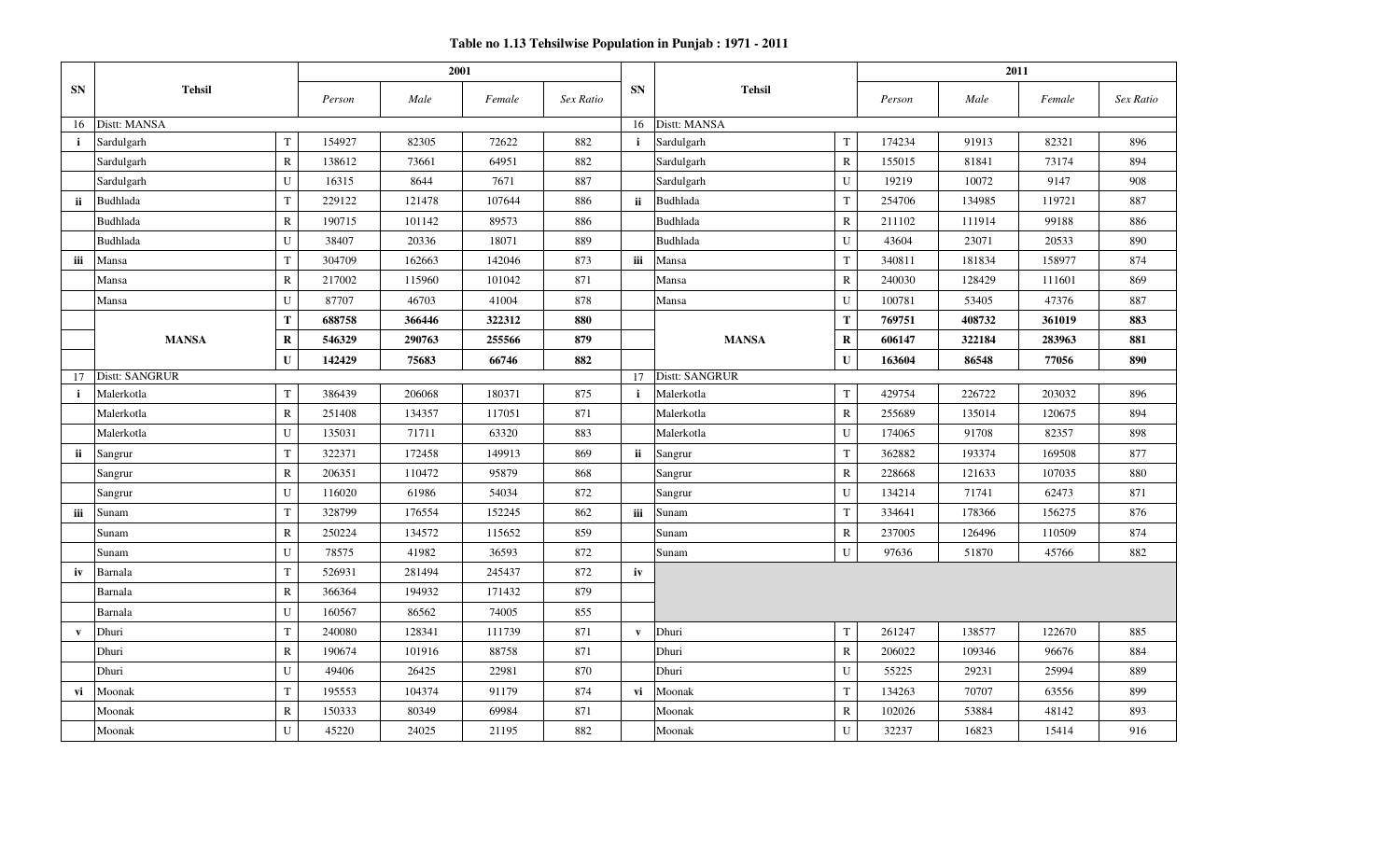**Table no 1.13 Tehsilwise Population in Punjab : 1971 - 2011**

|              |                       |              |         | 2001    |        |           | 2011         |                       |              |         |        |        |           |
|--------------|-----------------------|--------------|---------|---------|--------|-----------|--------------|-----------------------|--------------|---------|--------|--------|-----------|
| <b>SN</b>    | <b>Tehsil</b>         |              | Person  | Male    | Female | Sex Ratio | <b>SN</b>    | <b>Tehsil</b>         |              | Person  | Male   | Female | Sex Ratio |
| vii          | Lehra                 | T            |         |         |        |           | vii          | Lehra                 | $\mathbf T$  | 132382  | 70283  | 62099  | 884       |
|              | Lehra                 | $\mathbf{R}$ |         |         |        |           |              | Lehra                 | ${\bf R}$    | 109794  | 58280  | 51514  | 884       |
|              | Lehra                 | U            |         |         |        |           |              | Lehra                 | ${\bf U}$    | 22588   | 12003  | 10585  | 882       |
|              |                       | T            | 2000173 | 1069289 | 930884 | 871       |              |                       | $\mathbf T$  | 1655169 | 878029 | 777140 | 885       |
|              | <b>SANGRUR</b>        | $\mathbf R$  | 1415354 | 756598  | 658756 | 871       |              | <b>SANGRUR</b>        | $\mathbf R$  | 1139204 | 604653 | 534551 | 884       |
|              |                       | ${\bf U}$    | 584819  | 312691  | 272128 | 870       |              |                       | $\mathbf U$  | 515965  | 273376 | 242589 | 887       |
| 18           | <b>Distt: BARNALA</b> |              |         |         |        |           | 18           | <b>Distt: BARNALA</b> |              |         |        |        |           |
|              | Barnala               | T            |         |         |        |           | $\mathbf{i}$ | Barnala               | T            | 388699  | 207629 | 181070 | 872       |
|              | Barnala               | $\mathbb{R}$ |         |         |        |           |              | Barnala               | $\mathbf R$  | 239823  | 127744 | 112079 | 877       |
|              | Barnala               | U            |         |         |        |           |              | Barnala               | ${\bf U}$    | 148876  | 79885  | 68991  | 864       |
| ii           | Tapa                  | T            |         |         |        |           | ii           | Tapa                  | T            | 206828  | 109893 | 96935  | 882       |
|              | Tapa                  | $\mathbf{R}$ |         |         |        |           |              | Tapa                  | ${\bf R}$    | 165019  | 87466  | 77553  | 887       |
|              | Tapa                  | U            |         |         |        |           |              | Tapa                  | ${\bf U}$    | 41809   | 22427  | 19382  | 864       |
|              |                       | T            |         |         |        |           |              |                       | $\mathbf T$  | 595527  | 317522 | 278005 | 876       |
|              | <b>BARNALA</b>        | $\mathbf R$  |         |         |        |           |              | <b>BARNALA</b>        | $\mathbf R$  | 404842  | 215210 | 189632 | 881       |
|              |                       | $\mathbf{U}$ |         |         |        |           |              |                       | $\mathbf{U}$ | 190685  | 102312 | 88373  | 864       |
| 19           | Distt: PATIALA        |              |         |         |        |           | 19           | Distt: PATIALA        |              |         |        |        |           |
| $\mathbf{i}$ | Samana                | T            | 310312  | 164231  | 146081 | 889       | $\mathbf{i}$ | Samana                | $\mathbf T$  | 173970  | 91908  | 82062  | 893       |
|              | Samana                | $\mathbb{R}$ | 233333  | 123797  | 109536 | 885       |              | Samana                | $\mathbb{R}$ | 119898  | 63599  | 56299  | 885       |
|              | Samana                | U            | 76979   | 40434   | 36545  | 904       |              | Samana                | U            | 54072   | 28309  | 25763  | 910       |
| ii           | Nabha                 | $\mathbf T$  | 251326  | 134738  | 116588 | 865       | ii           | Nabha                 | $\mathbf T$  | 277236  | 147401 | 129835 | 881       |
|              | Nabha                 | ${\bf R}$    | 189326  | 101778  | 87548  | 860       |              | Nabha                 | ${\bf R}$    | 191786  | 101593 | 90193  | 888       |
|              | Nabha                 | U            | 62000   | 32960   | 29040  | 881       |              | Nabha                 | ${\bf U}$    | 85450   | 45808  | 39642  | 865       |
| iii          | Patiala               | $\mathbf T$  | 682557  | 364689  | 317868 | 872       | iii          | Patiala               | $\mathbf T$  | 859786  | 454599 | 405187 | 891       |
|              | Patiala               | ${\bf R}$    | 330628  | 175886  | 154742 | 880       |              | Patiala               | ${\bf R}$    | 381830  | 201496 | 180334 | 895       |
|              | Patiala               | U            | 351929  | 188803  | 163126 | 864       |              | Patiala               | $\mathbf U$  | 477956  | 253103 | 224853 | 888       |
| iv           | Rajpura               | T            | 389684  | 207832  | 181852 | 875       | iv           | Rajpura               | $\mathbf T$  | 391011  | 206801 | 184210 | 891       |
|              | Rajpura               | $\mathbb{R}$ | 285961  | 152979  | 132982 | 869       |              | Rajpura               | ${\bf R}$    | 283334  | 150390 | 132944 | 884       |
|              | Rajpura               | U            | 103723  | 54853   | 48870  | 891       |              | Rajpura               | ${\bf U}$    | 107677  | 56411  | 51266  | 909       |
| $\mathbf{v}$ | Dera Bassi            | T            | 211055  | 115900  | 95155  | 821       |              |                       |              |         |        |        |           |
|              | Dera Bassi            | $\mathbb{R}$ | 160976  | 88193   | 72783  | 825       |              |                       |              |         |        |        |           |
|              | Dera Bassi            | U            | 50079   | 27707   | 22372  | 807       |              |                       |              |         |        |        |           |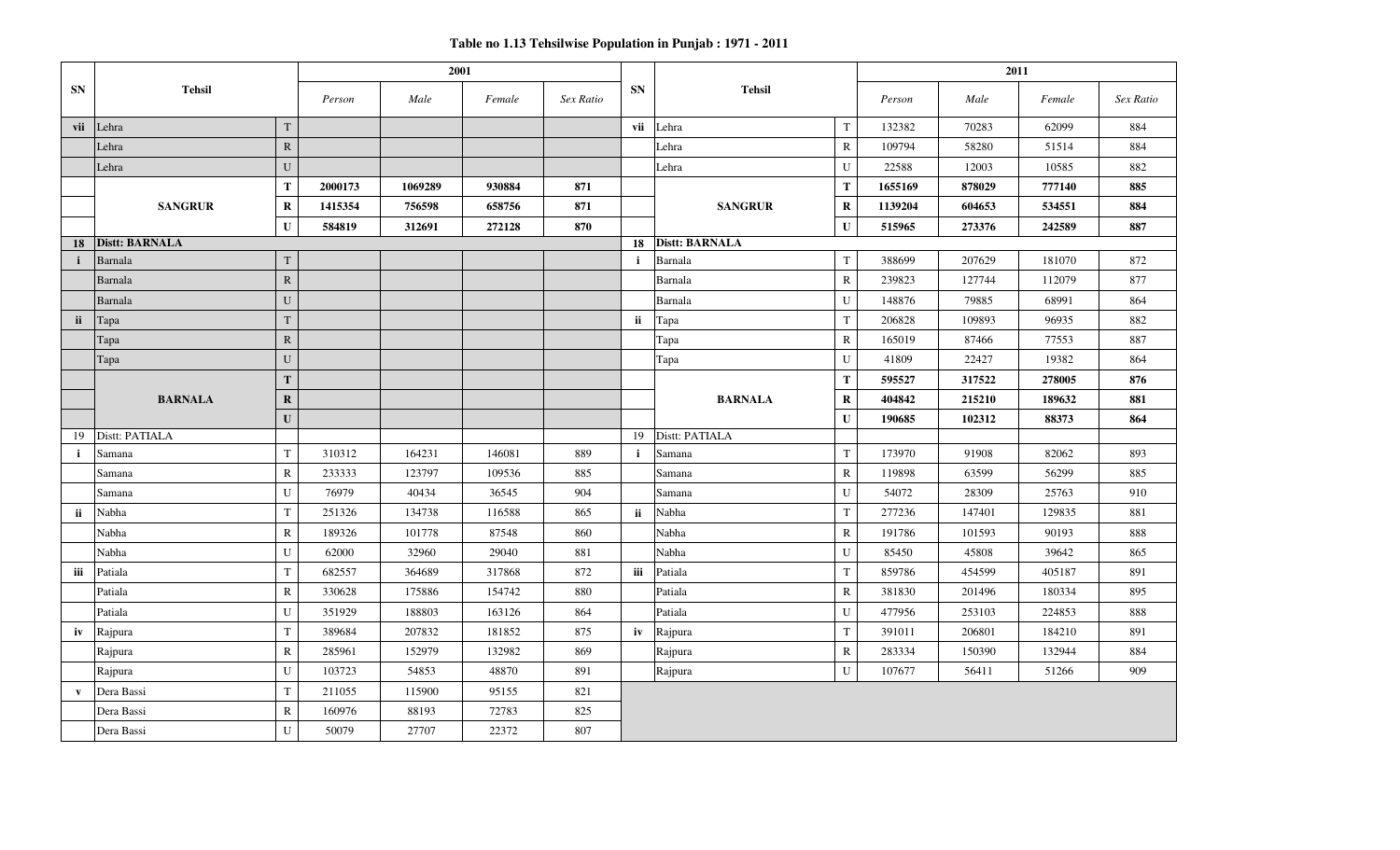|           |                        |              |          | 2001     |          |           |              |                        |                         |          | 2011     |          |           |
|-----------|------------------------|--------------|----------|----------|----------|-----------|--------------|------------------------|-------------------------|----------|----------|----------|-----------|
| <b>SN</b> | <b>Tehsil</b>          |              | Person   | Male     | Female   | Sex Ratio | <b>SN</b>    | <b>Tehsil</b>          |                         | Person   | Male     | Female   | Sex Ratio |
| vi        | Patran                 | T            |          |          |          |           | vi           | Patran                 | $\mathbf T$             | 193683   | 101813   | 91870    | 902       |
|           | Patran                 | $\mathbb{R}$ |          |          |          |           |              | Patran                 | ${\bf R}$               | 155558   | 81722    | 73836    | 904       |
|           | Patran                 | ${\bf U}$    |          |          |          |           |              | Patran                 | ${\bf U}$               | 38125    | 20091    | 18034    | 898       |
|           |                        |              |          |          |          |           |              |                        |                         |          |          |          |           |
|           |                        | Т            | 1844934  | 987390   | 857544   | 868       |              |                        | T                       | 1895686  | 1002522  | 893164   | 891       |
|           | <b>PATIALA</b>         | $\bf R$      | 1200224  | 642633   | 557591   | 868       |              | <b>PATIALA</b>         | $\bf R$<br>$\mathbf{U}$ | 1132406  | 598800   | 533606   | 891       |
|           |                        | $\mathbf{U}$ | 644710   | 344757   | 299953   | 870       |              | Distt: FATEHGARH       |                         | 763280   | 403722   | 359558   | 891       |
| 20        | Distt: FATEHGARH       |              |          |          |          |           | 20           |                        |                         |          |          |          |           |
|           | Bassi Pathana          | T            | 93080    | 49535    | 43545    | 879       | $\mathbf{i}$ | Bassi Pathana          | T                       | 96163    | 50919    | 45244    | 889       |
|           | Bassi Pathana          | $\mathbb{R}$ | 74022    | 39608    | 34414    | 869       |              | Bassi Pathana          | $\mathbb{R}$            | 75875    | 40254    | 35621    | 885       |
|           | Bassi Pathana          | U            | 19058    | 9927     | 9131     | 920       |              | Bassi Pathana          | U                       | 20288    | 10665    | 9623     | 902       |
| ii        | Amloh                  | $\mathbf T$  | 172877   | 94974    | 77903    | 820       | ii           | Amloh                  | $\mathbf T$             | 210628   | 114805   | 95823    | 835       |
|           | Amloh                  | $\mathbb{R}$ | 99511    | 54284    | 45227    | 833       |              | Amloh                  | ${\bf R}$               | 113666   | 60769    | 52897    | 870       |
|           | Amloh                  | U            | 73366    | 40690    | 32676    | 803       |              | Amloh                  | U                       | 96962    | 54036    | 42926    | 794       |
| iii       | Khamanon               | $\mathbf T$  | 85841    | 45801    | 40040    | 874       | iii          | Khamanon               | $\mathbf T$             | 91038    | 47972    | 43066    | 898       |
|           | Khamanon               | ${\bf R}$    | 76999    | 40935    | 36064    | 881       |              | Khamanon               | $\mathbb{R}$            | 80903    | 42570    | 38333    | 900       |
|           | Khamanon               | U            | 8842     | 4866     | 3976     | 817       |              | Khamanon               | U                       | 10135    | 5402     | 4733     | 876       |
| iv        | Fatehgarh Sahib        | $\mathbf T$  | 186243   | 99827    | 86416    | 866       | iv           | Fatehgarh Sahib        | $\mathbf T$             | 202334   | 107099   | 95235    | 889       |
|           | Fatehgarh Sahib        | $\mathbb{R}$ | 136418   | 73110    | 63308    | 866       |              | Fatehgarh Sahib        | ${\bf R}$               | 144237   | 76457    | 67780    | 887       |
|           | Fatehgarh Sahib        | U            | 49825    | 26717    | 23108    | 865       |              | Fatehgarh Sahib        | U                       | 58097    | 30642    | 27455    | 896       |
|           |                        | T            | 538041   | 290137   | 247904   | 854       |              |                        | T                       | 600163   | 320795   | 279368   | 871       |
|           | <b>FATEHGARH SAHIB</b> | $\bf R$      | 386950   | 207937   | 179013   | 861       |              | <b>FATEHGARH SAHIB</b> | $\bf{R}$                | 414681   | 220050   | 194631   | 884       |
|           |                        | ${\bf U}$    | 151091   | 82200    | 68891    | 838       |              |                        | $\mathbf{U}$            | 185482   | 100745   | 84737    | 841       |
|           |                        | T            | 24358999 | 12985045 | 11373954 | 876       |              |                        | T                       | 27743338 | 14639465 | 13103873 | 895       |
|           | <b>PUNJAB</b>          | $\bf R$      | 16096488 | 8516596  | 7579892  | 890       |              | <b>PUNJAB</b>          | $\bf R$                 | 17344192 | 9093476  | 8250716  | 907       |
|           |                        | $\mathbf U$  | 8262511  | 4468449  | 3794062  | 849       |              |                        | $\mathbf U$             | 10399146 | 5545989  | 4853157  | 875       |

2. Director, Census Operation, Punjab Source: 1. Economic and Statistical Organisation, Punjab

Note: In shaded area, Tehsils were not created at that time **NA: Not Available**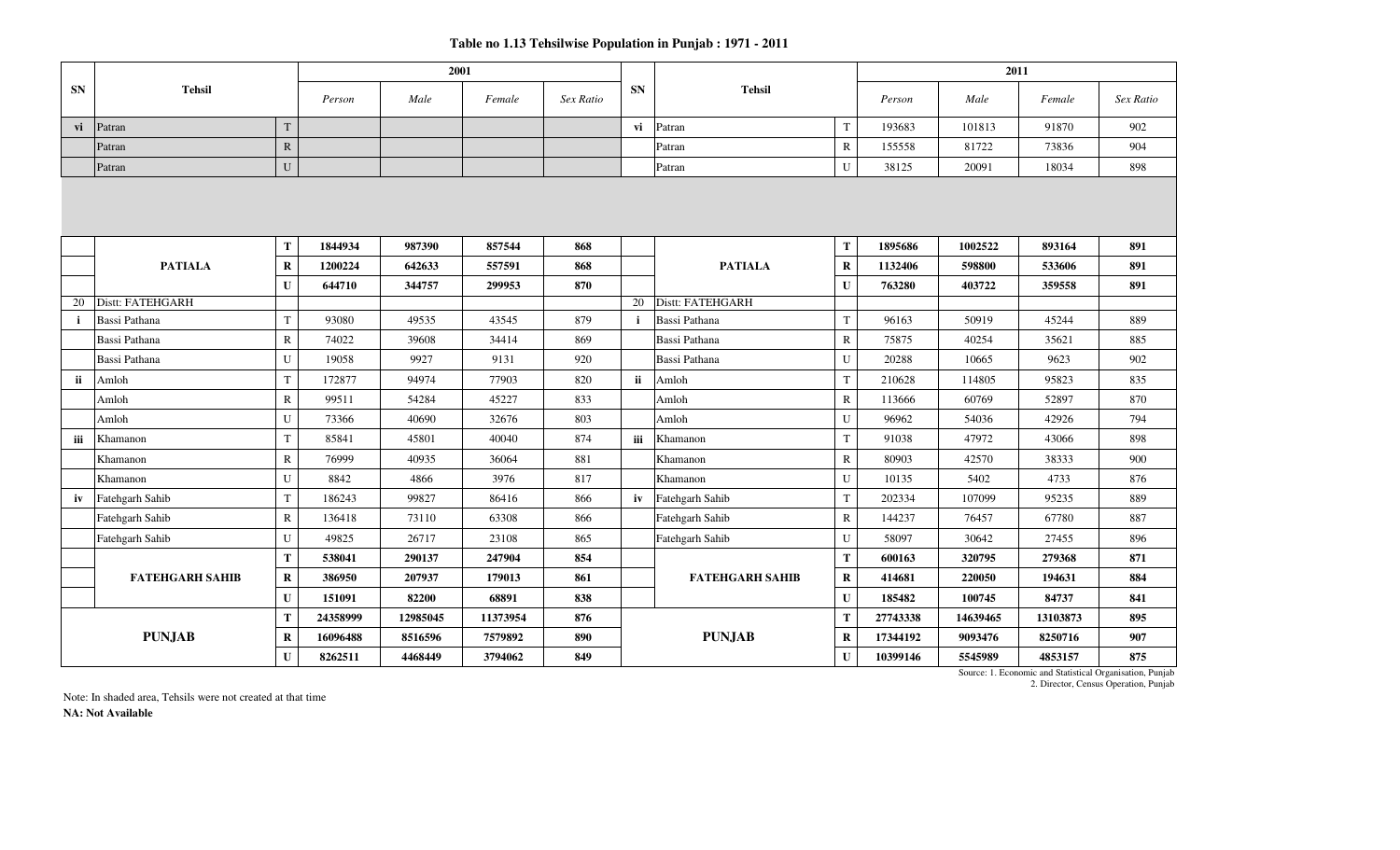|                |                              |                                     |                                        | Census 2001 |                                            |            |                                     |                                        | Census 2011 |                                            |            |
|----------------|------------------------------|-------------------------------------|----------------------------------------|-------------|--------------------------------------------|------------|-------------------------------------|----------------------------------------|-------------|--------------------------------------------|------------|
| <b>SN</b>      | <b>District</b>              | <b>Total number</b><br>of Household | Latrine available<br>(within Premises) | Percentage  | <b>Drinking Water</b><br>(Within premises) | Percentage | <b>Total number</b><br>of household | Latrine available<br>(within Premises) | Percentage  | <b>Drinking Water</b><br>(Within premises) | Percentage |
|                | Gurdaspur                    | 352690                              | 111353                                 | 31.6        | 309355                                     | 87.7       | 431212                              | 258924                                 | 60.0        | 393314                                     | 91.2       |
| 2              | Pathankot                    | NA                                  | NA                                     | NA          | NA                                         | NA         | <b>NA</b>                           | NA                                     | <b>NA</b>   | NA                                         | <b>NA</b>  |
| 3              | Amritsar                     | 530583                              | 240653                                 | 45.4        | 493573                                     | 93.0       | 480303                              | 379230                                 | 79.0        | 447498                                     | 93.2       |
| $\overline{4}$ | Tarn Taran                   | NA                                  | <b>NA</b>                              | NA          | NA                                         | NA         | 201047                              | 136239                                 | 67.8        | 180712                                     | 89.2       |
| 5              | Kapurthala                   | 135011                              | 68890                                  | 51.0        | 126008                                     | 93.3       | 165336                              | 137713                                 | 83.3        | 145612                                     | 88.1       |
| 6              | <b>Jalandhar</b>             | 355574                              | 226881                                 | 63.8        | 330865                                     | 93.1       | 454073                              | 392909                                 | 86.5        | 409159                                     | 90.1       |
| 7              | <b>SBS Nagar</b>             | 107956                              | 42060                                  | 39.0        | 88074                                      | 81.6       | 128634                              | 90711                                  | 70.5        | 112136                                     | 87.2       |
| 8              | Hoshiarpur                   | 277768                              | 95668                                  | 34.4        | 214108                                     | 77.1       | 329694                              | 210621                                 | 63.9        | 278909                                     | 84.6       |
| 9              | Rupnagar                     | 204123                              | 91383                                  | 44.8        | 145855                                     | 71.5       | 132854                              | 88385                                  | 66.5        | 107694                                     | 81.1       |
| 10             | <b>SAS Nagar</b>             | NA                                  | $\rm NA$                               | NA          | NA                                         | NA         | 197101                              | 155989                                 | 79.1        | 171040                                     | 86.8       |
| -11            | Ludhiana                     | 546385                              | 418136                                 | 76.5        | 503874                                     | 92.2       | 716104                              | 667902                                 | 93.3        | 660590                                     | 92.2       |
| 12             | <b>Firozpur</b>              | 294409                              | 126543                                 | 43.0        | 227185                                     | 77.2       | 374167                              | 274015                                 | 73.2        | 286759                                     | 76.6       |
| 13             | Fazilka                      | NA                                  | NA                                     | NA          | NA                                         | NA         | NA                                  | <b>NA</b>                              | NA          | NA                                         | NA         |
| 14             | Faridkot                     | 96031                               | 54802                                  | 57.1        | 77209                                      | 80.4       | 118193                              | 99988                                  | 84.6        | 95315                                      | 80.6       |
| 15             | <b>Shri Muktsar</b><br>Sahib | 134786                              | 70874                                  | 52.6        | 94933                                      | 70.4       | 172792                              | 133635                                 | 77.3        | 125869                                     | 72.8       |
| 16             | Moga                         | 153669                              | 96766                                  | 63.0        | 135725                                     | 88.3       | 191228                              | 167596                                 | 87.6        | 151928                                     | 79.4       |
| 17             | <b>Bathinda</b>              | 201508                              | 140700                                 | 69.8        | 167077                                     | 82.9       | 266035                              | 232629                                 | 87.4        | 211601                                     | 79.5       |
| 18             | Mansa                        | 118244                              | 52854                                  | 44.7        | 89581                                      | 75.8       | 147127                              | 99571                                  | 67.7        | 108275                                     | 73.6       |
| 19             | <b>Sangrur</b>               | 346267                              | 197508                                 | 57.0        | 302500                                     | 87.4       | 314030                              | 259912                                 | 82.8        | 255649                                     | 81.4       |
| 20             | <b>Barnala</b>               | NA                                  | NA                                     | NA          | NA                                         | NA         | 112276                              | 93781                                  | 83.5        | 94302                                      | 84         |
| 21             | Patiala                      | 317528                              | 167812                                 | 52.8        | 258252                                     | 81.3       | 361740                              | 309524                                 | 85.6        | 306941                                     | 84.9       |
| 22             | <b>Fatehgarh Sahib</b>       | 92624                               | 53316                                  | 57.6        | 82703                                      | 89.3       | 115753                              | 99858                                  | 86.3        | 104951                                     | 90.7       |
|                | Punjab                       | 4265156                             | 2256199                                | 52.9        | 3646877                                    | 85.5       | 5409699                             | 4289132                                | 79.3        | 4648254                                    | 85.9       |

### **Table no 1.14 District-wise Sanitation and Drinking Water Facility 2001 & 2011**

*Source: 1. Economic and Statistical Organisation, Punjab 2. Director, Census Operation, Punjab*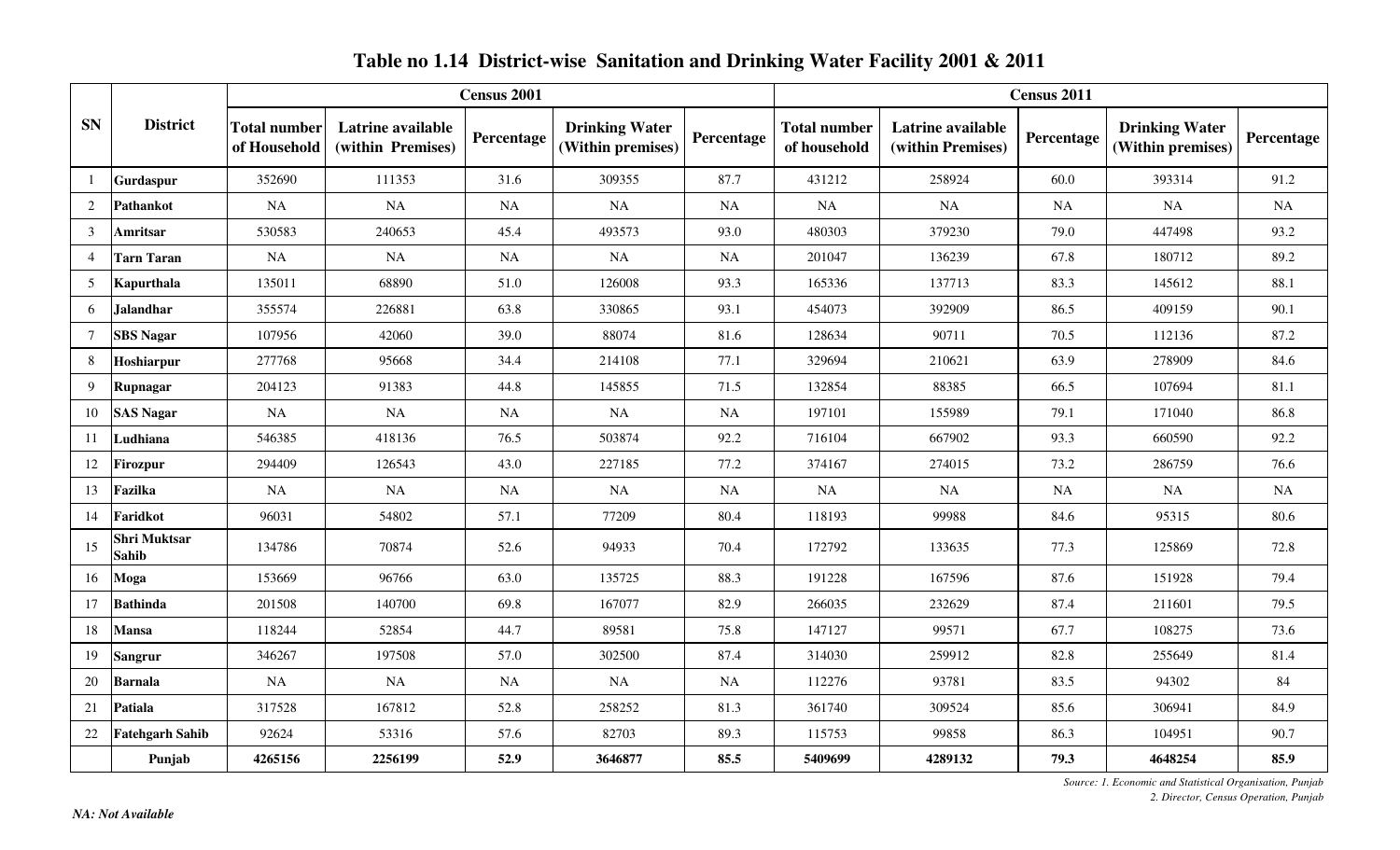## **Table no 1.15 District-wise Projected Population of Punjab: 2011 - 2021**

**As on 1st March**

| S.No.          | <b>District</b>    | 2011           | 2012     | 2013     | 2014     | 2015     | 2016     | 2017     | 2018           | 2019     | 2020     | 2021     |
|----------------|--------------------|----------------|----------|----------|----------|----------|----------|----------|----------------|----------|----------|----------|
| $\mathbf{0}$   |                    | $\overline{2}$ | 3        | 4        | 5        | 6        |          | 8        | 9 <sup>°</sup> | 10       | 11       | 12       |
|                | Gurdaspur          | 1621725        | 1636717  | 1651814  | 1667016  | 1682325  | 1697739  | 1713259  | 1728886        | 1744619  | 1760459  | 1776405  |
|                | Pathankot          | 676598         | 681815   | 687058   | 692327   | 697623   | 702944   | 708292   | 713666         | 719066   | 724491   | 729942   |
| $\mathcal{F}$  | Amritsar           | 2490656        | 2526461  | 2562730  | 2599467  | 2636677  | 2674365  | 2712536  | 2751195        | 2790347  | 2829997  | 2870151  |
|                | Tarn Taran         | 1119627        | 1139369  | 1159436  | 1179833  | 200564   | 1221634  | 1243049  | 1264813        | 1286931  | 1309409  | 1332251  |
| 5              | Kapurthala         | 815168         | 821406   | 827674   | 833974   | 840305   | 846666   | 853058   | 859481         | 865934   | 872417   | 878930   |
| 6              | Jalandhar          | 2193590        | 2217876  | 2242385  | 2267120  | 2292081  | 2317270  | 2342687  | 2368334        | 2394212  | 2420323  | 2446667  |
|                | SBS Nagar          | 612310         | 614785   | 617257   | 619727   | 622194   | 624658   | 627118   | 629576         | 632030   | 634481   | 636927   |
| 8              | Hoshiarpur         | 1586625        | 1597389  | 1608193  | 1619038  | 1629923  | 1640847  | 1651811  | 1662814        | 1673856  | 1684935  | 1696053  |
| $\mathbf Q$    | Rupnagar           | 684627         | 690396   | 696199   | 702036   | 707909   | 713816   | 719757   | 725733         | 731743   | 737788   | 743867   |
| 10             | <b>SAS Nagar</b>   | 994628         | 1023407  | 1052998  | 1083422  | 1114703  | 1146863  | 1179927  | 1213920        | 1248865  | 1284790  | 1321721  |
| $\overline{1}$ | Ludhiana           | 3498739        | 3548713  | 3599328  | 3650591  | 3702510  | 3755090  | 3808338  | 3862262        | 3916869  | 3972164  | 4028156  |
| 12             | Firozpur           | 1002874        | 1017930  | 1033191  | 1048660  | 1064339  | 1080230  | 1096336  | 1112659        | 1129201  | 1145966  | 1162955  |
|                | Fazilka            | 1026200        | 1041626  | 1057262  | 1073112  | 1089177  | 1105460  | 1121963  | 1138690        | 1155641  | 1172821  | 1190231  |
| 14             | Faridkot           | 617508         | 624530   | 631619   | 638775   | 646000   | 653293   | 660654   | 668085         | 675585   | 683156   | 690796   |
| 15             | Shri Muktsar Sahib | 901896         | 915283   | 928850   | 942599   | 956533   | 970652   | 984960   | 999457         | 1014148  | 1029032  | 1044114  |
| 16             | Moga               | 995746         | 1006339  | 1017023  | 1027801  | 1038672  | 1049636  | 1060694  | 1071847        | 1083094  | 1094437  | 1105875  |
| 17             | <b>Bathinda</b>    | 1388525        | 1410759  | 1433320  | 1456212  | 1479440  | 1503007  | 1526919  | 1551180        | 1575793  | 1600763  | 1626095  |
| 18             | Mansa              | 769751         | 778272   | 786872   | 795551   | 804309   | 813147   | 822065   | 831064         | 840144   | 849306   | 858549   |
| 19             | Sangrur            | 1655169        | 1674373  | 1693765  | 1713348  | 1733121  | 1753087  | 1773247  | 1793602        | 1814152  | 1834900  | 1855846  |
| 20             | Barnala            | 595527         | 602794   | 610138   | 617559   | 625057   | 632634   | 640289   | 648023         | 655838   | 663732   | 671708   |
| 21             | Patiala            | 1895686        | 1929741  | 1964369  | 1999578  | 2035376  | 2071773  | 2108778  | 2146399        | 2184646  | 2223529  | 2263056  |
| 22             | Fatehgarh Sahib    | 600163         | 606643   | 613180   | 619775   | 626429   | 633141   | 639911   | 646741         | 653630   | 660579   | 667588   |
|                | Punjab             | 27743338       | 28106621 | 28474661 | 28847521 | 29225263 | 29607951 | 29995650 | 30388426       | 30786345 | 31189475 | 31597883 |

Note:- Projections are on the basis of district-wise growth rates

*Source: 1. Economic and Statistical Organisation, Punjab*

*2. Director, Census Operation, Punjab*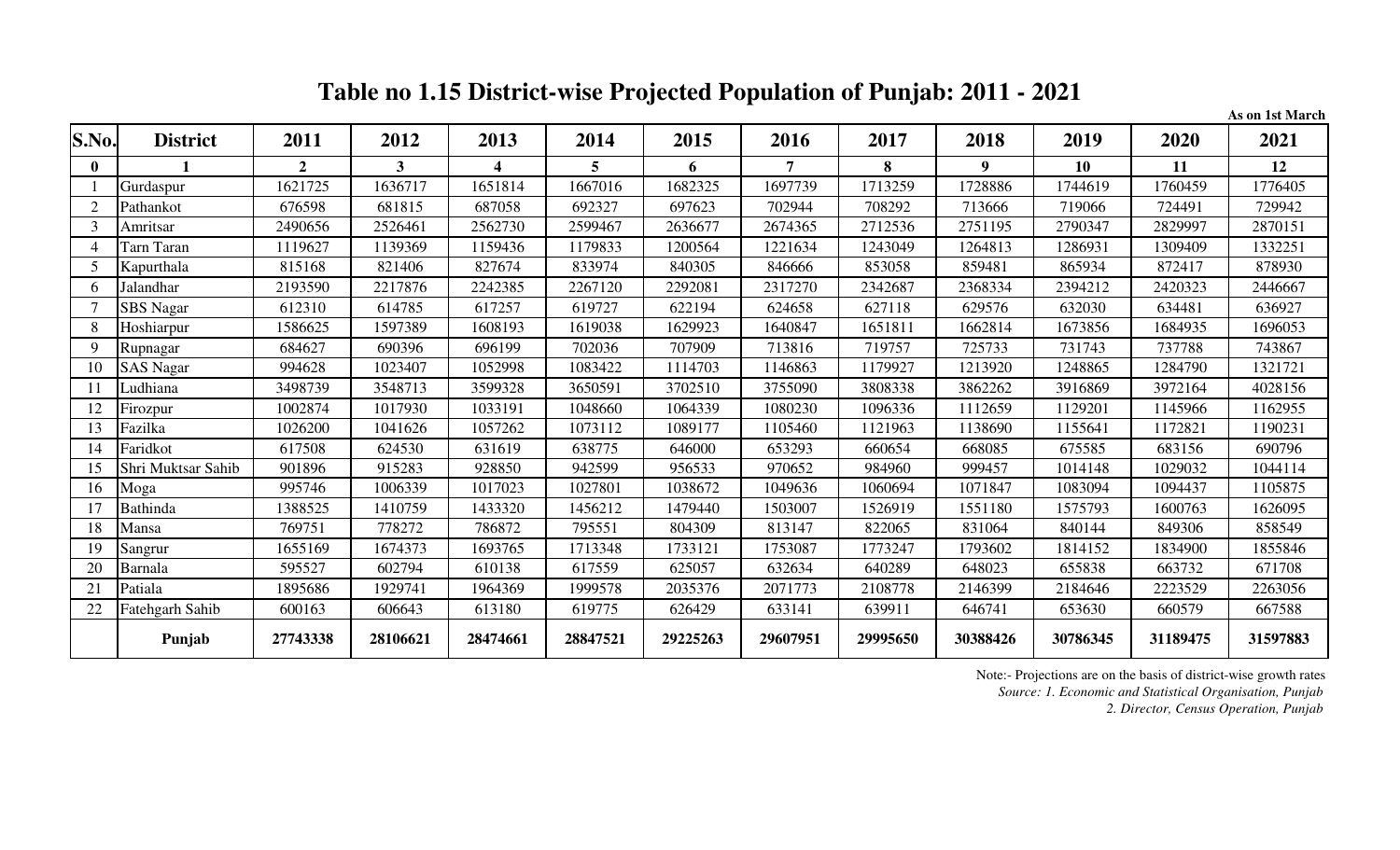**Table no 1.16 District-wise Projected (mid-year) Population of Punjab: 2011 - 2021**

**As on 1st October**

| S.No.          | <b>District</b>    | 2011     | 2012         | 2013        | 2014             | 2015     | 2016     | 2017           | 2018     | 2019     | 2020     | 2021     |
|----------------|--------------------|----------|--------------|-------------|------------------|----------|----------|----------------|----------|----------|----------|----------|
|                | $\mathbf{0}$       |          | $\mathbf{2}$ | $3^{\circ}$ | $\boldsymbol{4}$ | 5        | 6        | $\overline{7}$ | 8        | 9        | 10       | 11       |
|                | Gurdaspur          | 1630457  | 1645478      | 1660604     | 1675835          | 1691171  | 1706613  | 1722160        | 1737813  | 1753571  | 1769436  | 1785406  |
| $\overline{2}$ | Pathankot          | 679638   | 684870       | 690129      | 695415           | 700726   | 706064   | 711427         | 716817   | 722232   | 727673   | 733140   |
| $\overline{3}$ | Amritsar           | 2511486  | 2547564      | 2584107     | 2621121          | 2658612  | 2696583  | 2735040        | 2773989  | 2813433  | 2853379  | 2893831  |
| $\overline{4}$ | Tarn Taran         | 1131104  | 1151036      | 1171296     | 1191888          | 1212817  | 1234089  | 1255708        | 1277679  | 1300007  | 1322698  | 1345757  |
| 5              | Kapurthala         | 818803   | 825059       | 831347      | 837665           | 844015   | 850394   | 856805         | 863246   | 869717   | 876219   | 882750   |
| 6              | Jalandhar          | 2207730  | 2232148      | 2256790     | 2281659          | 2306754  | 2332078  | 2357631        | 2383415  | 2409431  | 2435679  | 2462162  |
|                | SBS Nagar          | 613754   | 616228       | 618699      | 621168           | 623633   | 626096   | 628556         | 631012   | 633464   | 635913   | 638358   |
| 8              | Hoshiarpur         | 1592899  | 1603688      | 1614517     | 1625387          | 1636296  | 1647245  | 1658233        | 1669260  | 1680325  | 1691428  | 1702568  |
| 9              | Rupnagar           | 687988   | 693777       | 699601      | 705459           | 711352   | 717280   | 723242         | 729239   | 735270   | 741335   | 747435   |
| 10             | <b>SAS Nagar</b>   | 1011318  | 1040569      | 1070644     | 1101566          | 1133358  | 1166044  | 1199648        | 1234194  | 1269709  | 1306218  | 1343749  |
| 11             | Ludhiana           | 3527813  | 3578163      | 3629158     | 3680806          | 3733113  | 3786085  | 3839730        | 3894055  | 3949065  | 4004770  | 4061174  |
| 12             | Firozpur           | 1011632  | 1026818      | 1042211     | 1057813          | 1073627  | 1089655  | 1105900        | 1122364  | 1139049  | 1155957  | 1173092  |
| 13             | Fazilka            | 1035173  | 1050722      | 1066484     | 1082460          | 1098652  | 1115065  | 1131699        | 1148557  | 1165642  | 1182957  | 1200504  |
| 14             | Faridkot           | 621596   | 628657       | 635786      | 642983           | 650248   | 657582   | 664984         | 672456   | 679997   | 687609   | 695292   |
| 15             | Shri Muktsar Sahib | 909683   | 923176       | 936850      | 950707           | 964749   | 978979   | 993398         | 1008009  | 1022813  | 1037813  | 1053011  |
| 16             | Moga               | 1001914  | 1012561      | 1023301     | 1034133          | 1045059  | 1056079  | 1067193        | 1078402  | 1089706  | 1101105  | 1112600  |
| 17             | <b>Bathinda</b>    | 1401455  | 1423880      | 1446635     | 1469724          | 1493151  | 1516920  | 1541036        | 1565503  | 1590325  | 1615507  | 1641053  |
| 18             | Mansa              | 774712   | 783280       | 791926      | 800652           | 809458   | 818343   | 827309         | 836356   | 845484   | 854694   | 863986   |
| 19             | Sangrur            | 1666348  | 1685663      | 1705168     | 1724863          | 1744750  | 1764831  | 1785106        | 1805576  | 1826243  | 1847108  | 1868172  |
| 20             | Barnala            | 599757   | 607069       | 614459      | 621925           | 629469   | 637092   | 644794         | 652576   | 660437   | 668380   | 676403   |
| 21             | Patiala            | 1915483  | 1949872      | 1984840     | 2020393          | 2056541  | 2093293  | 2130658        | 2168645  | 2207264  | 2246523  | 2286433  |
| 22             | Fatehgarh Sahib    | 603936   | 610450       | 617021      | 623651           | 630339   | 637086   | 643891         | 650756   | 657681   | 664665   | 671709   |
|                | Punjab             | 27954679 | 28320729     | 28691573    | 29067273         | 29447892 | 29833496 | 30224148       | 30619916 | 31020866 | 31427067 | 31838587 |

Note:- Projections are on the basis of district-wise growth rates

*Source: 1. Economic and Statistical Organisation, Punjab*

*2. Director, Census Operation, Punjab*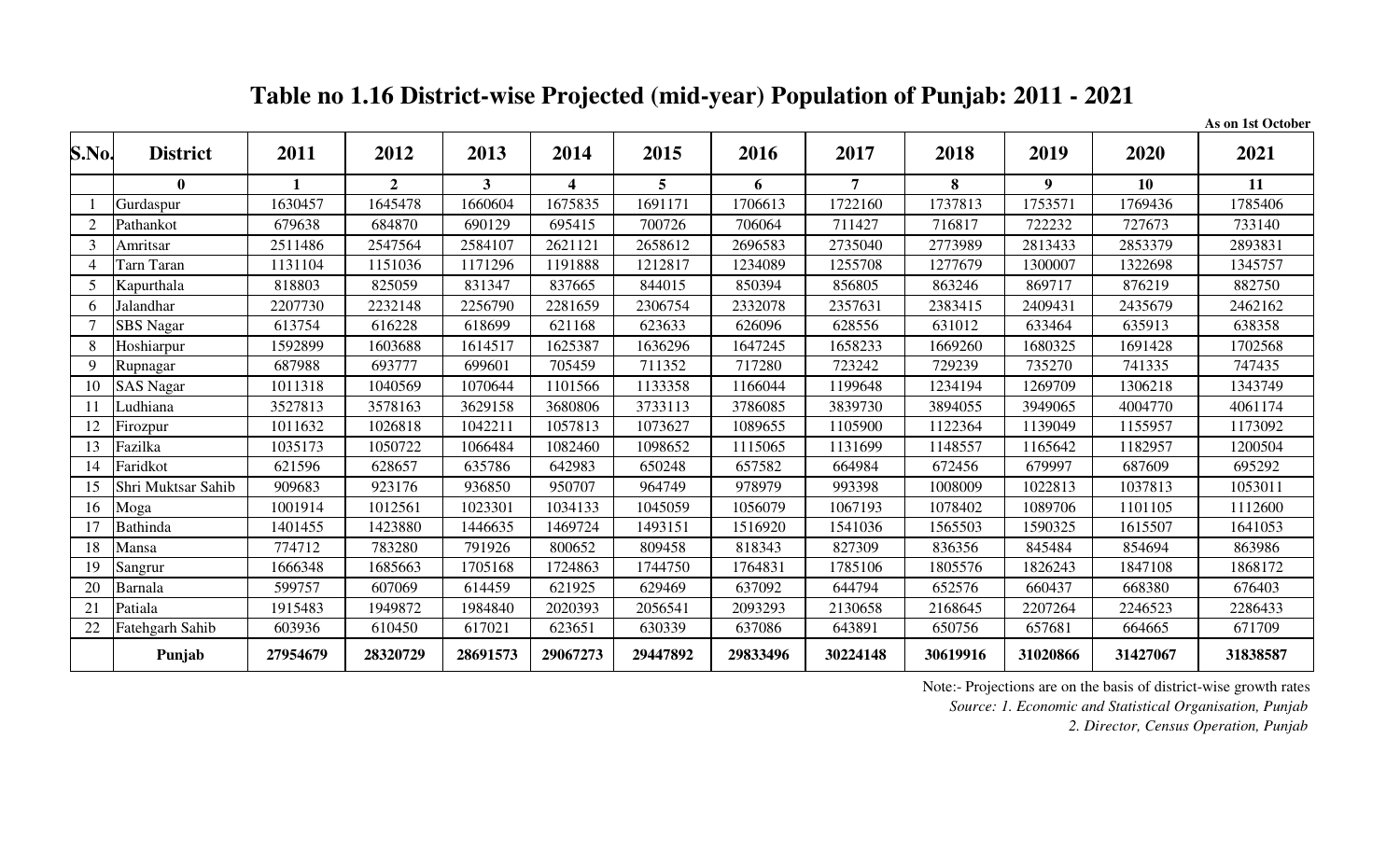## **Table no 2.1 State-wise decadal Population 2001 & 2011**

| SN             |                          |              |              | 2001        |          |              | 2011        |               |
|----------------|--------------------------|--------------|--------------|-------------|----------|--------------|-------------|---------------|
|                | <b>District</b>          |              | <b>Total</b> | <b>Male</b> | Female   | <b>Total</b> | <b>Male</b> | <b>Female</b> |
|                |                          | Rural        | 55401067     | 27937204    | 27463863 | 56361702     | 28243241    | 28118461      |
|                | 1 Andhra Pradesh         | Urban        | 20808940     | 10590209    | 10218731 | 28219075     | 14198905    | 14020170      |
|                |                          | <b>Total</b> | 76210007     | 38527413    | 37682594 | 84580777     | 42442146    | 42138631      |
|                |                          | Rural        | 870087       | 454680      | 415407   | 1066358      | 546011      | 520347        |
| $\mathbf{2}$   | <b>Arunachal Pradesh</b> | Urban        | 227881       | 125261      | 102620   | 317369       | 167901      | 149468        |
|                |                          | <b>Total</b> | 1097968      | 579941      | 518027   | 1383727      | 713912      | 669815        |
|                |                          | Rural        | 23216288     | 11939945    | 11276343 | 26807034     | 13678989    | 13128045      |
| 3 <sup>1</sup> | Assam                    | Urban        | 3439240      | 1837092     | 1602148  | 4398542      | 2260454     | 2138088       |
|                |                          | <b>Total</b> | 26655528     | 13777037    | 12878491 | 31205576     | 15939443    | 15266133      |
|                |                          | Rural        | 74316709     | 38594996    | 35721713 | 92341436     | 48073850    | 44267586      |
| 4              | <b>Bihar</b>             | Urban        | 8681800      | 4648799     | 4033001  | 11758016     | 6204307     | 5553709       |
|                |                          | <b>Total</b> | 82998509     | 43243795    | 39754714 | 104099452    | 54278157    | 49821295      |
|                |                          | Rural        | 16648056     | 8307443     | 8340613  | 19607961     | 9797426     | 9810535       |
| 5.             | <b>Chhattisgarh</b>      | Urban        | 4185747      | 2166775     | 2018972  | 5937237      | 3035469     | 2901768       |
|                |                          | <b>Total</b> | 20833803     | 10474218    | 10359585 | 25545198     | 12832895    | 12712303      |
|                |                          | Rural        | 677091       | 340545      | 336546   | 551731       | 275436      | 276295        |
|                | 6 Goa                    | Urban        | 670577       | 346703      | 323874   | 906814       | 463704      | 443110        |
|                |                          | <b>Total</b> | 1347668      | 687248      | 660420   | 1458545      | 739140      | 719405        |
|                |                          | Rural        | 31740767     | 16317771    | 15422996 | 34694609     | 17799159    | 16895450      |
| 7              | <b>Gujarat</b>           | Urban        | 18930250     | 10067806    | 8862444  | 25745083     | 13692101    | 12052982      |
|                |                          | <b>Total</b> | 50671017     | 26385577    | 24285440 | 60439692     | 31491260    | 28948432      |
|                |                          | Rural        | 15029260     | 8052988     | 6976272  | 16509359     | 8774006     | 7735353       |
|                | 8 Haryana                | Urban        | 6115304      | 3310965     | 2804339  | 8842103      | 4720728     | 4121375       |
|                |                          | <b>Total</b> | 21144564     | 11363953    | 9780611  | 25351462     | 13494734    | 11856728      |
|                |                          | Rural        | 5482319      | 2756073     | 2726246  | 6176050      | 3110345     | 3065705       |
| 9              | Himachal Pradesh         | Urban        | 595581       | 331867      | 263714   | 688552       | 371528      | 317024        |
|                |                          | <b>Total</b> | 6077900      | 3087940     | 2989960  | 6864602      | 3481873     | 3382729       |
|                |                          | Rural        | 7627062      | 3977652     | 3649410  | 9108060      | 4774477     | 4333583       |
|                | 10 Jammu & Kashmir       | Urban        | 2516638      | 1383274     | 1133364  | 3433242      | 1866185     | 1567057       |
|                |                          | <b>Total</b> | 10143700     | 5360926     | 4782774  | 12541302     | 6640662     | 5900640       |
|                |                          | Rural        | 20952088     | 10679596    | 10272492 | 25055073     | 12776486    | 12278587      |
|                | 11 Jharkhand             | Urban        | 5993741      | 3205441     | 2788300  | 7933061      | 4153829     | 3779232       |
|                |                          | <b>Total</b> | 26945829     | 13885037    | 13060792 | 32988134     | 16930315    | 16057819      |
|                |                          | Rural        | 34889033     | 17648958    | 17240075 | 37469335     | 18929354    | 18539981      |
|                | 12 Karnataka             | Urban        | 17961529     | 9249960     | 8711569  | 23625962     | 12037303    | 11588659      |
|                |                          | <b>Total</b> | 52850562     | 26898918    | 25951644 | 61095297     | 30966657    | 30128640      |
|                |                          | Rural        | 23574449     | 11451282    | 12123167 | 17471135     | 8408054     | 9063081       |
|                | 13 Kerala                | Urban        | 8266925      | 4017332     | 4249593  | 15934926     | 7619358     | 8315568       |
|                |                          | <b>Total</b> | 31841374     | 15468614    | 16372760 | 33406061     | 16027412    | 17378649      |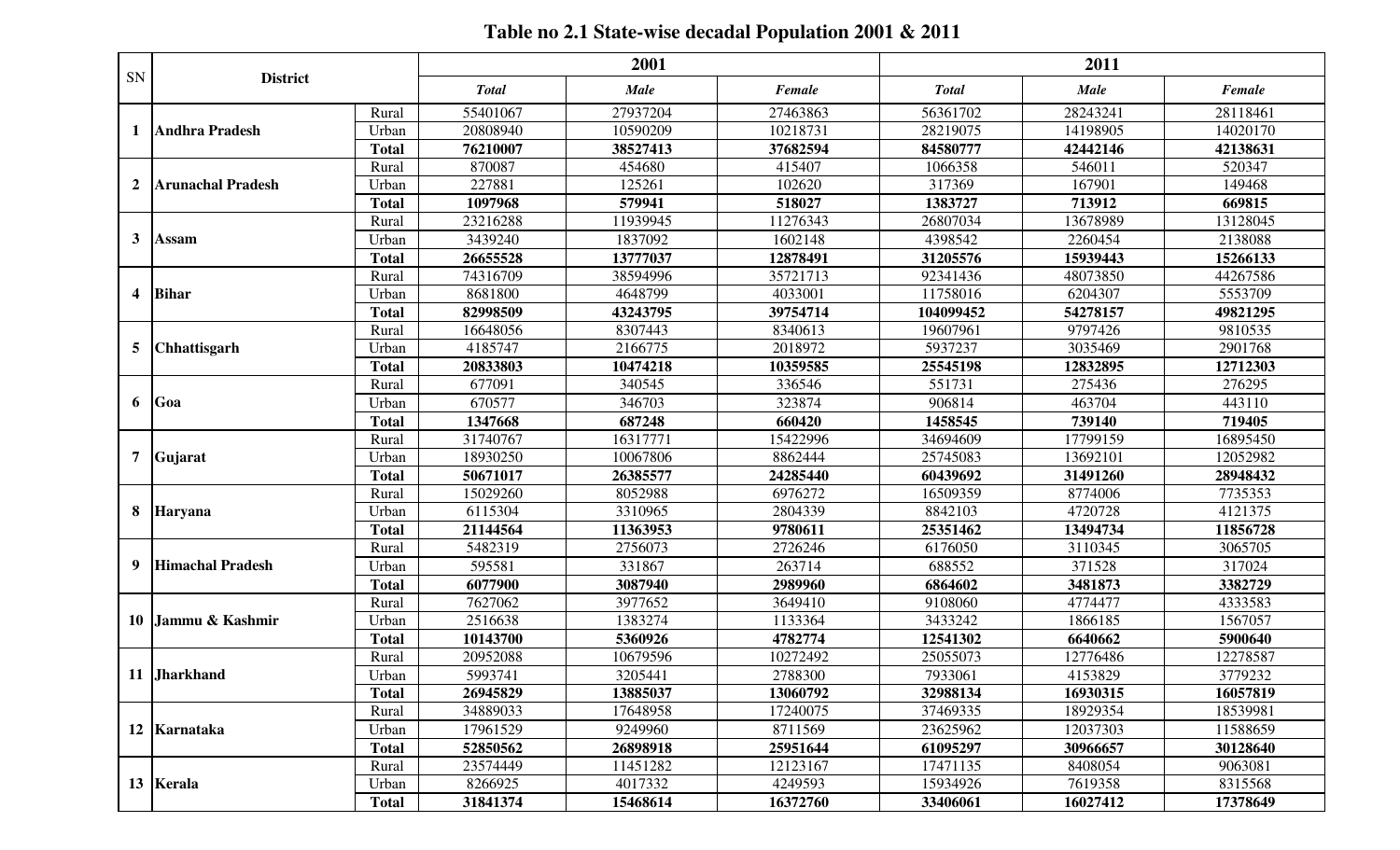## **Table no 2.1 State-wise decadal Population 2001 & 2011**

|    |                                |              |              | 2001        |          |              | 2011        |          |
|----|--------------------------------|--------------|--------------|-------------|----------|--------------|-------------|----------|
| SN | <b>District</b>                |              | <b>Total</b> | <b>Male</b> | Female   | <b>Total</b> | <b>Male</b> | Female   |
|    |                                | Rural        | 44380878     | 23031093    | 21349785 | 52557404     | 27149388    | 25408016 |
|    | 14   Madhya Pradesh            | Urban        | 15967145     | 8412559     | 7554586  | 20069405     | 10462918    | 9606487  |
|    |                                | <b>Total</b> | 60348023     | 31443652    | 28904371 | 72626809     | 37612306    | 35014503 |
|    |                                | Rural        | 55777647     | 28458677    | 27318970 | 61556074     | 31539034    | 30017040 |
|    | 15 Maharashtra                 | Urban        | 41100980     | 21941919    | 19159061 | 50818259     | 26704022    | 24114237 |
|    |                                | <b>Total</b> | 96878627     | 50400596    | 46478031 | 112374333    | 58243056    | 54131277 |
|    |                                | Rural        | 31287422     | 15748970    | 15538452 | 34970562     | 17586203    | 17384359 |
|    | 16 Orissa                      | Urban        | 5517238      | 2911600     | 2605638  | 7003656      | 3625933     | 3377723  |
|    |                                | <b>Total</b> | 36804660     | 18660570    | 18144090 | 41974218     | 21212136    | 20762082 |
|    |                                | Rural        | 16096488     | 8516596     | 7579892  | 17344192     | 9093476     | 8250716  |
|    | 17 Punjab                      | Urban        | 8262511      | 4468449     | 3794062  | 10399146     | 5545989     | 4853157  |
|    |                                | <b>Total</b> | 24358999     | 12985045    | 11373954 | 27743338     | 14639465    | 13103873 |
|    |                                | Rural        | 43292813     | 22426640    | 20866173 | 51500352     | 26641747    | 24858605 |
|    | 18 Rajasthan                   | Urban        | 13214375     | 6993371     | 6221004  | 17048085     | 8909250     | 8138835  |
|    |                                | <b>Total</b> | 56507188     | 29420011    | 27087177 | 68548437     | 35550997    | 32997440 |
|    |                                | Rural        | 34921681     | 17531494    | 17390187 | 37229590     | 18679065    | 18550525 |
|    | 19 Tamil Nadu                  | Urban        | 27483998     | 13869415    | 13614583 | 34917440     | 17458910    | 17458530 |
|    |                                | <b>Total</b> | 62405679     | 31400909    | 31004770 | 72147030     | 36137975    | 36009055 |
|    |                                | Rural        | 131658339    | 69157470    | 62500869 | 155317278    | 80992995    | 74324283 |
|    | 20 Uttar Pradesh               | Urban        | 34539582     | 18407899    | 16131683 | 44495063     | 23487515    | 21007548 |
|    |                                | <b>Total</b> | 166197921    | 87565369    | 78632552 | 199812341    | 104480510   | 95331831 |
|    |                                | Rural        | 6310275      | 3144590     | 3165685  | 7036954      | 3519042     | 3517912  |
|    | 21 Uttaranchal                 | Urban        | 2179074      | 1181334     | 997740   | 3049338      | 1618731     | 1430607  |
|    |                                | <b>Total</b> | 8489349      | 4325924     | 4163425  | 10086292     | 5137773     | 4948519  |
|    |                                | Rural        | 57748946     | 29616009    | 28132937 | 62183113     | 31844945    | 30338168 |
|    | 22 West Bengal                 | Urban        | 22427251     | 11849976    | 10577275 | 29093002     | 14964082    | 14128920 |
|    |                                | <b>Total</b> | 80176197     | 41465985    | 38710212 | 91276115     | 46809027    | 44467088 |
|    |                                | Rural        | 239954       | 128961      | 110993   | 237093       | 126287      | 110806   |
|    | 23   Andaman & Nicobar Islands | Urban        | 116198       | 64011       | 52187    | 143488       | 76584       | 66904    |
|    |                                | <b>Total</b> | 356152       | 192972      | 163180   | 380581       | 202871      | 177710   |
|    |                                | Rural        | 92120        | 56816       | 35304    | 28991        | 17150       | 11841    |
|    | 24 Chandigarh                  | Urban        | 808515       | 450122      | 358393   | 1026459      | 563513      | 462946   |
|    |                                | <b>Total</b> | 900635       | 506938      | 393697   | 1055450      | 580663      | 474787   |
|    |                                | Rural        | 33683        | 17191       | 16492    | 14141        | 7243        | 6898     |
|    | 25 Lakshadweep                 | Urban        | 26967        | 13940       | 13027    | 50332        | 25880       | 24452    |
|    |                                | <b>Total</b> | 60650        | 31131       | 29519    | 64473        | 33123       | 31350    |
|    |                                | Rural        | 1590820      | 808953      | 781867   | 1736236      | 1026884     | 994756   |
|    | 26 Manipur                     | Urban        | 575968       | 286681      | 289287   | 834154       | 411702      | 422452   |
|    |                                | <b>Total</b> | 2293896      | 1161952     | 1131944  | 2570390      | 1438586     | 1417208  |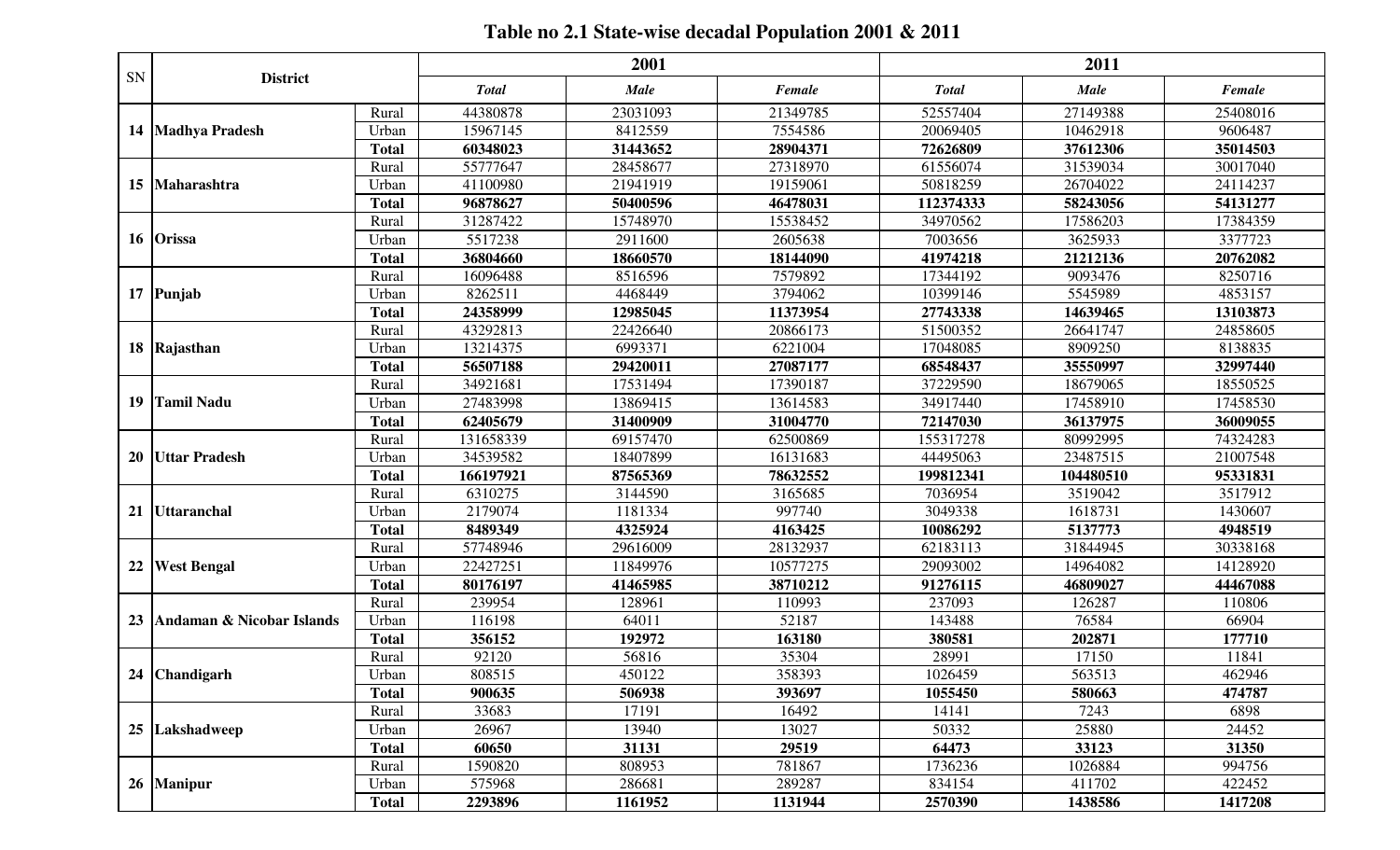## **Table no 2.1 State-wise decadal Population 2001 & 2011**

|    |                      |              |              | 2001        |           |              | 2011        |           |
|----|----------------------|--------------|--------------|-------------|-----------|--------------|-------------|-----------|
| SN | <b>District</b>      |              | <b>Total</b> | <b>Male</b> | Female    | <b>Total</b> | <b>Male</b> | Female    |
|    |                      | Rural        | 1864711      | 946999      | 917712    | 2371439      | 1194260     | 1177179   |
| 27 | Meghalaya            | Urban        | 454111       | 229088      | 225023    | 595450       | 297572      | 297878    |
|    |                      | <b>Total</b> | 2318822      | 1176087     | 1142735   | 2966889      | 1491832     | 1475057   |
|    |                      | Rural        | 447567       | 232726      | 214841    | 525435       | 269135      | 256300    |
| 28 | <b>Mizoram</b>       | Urban        | 441006       | 226383      | 214623    | 571771       | 286204      | 285567    |
|    |                      | <b>Total</b> | 888573       | 459109      | 429464    | 1097206      | 555339      | 541867    |
|    |                      | Rural        | 1647249      | 859716      | 787533    | 1407536      | 725472      | 682064    |
| 29 | <b>Nagaland</b>      | Urban        | 342787       | 187425      | 155362    | 570966       | 299177      | 271789    |
|    |                      | <b>Total</b> | 1990036      | 1047141     | 942895    | 1978502      | 1024649     | 953853    |
|    |                      | Rural        | 325726       | 163703      | 162023    | 395200       | 194907      | 200293    |
| 30 | Pondicherry          | Urban        | 648619       | 323258      | 325361    | 852753       | 417604      | 435149    |
|    |                      | <b>Total</b> | 974345       | 486961      | 487384    | 1247953      | 612511      | 635442    |
|    |                      | Rural        | 480981       | 255774      | 225207    | 456999       | 242797      | 214202    |
| 31 | <b>Sikkim</b>        | Urban        | 59870        | 32710       | 27160     | 153578       | 80273       | 73305     |
|    |                      | <b>Total</b> | 540851       | 288484      | 252367    | 610577       | 323070      | 287507    |
|    |                      | Rural        | 2653453      | 1363638     | 1289815   | 2712464      | 1387173     | 1325291   |
|    | 32 Tripura           | Urban        | 545750       | 278587      | 267163    | 961453       | 487203      | 474250    |
|    |                      | <b>Total</b> | 3199203      | 1642225     | 1556978   | 3673917      | 1874376     | 1799541   |
|    |                      | Rural        | 170027       | 91832       | 78195     | 183114       | 98305       | 84809     |
| 33 | Dadra & Nagar Haveli | Urban        | 50463        | 29834       | 20629     | 160595       | 95455       | 65140     |
|    |                      | <b>Total</b> | 220490       | 121666      | 98824     | 343709       | 193760      | 149949    |
|    |                      | Rural        | 944727       | 522087      | 422640    | 419042       | 226321      | 192721    |
| 34 | Delhi                | Urban        | 12905780     | 7085147     | 5820633   | 16368899     | 8761005     | 7607894   |
|    |                      | <b>Total</b> | 13850507     | 7607234     | 6243273   | 16787941     | 8987326     | 7800615   |
|    |                      | Rural        | 100856       | 63606       | 37250     | 60396        | 32395       | 28001     |
| 35 | Daman & Diu          | Urban        | 57348        | 28906       | 28442     | 182851       | 117906      | 64945     |
|    |                      | <b>Total</b> | 158204       | 92512       | 65692     | 243247       | 150301      | 92946     |
|    | <b>India</b>         | Rural        | 742490639    | 381602674   | 360887965 | 833463448    | 427781058   | 405967794 |
|    |                      | <b>Urban</b> | 286119689    | 150554098   | 135565591 | 377106125    | 195489200   | 181616925 |
|    |                      | <b>Total</b> | 1028737436   | 532223090   | 496514346 | 1210569573   | 623270258   | 587584719 |

*Source: www.censusindia.gov.in*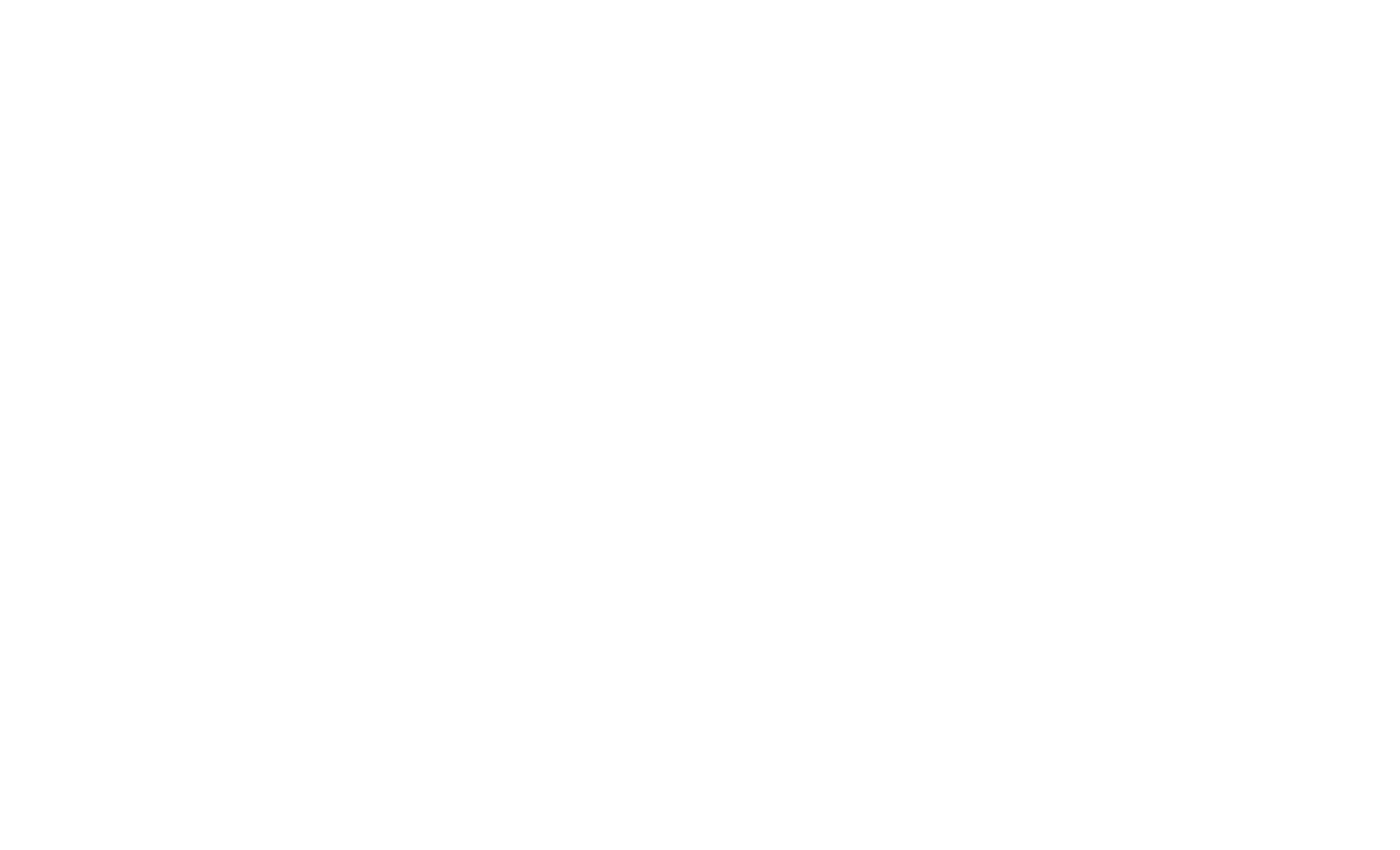# **Table no 2.2 State-wise decadal Schedule Caste Population 2001 & 2011**

| <b>SN</b>      | <b>States/Uts</b>        |              |              | 2001        |           |               | 2011        |           |
|----------------|--------------------------|--------------|--------------|-------------|-----------|---------------|-------------|-----------|
|                |                          |              | <b>Total</b> | <b>Male</b> | Female    | <b>T</b> otal | <b>Male</b> | Female    |
|                |                          | <b>Total</b> | 12339496     | 6228011     | 6111485   | 13878078      | 6913047     | 6965031   |
| 1              | <b>Andhra Pradesh</b>    | Rural        | <b>NA</b>    | <b>NA</b>   | <b>NA</b> | 10846333      | 5417474     | 5428859   |
|                |                          | Urban        | <b>NA</b>    | <b>NA</b>   | <b>NA</b> | 3031745       | 1495573     | 1536172   |
|                |                          | <b>Total</b> | 6188         | 3590        | 2598      | <b>NA</b>     | <b>NA</b>   | <b>NA</b> |
| $\overline{2}$ | <b>Arunachal Pradesh</b> | Rural        | <b>NA</b>    | <b>NA</b>   | <b>NA</b> | <b>NA</b>     | <b>NA</b>   | <b>NA</b> |
|                |                          | Urban        | NA           | <b>NA</b>   | NA        | NA            | <b>NA</b>   | NA        |
|                |                          | Total        | 1825949      | 943674      | 882275    | 2231321       | 1145314     | 1086007   |
| $\mathbf{3}$   | Assam                    | Rural        | <b>NA</b>    | <b>NA</b>   | <b>NA</b> | 1825761       | 938664      | 887097    |
|                |                          | Urban        | NA           | NA          | NA        | 405560        | 206650      | 198910    |
|                |                          | <b>Total</b> | 13048608     | 6784676     | 6263932   | 16567325      | 8606253     | 7961072   |
| 4              | <b>Bihar</b>             | Rural        | <b>NA</b>    | <b>NA</b>   | <b>NA</b> | 15344215      | 7964360     | 7379855   |
|                |                          | Urban        | <b>NA</b>    | <b>NA</b>   | <b>NA</b> | 1223110       | 641893      | 581217    |
|                |                          | <b>Total</b> | 2418722      | 1213194     | 1205528   | 3274269       | 1641738     | 1632531   |
| 5              | <b>Chattisgarh</b>       | Rural        | <b>NA</b>    | <b>NA</b>   | <b>NA</b> | 2511949       | 1258559     | 1253390   |
|                |                          | Urban        | <b>NA</b>    | <b>NA</b>   | <b>NA</b> | 762320        | 383179      | 379141    |
|                | Goa                      | <b>Total</b> | 23791        | 12047       | 11744     | 25449         | 12627       | 12822     |
| 6              |                          | Rural        | NA           | <b>NA</b>   | <b>NA</b> | 9461          | 4634        | 4827      |
|                |                          | Urban        | <b>NA</b>    | <b>NA</b>   | <b>NA</b> | 15988         | 7993        | 7995      |
|                | Gujarat                  | <b>Total</b> | 3592715      | 1866283     | 1726432   | 4074447       | 2110331     | 1964116   |
| $\overline{7}$ |                          | Rural        | <b>NA</b>    | NA          | <b>NA</b> | 2281573       | 1176107     | 1105466   |
|                |                          | Urban        | <b>NA</b>    | <b>NA</b>   | <b>NA</b> | 1792874       | 934224      | 858650    |
|                |                          | Total        | 4091110      | 2188585     | 1902525   | 5113615       | 2709656     | 2403959   |
| 8              | Haryana                  | Rural        | <b>NA</b>    | <b>NA</b>   | <b>NA</b> | 3720109       | 1973294     | 1746815   |
|                |                          | Urban        | NA           | <b>NA</b>   | NA        | 1393506       | 736362      | 657144    |
|                |                          | Total        | 1502170      | 763333      | 738837    | 1729252       | 876300      | 852952    |
| 9              | <b>Himachal Pradesh</b>  | Rural        | <b>NA</b>    | <b>NA</b>   | <b>NA</b> | 1606535       | 812072      | 794463    |
|                |                          | Urban        | <b>NA</b>    | <b>NA</b>   | <b>NA</b> | 122717        | 64228       | 58489     |
|                |                          | <b>Total</b> | 770155       | 403256      | 366899    | 924991        | 486232      | 438759    |
| 10             | Jammu & Kashmir          | Rural        | <b>NA</b>    | <b>NA</b>   | <b>NA</b> | 751026        | 392981      | 358045    |
|                |                          | Urban        | <b>NA</b>    | NA          | <b>NA</b> | 173965        | 93251       | 80714     |
|                |                          | <b>Total</b> | 3189320      | 1640583     | 1548737   | 3985644       | 2043458     | 1942186   |
| 11             | <b>Jharkhand</b>         | Rural        | <b>NA</b>    | <b>NA</b>   | <b>NA</b> | 3152863       | 1612513     | 1540350   |
|                |                          | Urban        | <b>NA</b>    | <b>NA</b>   | <b>NA</b> | 832781        | 430945      | 401836    |
|                |                          | <b>Total</b> | 8563930      | 4339745     | 4224185   | 10474992      | 5264545     | 5210447   |
|                | 12 Karnataka             | Rural        | <b>NA</b>    | <b>NA</b>   | <b>NA</b> | 7495763       | 3771506     | 3724257   |
|                |                          | Urban        | NA           | <b>NA</b>   | <b>NA</b> | 2979229       | 1493039     | 1486190   |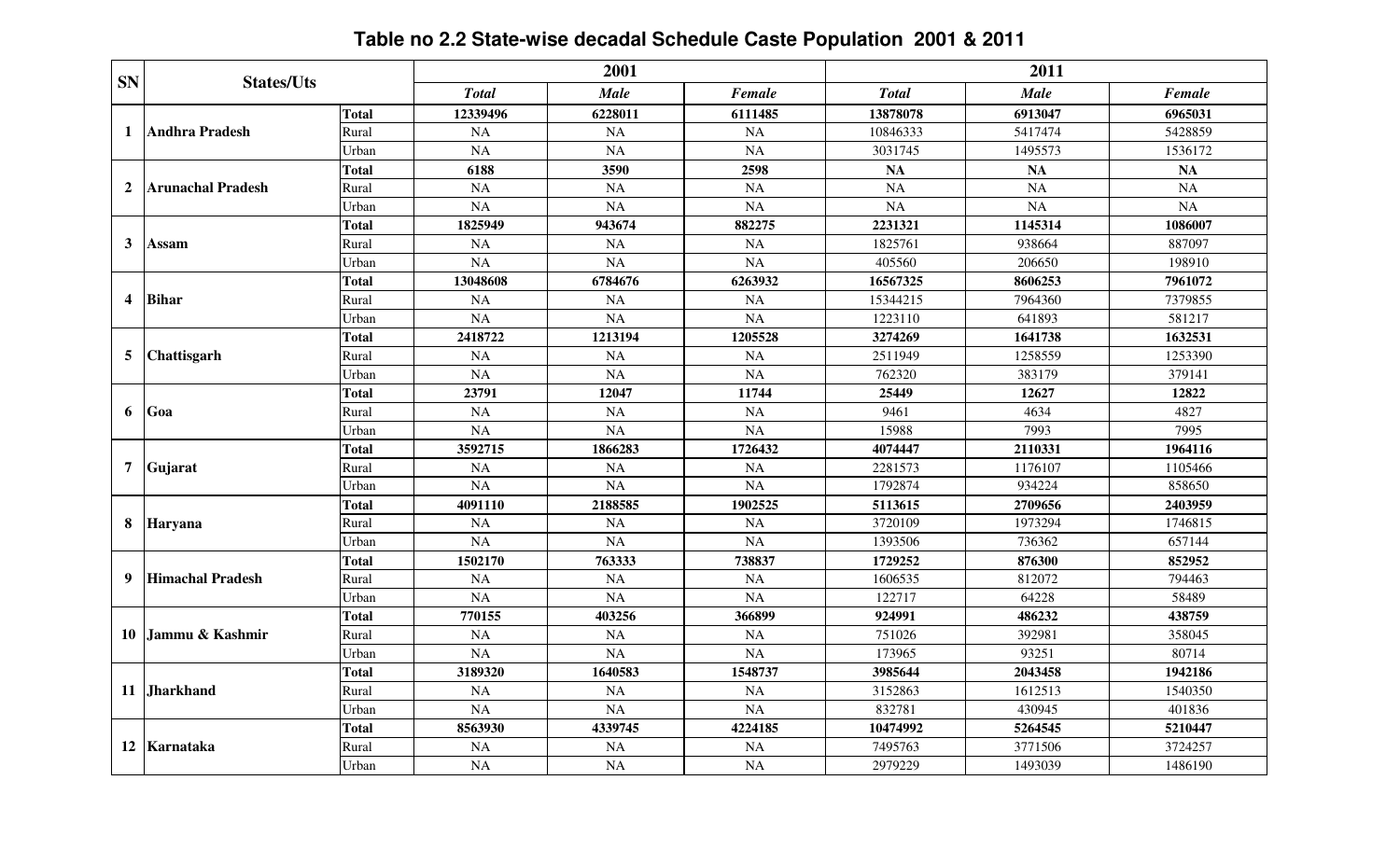# **Table no 2.2 State-wise decadal Schedule Caste Population 2001 & 2011**

| <b>SN</b> | <b>States/Uts</b>         |              |              | 2001                     |               |              | 2011        |           |
|-----------|---------------------------|--------------|--------------|--------------------------|---------------|--------------|-------------|-----------|
|           |                           |              | <b>Total</b> | <b>Male</b>              | <b>Female</b> | <b>Total</b> | <b>Male</b> | Female    |
|           |                           | Total        | 3123941      | 1525114                  | 1598827       | 3039573      | 1477808     | 1561765   |
|           | 13 Kerala                 | Rural        | <b>NA</b>    | <b>NA</b>                | <b>NA</b>     | 1818281      | 883819      | 934462    |
|           |                           | Urban        | <b>NA</b>    | NA                       | <b>NA</b>     | 1221292      | 593989      | 627303    |
|           |                           | Total        | 9155177      | 4804881                  | 4350296       | 11342320     | 5908638     | 5433682   |
| 14        | <b>Madhya Pradesh</b>     | Rural        | <b>NA</b>    | <b>NA</b>                | <b>NA</b>     | 8268002      | 4311490     | 3956512   |
|           |                           | Urban        | NA           | <b>NA</b>                | <b>NA</b>     | 3074318      | 1597148     | 1477170   |
|           |                           | Total        | 9881656      | 5063062                  | 4818594       | 13275898     | 6767759     | 6508139   |
| 15        | <b>Maharashtra</b>        | Rural        | <b>NA</b>    | <b>NA</b>                | <b>NA</b>     | 7494819      | 3825053     | 3669766   |
|           |                           | Urban        | <b>NA</b>    | <b>NA</b>                | <b>NA</b>     | 5781079      | 2942706     | 2838373   |
|           |                           | <b>Total</b> | 6082063      | 3073278                  | 3008785       | 7188463      | 3617808     | 3570655   |
| 16        | <b>Odisha</b>             | Rural        | <b>NA</b>    | <b>NA</b>                | <b>NA</b>     | 6218642      | 3127719     | 3090923   |
|           |                           | Urban        | <b>NA</b>    | NA                       | NA            | 969821       | 490089      | 479732    |
|           |                           | Total        | 7028723      | 3714350                  | 3314373       | 8860179      | 4639875     | 4220304   |
|           | 17 Punjab                 | Rural        | <b>NA</b>    | NA                       | <b>NA</b>     | 6496986      | 3396329     | 3100657   |
|           |                           | Urban        | NA           | <b>NA</b>                | <b>NA</b>     | 2363193      | 1243546     | 1119647   |
|           | 18 Rajasthan              | <b>Total</b> | 9694462      | 5067679                  | 4626783       | 12221593     | 6355564     | 5866029   |
|           |                           | Rural        | <b>NA</b>    | <b>NA</b>                | <b>NA</b>     | 9536963      | 4958563     | 4578400   |
|           |                           | Urban        | <b>NA</b>    | <b>NA</b>                | <b>NA</b>     | 2684630      | 1397001     | 1287629   |
|           | <b>Tamil Nadu</b>         | Total        | 11857504     | 5932925                  | 5924579       | 14438445     | 7204687     | 7233758   |
| 19        |                           | Rural        | <b>NA</b>    | <b>NA</b>                | <b>NA</b>     | 9475475      | 4736003     | 4739472   |
|           |                           | Urban        | NA           | NA                       | <b>NA</b>     | 4962970      | 2468684     | 2494286   |
|           |                           | <b>Total</b> | 35148377     | 18502838                 | 16645539      | 41357608     | 21676975    | 19680633  |
| 20        | <b>IUttar Pradesh</b>     | Rural        | NA           | <b>NA</b>                | <b>NA</b>     | 35685227     | 18663920    | 17021307  |
|           |                           | Urban        | NA           | <b>NA</b>                | <b>NA</b>     | 5672381      | 3013055     | 2659326   |
|           |                           | Total        | 1517186      | 780772                   | 736414        | 1892516      | 968586      | 923930    |
| 21        | <b>Uttrakhand</b>         | Rural        | <b>NA</b>    | <b>NA</b>                | <b>NA</b>     | 1496665      | 761103      | 735562    |
|           |                           | Urban        | <b>NA</b>    | <b>NA</b>                | <b>NA</b>     | 395851       | 207483      | 188368    |
|           |                           | <b>Total</b> | 18452555     | 9469659                  | 8982896       | 21463270     | 11003304    | 10459966  |
| 22        | <b>West Bengal</b>        | Rural        | <b>NA</b>    | <b>NA</b>                | <b>NA</b>     | 17095107     | 8764294     | 8330813   |
|           |                           | Urban        | <b>NA</b>    | <b>NA</b>                | <b>NA</b>     | 4368163      | 2239010     | 2129153   |
|           |                           | Total        | <b>NN</b>    | <b>NN</b>                | <b>NN</b>     | <b>NA</b>    | <b>NA</b>   | <b>NA</b> |
| 23        | Andaman & Nicobar Islands | Rural        | <b>NN</b>    | <b>NN</b>                | <b>NN</b>     | <b>NA</b>    | <b>NA</b>   | NA        |
|           |                           | Urban        | NN           | $\ensuremath{\text{NN}}$ | <b>NN</b>     | <b>NA</b>    | <b>NA</b>   | <b>NA</b> |
|           |                           | <b>Total</b> | 157597       | 86187                    | 71410         | 199086       | 106356      | 92730     |
| 24        | <b>Chandigarh</b>         | Rural        | <b>NA</b>    | <b>NA</b>                | <b>NA</b>     | 4974         | 2776        | 2198      |
|           |                           | Urban        | <b>NA</b>    | <b>NA</b>                | <b>NA</b>     | 194112       | 103580      | 90532     |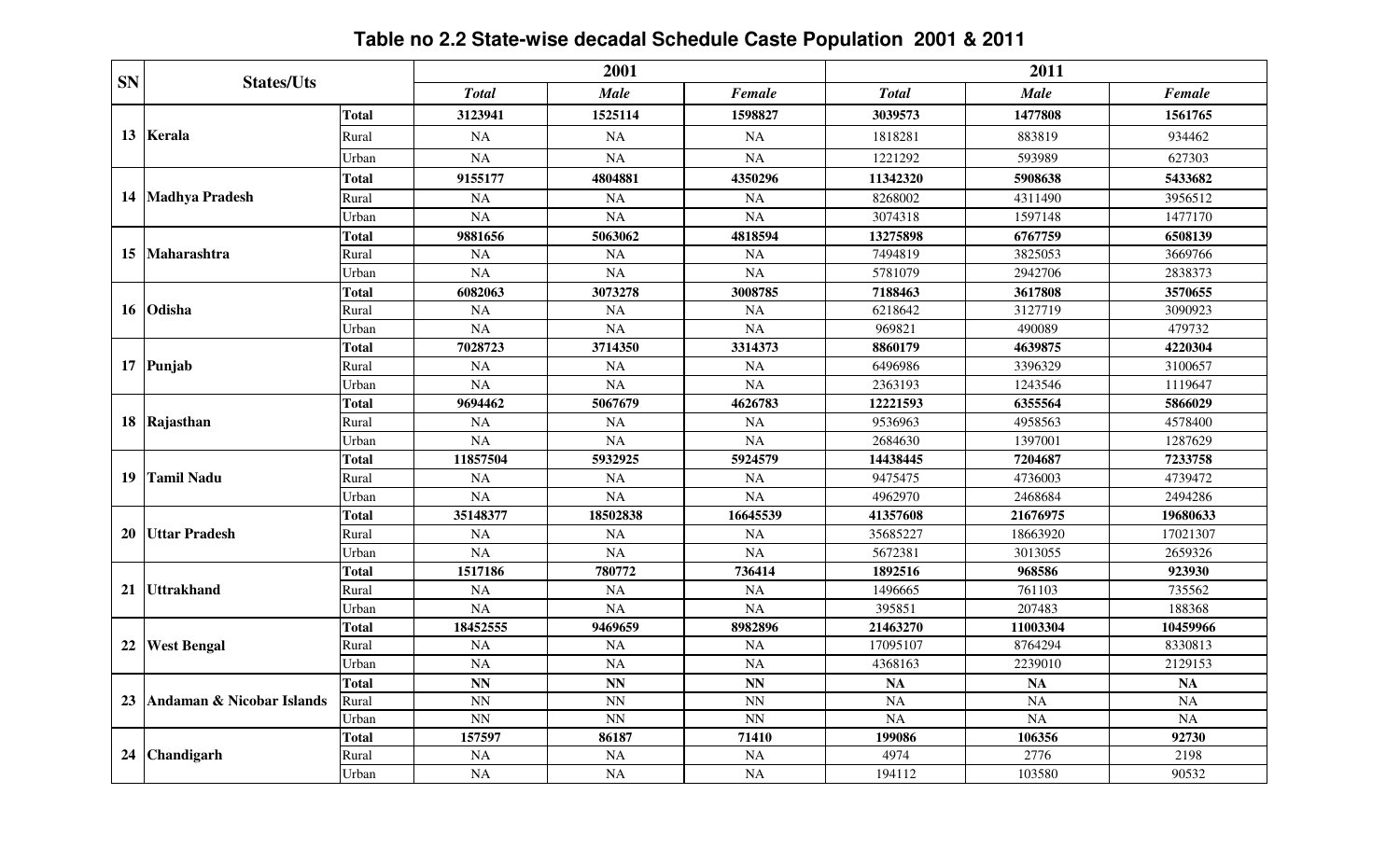### **Table no 2.2 State-wise decadal Schedule Caste Population 2001 & 2011**

|           | <b>States/Uts</b>       |              |                        | 2001                     |                 |              | 2011            |                 |
|-----------|-------------------------|--------------|------------------------|--------------------------|-----------------|--------------|-----------------|-----------------|
| <b>SN</b> |                         |              | <b>Total</b>           | <b>Male</b>              | Female          | <b>Total</b> | Male            | Female          |
|           |                         | <b>Total</b> | <b>NN</b>              | <b>NN</b>                | <b>NN</b>       | <b>NA</b>    | <b>NA</b>       | <b>NA</b>       |
|           | 25 Lakshadweep          | Rural        | NN                     | $\ensuremath{\text{NN}}$ | <b>NN</b>       | <b>NA</b>    | <b>NA</b>       | NA              |
|           |                         | Urban        | $\overline{NN}$        | NN                       | $\overline{NN}$ | <b>NA</b>    | <b>NA</b>       | NA              |
|           |                         | <b>Total</b> | 60037                  | 29934                    | 30103           | 97328        | 48863           | 48465           |
|           | 26 Manipur              | Rural        | <b>NA</b>              | <b>NA</b>                | <b>NA</b>       | 47849        | 24275           | 23574           |
|           |                         | Urban        | <b>NA</b>              | <b>NA</b>                | <b>NA</b>       | 49479        | 24588           | 24891           |
|           |                         | <b>Total</b> | 11139                  | 5920                     | 5219            | 17355        | 9157            | 8198            |
|           | 27 Meghalaya            | Rural        | <b>NA</b>              | NA                       | <b>NA</b>       | 11573        | 6086            | 5487            |
|           |                         | Urban        | <b>NA</b>              | <b>NA</b>                | <b>NA</b>       | 5782         | 3071            | 2711            |
|           |                         | <b>Total</b> | 272                    | 212                      | 60              | 1218         | 807             | 411             |
| 28        | <b>Mizoram</b>          | Rural        | NA                     | NA                       | <b>NA</b>       | 298          | 209             | 89              |
|           |                         | Urban        | NA                     | <b>NA</b>                | <b>NA</b>       | 920          | 598             | 322             |
|           |                         | <b>Total</b> | $\mathbf{N}\mathbf{N}$ | NN                       | NN              | <b>NA</b>    | NA              | <b>NA</b>       |
|           | 29 Nagaland             | Rural        | $\overline{\text{NN}}$ | $\overline{NN}$          | $\overline{NN}$ | <b>NA</b>    | $\overline{NA}$ | $\overline{NA}$ |
|           |                         | Urban        | <b>NN</b>              | NN                       | <b>NN</b>       | <b>NA</b>    | <b>NA</b>       | NA              |
|           | 30 Pondicherry          | <b>Total</b> | 157771                 | 78140                    | 79631           | 196325       | 95512           | 100813          |
|           |                         | Rural        | <b>NA</b>              | NA                       | <b>NA</b>       | 110425       | 53793           | 56632           |
|           |                         | Urban        | <b>NA</b>              | <b>NA</b>                | <b>NA</b>       | 85900        | 41719           | 44181           |
|           | <b>Sikkim</b>           | <b>Total</b> | 27165                  | 13807                    | 13358           | 28275        | 14454           | 13821           |
| 31        |                         | Rural        | <b>NA</b>              | <b>NA</b>                | NA              | 20335        | 10496           | 9839            |
|           |                         | Urban        | <b>NA</b>              | <b>NA</b>                | <b>NA</b>       | 7940         | 3958            | 3982            |
|           |                         | Total        | 555724                 | 283186                   | 272538          | 654918       | 334370          | 320548          |
| 32        | <b>Tripura</b>          | Rural        | <b>NA</b>              | NA                       | <b>NA</b>       | 437993       | 224498          | 213495          |
|           |                         | Urban        | <b>NA</b>              | <b>NA</b>                | NA              | 216925       | 109872          | 107053          |
|           |                         | <b>Total</b> | 4838                   | 2498                     | 2340            | 6124         | 3151            | 2973            |
|           | 33 Daman & Diu          | Rural        | NA                     | <b>NA</b>                | <b>NA</b>       | 2167         | 1108            | 1059            |
|           |                         | Urban        | NA                     | <b>NA</b>                | <b>NA</b>       | 3957         | 2043            | 1914            |
|           |                         | <b>Total</b> | 2343255                | 1265182                  | 1078073         | 2812309      | 1488800         | 1323509         |
| 34        | Delhi                   | Rural        | <b>NA</b>              | <b>NA</b>                | <b>NA</b>       | 82183        | 43818           | 38365           |
|           |                         | Urban        | <b>NA</b>              | NA                       | <b>NA</b>       | 2730126      | 1444982         | 1285144         |
|           |                         | <b>Total</b> | 4104                   | 2159                     | 1945            | 6186         | 3339            | 2847            |
|           | 35 Dadra & Nagar Haveli | Rural        | <b>NA</b>              | <b>NA</b>                | <b>NA</b>       | 1296         | 771             | 525             |
|           |                         | Urban        | NA                     | NA                       | NA              | 4890         | 2568            | 2322            |
|           |                         | <b>Total</b> | 166635700              | 86088780                 | 80546940        | 201378372    | 103535314       | 97843058        |
|           | India                   | Rural        | NA                     | NA                       | NA              | 153850848    | 79118287        | 74732561        |
|           |                         | <b>Urban</b> | NA                     | NA                       | NA              | 47527524     | 24417027        | 23110497        |

*Source: www.censusindia.gov.in*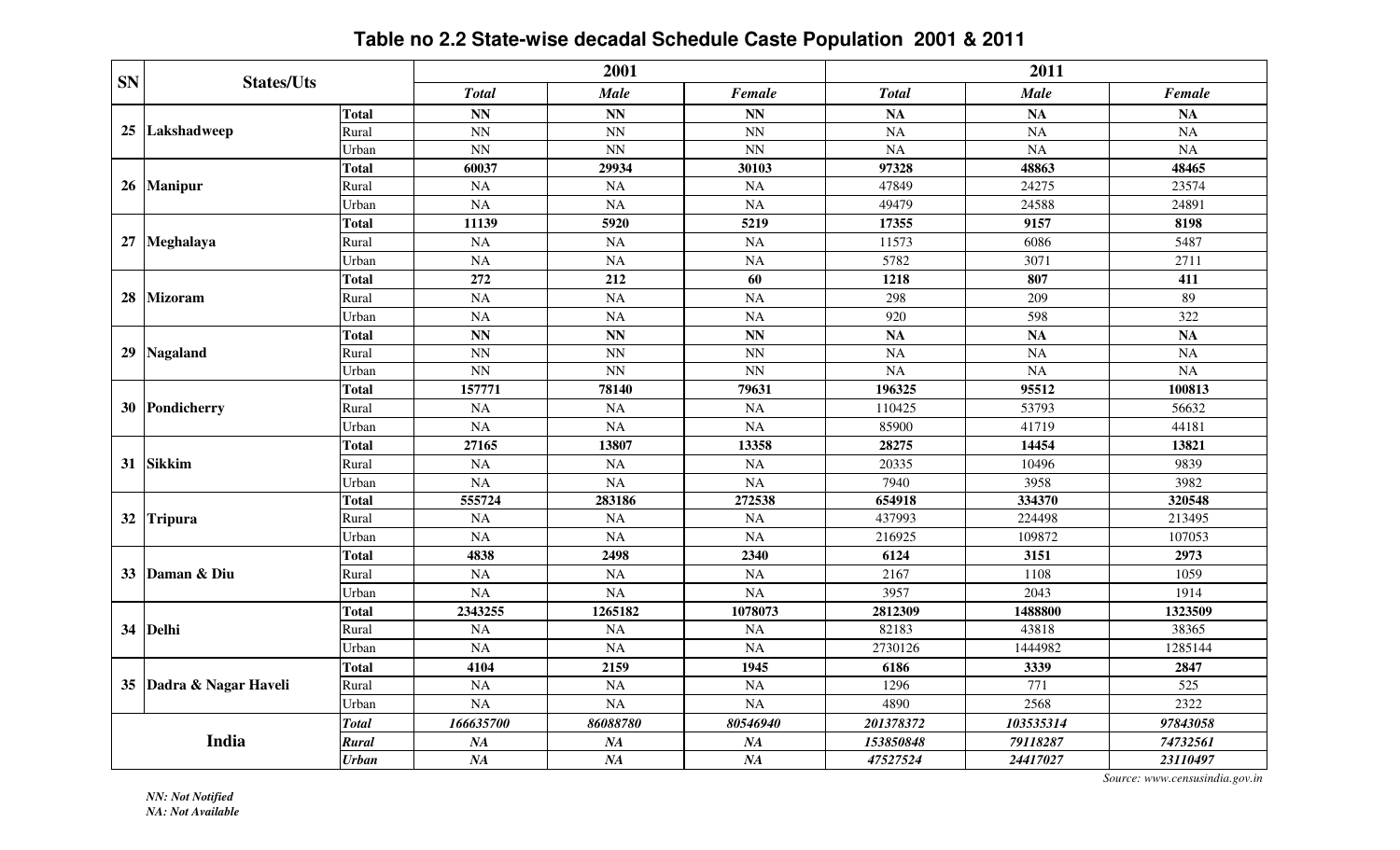| SN                                | <b>District</b>          |                                                                  | 2001             |                       |                  | 2011                  |
|-----------------------------------|--------------------------|------------------------------------------------------------------|------------------|-----------------------|------------------|-----------------------|
|                                   |                          |                                                                  | <b>Sex Ratio</b> | Sex Ratio (0-6 years) | <b>Sex Ratio</b> | Sex Ratio (0-6 years) |
|                                   |                          | Rural                                                            | 983              | 963                   | 996              | 941                   |
| 1                                 | Andhra Pradesh           | Urban                                                            | 965              | 955                   | 987              | 935                   |
|                                   |                          | <b>Total</b><br>Rural<br>Urban<br><b>Total</b><br>Rural<br>Urban | 978              | 961                   | 993              | 939                   |
|                                   |                          |                                                                  | 914              | 960                   | 953              | 975                   |
| $\overline{2}$                    | <b>Arunachal Pradesh</b> |                                                                  | 819              | 980                   | 890              | 957                   |
| 3<br>$\overline{\mathbf{4}}$<br>5 |                          |                                                                  | 893              | 964                   | 938              | 972                   |
|                                   |                          |                                                                  | 944              | 967                   | 960              | 964                   |
|                                   | <b>Assam</b>             |                                                                  | 872              | 943                   | 946              | 944                   |
|                                   |                          | <b>Total</b>                                                     | 935              | 965                   | 958              | 962                   |
|                                   |                          | Rural                                                            | 926              | 944                   | 921              | 938                   |
|                                   | <b>Bihar</b>             | Urban                                                            | 868              | 924                   | 895              | 912                   |
|                                   |                          | <b>Total</b>                                                     | 919              | 942                   | 918              | 935                   |
|                                   | Chhattisgarh             | Rural                                                            | 1004             | 982                   | 1001             | 977                   |
|                                   |                          | Urban                                                            | 932              | 938                   | 956              | 937                   |
|                                   |                          | <b>Total</b>                                                     | 989              | 975                   | 991              | 969                   |
|                                   |                          | Rural                                                            | 988              | 952                   | 1003             | 945                   |
| 6                                 | Goa                      | Urban                                                            | 934              | 924                   | 956              | 940                   |
|                                   |                          | <b>Total</b>                                                     | 961              | 938                   | 973              | 942                   |
|                                   |                          | Rural                                                            | 945              | 906                   | 949              | 914                   |
| $\overline{7}$                    | Gujarat                  | Urban                                                            | 880              | 837                   | 880              | 852                   |
|                                   |                          | <b>Total</b>                                                     | 920              | 883                   | 919              | 890                   |
|                                   |                          | Rural                                                            | 866              | 823                   | 882              | 835                   |
| 8                                 | Haryana                  | Urban                                                            | 847              | 808                   | 873              | 832                   |
|                                   |                          | <b>Total</b>                                                     | 861              | 819                   | 879              | 834                   |
|                                   |                          | Rural                                                            | 989              | 900                   | 986              | 912                   |
| 9                                 | <b>Himachal Pradesh</b>  | Urban                                                            | 795              | 844                   | 853              | 881                   |
|                                   |                          | <b>Total</b>                                                     | 968              | 896                   | 972              | 909                   |
|                                   |                          | Rural                                                            | 918              | 957                   | 908              | 865                   |
| 10                                | Jammu & Kashmir          | Urban                                                            | 819              | 873                   | 840              | 850                   |
|                                   |                          | <b>Total</b>                                                     | 892              | 941                   | 889              | 862                   |

**Table no 2.3 State-wise Comparison of Sex Ratio 2001 & 2011**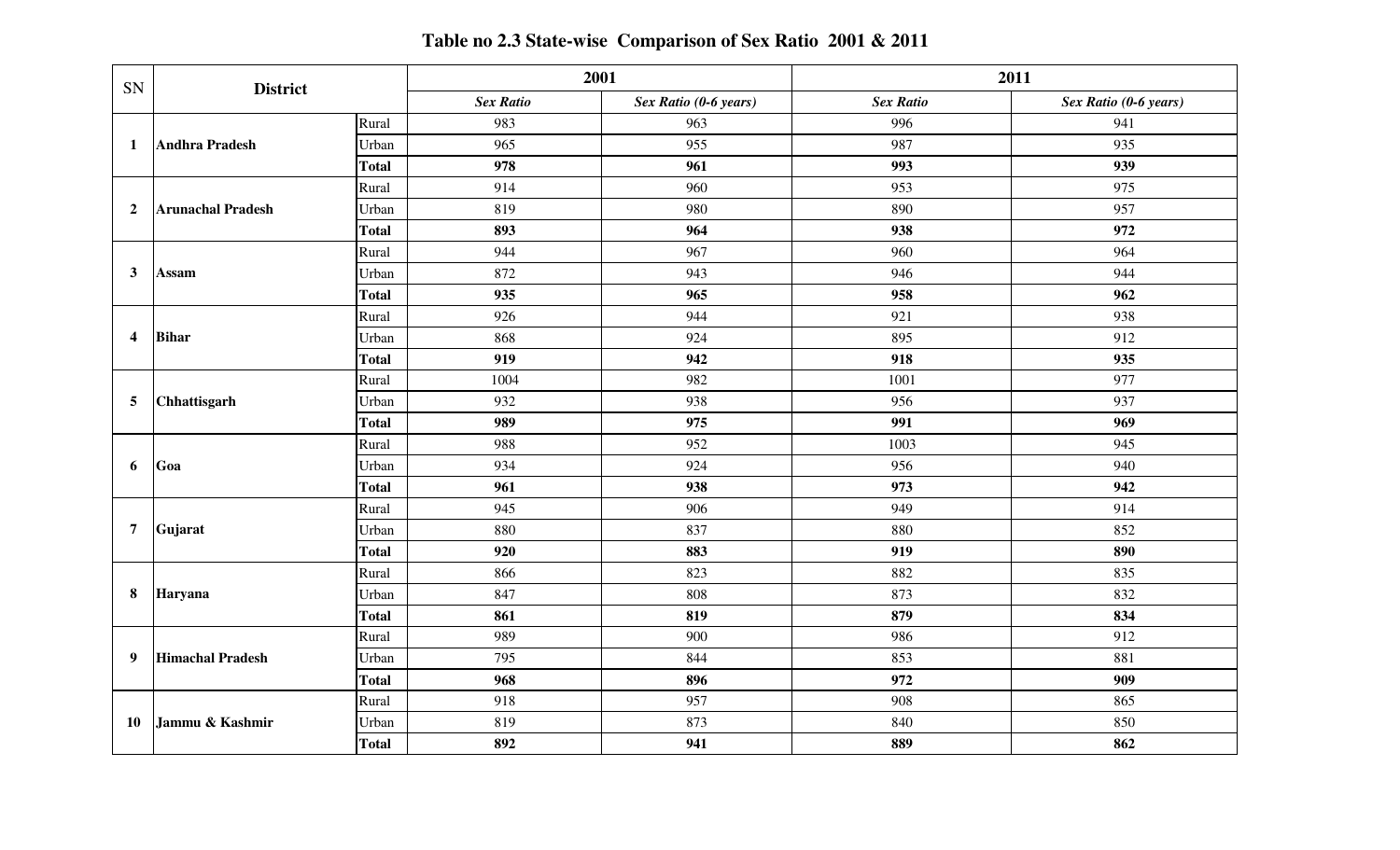| SN | <b>District</b>       |              | 2001             |                       |                  | 2011                  |
|----|-----------------------|--------------|------------------|-----------------------|------------------|-----------------------|
|    |                       |              | <b>Sex Ratio</b> | Sex Ratio (0-6 years) | <b>Sex Ratio</b> | Sex Ratio (0-6 years) |
|    |                       | Rural        | 962              | 973                   | 961              | 957                   |
| 11 | <b>Jharkhand</b>      | Urban        | 870              | 930                   | 910              | 908                   |
|    |                       | <b>Total</b> | 941              | 965                   | 948              | 948                   |
|    |                       | Rural        | 977              | 949                   | 979              | 950                   |
| 12 | Karnataka             | Urban        | 942              | 940                   | 963              | 946                   |
|    |                       | <b>Total</b> | 965              | 946                   | 973              | 948                   |
|    |                       | Rural        | 1059             | 961                   | 1078             | 965                   |
| 13 | Kerala                | Urban        | 1058             | 958                   | 1091             | 963                   |
|    |                       | <b>Total</b> | 1059             | 960                   | 1084             | 964                   |
|    |                       | Rural        | 927              | 939                   | 936              | 923                   |
| 14 | <b>Madhya Pradesh</b> | Urban        | 898              | 907                   | 918              | 901                   |
|    |                       | <b>Total</b> | 919              | 932                   | 931              | 918                   |
|    | Maharashtra           | Rural        | 960              | 916                   | 952              | 890                   |
| 15 |                       | Urban        | 873              | 908                   | 903              | 899                   |
|    |                       | <b>Total</b> | 922              | 913                   | 929              | 894                   |
|    |                       | Rural        | 987              | 955                   | 989              | 946                   |
| 16 | Orissa                | Urban        | 895              | 933                   | 932              | 913                   |
|    |                       | <b>Total</b> | 972              | 953                   | 979              | 941                   |
|    |                       | Rural        | 890              | 799                   | 907              | 844                   |
| 17 | Punjab                | Urban        | 849              | 796                   | 875              | 852                   |
|    |                       | <b>Total</b> | 876              | 798                   | 895              | 846                   |
|    |                       | Rural        | 930              | 914                   | 933              | 892                   |
| 18 | Rajasthan             | Urban        | 890              | 887                   | 914              | 874                   |
|    |                       | <b>Total</b> | 921              | 909                   | 928              | 888                   |
|    |                       | Rural        | 992              | 933                   | 993              | 936                   |
| 19 | <b>Tamil Nadu</b>     | Urban        | 982              | 955                   | 1000             | 952                   |
|    |                       | <b>Total</b> | 987              | 942                   | 996              | 943                   |
|    |                       | Rural        | 904              | 921                   | 918              | 906                   |
| 20 | <b>Uttar Pradesh</b>  | Urban        | 876              | 890                   | 894              | 885                   |
|    |                       | <b>Total</b> | 898              | 916                   | 912              | 902                   |

**Table no 2.3 State-wise Comparison of Sex Ratio 2001 & 2011**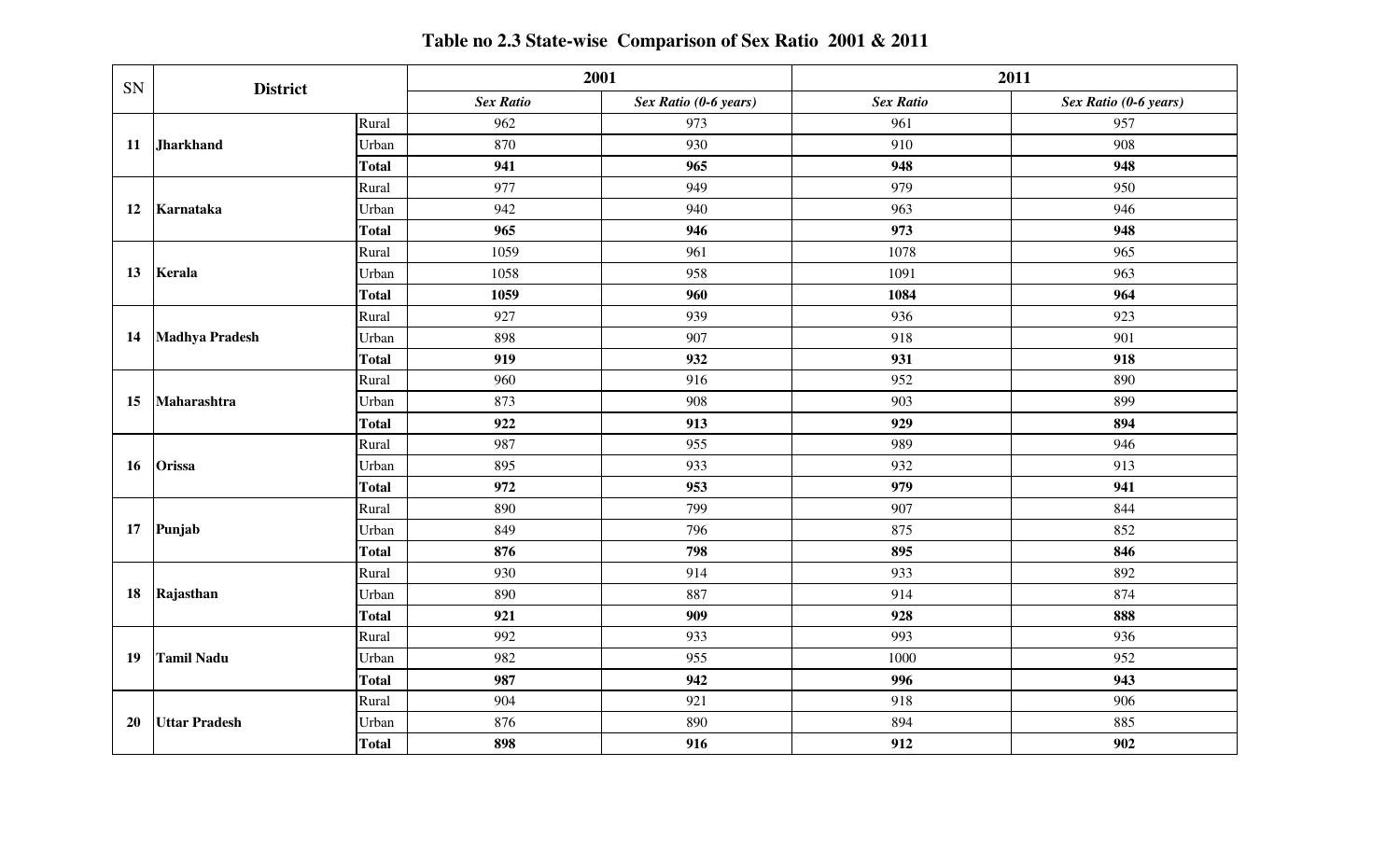| SN | <b>District</b>           |              | 2001             |                       |                  | 2011                  |
|----|---------------------------|--------------|------------------|-----------------------|------------------|-----------------------|
|    |                           |              | <b>Sex Ratio</b> | Sex Ratio (0-6 years) | <b>Sex Ratio</b> | Sex Ratio (0-6 years) |
|    |                           | Rural        | 1007             | 918                   | 1000             | 899                   |
| 21 | <b>Uttaranchal</b>        | Urban        | 845              | 872                   | 884              | 868                   |
|    |                           | <b>Total</b> | 962              | 908                   | 963              | 890                   |
| 22 |                           | Rural        | 950              | 963                   | 953              | 959                   |
|    | <b>West Bengal</b>        | Urban        | 893              | 948                   | 944              | 947                   |
|    |                           | <b>Total</b> | 934              | 960                   | 950              | 956                   |
|    |                           | Rural        | 861              | 966                   | 877              | 976                   |
| 23 | Andaman & Nicobar Islands | Urban        | 815              | 936                   | 874              | 954                   |
|    |                           | <b>Total</b> | 846              | 957                   | 876              | 968                   |
|    |                           | Rural        | 621              | 847                   | 690              | 871                   |
| 24 | Chandigarh                | Urban        | 796              | 845                   | 822              | 880                   |
|    |                           | <b>Total</b> | 777              | 845                   | 818              | 880                   |
|    | Lakshadweep               | Rural        | 959              | 999                   | 952              | 911                   |
| 25 |                           | Urban        | 935              | 900                   | 945              | 911                   |
|    |                           | <b>Total</b> | 948              | 959                   | 946              | 911                   |
|    | <b>Manipur</b>            | Rural        | 967              | 956                   | 969              | 923                   |
| 26 |                           | Urban        | 1009             | 961                   | 1026             | 949                   |
|    |                           | <b>Total</b> | 978              | 957                   | 985              | 930                   |
|    |                           | Rural        | 969              | 973                   | 986              | 972                   |
| 27 | Meghalaya                 | Urban        | 982              | 969                   | 1001             | 954                   |
|    |                           | <b>Total</b> | 972              | 973                   | 989              | 970                   |
|    |                           | Rural        | 923              | 965                   | 952              | 966                   |
| 28 | <b>Mizoram</b>            | Urban        | 948              | 963                   | 998              | 974                   |
|    |                           | <b>Total</b> | 935              | 964                   | 976              | 970                   |
|    |                           | Rural        | 916              | 969                   | 940              | 933                   |
| 29 | <b>Nagaland</b>           | Urban        | 829              | 939                   | 908              | 973                   |
|    |                           | <b>Total</b> | 900              | 964                   | 931              | 943                   |
|    |                           | Rural        | 990              | 967                   | 1028             | 953                   |
| 30 | Pondicherry               | Urban        | 1007             | 967                   | 1042             | 975                   |
|    |                           | <b>Total</b> | 1001             | 967                   | 1037             | 967                   |

**Table no 2.3 State-wise Comparison of Sex Ratio 2001 & 2011**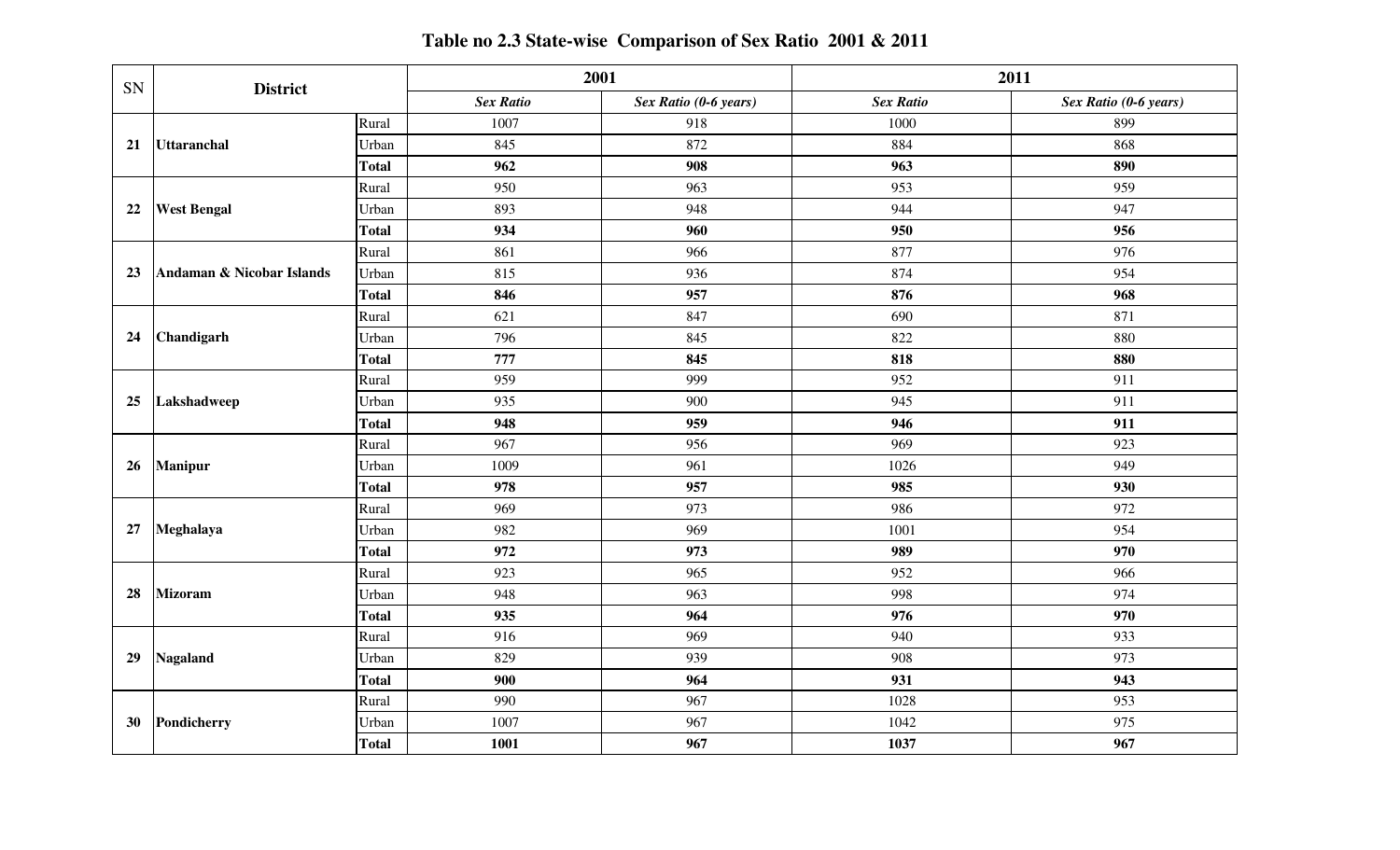| SN | <b>District</b>                 |              |                  | 2001                  |                  | 2011                  |  |  |
|----|---------------------------------|--------------|------------------|-----------------------|------------------|-----------------------|--|--|
|    |                                 |              | <b>Sex Ratio</b> | Sex Ratio (0-6 years) | <b>Sex Ratio</b> | Sex Ratio (0-6 years) |  |  |
|    |                                 | Rural        | 881              | 966                   | 882              | 964                   |  |  |
| 31 | <b>Sikkim</b>                   | Urban        | 830              | 922                   | 913              | 934                   |  |  |
|    |                                 | <b>Total</b> | 875              | 963                   | 890              | 957                   |  |  |
|    |                                 | Rural        | 946              | 968                   | 955              | 960                   |  |  |
| 32 | <b>Tripura</b>                  | Urban        | 959              | 948                   | 973              | 947                   |  |  |
|    |                                 | <b>Total</b> | 948              | 966                   | 960              | 957                   |  |  |
|    | <b>NCT OF DELHI</b>             | Rural        | 810              | 850                   | 852              | 814                   |  |  |
| 33 |                                 | Urban        | 822              | 870                   | 868              | 873                   |  |  |
|    |                                 | <b>Total</b> | 821              | 868                   | 868              | 871                   |  |  |
|    |                                 | Rural        | 852              | 916                   | 863              | 970                   |  |  |
| 34 | <b>DADRA &amp; NAGAR HAVELI</b> | Urban        | 692              | 943                   | 682              | 872                   |  |  |
|    |                                 | <b>Total</b> | 812              | 926                   | 774              | 926                   |  |  |
|    |                                 | Rural        | 586              | 1003                  | 864              | 932                   |  |  |
| 35 | <b>DAMAN &amp; DIU</b>          | Urban        | 984              | 888                   | 551              | 894                   |  |  |
|    |                                 | <b>Total</b> | 710              | 979                   | 618              | 904                   |  |  |
|    |                                 | <b>Rural</b> | 946              | 934                   | 949              | 923                   |  |  |
|    | India*                          | <b>Urban</b> | 900              | 906                   | 929              | 905                   |  |  |
|    |                                 | <b>Total</b> | 933              | 927                   | 943              | 918                   |  |  |

**Table no 2.3 State-wise Comparison of Sex Ratio 2001 & 2011**

Source: www.censusindia.gov.in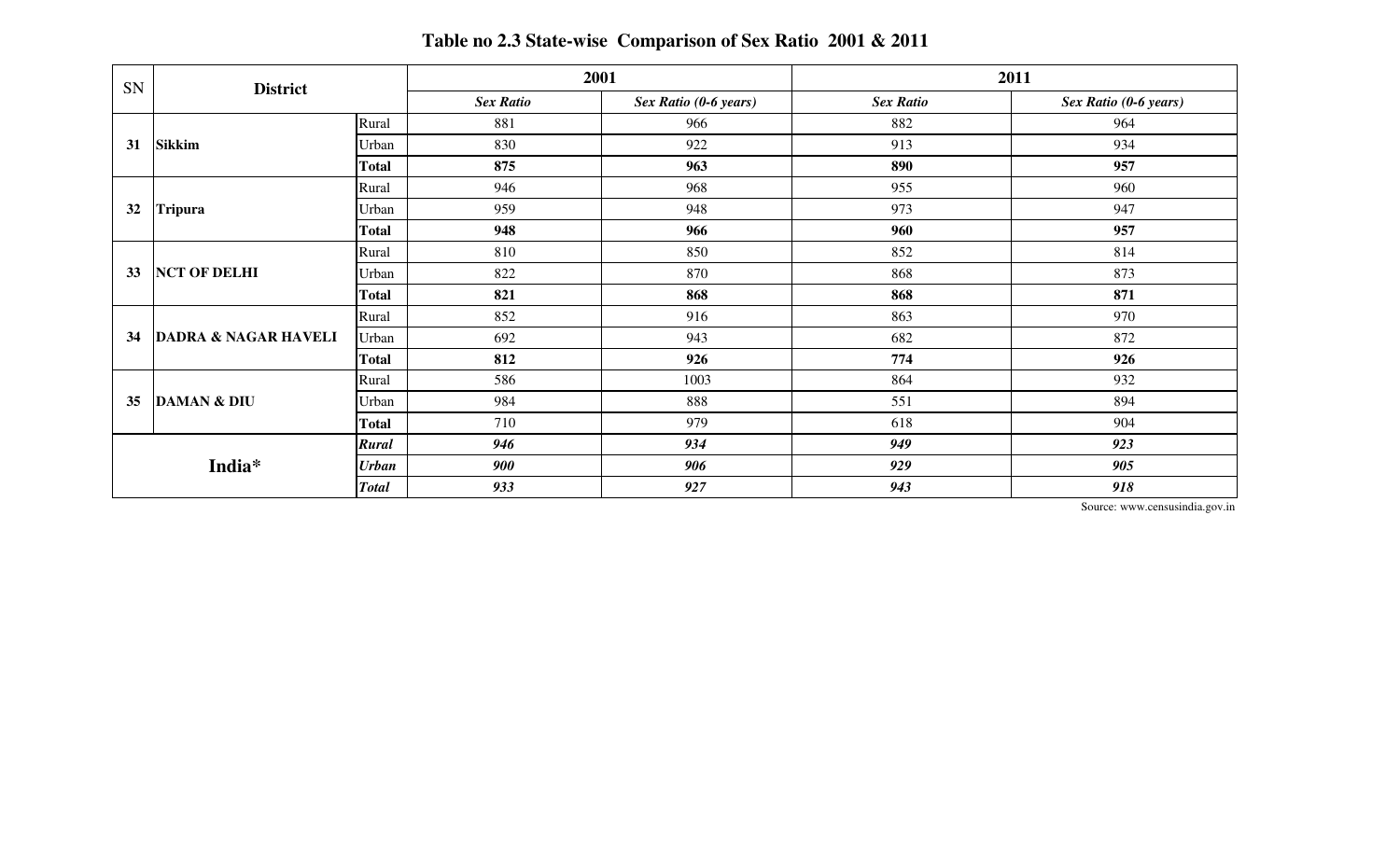| SN               |                          |              |              | 2001         |                |              | 2011         |                |
|------------------|--------------------------|--------------|--------------|--------------|----------------|--------------|--------------|----------------|
|                  | <b>District</b>          |              | <b>Total</b> | <b>Males</b> | <b>Females</b> | <b>Total</b> | <b>Males</b> | <b>Females</b> |
|                  |                          | Rural        | 54.5         | 65.4         | 43.5           | 60.4         | 69.4         | 51.5           |
| -1               | <b>Andhra Pradesh</b>    | Urban        | 76.1         | 83.2         | 68.7           | 80.1         | 85.8         | 74.4           |
|                  |                          | <b>Total</b> | 60.5         | 70.3         | 50.4           | 67.0         | 74.9         | 59.1           |
|                  |                          | Rural        | 62.8         | 57.7         | 36.9           | 59.4         | 67.4         | 52.0           |
| $\mathbf{2}$     | <b>Arunachal Pradesh</b> | Urban        | 84.7         | 85.2         | 69.5           | 82.9         | 88.4         | 76.7           |
|                  |                          | <b>Total</b> | 66.6         | 63.8         | 43.5           | 65.4         | 72.6         | 57.7           |
|                  |                          | Rural        | 59.7         | 68.2         | 50.7           | 69.3         | 75.4         | 63.0           |
| 3                | <b>Assam</b>             | Urban        | 85.3         | 89.7         | 80.2           | 88.5         | 91.8         | 84.9           |
|                  |                          | <b>Total</b> | 63.3         | 71.3         | 54.6           | 72.2         | 77.8         | 66.3           |
|                  |                          | Rural        | 43.9         | 57.1         | 29.6           | 59.8         | 69.7         | 49.0           |
| $\boldsymbol{4}$ | <b>Bihar</b>             | Urban        | 71.9         | 79.9         | 62.6           | 76.9         | 82.6         | 70.5           |
|                  |                          | <b>Total</b> | 47.0         | 59.7         | 33.1           | 61.8         | 71.2         | 51.5           |
|                  |                          | Rural        | 60.5         | 74.1         | 47.0           | 60.0         | 77.0         | 55.1           |
| 5                | Chhattisgarh             | Urban        | 80.6         | 89.4         | 71.1           | 84.0         | 90.6         | 77.2           |
|                  |                          | <b>Total</b> | 64.7         | 77.4         | 51.9           | 70.3         | 80.3         | 60.2           |
|                  | Goa                      | Rural        | 79.7         | 87.4         | 71.9           | 86.6         | 91.7         | 81.6           |
| 6                |                          | Urban        | 84.4         | 89.5         | 79.0           | 90.0         | 93.2         | 86.6           |
|                  |                          | <b>Total</b> | 82.0         | 88.4         | 75.4           | 88.7         | 92.6         | 84.7           |
|                  |                          | Rural        | 61.3         | 74.1         | 47.8           | 71.7         | 81.6         | 61.4           |
| 7                | Gujarat                  | Urban        | 81.8         | 88.3         | 74.5           | 86.3         | 91.0         | 81.0           |
|                  |                          | <b>Total</b> | 69.1         | 79.7         | 57.8           | 78.0         | 85.8         | 69.7           |
|                  |                          | Rural        | 63.2         | 75.4         | 49.3           | 71.4         | 81.6         | 60.0           |
| 8                | Haryana                  | Urban        | 79.2         | 85.8         | 71.3           | 83.1         | 88.6         | 76.9           |
|                  |                          | <b>Total</b> | 67.9         | 78.5         | 55.7           | 75.6         | 84.1         | 65.9           |
|                  |                          | Rural        | 75.1         | 84.5         | 65.7           | 81.9         | 89.1         | 74.6           |
| 9                | <b>Himachal Pradesh</b>  | Urban        | 88.9         | 92.0         | 85.0           | 91.1         | 93.4         | 88.4           |
|                  |                          | <b>Total</b> | 76.5         | 85.4         | 67.4           | 82.8         | 89.5         | 75.9           |
|                  |                          | Rural        | 49.8         | 61.7         | 36.7           | 63.2         | 73.8         | 51.6           |
| 10               | Jammu & Kashmir          | Urban        | 71.9         | 80.0         | 62.0           | 77.1         | 83.9         | 69.0           |
|                  |                          | <b>Total</b> | 55.5         | 66.6         | 43.0           | 67.2         | 76.8         | 56.4           |
|                  |                          | Rural        | 45.7         | 60.9         | 29.9           | 61.1         | 72.9         | 48.9           |
| <b>11</b>        | <b>Jharkhand</b>         | Urban        | 79.1         | 87.0         | 70.0           | 82.3         | 88.4         | 75.5           |
|                  |                          | <b>Total</b> | 53.6         | 67.3         | 38.9           | 66.4         | 76.8         | 55.4           |

**Table no. 2.4 State-wise decadal Literacy Rate 2001 & 2011**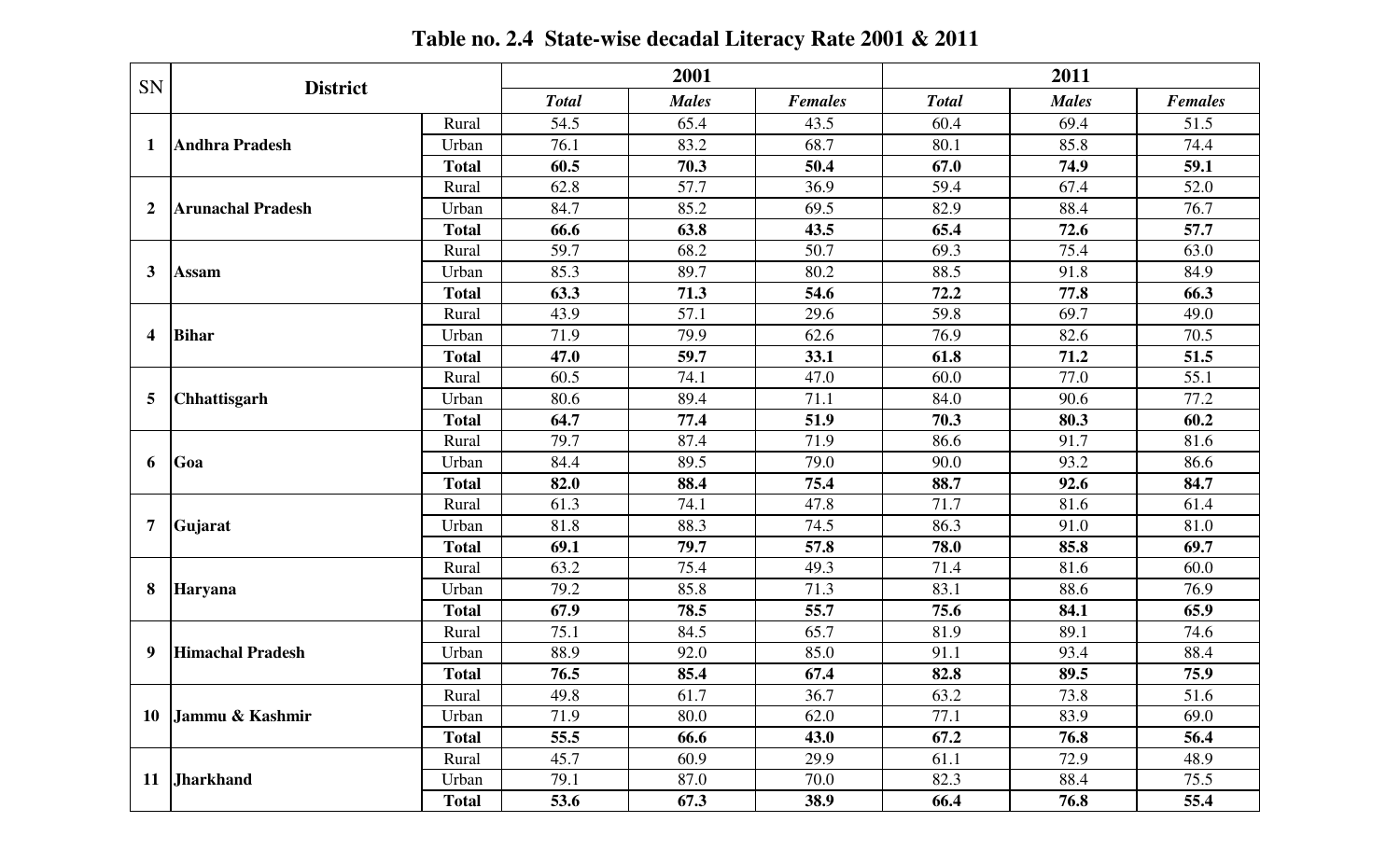| SN        |                       | <b>District</b> |              | 2001         |                |              | 2011         |                |  |
|-----------|-----------------------|-----------------|--------------|--------------|----------------|--------------|--------------|----------------|--|
|           |                       |                 | <b>Total</b> | <b>Males</b> | <b>Females</b> | <b>Total</b> | <b>Males</b> | <b>Females</b> |  |
|           |                       | Rural           | 59.3         | 70.5         | 48.0           | 68.7         | 77.6         | 59.7           |  |
| 12        | Karnataka             | Urban           | 80.6         | 86.7         | 74.1           | 85.8         | 90.0         | 81.4           |  |
|           |                       | <b>Total</b>    | 66.6         | 76.1         | 56.9           | 75.4         | 82.5         | 68.1           |  |
| 13        |                       | Rural           | 90.0         | 93.6         | 86.7           | 93.0         | 95.4         | 90.8           |  |
|           | Kerala                | Urban           | 93.2         | 95.9         | 90.6           | 95.1         | 97.0         | 93.4           |  |
|           |                       | <b>Total</b>    | 90.9         | 94.2         | 87.7           | 94.0         | 96.1         | 92.1           |  |
|           |                       | Rural           | 57.8         | 71.7         | 42.8           | 63.9         | 74.7         | 52.4           |  |
| 14        | <b>Madhya Pradesh</b> | Urban           | 79.4         | 87.4         | 70.5           | 82.8         | 88.7         | 76.5           |  |
|           |                       | <b>Total</b>    | 63.7         | 76.1         | 50.3           | 69.3         | 78.7         | 59.2           |  |
|           |                       | Rural           | 70.4         | 81.9         | 58.4           | 77.0         | 85.1         | 68.5           |  |
| 15        | Maharashtra           | Urban           | 85.5         | 91.0         | 79.1           | 88.7         | 92.1         | 84.9           |  |
|           |                       | <b>Total</b>    | 76.9         | 86.0         | 67.0           | 82.3         | 88.4         | 75.9           |  |
|           |                       | Rural           | 59.8         | 72.9         | 46.7           | 70.2         | 79.6         | 60.7           |  |
| <b>16</b> | <b>Orissa</b>         | Urban           | 80.8         | 87.9         | 72.9           | 85.7         | 90.7         | 80.4           |  |
|           |                       | <b>Total</b>    | 63.1         | 75.4         | 50.5           | 72.9         | 81.6         | 64.0           |  |
|           | Punjab                | Rural           | 64.7         | 71.1         | 57.7           | 71.4         | 76.6         | 65.7           |  |
| 17        |                       | Urban           | 79.1         | 83.1         | 74.5           | 83.2         | 86.7         | 79.2           |  |
|           |                       | <b>Total</b>    | 69.7         | 75.2         | 63.4           | 75.8         | 80.4         | 70.7           |  |
|           |                       | Rural           | 55.3         | 72.2         | 37.3           | 61.4         | 76.2         | 45.8           |  |
| 18        | Rajasthan             | Urban           | 76.2         | 86.5         | 64.7           | 79.7         | 87.9         | 70.7           |  |
|           |                       | <b>Total</b>    | 60.4         | 75.7         | 43.9           | 66.1         | 79.2         | 52.1           |  |
|           |                       | Rural           | 66.2         | 77.2         | 55.3           | 73.5         | 82.0         | 65.0           |  |
| 19        | <b>Tamil Nadu</b>     | Urban           | 82.5         | 89.0         | 76.0           | 87.0         | 91.8         | 82.3           |  |
|           |                       | <b>Total</b>    | 73.5         | 82.4         | 64.4           | 80.1         | 86.8         | 73.4           |  |
|           |                       | Rural           | 52.5         | 66.6         | 36.9           | 65.5         | 76.3         | 53.7           |  |
| <b>20</b> | <b>Uttar Pradesh</b>  | Urban           | 69.8         | 76.8         | 61.7           | 75.1         | 80.4         | 69.2           |  |
|           |                       | <b>Total</b>    | 56.3         | 68.8         | 42.2           | 67.7         | 77.3         | 57.2           |  |
|           |                       | Rural           | 68.1         | 81.8         | 54.7           | 76.3         | 86.6         | 66.2           |  |
| 21        | <b>Uttaranchal</b>    | Urban           | 81.4         | 87.1         | 74.8           | 84.5         | 89.1         | 79.3           |  |
|           |                       | <b>Total</b>    | 71.6         | 83.3         | 59.6           | 78.8         | 87.4         | 70.0           |  |
|           |                       | Rural           | 63.4         | 73.1         | 53.2           | 72.1         | 78.4         | 65.5           |  |
| 22        | <b>West Bengal</b>    | Urban           | 81.2         | 86.1         | 75.5           | 84.8         | 88.4         | 81.0           |  |
|           |                       | <b>Total</b>    | 68.6         | 77.0         | 59.6           | 76.3         | 81.7         | 70.5           |  |

**Table no. 2.4 State-wise decadal Literacy Rate 2001 & 2011**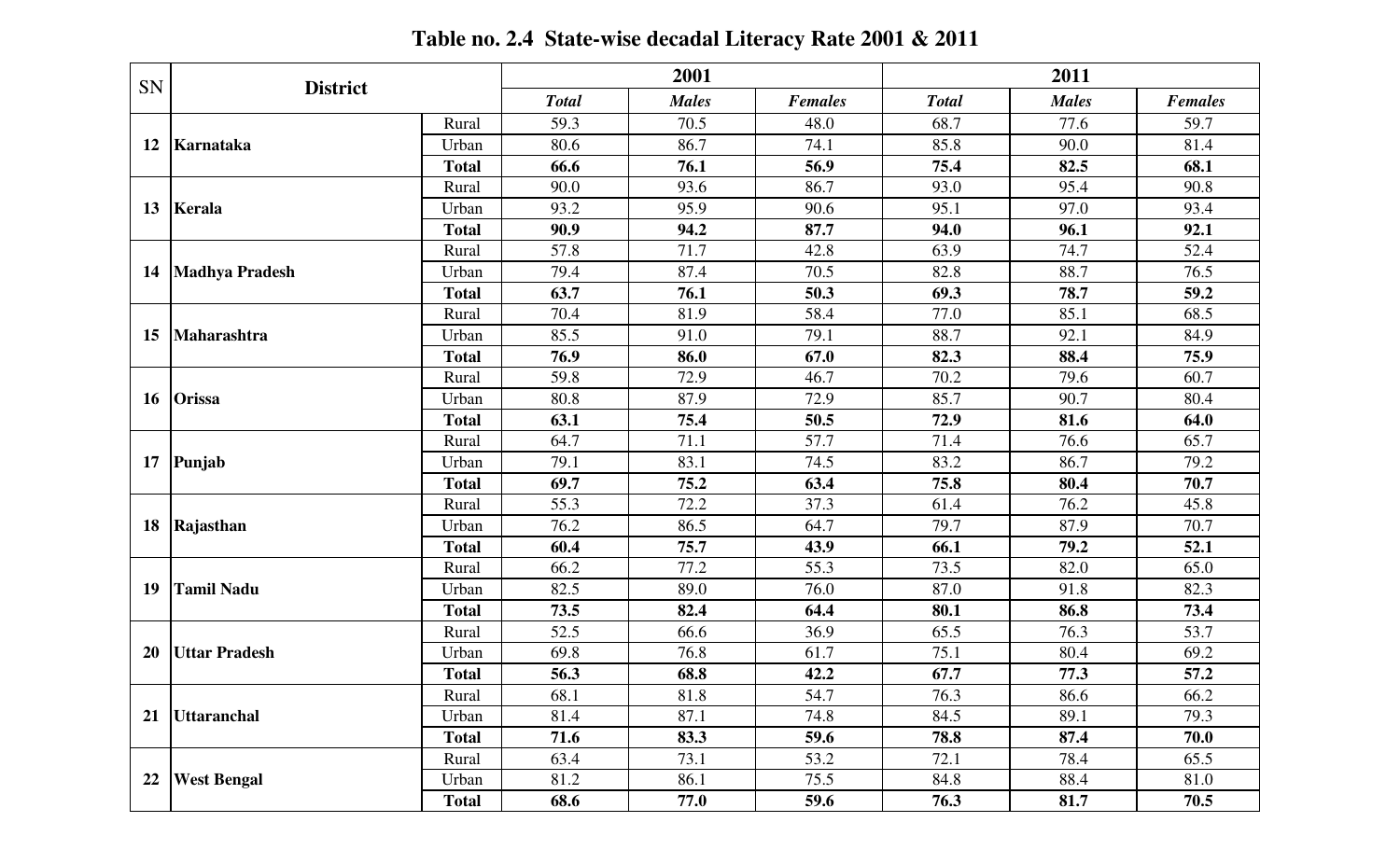|    | SN<br><b>District</b>     |              | 2001         |              |                | 2011         |              |                |
|----|---------------------------|--------------|--------------|--------------|----------------|--------------|--------------|----------------|
|    |                           |              | <b>Total</b> | <b>Males</b> | <b>Females</b> | <b>Total</b> | <b>Males</b> | <b>Females</b> |
| 23 | Andaman & Nicobar Islands | Rural        | 78.7         | 84.1         | 72.3           | 84.5         | 88.5         | 79.9           |
|    |                           | Urban        | 86.6         | 90.7         | 81.5           | 90.1         | 93.1         | 86.6           |
|    |                           | <b>Total</b> | 81.3         | 86.3         | 75.2           | 86.6         | 90.3         | 82.4           |
| 24 | <b>Chandigarh</b>         | Rural        | 75.6         | 81.0         | 66.4           | 80.7         | 85.8         | 73.2           |
|    |                           | Urban        | 82.6         | 86.8         | 77.4           | 86.2         | 90.1         | 81.4           |
|    |                           | <b>Total</b> | 81.9         | 86.1         | 76.5           | 86.0         | 90.0         | 81.2           |
| 25 | Lakshadweep               | Rural        | 85.0         | 91.1         | 78.3           | 91.6         | 94.5         | 88.5           |
|    |                           | Urban        | 88.6         | 93.8         | 83.1           | 91.9         | 95.8         | 87.8           |
|    |                           | <b>Total</b> | 86.7         | 92.5         | 80.5           | 91.8         | 95.6         | 87.9           |
| 26 | <b>Manipur</b>            | Rural        | 67.3         | 76.5         | 56.6           | 76.2         | 83.4         | 68.9           |
|    |                           | Urban        | 79.3         | 88.7         | 70.0           | 85.4         | 91.7         | 79.3           |
|    |                           | <b>Total</b> | 70.5         | 79.5         | 60.1           | 79.2         | 86.1         | 72.4           |
| 27 | Meghalaya                 | Rural        | 56.3         | 59.2         | 53.2           | 69.9         | 71.5         | 68.4           |
|    |                           | Urban        | 86.3         | 89.1         | 83.5           | 90.8         | 92.5         | 89.1           |
|    |                           | <b>Total</b> | 62.6         | 65.4         | 59.6           | 74.4         | 76.0         | 72.9           |
|    | <b>Mizoram</b>            | Rural        | 81.3         | 84.9         | 77.3           | 84.1         | 88.2         | 79.8           |
| 28 |                           | Urban        | 96.1         | 96.4         | 95.8           | 97.6         | 98.0         | 97.3           |
|    |                           | <b>Total</b> | 88.8         | 90.7         | 86.8           | 91.3         | 93.3         | 89.3           |
|    | Nagaland                  | Rural        | 62.8         | 67.6         | 57.5           | 75.3         | 79.0         | 71.5           |
| 29 |                           | Urban        | 84.7         | 87.4         | 81.4           | 89.6         | 91.6         | 87.4           |
|    |                           | <b>Total</b> | 66.6         | 71.2         | 61.5           | 79.6         | 82.8         | 76.1           |
|    | Pondicherry               | Rural        | 74.0         | 83.5         | 64.4           | 80.1         | 87.4         | 73.0           |
| 30 |                           | Urban        | 84.8         | 91.2         | 78.6           | 88.5         | 93.0         | 86.6           |
|    |                           | <b>Total</b> | 81.2         | 88.6         | 73.9           | 85.8         | 91.3         | 80.7           |
|    | <b>Sikkim</b>             | Rural        | 66.8         | 74.5         | 58.0           | 78.9         | 84.6         | 72.4           |
| 31 |                           | Urban        | 83.9         | 87.8         | 79.2           | 88.7         | 92.4         | 84.7           |
|    |                           | <b>Total</b> | 68.8         | 76.0         | 60.4           | 81.4         | 86.6         | 75.6           |
|    | 32 Tripura                | Rural        | 69.7         | 78.4         | 60.5           | 84.9         | 90.1         | 79.5           |
|    |                           | Urban        | 89.2         | 93.2         | 85.0           | 93.5         | 95.5         | 91.4           |
|    |                           | <b>Total</b> | 73.2         | 81.0         | 64.9           | 87.2         | 91.5         | 82.7           |
|    | Daman & Diu               | Rural        | 75.8         | 89.4         | 59.3           | 81.4         | 89.4         | 71.9           |
| 33 |                           | Urban        | 82.3         | 92.1         | 73.4           | 89.0         | 92.1         | 82.9           |
|    |                           | <b>Total</b> | 78.2         | 91.5         | 65.6           | 87.1         | 91.5         | 79.5           |

**Table no. 2.4 State-wise decadal Literacy Rate 2001 & 2011**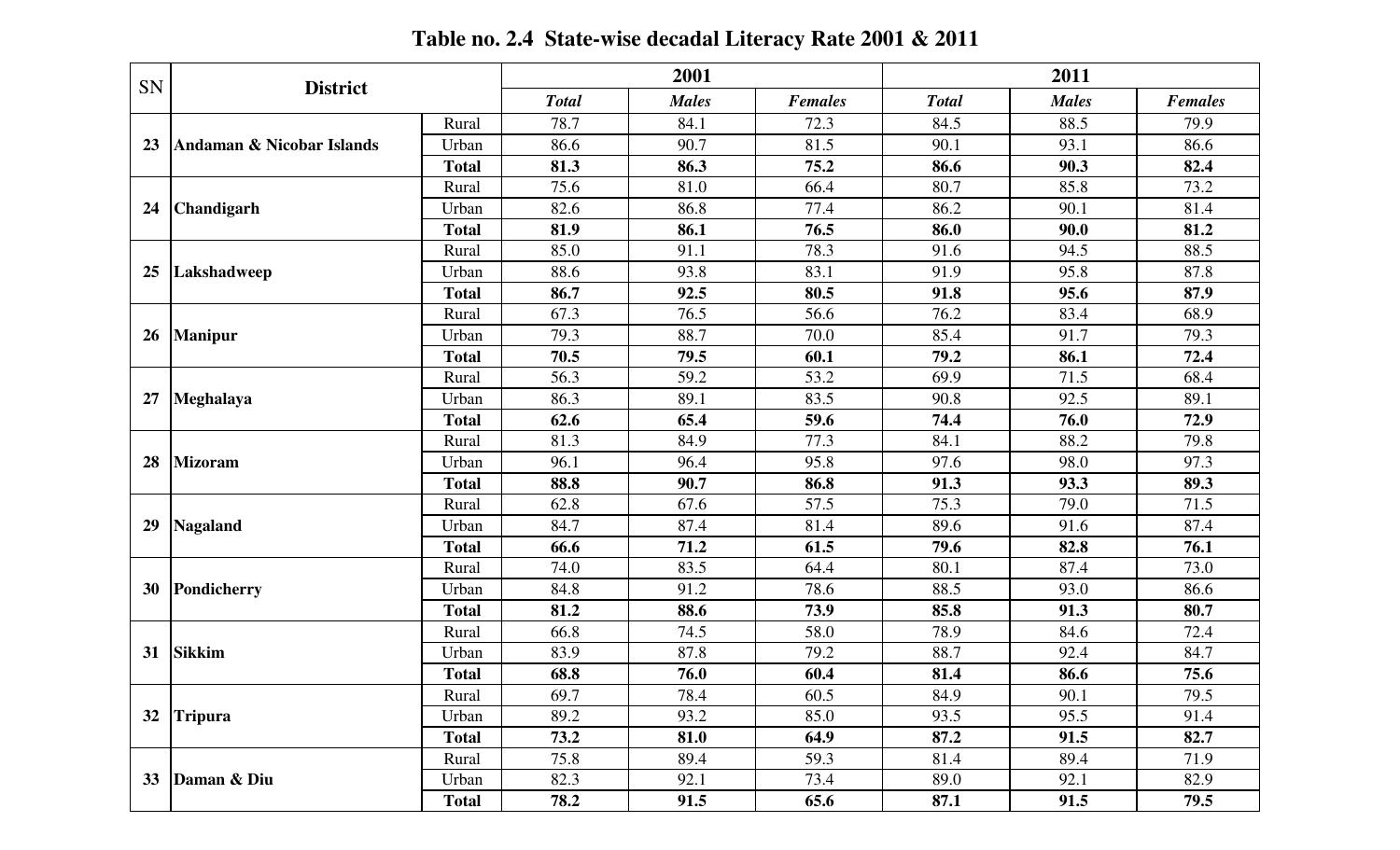| <b>SN</b>                                             | <b>District</b>      |              | 2001         |              |                | 2011         |              |                |
|-------------------------------------------------------|----------------------|--------------|--------------|--------------|----------------|--------------|--------------|----------------|
|                                                       |                      |              | <b>Total</b> | <b>Males</b> | <b>Females</b> | <b>Total</b> | <b>Males</b> | <b>Females</b> |
| 34                                                    | <b>Delhi</b>         | Rural        | 78.1         | 89.4         | 67.4           | 81.9         | 89.4         | 73.1           |
|                                                       |                      | Urban        | 81.9         | 91.0         | 75.2           | 86.3         | 91.0         | 80.9           |
|                                                       |                      | <b>Total</b> | 81.7         | 90.9         | 74.7           | 86.2         | 90.9         | 80.8           |
| 35                                                    | Dadra & Nagar Haveli | Rural        | 49.3         | 76.4         | 30.8           | 64.1         | 76.4         | 49.6           |
|                                                       |                      | Urban        | 84.4         | 94.0         | 74.5           | 89.8         | 94.0         | 83.4           |
|                                                       |                      | <b>Total</b> | 57.6         | 85.2         | 40.2           | 76.2         | 85.2         | 64.3           |
| Rural<br><b>India</b><br><b>Urban</b><br><b>Total</b> |                      |              | 58.7         | 70.7         | 46.1           | 67.8         | 77.0         | 57.9           |
|                                                       |                      |              | 79.9         | 86.3         | 72.9           | 84.1         | 88.8         | 79.1           |
|                                                       |                      |              | 64.8         | 75.3         | 53.7           | 73.0         | 80.9         | 64.6           |

**Table no. 2.4 State-wise decadal Literacy Rate 2001 & 2011**

Source: www.censusindia.gov.in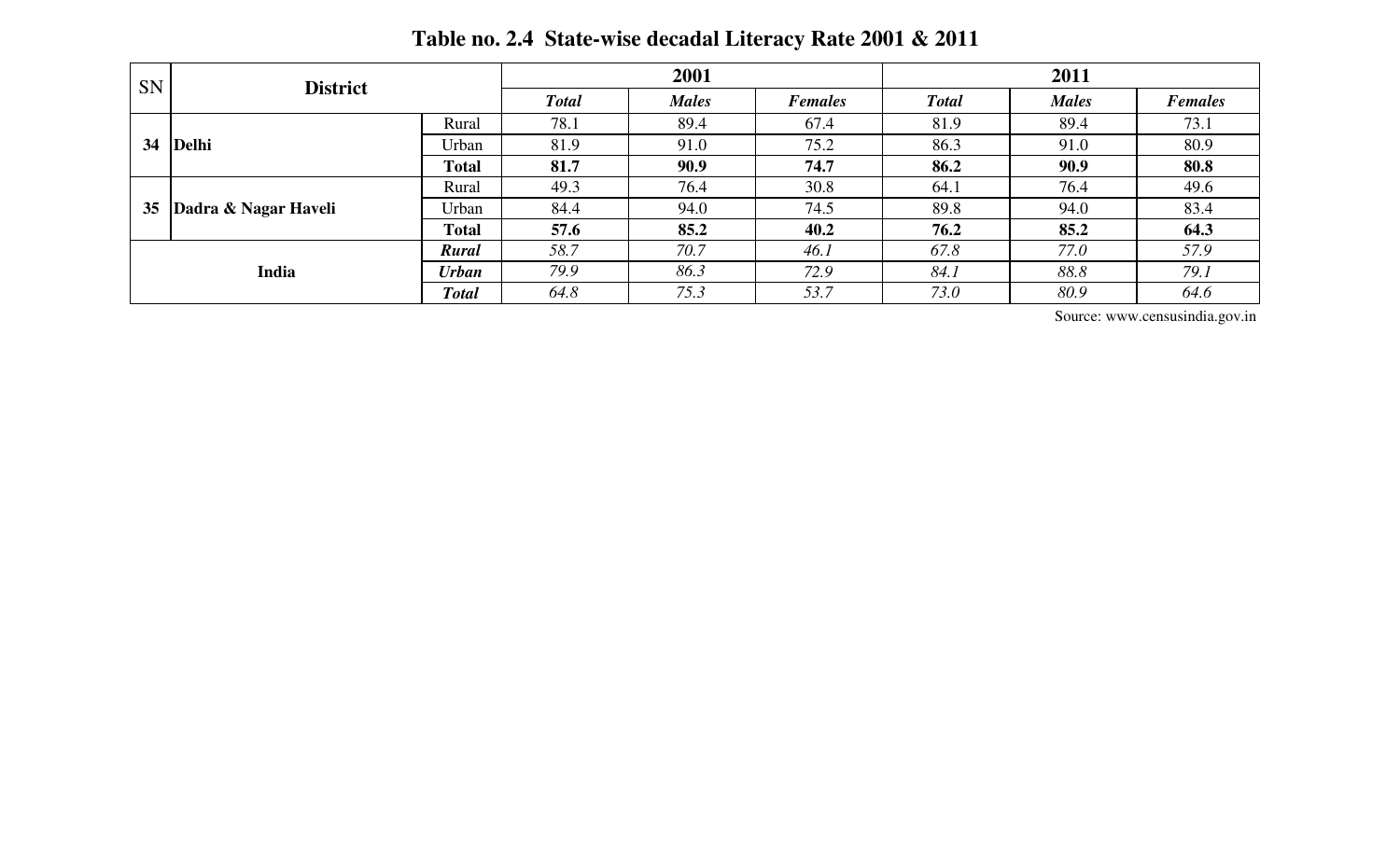**Table no 2.5 State-wise decadal Density of Population 2001 & 2011**

| <b>SN</b>               | <b>District</b>                      | Density (Per Sq. Km) |      |  |  |  |  |
|-------------------------|--------------------------------------|----------------------|------|--|--|--|--|
|                         |                                      | 2001                 | 2011 |  |  |  |  |
| $\mathbf{1}$            | <b>Andhra Pradesh</b>                | 277                  | 308  |  |  |  |  |
| $\overline{2}$          | <b>Arunachal Pradesh</b>             | 13                   | 17   |  |  |  |  |
| 3 <sup>1</sup>          | <b>Assam</b>                         | 340                  | 398  |  |  |  |  |
| $\overline{\mathbf{4}}$ | <b>Bihar</b>                         | 881                  | 1106 |  |  |  |  |
| 5 <sup>5</sup>          | Chhattisgarh                         | 154                  | 189  |  |  |  |  |
| 6                       | Goa                                  | 364                  | 394  |  |  |  |  |
| $\overline{7}$          | Gujarat                              | 258                  | 308  |  |  |  |  |
| 8                       | Haryana                              | 478                  | 573  |  |  |  |  |
| 9 <sup>°</sup>          | <b>Himachal Pradesh</b>              | 109                  | 123  |  |  |  |  |
| 10                      | Jammu & Kashmir                      | 100                  | 124  |  |  |  |  |
| 11                      | <b>Jharkhand</b>                     | 338                  | 414  |  |  |  |  |
| 12                      | Karnataka                            | 276                  | 319  |  |  |  |  |
| 13                      | Kerala                               | 819                  | 860  |  |  |  |  |
| 14                      | <b>Madhya Pradesh</b>                | 196                  | 236  |  |  |  |  |
| 15                      | Maharashtra                          | 315                  | 365  |  |  |  |  |
| 16                      | <b>Orissa</b>                        | 236                  | 270  |  |  |  |  |
| 17                      | Punjab                               | 484                  | 551  |  |  |  |  |
| 18                      | Rajasthan                            | 165                  | 200  |  |  |  |  |
| 19                      | <b>Tamil Nadu</b>                    | 480                  | 555  |  |  |  |  |
| 20                      | <b>Uttar Pradesh</b>                 | 690                  | 829  |  |  |  |  |
| 21                      | <b>Uttaranchal</b>                   | 159                  | 189  |  |  |  |  |
| 22                      | <b>West Bengal</b>                   | 903                  | 1028 |  |  |  |  |
| 23                      | <b>Andaman &amp; Nicobar Islands</b> | 43                   | 46   |  |  |  |  |
| 24                      | Chandigarh                           | 7900                 | 9258 |  |  |  |  |
| 25                      | Lakshadweep                          | 1895                 | 2149 |  |  |  |  |
| 26                      | <b>Manipur</b>                       | 103                  | 115  |  |  |  |  |